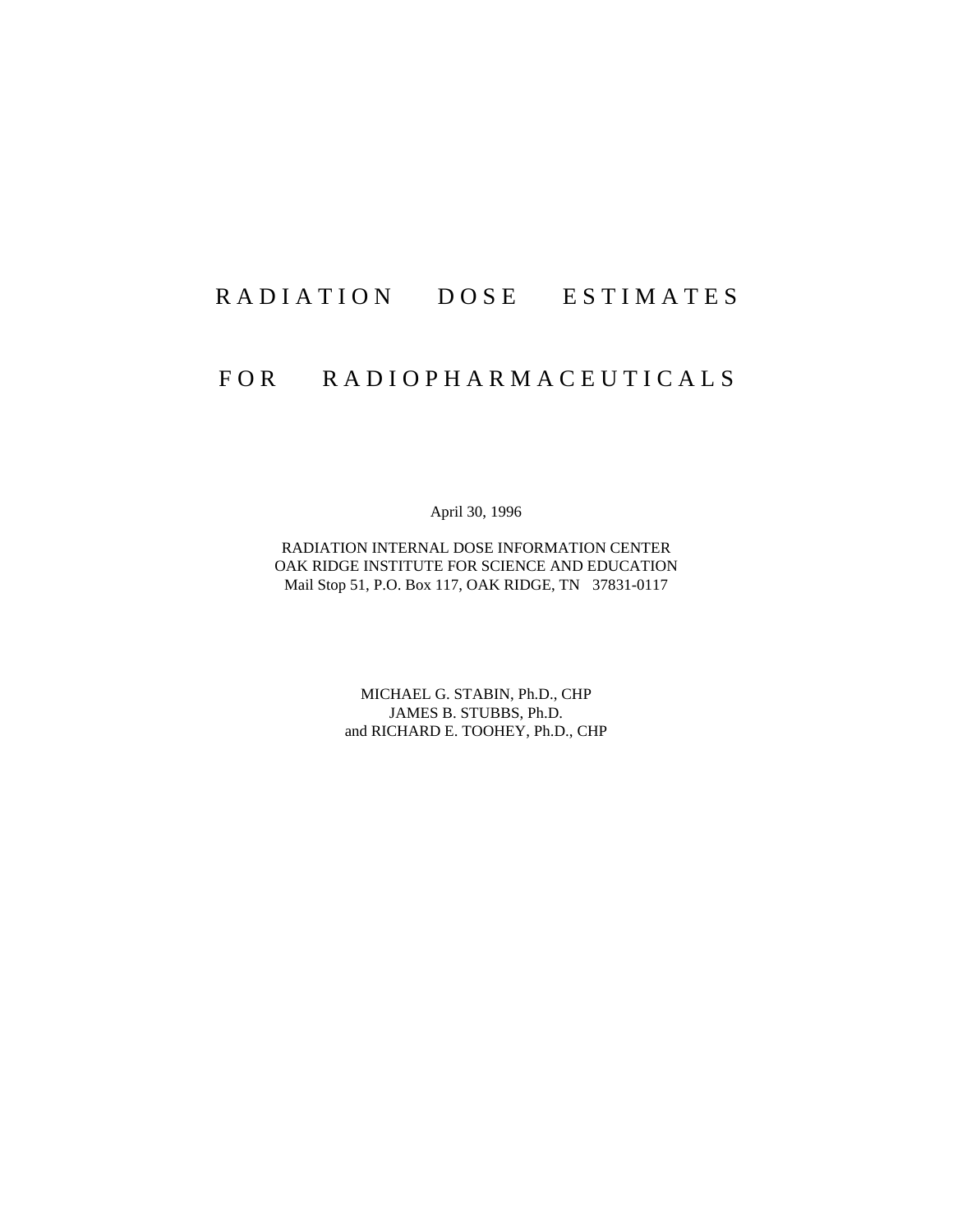This document contains radiation dose estimates for a number of radiopharmaceuticals commonly used in nuclear medicine. Radiation dose estimates are listed for all major source organs, and several other organs typically of interest. All dose estimates were calculated using the well known MIRD Technique (Loevinger et al. 1991) as implemented in the MIRDOSE3 computer code, developed by the Radiation Internal Dose Information Center. In this code, residence times for source organs are used with decay data from the MIRD Radionuclide Data and Decay Schemes (1989) to produce estimates of radiation dose to organs of standardized phantoms representing individuals of different ages. This document contains dose estimates only for the adult male phantom in the Cristy-Eckerman phantom series (Cristy and Eckerman, 1987). The adult male phantom of the Cristy-Eckerman phantom series is different from the MIRD 5, or "Reference Man" phantom (Snyder et al. 1969) in several aspects, the most important of which is the difference in the masses and absorbed fractions for the active (red) marrow. The Cristy-Eckerman adult male contains only 1120 grams of red marrow, not 1500 grams as in the MIRD 5 phantom. Also, the absorbed fractions for low energy photons striking the marrow are different, as suggested by Eckerman (1986). Other minor differences (1910 gram liver in the Cristy-Eckerman phantom vs. 1800 in the MIRD 5 phantom, e.g.) exist, but are not likely to significantly affect dose estimates calculated with the two phantoms. The results presented here can easily be extended to include other radiopharmaceuticals or phantoms.

Assumptions which support each of the dose estimates appears at the bottom of the table of estimates for a given radiopharmaceutical. In most cases, the model kinetics or organ residence times are explicitly given. In the case where a MIRD Dose Estimate Report was used as the basis for the calculation, reference to the Dose Estimate Report may be the only citation. The use of the Cristy-Eckerman phantom is noted in each table. The tables list dose estimates for all important source organs, the red marrow, bone surfaces, ovaries, testes, and uterus. The bone, marrow, and gonads are considered important by some in considering risks of radiation exposures. The doses to the uterus may be used to estimate the dose to the embryo or fetus, up to about 6 weeks gestation. Thyroid dose estimates are typically not given for iodine-labeled pharmaceuticals; it is assumed that there is no free iodide in the product, or else that the thyroid is completely blocked. Addition of dose from free iodide may be easily done by using an assumed fraction of free iodide and adding a contribution based on the doses from sodium iodide. Similar arguments apply to free pertechnetate in Tc-99m-labeled pharmaceuticals.

Any questions about these estimates, or requests for further information about any radiopharmaceutical dosimetry matter may be directed to the Radiation Internal Dose Information Center. The Center is funded by the Department of Energy to provide information on these matters to requestors. The Center's phone numbers are:

| Richard Toohey 423-576-3448                                       |
|-------------------------------------------------------------------|
| Michael Stabin $423-576-3449$ (on leave of absence, $8/99-8/01$ ) |
| Audrey Stelson 423-576-3450                                       |
| 423-576-3478                                                      |
| 423-576-8673                                                      |
|                                                                   |

Note: effective 1 October 1999, the area code will change from 423 to 865.

The Center may also be reached via email to [tooheyr@orau.gov](mailto:tooheyr@orau.gov) or stelsona@orau.gov.

This work was performed for the U.S. DOE under contract DE-AC05-76OR00033, for the U.S. FDA under Interagency Agreement No. FDA 224-75-3016, DOE 40-286-71, and for the U.S. NRC under Contract No. L-1699-0.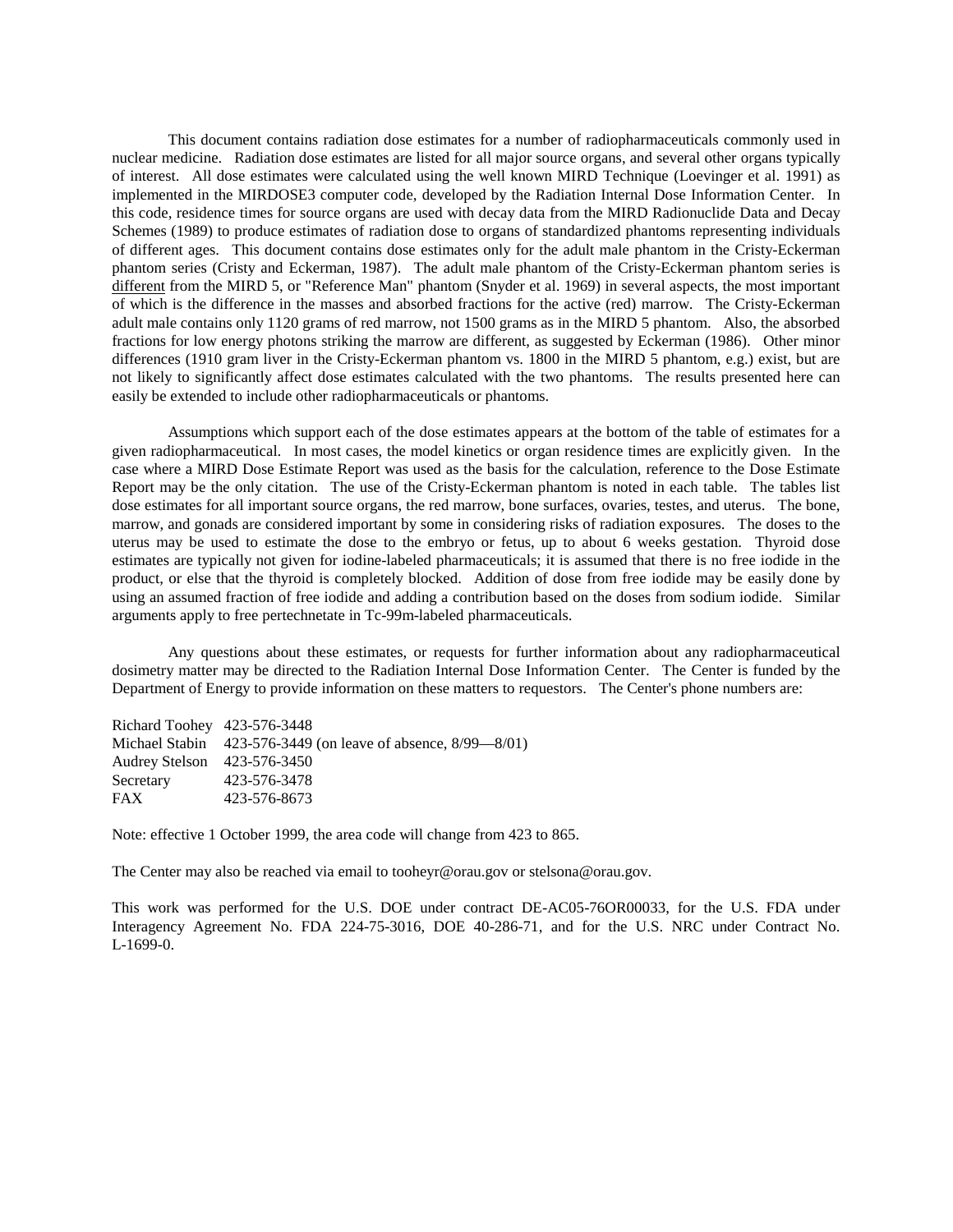### **REFERENCES**

Cristy M, Eckerman KF: Specific Absorbed Fractions of Energy at Various Ages from Internal Photon Sources. Parts I-VII. ORNL/TM-8381/V1-V7. Oak Ridge National Laboratory, Oak Ridge, TN, 1987.

Eckerman KF: Aspects of the Dosimetry of Radionuclides Within the Skeleton with Particular Emphasis on the Active Marrow. Proc. Fourth International Radiopharmaceutical Dosimetry Symposium, Oak Ridge Associated Universities, Oak Ridge, TN 1986. pp 514-534.

Loevinger R, Budinger T, Watson, E: MIRD Primer for Absorbed Dose Calculations, Society of Nuclear Medicine, 1991.

Snyder WS, Ford MR, Warner GG, Fisher Jr. HL: Estimates of Absorbed Fractions for Monoenergetic Photon Sources Uniformly Distributed in Various Organs of a Heterogeneous Phantom, J. Nucl. Med. Suppl. No. 3, August 1969.

Stabin MG: MIRDOSE - Personal Computer Software for Use in Internal Dose Assessment in Nuclear Medicine. J. Nucl. Med. 37(3), 538-546, March1996.

Watson EE, Stabin MG: MIRD Formulation. Med. Phys. 20(2), Part 2, 511-514, Mar/Apr 1993.

Weber D, Eckerman KF, Dillman LT, Ryman JC: MIRD: Radionuclide Data and Decay Schemes, Society of Nuclear Medicine, 1989.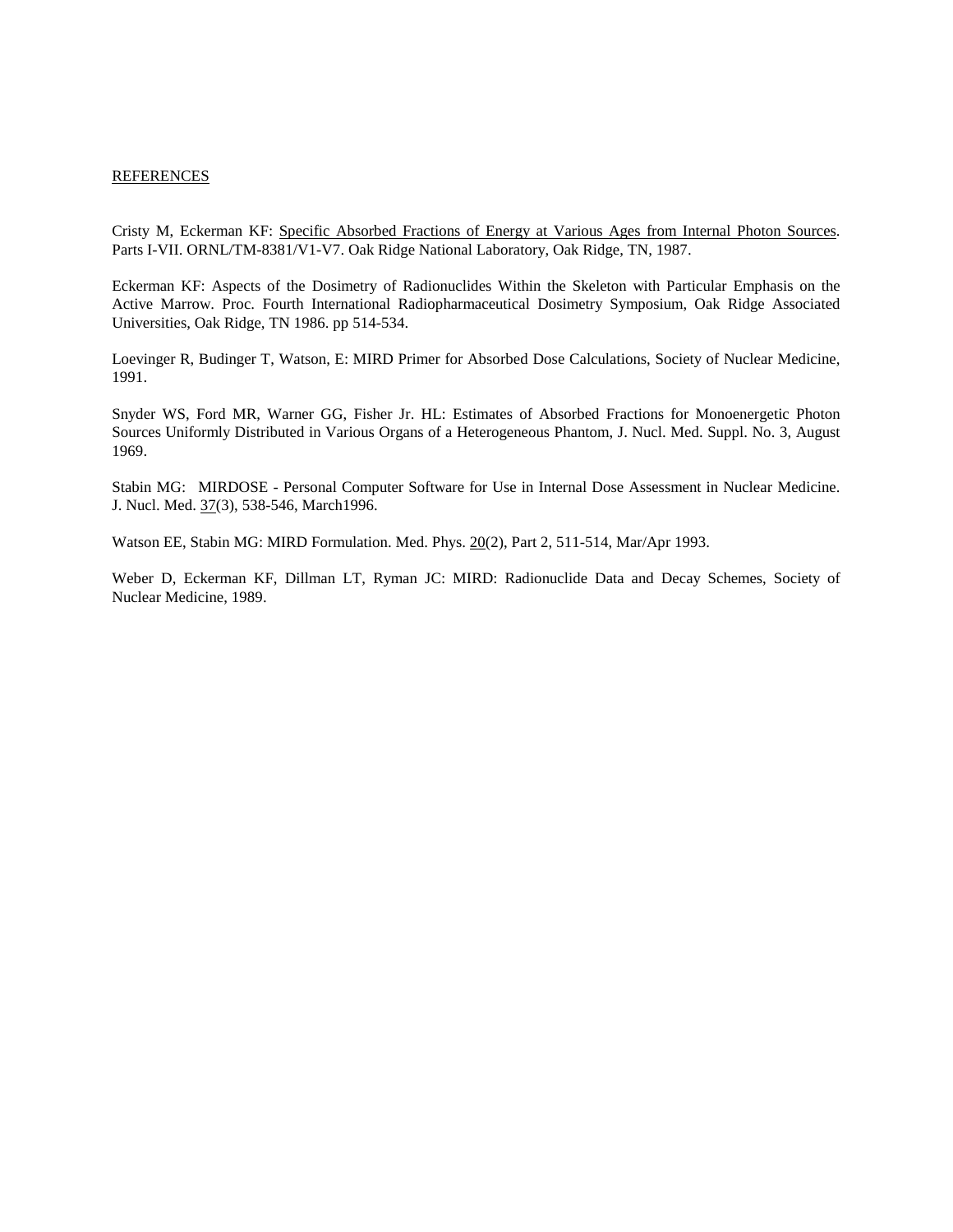Radiopharmaceuticals considered in this report:

H-3 Water H-3 Inulin C-11 Monoxide - 20 s breathhold C-11 Monoxide - continuous inhalation (1 hr) N-13 Ammonia C-14 Inulin O-15 H2O O-15 O2 F-18 FDG F-18 Sodium Fluoride P-32 Sodium Phosphate Cr-51 Erythrocytes (RBCs) Co-57 Vitamin B-12 (Cyanocobalamin) Co-58 Vitamin B-12 (Cyanocobalamin) Fe-59 Citrate Co-60 Vitamin B-12 (Cyanocobalamin) Ga-67 Citrate Ga-68 Citrate Se-75 Selenomethionine Kr-81m Inhalation Kr-81m Injections Oral Administration of Kr-81m Rb-82 Sr-85 Nitrate Tc-99m Albumin Microspheres Tc-99m Disofenin, Lidofenin and Mebrofenin Tc-99m DMSA Tc-99m DTPA (injection) Tc-99m DTPA (aerosol) Tc-99m ECD (ethylene cystate dimer) Tc-99m Exametazime (HMPAO) Tc-99m Glucoheptonate Tc-99m HEDP Tc-99m HMDP Tc-99m HSA Tc-99m MAA Tc-99m MAG3 Tc-99m MDP Tc-99m MIBI (Cardiolite) Tc-99m Oral Administrations Tc-99m Pertechnetate Tc-99m Pyrophosphate Tc-99m Red Blood Cells - In vitro Labeling Tc-99m Red Blood Cells - In vivo Labeling Tc-99m Sulfur Colloid (Normal Patients) Tc-99m Sulfur Colloid (Intermediate-to-Advanced Diffuse Parenchymal Liver Disease) Tc-99m Teboroxime Tc-99m White Blood Cells In-111 DTPA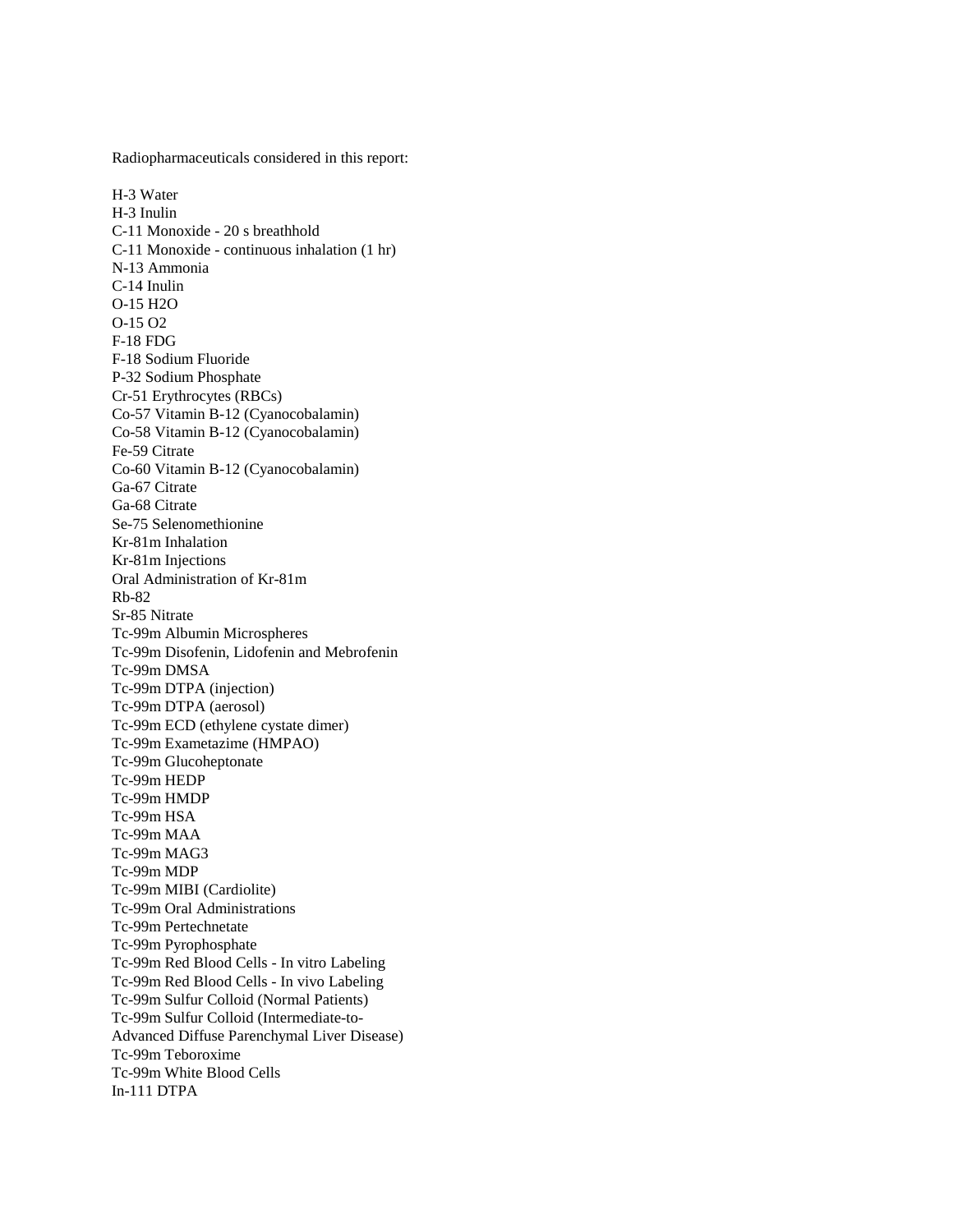In-111 Platelets In-111 Red Blood Cells In-111 White Blood Cells I-123 Hippuran I-123 IMP I-123 mIBG I-123 Sodium Iodide I-124 Sodium Iodide I-125 Fibrinogen I-125 IMP I-125 mIBG I-125 Sodium Iodide I-126 Sodium Iodide I-130 Sodium Iodide I-131 Hippuran I-131 HSA I-131 MAA I-131 mIBG I-131 Rose Bengal I-131 Sodium Iodide I-131 Sodium Iodide (athyroid individual) Xe-127 (Breathhold) Xe-127 (5 minute rebreathing) Xe-127 (10 minute rebreathing) Xe-133 (Breathhold) Xe-133 (5 minute rebreathing) Xe-133 (10 minute rebreathing) Xe-133 Injections Hg-197 Chlormerodrin Au-198 Colloid Tl-201 Chloride (plus contaminants)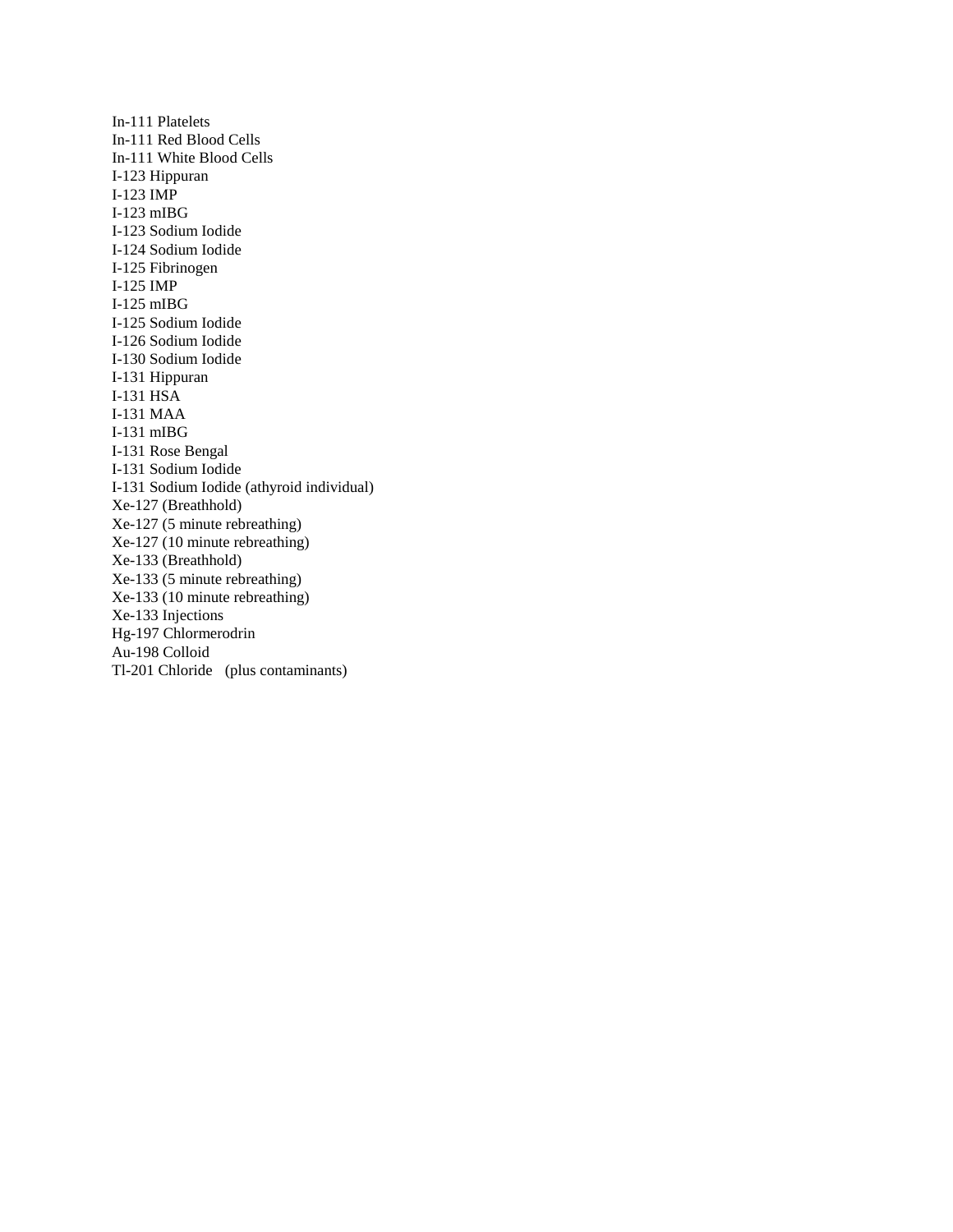|                      | Estimated Radiation Dose |             |
|----------------------|--------------------------|-------------|
|                      | mGy                      | rad         |
| ORGAN                | MBq                      | $mC_1$      |
|                      |                          |             |
| Adrenals             | $1.5E - 02$              | $5.7E - 02$ |
| Brain                | $1.5E-02$                | $5.7E - 02$ |
| <b>Breasts</b>       | $1.5E-02$                | $5.7E - 02$ |
| Gallbladder Wall     | $1.5E-02$                | $5.7E - 02$ |
| LLI Wall             | $1.5E - 02$              | $5.7E - 02$ |
| Small Intestine      | $1.5E-02$                | $5.7E-02$   |
| Stomach              | $1.5E-02$                | $5.7E - 02$ |
| ULI Wall             | $1.5E - 02$              | $5.7E - 02$ |
| Heart Wall           | $1.5E - 02$              | $5.7E-02$   |
| Kidneys              | $1.5E - 02$              | $5.7E - 02$ |
| Liver                | $1.5E - 02$              | $5.7E - 02$ |
| Lungs                | $1.5E - 02$              | $5.7E-02$   |
| Muscle               | $1.5E-02$                | $5.7E - 02$ |
| Ovaries              | $1.5E-02$                | $5.7E - 02$ |
| Pancreas             | $1.5E - 02$              | $5.7E-02$   |
| Red Marrow           | $2.0E - 02$              | $7.5E-02$   |
| Bone Surfaces        | $1.4E-02$                | $5.1E-02$   |
| Skin                 | $1.5E - 02$              | $5.7E - 02$ |
| Spleen               | $1.5E-02$                | $5.7E - 02$ |
| Testes               | $1.5E-02$                | $5.7E - 02$ |
| Thymus               | $1.5E - 02$              | $5.7E - 02$ |
| Thyroid              | $1.5E-02$                | $5.7E - 02$ |
| Urinary Bladder Wall | $1.6E-02$                | $6.1E-02$   |
| Uterus               | $1.5E-02$                | $5.7E - 02$ |
|                      |                          |             |

#### Radiation Dose Estimates for H-3 Water\*

Effective Dose Equivalent 1.6E-02 mSv/MBq 5.9E-02 rem/mCi

\* Based on model in ICRP 53.

Dynamic bladder model with 4.8-hour voiding interval

Estimate calculated using phantom of Cristy & Eckerman (Report ORNL/TM-8381/V1 & V7)

The effective dose equivalent is a quantity which may be suitable for comparing risks of different procedures in nuclear medicine, radiology, and other applications involving ionizing radiation, but should not be construed to give information about risk to individual patients.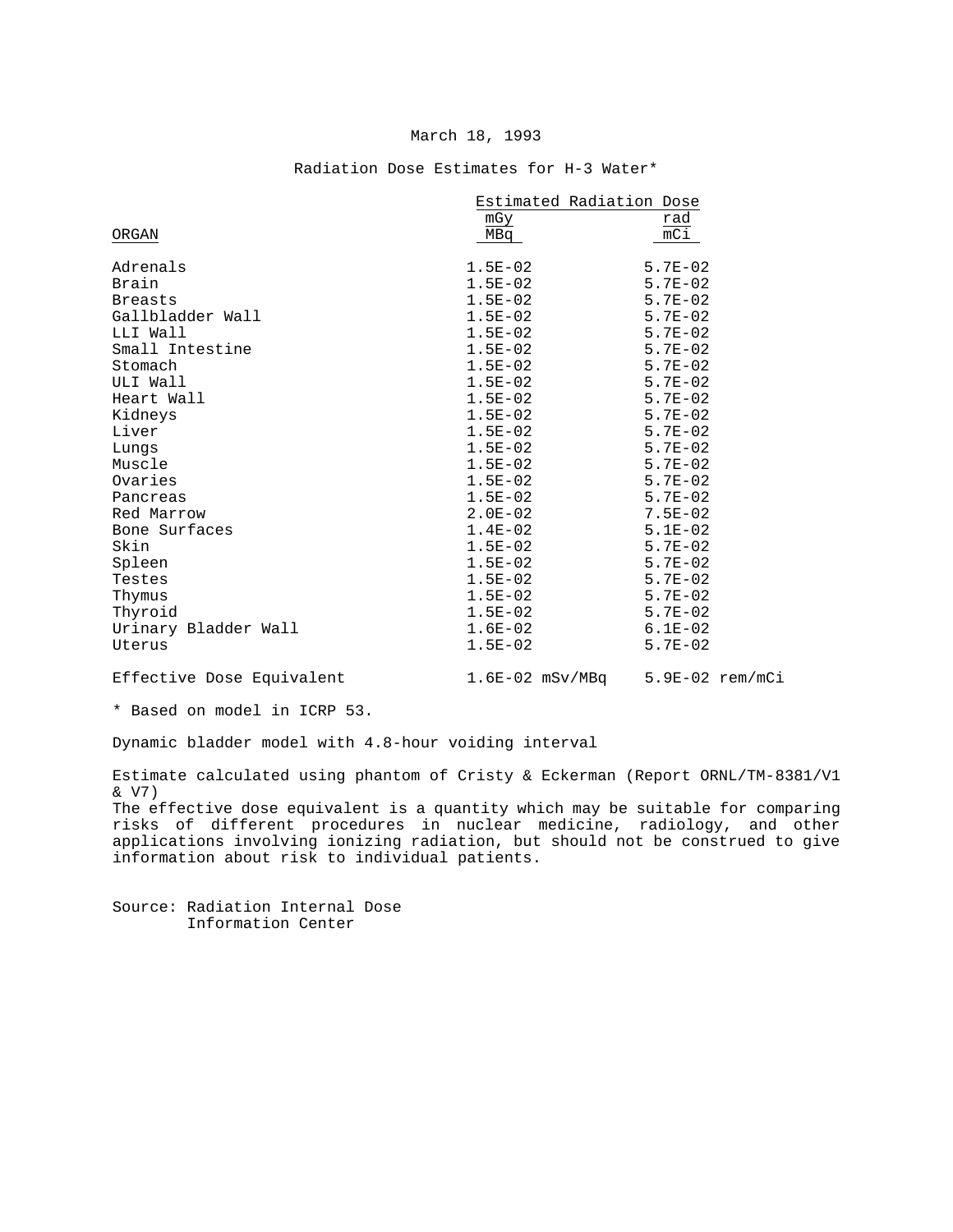|                      | Estimated Radiation Dose |             |  |
|----------------------|--------------------------|-------------|--|
|                      | mGy                      | rad         |  |
| ORGAN                | MBa                      | mC1         |  |
|                      |                          |             |  |
| Adrenals             | $1.0E-04$                | $3.8E - 04$ |  |
| Brain                | $1.0E-04$                | $3.8E - 04$ |  |
| <b>Breasts</b>       | $1.0E-04$                | $3.8E - 04$ |  |
| Gallbladder Wall     | $1.0E - 04$              | $3.8E - 04$ |  |
| LLI Wall             | $1.0E - 04$              | $3.8E - 04$ |  |
| Small Intestine      | $1.0E-04$                | $3.8E - 04$ |  |
| Stomach              | $1.0E-04$                | $3.8E - 04$ |  |
| ULI Wall             | $1.0E-04$                | $3.8E - 04$ |  |
| Heart Wall           | $1.0E - 04$              | $3.8E - 04$ |  |
| Kidneys              | $1.0E-03$                | $3.8E - 03$ |  |
| Liver                | $1.0E - 04$              | $3.8E - 04$ |  |
| Lungs                | $1.0E - 04$              | $3.8E - 04$ |  |
| Muscle               | $1.0E-04$                | $3.8E - 04$ |  |
| Ovaries              | $1.0E-04$                | $3.8E - 04$ |  |
| Pancreas             | $1.0E-04$                | $3.8E - 04$ |  |
| Red Marrow           | $1.4E - 04$              | $5.0E - 04$ |  |
| Bone Surfaces        | $9.3E - 05$              | $3.4E - 04$ |  |
| Skin                 | $1.0E - 04$              | $3.8E - 04$ |  |
| Spleen               | $1.0E - 04$              | $3.8E - 04$ |  |
| Testes               | $1.0E - 04$              | $3.8E - 04$ |  |
| Thymus               | $1.0E - 04$              | $3.8E - 04$ |  |
| Thyroid              | $1.0E-04$                | $3.8E - 04$ |  |
| Urinary Bladder Wall | $2.4E-02$                | $9.0E - 02$ |  |
| Uterus               | $1.0E - 04$              | $3.8E - 04$ |  |
|                      |                          |             |  |

## Radiation Dose Estimates for H-3 Inulin\*

Effective Dose Equivalent

1.6E-03 mSv/MBq 6.0E-03 rem/mCi

\* Based on the model in ICRP 53.

Dynamic bladder model with 4.8-hour voiding interval

Estimate calculated using phantom of Cristy & Eckerman (Report ORNL/TM-8381/V1 & V7)

The effective dose equivalent is a quantity which may be suitable for comparing risks of different procedures in nuclear medicine, radiology, and other applications involving ionizing radiation, but should not be construed to give information about risk to individual patients.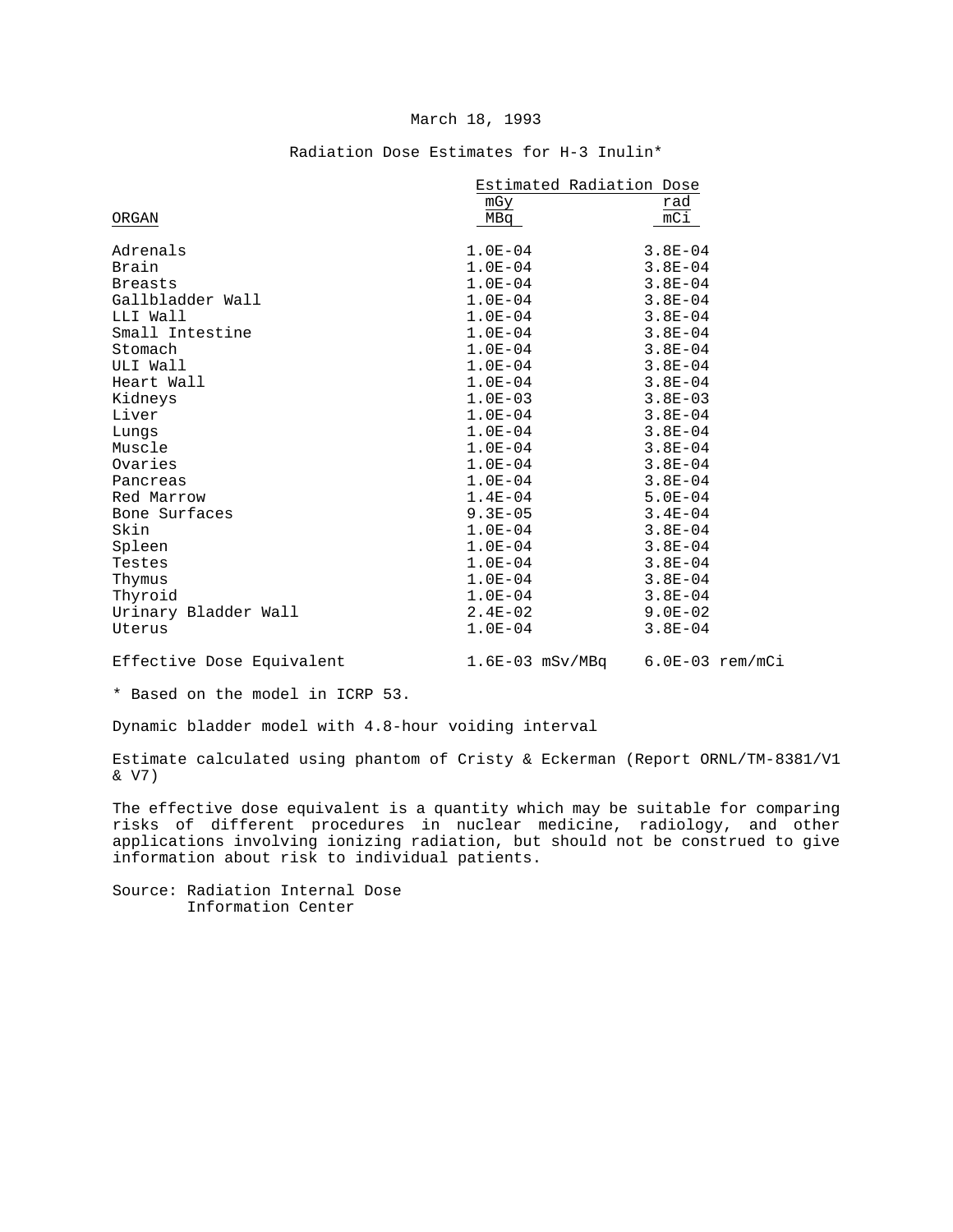|                      | Estimated Radiation Dose |                  |
|----------------------|--------------------------|------------------|
|                      | mGy                      | rad              |
| ORGAN                | MBq                      | $\overline{mC1}$ |
|                      |                          |                  |
| Adrenals             | $6.1E - 03$              | $2.3E - 02$      |
| Brain                | $1.1E-03$                | $3.9E - 03$      |
| <b>Breasts</b>       | $2.3E - 03$              | $8.7E - 03$      |
| Gallbladder Wall     | $2.9E - 03$              | $1.1E-02$        |
| LLI Wall             | $2.3E - 03$              | $8.5E - 03$      |
| Small Intestine      | $2.4E - 03$              | $9.0E - 03$      |
| Stomach              | $2.7E-03$                | $1.0E-02$        |
| ULI Wall             | $2.4E - 03$              | $8.9E - 03$      |
| Heart Wall           | $2.0E-02$                | $7.2E-02$        |
| Kidneys              | $6.8E - 03$              | $2.5E-02$        |
| Liver                | $4.9E - 03$              | $1.8E-02$        |
| Lungs                | $1.4E-02$                | $5.2E-02$        |
| Muscle               | $2.2E-03$                | $8.2E - 03$      |
| Ovaries              | $2.4E - 03$              | $8.8E - 03$      |
| Pancreas             | $3.2E - 03$              | $1.2E-02$        |
| Red Marrow           | $5.4E - 03$              | $2.0E - 02$      |
| Bone Surfaces        | $3.2E - 03$              | $1.2E-02$        |
| Skin                 | $1.8E - 03$              | $6.5E - 03$      |
| Spleen               | $1.3E-02$                | $4.8E-02$        |
| Testes               | $1.9E-03$                | $7.1E - 03$      |
| Thymus               | $3.4E - 03$              | $1.3E-02$        |
| Thyroid              | $4.8E-03$                | $1.8E-02$        |
| Urinary Bladder Wall | $2.2E-03$                | $8.2E - 03$      |
| Uterus               | $2.4E - 03$              | $8.7E - 03$      |
|                      |                          |                  |

## Radiation Dose Estimates for C-11 Carbon Monoxide\* Single inhalation with 20 s breathhold

Effective Dose Equivalent

 $6.5E-03$  mSv/MBq  $2.4E-02$  rem/mCi

\* Based on model in ICRP 53.

Estimate calculated using phantom of Cristy & Eckerman (Report ORNL/TM-8381/V1 & V7)

The effective dose equivalent is a quantity which may be suitable for comparing risks of different procedures in nuclear medicine, radiology, and other applications involving ionizing radiation, but should not be construed to give information about risk to individual patients.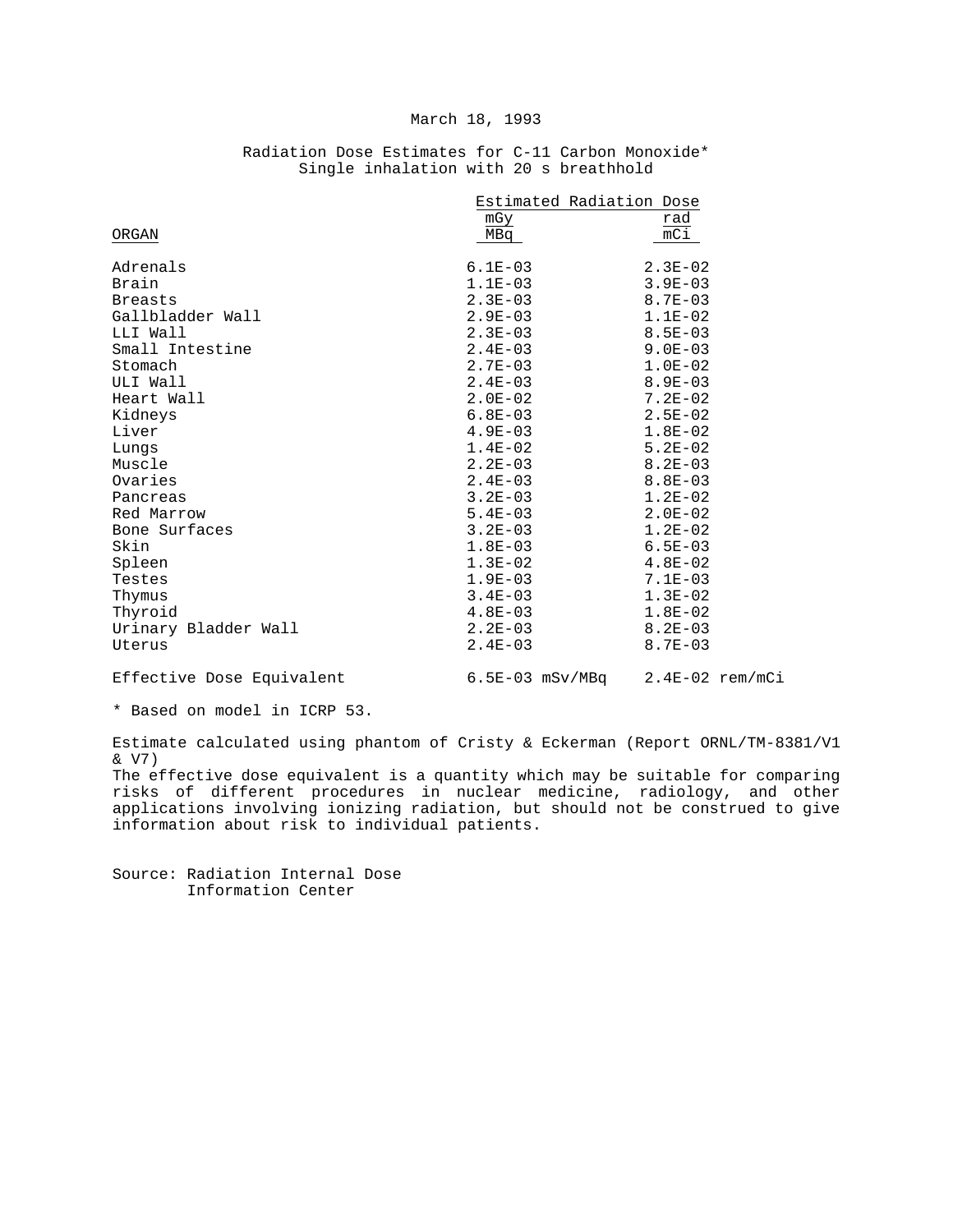#### Radiation Dose Estimates for C-11 Carbon Monoxide\* Continuous Inhalation for 1 hr

|                           | Estimated Radiation Dose            |             |
|---------------------------|-------------------------------------|-------------|
|                           | mGy                                 | rad         |
| ORGAN                     | MBq                                 | mC1         |
| Adrenals                  | $4.0E-03$                           | $1.5E-02$   |
| Brain                     | $6.9E - 04$                         | $2.6E - 03$ |
| <b>Breasts</b>            | $1.5E-03$                           | $5.7E - 03$ |
| Gallbladder Wall          | $1.9E-03$                           | $6.9E - 03$ |
| LLI Wall                  | $1.5E-03$                           | $5.6E - 03$ |
| Small Intestine           | $1.6E-03$                           | $5.9E - 03$ |
| Stomach                   | $1.8E-03$                           | $6.5E - 03$ |
| ULI Wall                  | $1.6E-03$                           | $5.8E - 03$ |
| Heart Wall                | $1.3E-02$                           | $4.7E-02$   |
| Kidneys                   | $4.5E-03$                           | $1.7E-02$   |
| Liver                     | $3.2E - 03$                         | $1.2E-02$   |
| Lungs                     | $9.3E - 03$                         | $3.4E-02$   |
| Muscle                    | $1.4E-03$                           | $5.4E - 03$ |
| Ovaries                   | $1.6E-03$                           | $5.8E - 03$ |
| Pancreas                  | $2.1E-03$                           | $7.8E - 03$ |
| Red Marrow                | $3.6E - 03$                         | $1.3E-02$   |
| Bone Surfaces             | $2.1E-03$                           | $7.7E - 03$ |
| Skin                      | $1.1E-03$                           | $4.2E - 03$ |
| Spleen                    | $8.5E - 03$                         | $3.1E-02$   |
| Testes                    | $1.2E - 03$                         | $4.6E - 03$ |
| Thymus                    | $2.2E - 03$                         | $8.2E - 03$ |
| Thyroid                   | $3.2E-03$                           | $1.2E-02$   |
| Urinary Bladder Wall      | $1.4E-03$                           | $5.4E - 03$ |
| Uterus                    | $1.6E-03$                           | $5.7E - 03$ |
| Effective Dose Equivalent | $4.3E-03$ mSv/MBq $1.6E-02$ rem/mCi |             |

\* Based on model in ICRP 53.

Estimate calculated using phantom of Cristy & Eckerman (Report ORNL/TM-8381/V1 & V7)

The effective dose equivalent is a quantity which may be suitable for comparing risks of different procedures in nuclear medicine, radiology, and other applications involving ionizing radiation, but should not be construed to give information about risk to individual patients.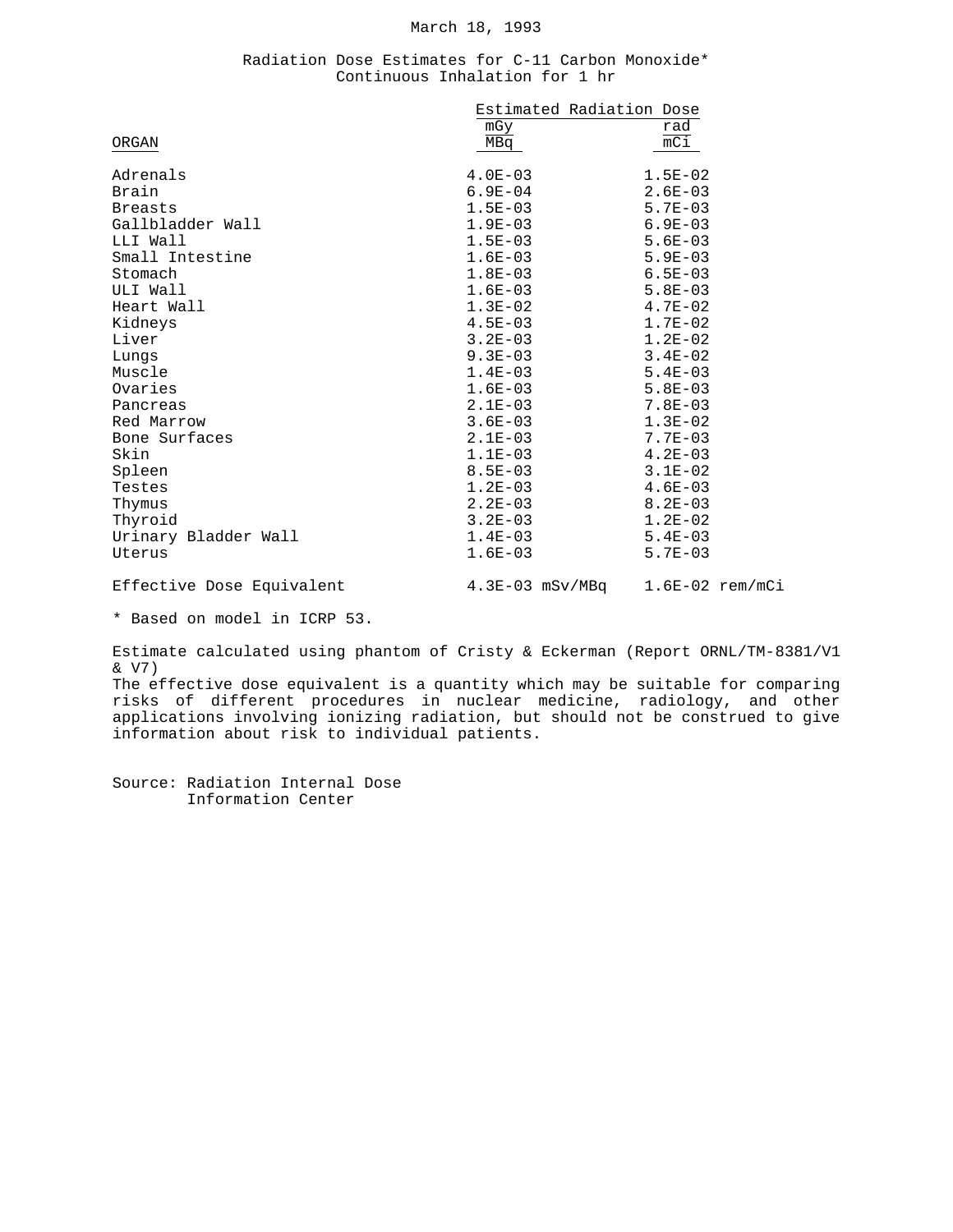#### September 18, 1992 Radiation Dose Estimates for N-13 Ammonia

|                      | Estimated Radiation Dose |                  |
|----------------------|--------------------------|------------------|
|                      | mGy                      | rad              |
| ORGAN                | MBq                      | $\overline{mC1}$ |
| Adrenals             | $1.7E-03$                | $6.2E - 03$      |
| Brain                | $4.7E - 03$              | $1.7E-02$        |
| <b>Breasts</b>       | $1.3E-03$                | $4.7E - 03$      |
| Gallbladder Wall     | $1.9E-03$                | $6.9E - 03$      |
| LLI Wall             | $1.7E-03$                | $6.2E - 03$      |
| Small Intestine      | $1.7E-03$                | $6.2E - 03$      |
| Stomach              | $1.6E-03$                | $5.9E - 03$      |
| ULI Wall             | $1.7E-03$                | $6.2E - 03$      |
| Heart Wall           | $1.6E-03$                | $5.9E - 03$      |
| Kidneys              | $1.6E-03$                | $5.9E-03$        |
| Liver                | $3.8E - 03$              | $1.4E-02$        |
| Lungs                | $1.5E-03$                | $5.4E-03$        |
| Muscle               | $1.4E-03$                | $5.3E - 03$      |
| Ovaries              | $1.7E-03$                | $6.4E - 03$      |
| Pancreas             | $1.7E - 03$              | $6.4E - 03$      |
| Red Marrow           | $1.8E-03$                | $6.6E - 03$      |
| Bone Surfaces        | $1.5E-03$                | $5.6E - 03$      |
| Skin                 | $1.2E-03$                | $4.6E - 03$      |
| Spleen               | $1.5E-03$                | $5.7E - 03$      |
| Testes               | $1.4E-03$                | $5.4E-03$        |
| Thymus               | $1.5E-03$                | $5.4E-03$        |
| Thyroid              | $1.5E-03$                | $5.5E - 03$      |
| Urinary Bladder Wall | $6.9E-03$                | $2.6E-02$        |
| Uterus               | $1.8E-03$                | $6.8E - 03$      |

Effective Dose Equivalent 2.2E-03 mSv/MBq 8.3E-03 rem/mCi

Based on distribution data gathered in human subjects by Lockwood et al. (J Clin Invest 63:449-460, 1979). Assumed distribution and retention:

| Brain      | 6.9% | $T_h = \infty$ |  |                |
|------------|------|----------------|--|----------------|
| Liver      | 7.1% | $T_h = \infty$ |  |                |
| Total Body | 94%  | $T_h = \infty$ |  |                |
|            | 6%   |                |  | $T_h = 10$ min |
|            |      |                |  |                |

6% of material cleared through urinary bladder,  $T_b$  = 10 min. Bladder voiding interval 4.8 hours. Dynamic bladder model with 4.8-hour voiding interval. Estimate calculated using phantom of Cristy & Eckerman (Report ORNL/TM-8381/V1 & V7)

The effective dose equivalent is a quantity which may be suitable for comparing risks of different procedures in nuclear medicine, radiology, and other applications involving ionizing radiation, but should not be construed to give information about risk to individual patients,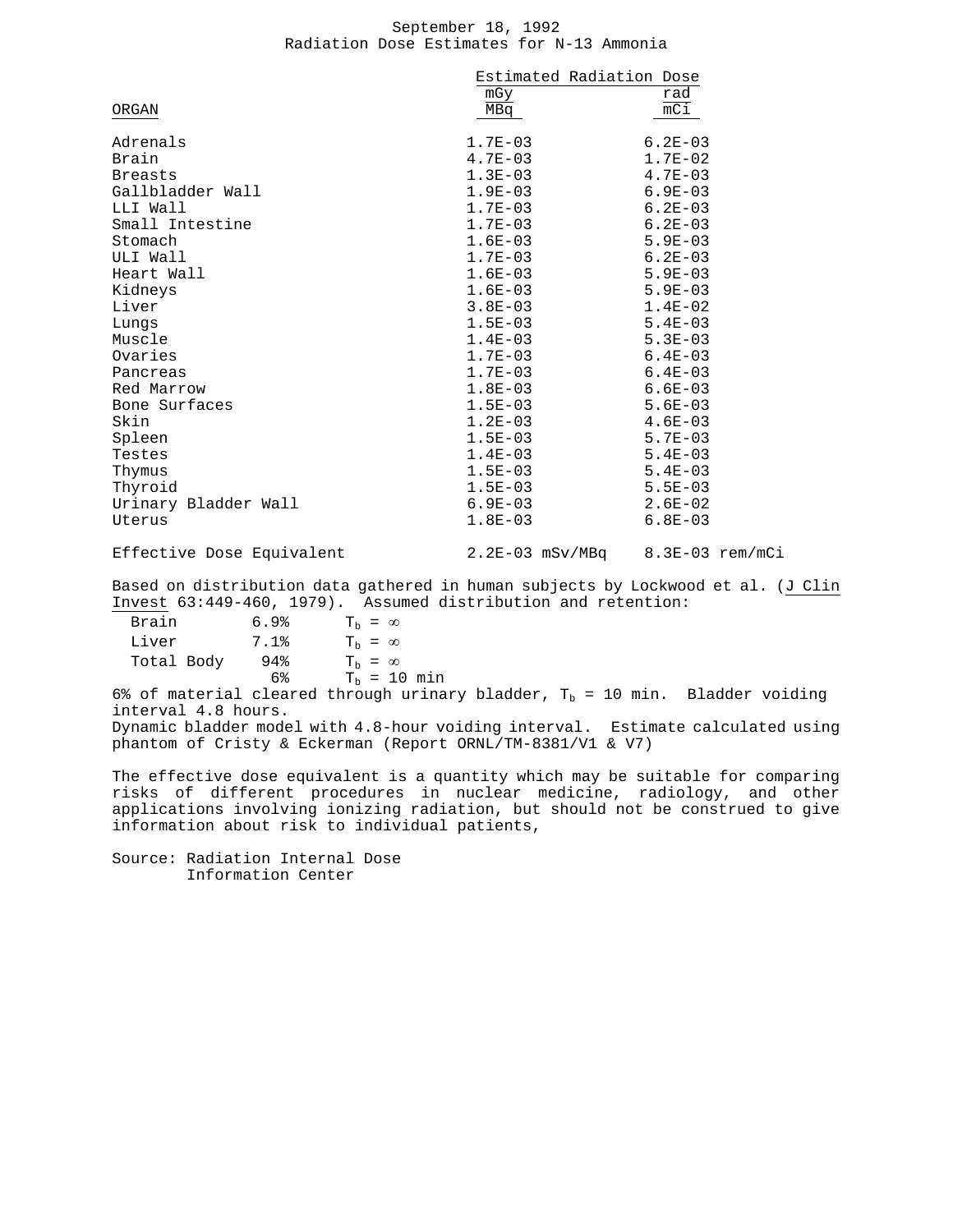|                                           | March 18, 1993 |  |  |
|-------------------------------------------|----------------|--|--|
| Radiation Dose Estimates for C-14 Inulin* |                |  |  |

|                           | Estimated Radiation Dose |                                     |
|---------------------------|--------------------------|-------------------------------------|
|                           | mGy                      | rad                                 |
| ORGAN                     | MBq                      | mCi                                 |
| Adrenals                  | $9.0E-04$                | $3.3E - 03$                         |
| Brain                     | $9.0E - 04$              | $3.3E - 03$                         |
| <b>Breasts</b>            | $9.0E - 04$              | $3.3E - 03$                         |
| Gallbladder Wall          | $9.0E - 04$              | $3.3E - 03$                         |
| LLI Wall                  | $9.0E - 04$              | $3.3E - 03$                         |
| Small Intestine           | $9.0E - 04$              | $3.3E - 03$                         |
| Stomach                   | $9.0E - 04$              | $3.3E - 03$                         |
| ULI Wall                  | $9.0E - 04$              | $3.3E - 03$                         |
| Heart Wall                | $9.0E - 04$              | $3.3E - 03$                         |
| Kidneys                   | $8.9E - 03$              | $3.3E-02$                           |
| Liver                     | $9.0E - 04$              | $3.3E - 03$                         |
| Lungs                     | $9.0E - 04$              | $3.3E - 03$                         |
| Muscle                    | $9.0E - 04$              | $3.3E - 03$                         |
| Ovaries                   | $9.0E - 04$              | $3.3E - 03$                         |
| Pancreas                  | $9.0E - 04$              | $3.3E - 03$                         |
| Red Marrow                | $1.2E-03$                | $4.4E-03$                           |
| Bone Surfaces             | $8.1E - 04$              | $3.0E - 03$                         |
| Skin                      | $9.0E - 04$              | $3.3E - 03$                         |
| Spleen                    | $9.0E-04$                | $3.3E - 03$                         |
| Testes                    | $9.0E - 04$              | $3.3E - 03$                         |
| Thymus                    | $9.0E-04$                | $3.3E - 03$                         |
| Thyroid                   | $9.0E-04$                | $3.3E - 03$                         |
| Urinary Bladder Wall      | $2.1E-01$                | $7.9E - 01$                         |
| Uterus                    | $9.0E - 04$              | $3.3E - 03$                         |
| Effective Dose Equivalent |                          | $1.4E-02$ mSv/MBq $5.3E-02$ rem/mCi |

\* Based on the model in ICRP 53.

Dynamic bladder model with 4.8-hour voiding interval

Estimate calculated using phantom of Cristy & Eckerman (Report ORNL/TM-8381/V1 & V7)

The effective dose equivalent is a quantity which may be suitable for comparing risks of different procedures in nuclear medicine, radiology, and other applications involving ionizing radiation, but should not be construed to give information about risk to individual patients.

Source: Radiation Internal Dose Information Center

## February 22, 1993

Radiation Dose Estimates for O-15 H2O Estimated Radiation Dose

| rad             |
|-----------------|
| $\overline{mC}$ |
| $4.8E - 03$     |
| $4.9E - 03$     |
|                 |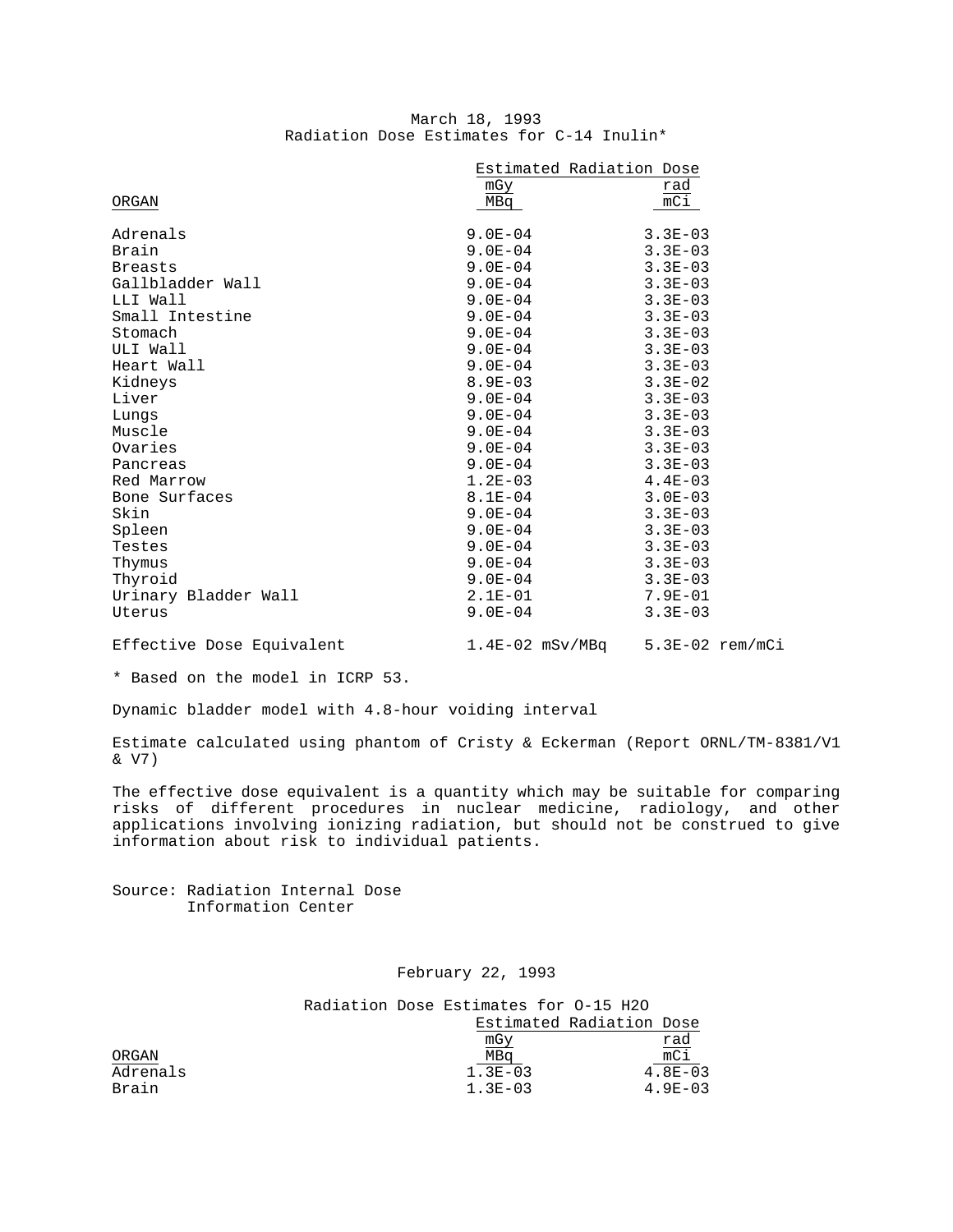| <b>Breasts</b>            | $3.0E - 04$                         | $1.1E-03$   |
|---------------------------|-------------------------------------|-------------|
| Gallbladder Wall          | $4.5E - 04$                         | $1.7E-03$   |
| LLI Wall                  | $7.4E - 04$                         | $2.7E - 03$ |
| Small Intestine           | $9.3E - 04$                         | $3.5E - 03$ |
| Stomach                   | $5.3E-04$                           | $1.9E-03$   |
| ULI Wall                  | 7.0E-04                             | $2.6E - 03$ |
| Heart Wall                | $2.2E-03$                           | $8.2E - 03$ |
| Kidneys                   | $1.9E-03$                           | $7.2E - 03$ |
| Liver                     | $1.5E-03$                           | $5.6E - 03$ |
| Lungs                     | $1.9E-03$                           | $6.9E-03$   |
| Muscle                    | $2.7E - 04$                         | $1.0E-03$   |
| Ovaries                   | $3.6E-04$                           | $1.3E-03$   |
| Pancreas                  | $1.6E-03$                           | $5.9E - 03$ |
| Red Marrow                | $9.0E-04$                           | $3.3E - 03$ |
| Bone Surfaces             | $5.2E - 04$                         | $1.9E-03$   |
| Skin                      | $2.6E-04$                           | $9.8E - 04$ |
| Spleen                    | $1.6E-03$                           | $5.8E - 03$ |
| Testes                    | 6.7E-04                             | $2.5E-03$   |
| Thymus                    | $3.6E-04$                           | $1.3E-03$   |
| Thyroid                   | $1.7E-03$                           | $6.3E-03$   |
| Urinary Bladder Wall      | $2.2E-04$                           | $8.1E - 04$ |
| Uterus                    | $3.4E - 04$                         | $1.3E-03$   |
| Effective Dose Equivalent | $1.1E-03$ mSv/MBq $4.2E-03$ rem/mCi |             |
|                           |                                     |             |

Based on data derived from a blood flow-based model of water distribution. Assumed residence times:

| Adrenals        | $\ddot{\cdot}$       | 3.92E-05 hr     | Lungs           | $\ddot{\cdot}$                | $3.80E-03 hr$   |  |
|-----------------|----------------------|-----------------|-----------------|-------------------------------|-----------------|--|
| Brain           | $\ddot{\cdot}$       | $3.48E-03 hr$   | Muscle          | $\ddot{\phantom{a}}$          | $9.72E-03 hr$   |  |
| LLI             | $\ddot{\cdot}$       | $3.22E-04$ hr   | Pancreas        | $\mathbf{L}$                  | $2.83E-04$ hr   |  |
| Small Intestine | $\ddot{\cdot}$       | 1.28E-03 hr     | Red Marrow      | 2.500                         | $1.59E-03$ hr   |  |
| Stomach         |                      | : $2.87E-04$ hr | Cort Bone       | $\mathbf{1}$ and $\mathbf{1}$ | $1.50E-03$ hr   |  |
| ULI             | $\mathbf{L}$         | $4.22E-04$ hr   | Canc Bone       | 2.500                         | 3.75E-04 hr     |  |
| Heart Chambers  | $\ddot{\cdot}$       | 1.70E-03 hr     | Spleen          | $\ddot{\phantom{0}}$          | $5.50E-04$ hr   |  |
| Heart Wall      | $\mathbf{1}$         | 8.42E-04 hr     | Testes          | $\ddot{\phantom{a}}$          | 5.14E-05 hr     |  |
| Kidneys         | $\ddot{\phantom{a}}$ | $1.15E-03$ hr   | Thyroid         | $\ddot{\cdot}$                | 7.47E-05 hr     |  |
| Liver           | $\ddot{\cdot}$       | $5.17E-03$ hr   | Urinary Bl Cont | $\ddot{\phantom{a}}$          | $9.44E-06$ hr   |  |
|                 |                      |                 | Remainder       |                               | $: 1.63E-02 hr$ |  |

Estimate calculated using phantom of Cristy & Eckerman (Report ORNL/TM-8381/V1 & V7)

The effective dose equivalent is a quantity which may be suitable for comparing risks of different procedures in nuclear medicine, radiology, and other applications involving ionizing radiation, but should not be construed to give information about risk to individual patients.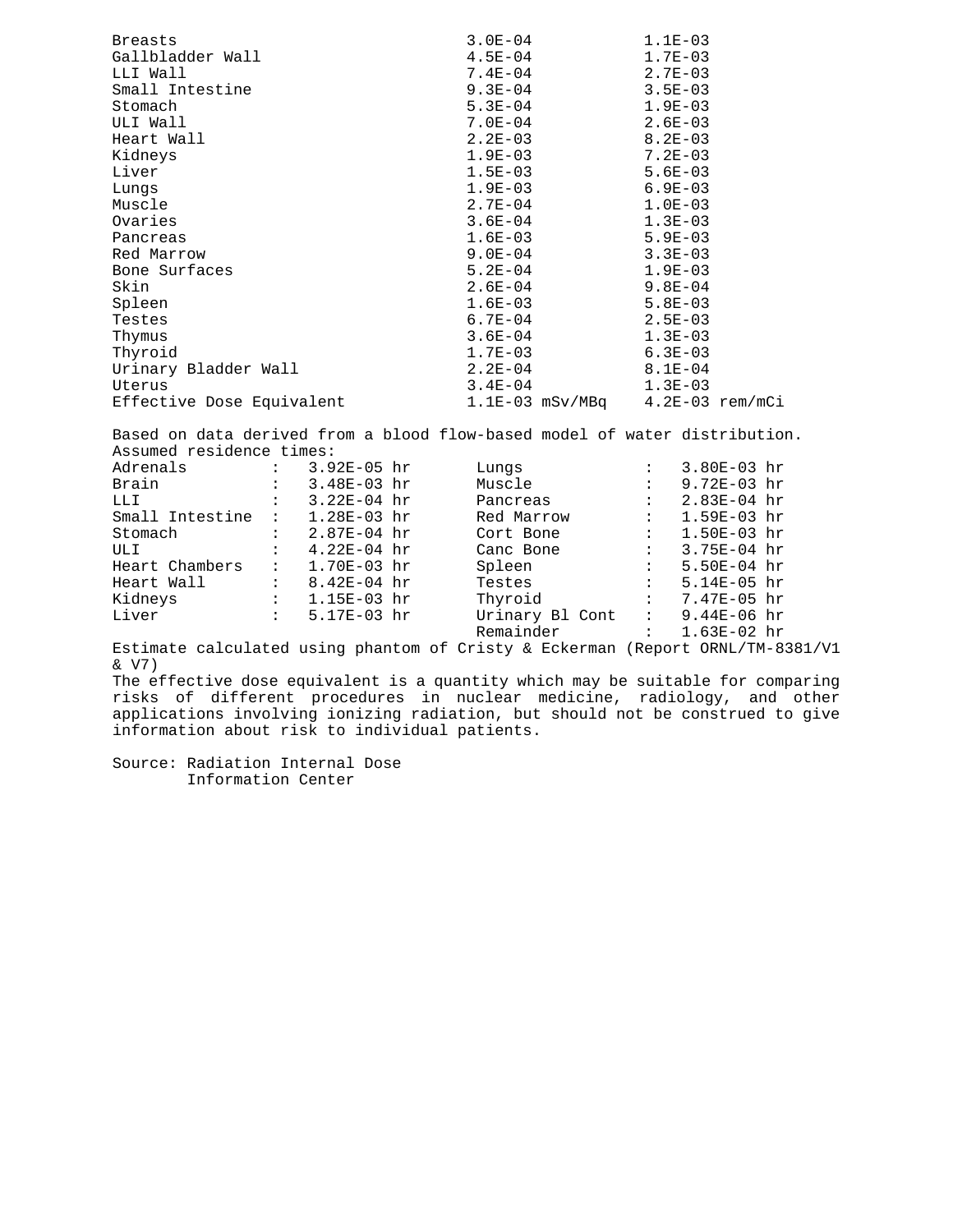#### February 23, 1993

#### Radiation Dose Estimates for O-15 O2

|                           | Estimated Radiation Dose      |                                 |  |  |
|---------------------------|-------------------------------|---------------------------------|--|--|
|                           | ${\mathfrak m}{\rm G}{\rm y}$ | rad                             |  |  |
| ORGAN                     | MBq                           | $mC\texttt{i}$                  |  |  |
| Adrenals                  | $3.4E - 04$                   | $1.3E-03$                       |  |  |
| Brain                     | $5.2E - 04$                   | $1.9E-03$                       |  |  |
| <b>Breasts</b>            | $2.8E - 04$                   | $1.1E-03$                       |  |  |
| Gallbladder Wall          | $3.0E - 04$                   | $1.1E-03$                       |  |  |
| LLI Wall                  | $2.5E - 04$                   | $9.4E - 04$                     |  |  |
| Small Intestine           | $2.6E-04$                     | $9.8E - 04$                     |  |  |
| Stomach                   | $2.9E - 04$                   | $1.1E-03$                       |  |  |
| ULI Wall                  | $2.6E - 04$                   | $9.8E - 04$                     |  |  |
| Heart Wall                | $1.5E-03$                     | $5.6E-03$                       |  |  |
| Kidneys                   | $6.9E - 04$                   | $2.6E - 03$                     |  |  |
| Liver                     | $5.5E - 04$                   | $2.0E-03$                       |  |  |
| Lungs                     | $4.6E-03$                     | $1.7E-02$                       |  |  |
| Muscle                    | $2.6E - 04$                   | $9.5E - 04$                     |  |  |
| Ovaries                   | $7.6E - 04$                   | $2.8E - 03$                     |  |  |
| Pancreas                  | $3.3E - 04$                   | $1.2E - 03$                     |  |  |
| Red Marrow                | $3.3E - 04$                   | $1.2E-03$                       |  |  |
| Bone Surfaces             | $2.6E - 04$                   | $9.6E - 04$                     |  |  |
| Skin                      | $2.2E - 04$                   | $8.1E - 04$                     |  |  |
| Spleen                    | $1.1E-03$                     | $4.2E - 03$                     |  |  |
| Testes                    | $3.2E - 04$                   | $1.2E-03$                       |  |  |
| Thymus                    | $3.5E - 04$                   | $1.3E-03$                       |  |  |
| Thyroid                   | $2.6E-04$                     | $9.7E - 04$                     |  |  |
| Urinary Bladder Wall      | $2.5E - 04$                   | $9.3E - 04$                     |  |  |
| Uterus                    | $2.6E - 04$                   | $9.7E - 04$                     |  |  |
| Effective Dose Equivalent |                               | 1.1E-03 mSv/MBq 4.1E-03 rem/mCi |  |  |

\* Based on distribution data of Bigler and Sgouros (J Nucl Med 24(5):431- 437, 1983). Cumulated activities in their Table 3 assumed to be for 8400 MBq (227 mCi).

The effective dose equivalent is a quantity which may be suitable for comparing risks of different procedures in nuclear medicine, radiology, and other applications involving ionizing radiation, but should not be construed to give information about risk to individual patients.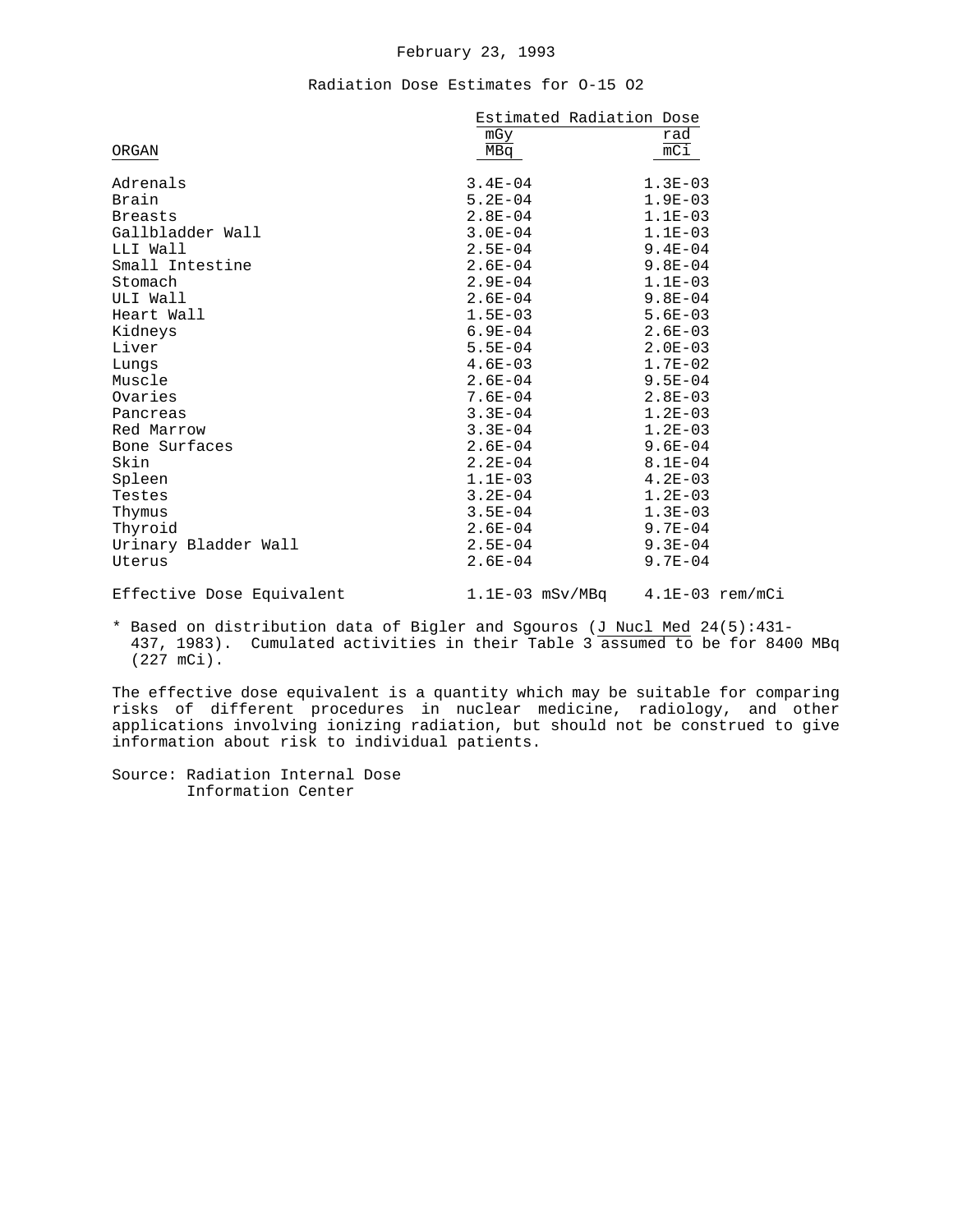## Radiation Dose Estimates for F-18 FDG

|                           | Estimated Radiation Dose            |                  |  |
|---------------------------|-------------------------------------|------------------|--|
|                           | mGy                                 | rad              |  |
| ORGAN                     | MBq                                 | $\overline{mC1}$ |  |
| Adrenals                  | $1.3E-02$                           | $4.9E - 02$      |  |
| Brain                     | $1.9E-02$                           | $7.0E - 02$      |  |
| <b>Breasts</b>            | $9.2E - 03$                         | $3.4E - 02$      |  |
| Gallbladder Wall          | $1.4E-02$                           | $5.0E - 02$      |  |
| LLI Wall                  | $1.7E-02$                           | $6.1E-02$        |  |
| Small Intestine           | $1.4E-02$                           | $5.1E-02$        |  |
| Stomach                   | $1.3E-02$                           | $4.7E-02$        |  |
| ULI Wall                  | $1.3E-02$                           | $4.9E-02$        |  |
| Heart Wall                | $6.0E-02$                           | $2.2E-01$        |  |
| Kidneys                   | $2.0E-02$                           | $7.4E-02$        |  |
| Liver                     | $1.6E-02$                           | $5.8E-02$        |  |
| Lungs                     | $1.7E-02$                           | $6.4E-02$        |  |
| Muscle                    | $1.1E-02$                           | $4.2E-02$        |  |
| Ovaries                   | $1.7E-02$                           | $6.3E-02$        |  |
| Pancreas                  | $2.6E-02$                           | $9.6E - 02$      |  |
| Red Marrow                | $1.3E - 02$                         | $4.8E-02$        |  |
| Bone Surfaces             | $1.2E-02$                           | $4.3E-02$        |  |
| Skin                      | $8.4E - 03$                         | $3.1E-02$        |  |
| Spleen                    | $3.7E-02$                           | $1.4E - 01$      |  |
| Testes                    | $1.3E-02$                           | $4.8E-02$        |  |
| Thymus                    | $1.2E-02$                           | $4.4E-02$        |  |
| Thyroid                   | $1.0E-02$                           | $3.9E - 02$      |  |
| Urinary Bladder Wall      | $1.9E-01$                           | $7.0E-01$        |  |
| Uterus                    | $2.3E-02$                           | $8.5E - 02$      |  |
| Effective Dose Equivalent | $3.0E-02$ mSv/MBq $1.1E-01$ rem/mCi |                  |  |

Based on the distribution data gathered in dogs by Gallagher et al. (JNM 18(10):990-996) and assuming a 1.83 hour effective half time, except for the brain and urinary bladder, for which the assumptions of Jones et al.  $(JNM 23(7):613-617)$ , based on data gathered in human subjects, were used. Dynamic bladder model with 4.8-hour voiding interval

Estimate calculated using phantom of Cristy & Eckerman (Report ORNL/TM-8381/V1 & V7)

The effective dose equivalent is a quantity which may be suitable for comparing risks of different procedures in nuclear medicine, radiology, and other applications involving ionizing radiation, but should not be construed to give information about risk to individual patients.

Source: Radiation Internal Dose Information Center

 February 27, 1995 Radiation Dose Estimates for F-18 Sodium Fluoride

|          |             | Estimated Radiation Dose |
|----------|-------------|--------------------------|
|          | mGy         | rad                      |
| ORGAN    | MBq         | $\overline{mC}$          |
| Adrenals | $6.2E - 03$ | $2.3E-02$                |
| Brain    | $5.6E - 03$ | $2.1F - 0.2$             |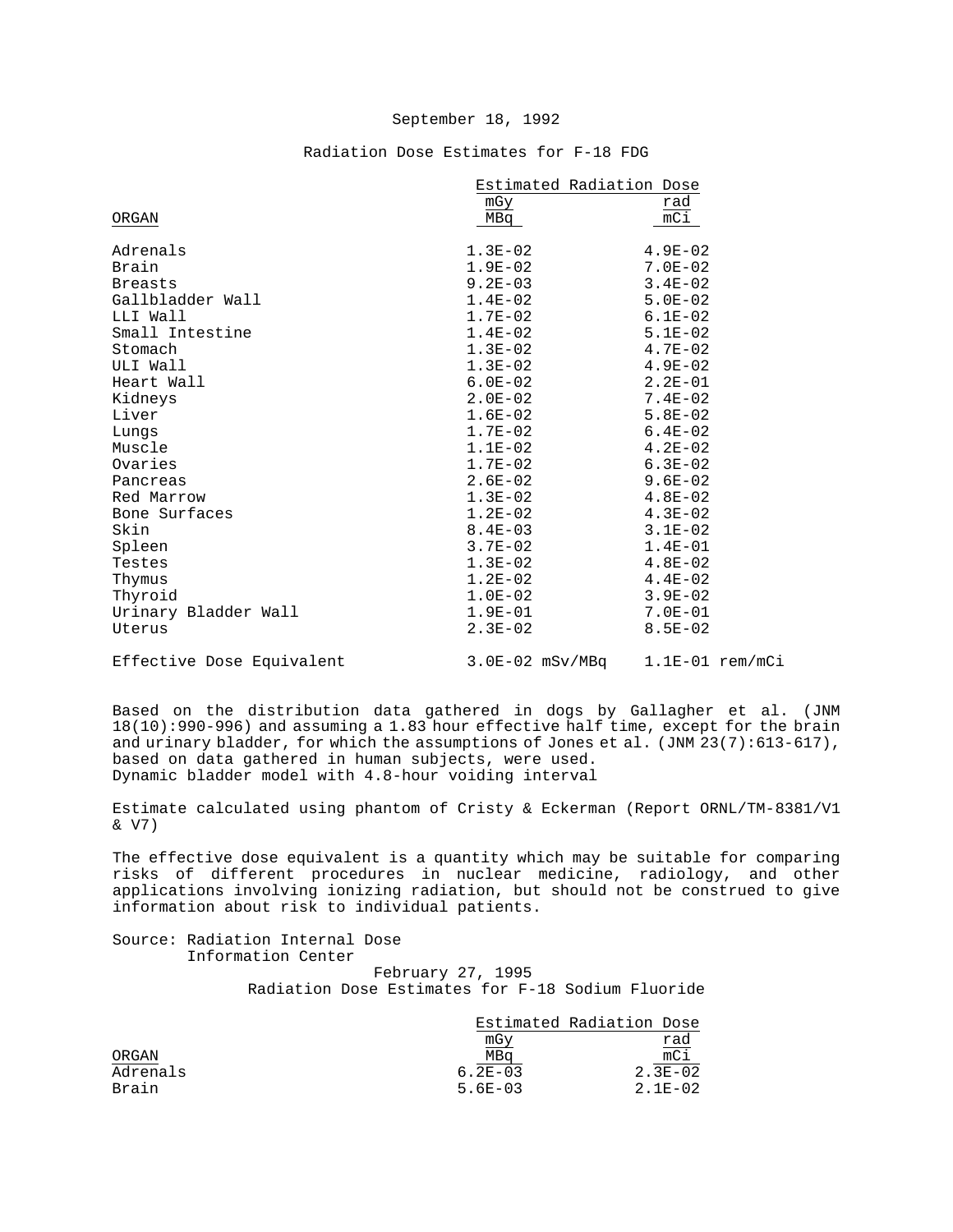| <b>Breasts</b>                                                                                         | $2.8E-03$                                                 | $1.0E-02$                                             |
|--------------------------------------------------------------------------------------------------------|-----------------------------------------------------------|-------------------------------------------------------|
| Gallbladder Wall                                                                                       | $4.4E-03$                                                 | $1.6E-02$                                             |
| LLI Wall                                                                                               | $1.2E-02$                                                 | $4.3E - 02$                                           |
| Small Intestine                                                                                        | $6.6E-03$                                                 | $2.5E - 02$                                           |
| Stomach                                                                                                | $3.8E-03$                                                 | $1.4E-02$                                             |
| ULI Wall                                                                                               | $5.8E-03$                                                 | $2.1E-02$                                             |
| Heart Wall                                                                                             | $3.9E-03$                                                 | $1.5E-02$                                             |
| Kidneys                                                                                                | $1.9E-02$                                                 | $7.1E-02$                                             |
| Liver                                                                                                  | $4.0E-03$                                                 | $1.5E-02$                                             |
| Lungs                                                                                                  | $4.1E-03$                                                 | $1.5E-02$                                             |
| Muscle                                                                                                 | $6.0E-03$                                                 | $2.2E-02$                                             |
| Ovaries                                                                                                | $1.1E-02$                                                 | $3.9E-02$                                             |
| Pancreas                                                                                               | $4.8E-03$                                                 | $1.8E-02$                                             |
| Red Marrow                                                                                             | $2.8E-02$                                                 | $1.0E-01$                                             |
| Bone Surfaces                                                                                          | $6.0E-02$                                                 | $2.2E-01$                                             |
| Skin                                                                                                   | $4.0E-03$                                                 | $1.5E-02$                                             |
| Spleen                                                                                                 | $4.2E-03$                                                 | $1.5E-02$                                             |
| Testes                                                                                                 | $7.8E-03$                                                 | $2.9E-02$                                             |
| Thymus                                                                                                 | $3.5E-03$                                                 | $1.3E-02$                                             |
| Thyroid                                                                                                | $4.4E-03$                                                 | $1.6E-02$                                             |
| Urinary Bladder Wall                                                                                   | $2.5E-01$                                                 | $9.1E-01$                                             |
| Uterus                                                                                                 | $1.9E-02$                                                 | $7.0E-02$                                             |
| Effective Dose Equivalent                                                                              |                                                           | 2.7E-02 mSv/MBq 1.0E-01 rem/mCi                       |
| Biological model: ICRP 53 model (data gathered in humans)                                              |                                                           |                                                       |
| Kidney                                                                                                 | $\tau = 0.025$ hours                                      |                                                       |
| Cortical bone<br>25%                                                                                   |                                                           | $T_b = 0.333$ hours (uptake) $T_b = \infty$ (washout) |
| Cancellous bone                                                                                        | 25% $T_b = 0.333$ hours (uptake) $T_b = \infty$ (washout) |                                                       |
| Total body                                                                                             | 12.5% $T_b = 0.167 \text{ hours},$ 37.5%                  | $Tb = 3.2 hours$                                      |
| 50.0%                                                                                                  | $T_{\rm b} = \infty$                                      |                                                       |
| Dynamic Bladder Model Used (4.80 hr void)<br>12.50%<br>$T_h = 0.167$ hr<br>37.50%<br>$T_{\rm h} = 3.2$ | hr                                                        |                                                       |

Estimate calculated using phantom of Cristy & Eckerman (Report ORNL/TM-8381/V1 & V7). Bone and marrow model of Eckerman (Aspects of dosimetry of radionuclides within the skeleton with particular emphasis on the active marrow, In Fourth International Radiopharmaceutical Dosimetry Symposium; A.T. Schlafke-Stelson and E. E. Watson eds. CONF-851113, Oak Ridge Associated Universities, Oak Ridge, TN 37831, 1986. pp 514-534.) used.

The effective dose equivalent is a quantity which may be suitable for comparing risks of different procedures in nuclear medicine, radiology, and other applications involving ionizing radiation, but should not be construed to give information about risk to individual patients.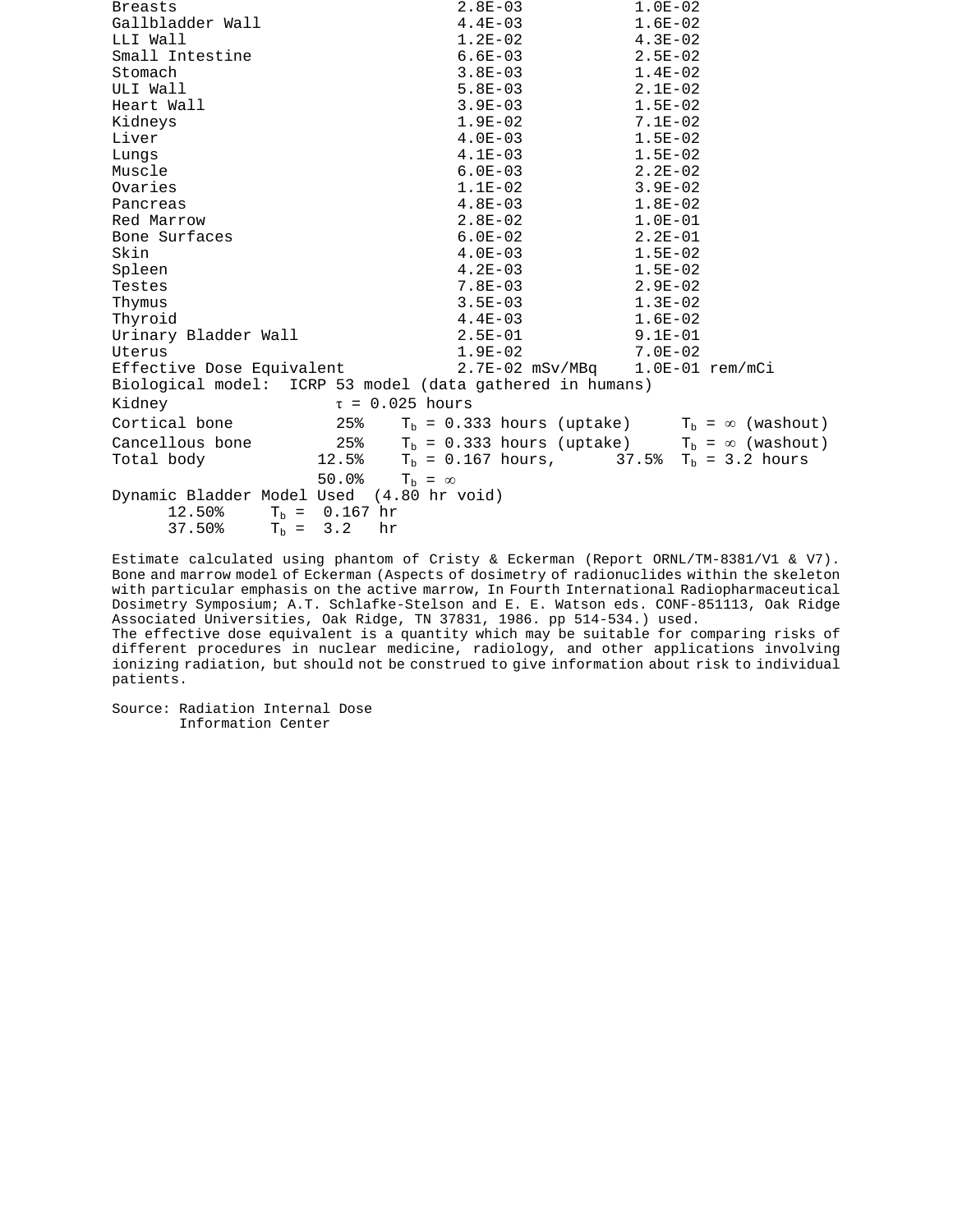#### February 27, 1995

|                      | Estimated Radiation Dose |                  |  |  |
|----------------------|--------------------------|------------------|--|--|
|                      | mGy                      | rad              |  |  |
| ORGAN                | MBa                      | $\overline{mC1}$ |  |  |
|                      |                          |                  |  |  |
| Adrenals             | $7.6E - 04$              | $2.8E - 03$      |  |  |
| Brain                | $7.6E - 04$              | $2.8E - 03$      |  |  |
| <b>Breasts</b>       | $7.6E - 04$              | $2.8E - 03$      |  |  |
| Gallbladder Wall     | $7.6E - 04$              | $2.8E - 03$      |  |  |
| LLI Wall             | $7.6E - 04$              | $2.8E - 03$      |  |  |
| Small Intestine      | $7.6E - 04$              | $2.8E - 03$      |  |  |
| Stomach              | $7.6E - 04$              | $2.8E - 03$      |  |  |
| ULI Wall             | $7.6E - 04$              | $2.8E - 03$      |  |  |
| Heart Wall           | $7.6E - 04$              | $2.8E - 03$      |  |  |
| Kidneys              | $7.6E - 04$              | $2.8E - 03$      |  |  |
| Liver                | $7.6E - 04$              | $2.8E - 03$      |  |  |
| Lungs                | $7.6E - 04$              | $2.8E - 03$      |  |  |
| Muscle               | $7.6E - 04$              | $2.8E - 03$      |  |  |
| Ovaries              | $7.6E - 04$              | $2.8E - 03$      |  |  |
| Pancreas             | $7.6E - 04$              | $2.8E - 03$      |  |  |
| Red Marrow           | $7.6E + 00$              | $2.8E + 01$      |  |  |
| Bone Surfaces        | $1.0E + 01$              | $3.7E + 01$      |  |  |
| Skin                 | $7.6E - 04$              | $2.8E - 03$      |  |  |
| Spleen               | $7.6E - 04$              | $2.8E - 03$      |  |  |
| Testes               | $7.6E - 04$              | $2.8E - 03$      |  |  |
| Thymus               | $7.6E - 04$              | $2.8E - 03$      |  |  |
| Thyroid              | $7.6E - 04$              | $2.8E - 03$      |  |  |
| Urinary Bladder Wall | $7.6E - 04$              | $2.8E - 03$      |  |  |
| Uterus               | $7.6E - 04$              | $2.8E - 03$      |  |  |
|                      |                          |                  |  |  |

Radiation Dose Estimates for P-32 Sodium Phosphate

Effective Dose Equivalent 1.2E+00 mSv/MBq 4.5E+00 rem/mCi Based on model in ICRP 30 (data gathered in humans). Assumed distribution and retention:

| Cortical Bone   | $15\%$ T <sub>h</sub> = $\infty$ |                   |  |                    |
|-----------------|----------------------------------|-------------------|--|--------------------|
| Cancellous Bone | $15\%$ $T_h = \infty$            |                   |  |                    |
| Remainder       | $14\%$ T <sub>h</sub> = 12 hr    | 14% $T_h = 48 hr$ |  | 42% $T_h = 456$ hr |

Estimate calculated using phantom of Cristy & Eckerman (Report ORNL/TM-8381/V1 & V7). Bone and marrow model of Eckerman (Aspects of dosimetry of radionuclides within the skeleton with particular emphasis on the active marrow, In Fourth International Radiopharmaceutical Dosimetry Symposium; A.T. Schlafke-Stelson and E. E. Watson eds. CONF-851113, Oak Ridge Associated Universities, Oak Ridge, TN 37831, 1986. pp 514-534.) used.

The effective dose equivalent is a quantity which may be suitable for comparing risks of different procedures in nuclear medicine, radiology, and other applications involving ionizing radiation, but should not be construed to give information about risk to individual patients. Source: Radiation Internal Dose

Information Center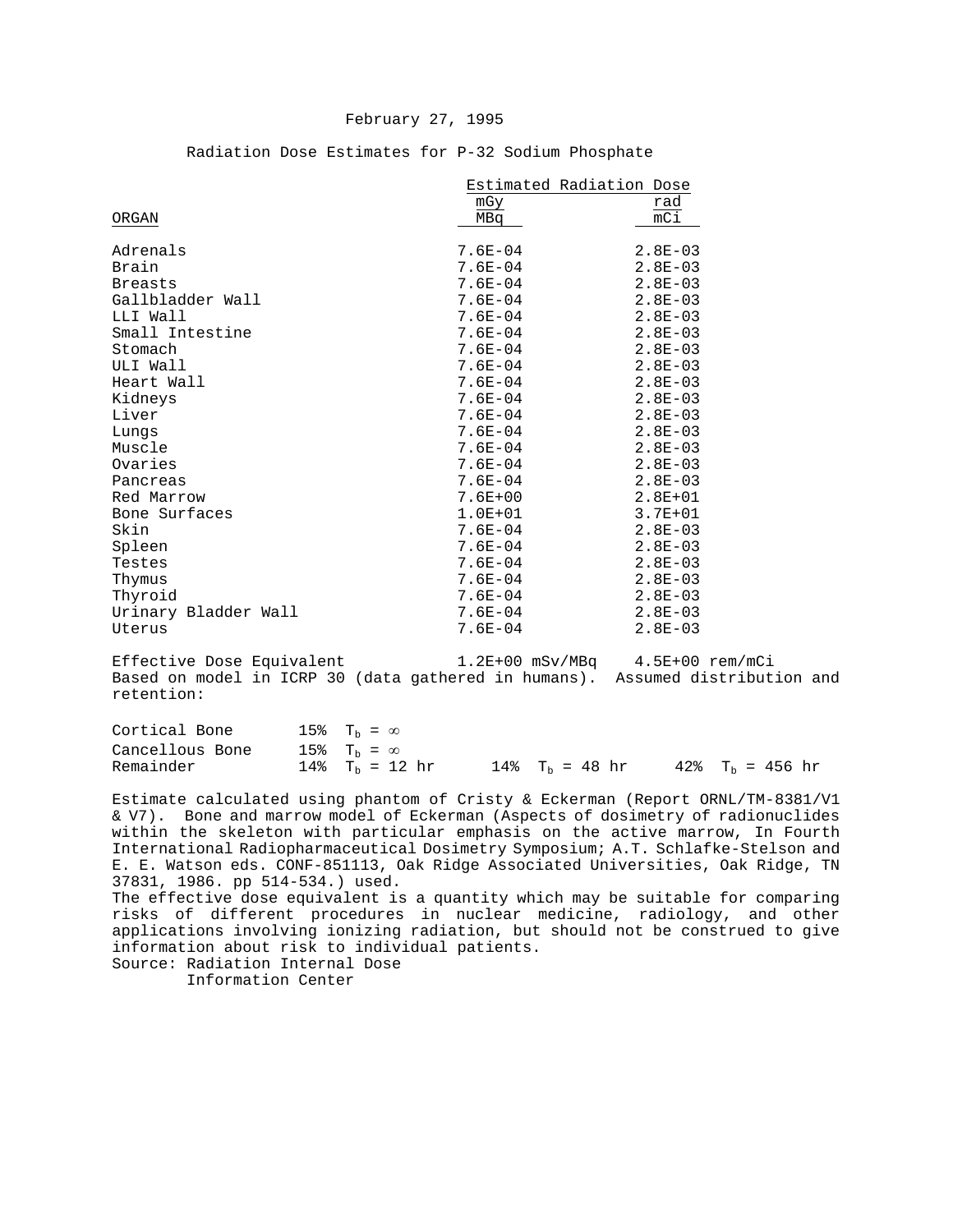#### July 19, 1995

|                           | Estimated Radiation Dose |                   |  |  |
|---------------------------|--------------------------|-------------------|--|--|
|                           | mGy                      | rad               |  |  |
| ORGAN                     | MBq                      | $\overline{mC1}$  |  |  |
| Adrenals                  | $2.0E-01$                | 7.6E-01           |  |  |
| Brain                     | $3.3E-02$                | $1.2E-01$         |  |  |
| <b>Breasts</b>            | $8.4E - 02$              | $3.1E-01$         |  |  |
| Gallbladder Wall          | $1.3E-01$                | $5.0E-01$         |  |  |
| LLI Wall                  | $8.7E - 02$              | $3.2E - 01$       |  |  |
| Small Intestine           | $9.8E-02$                | $3.6E - 01$       |  |  |
| Stomach                   | $1.4E-01$                | $5.1E-01$         |  |  |
| ULI Wall                  | $9.9E - 02$              | $3.7E - 01$       |  |  |
| Heart Wall                | $5.0E-01$                | $1.9E + 00$       |  |  |
| Kidneys                   | $2.2E-01$                | $8.1E - 01$       |  |  |
| Liver                     | $2.4E - 01$              | $8.9E - 01$       |  |  |
| Lungs                     | $3.2E-01$                | $1.2E + 00$       |  |  |
| Muscle                    | $8.3E-02$                | $3.1E-01$         |  |  |
| Ovaries                   | 9.2E-02                  | $3.4E - 01$       |  |  |
| Pancreas                  | $1.9E-01$                | $7.1E-01$         |  |  |
| Red Marrow                | $1.2E-01$                | $4.4E-01$         |  |  |
| Bone Surfaces             | $1.2E-01$                | $4.4E-01$         |  |  |
| Skin                      | $5.6E-02$                | $2.1E-01$         |  |  |
| Spleen                    | $1.6E + 00$              | $5.8E + 00$       |  |  |
| Testes                    | $6.4E-02$                | $2.4E-01$         |  |  |
| Thymus                    | $1.3E-01$                | $5.0E-01$         |  |  |
| Thyroid                   | $1.3E-01$                | $4.7E-01$         |  |  |
| Urinary Bladder Wall      | $8.2E - 02$              | $3.0E - 01$       |  |  |
| Uterus                    | $9.1E-02$                | $3.4E-01$         |  |  |
| Total Body                | $9.6E-02$                | $3.5E-01$         |  |  |
| Effective Dose Equivalent | $2.6E-01$ mSv/MBq        | $9.6E-01$ rem/mCi |  |  |

## Radiation Dose Estimates for the Cr-51 RBCs (Erythrocytes)

Biological model based on ICRP 53. The activity in cortical and trabecular bone was assumed to be distributed in the bone volume. Estimate calculated using phantom of Cristy & Eckerman (Report ORNL/TM-8381/V1 & V7)

Residence Times:<br>Adrenals

| Adrenals       | $3.76E-01$ hr   | Red Marrow | $2.73E + 01 hr$ |
|----------------|-----------------|------------|-----------------|
| Brain          | $3.76E + 00 hr$ | Cort Bone  | $1.33E + 01 hr$ |
| Heart Contents | $6.03E + 01 hr$ | Trab Bone  | $3.00E + 00 hr$ |
| Heart Wall     | 7.45E+00 hr     | Spleen     | $6.24E + 01 hr$ |
| Kidneys        | $8.46E + 00 hr$ | Thyroid    | $4.40E-01$ hr   |
| Liver          | $5.75E + 01 hr$ | Remainder  | $4.24E + 02 hr$ |
| Lungs          | $6.39E + 01 hr$ |            |                 |
|                |                 |            |                 |

The effective dose equivalent is a quantity which may be suitable for comparing risks of different procedures in nuclear medicine, radiology, and other applications involving ionizing radiation, but should not be construed to give information to individual patients.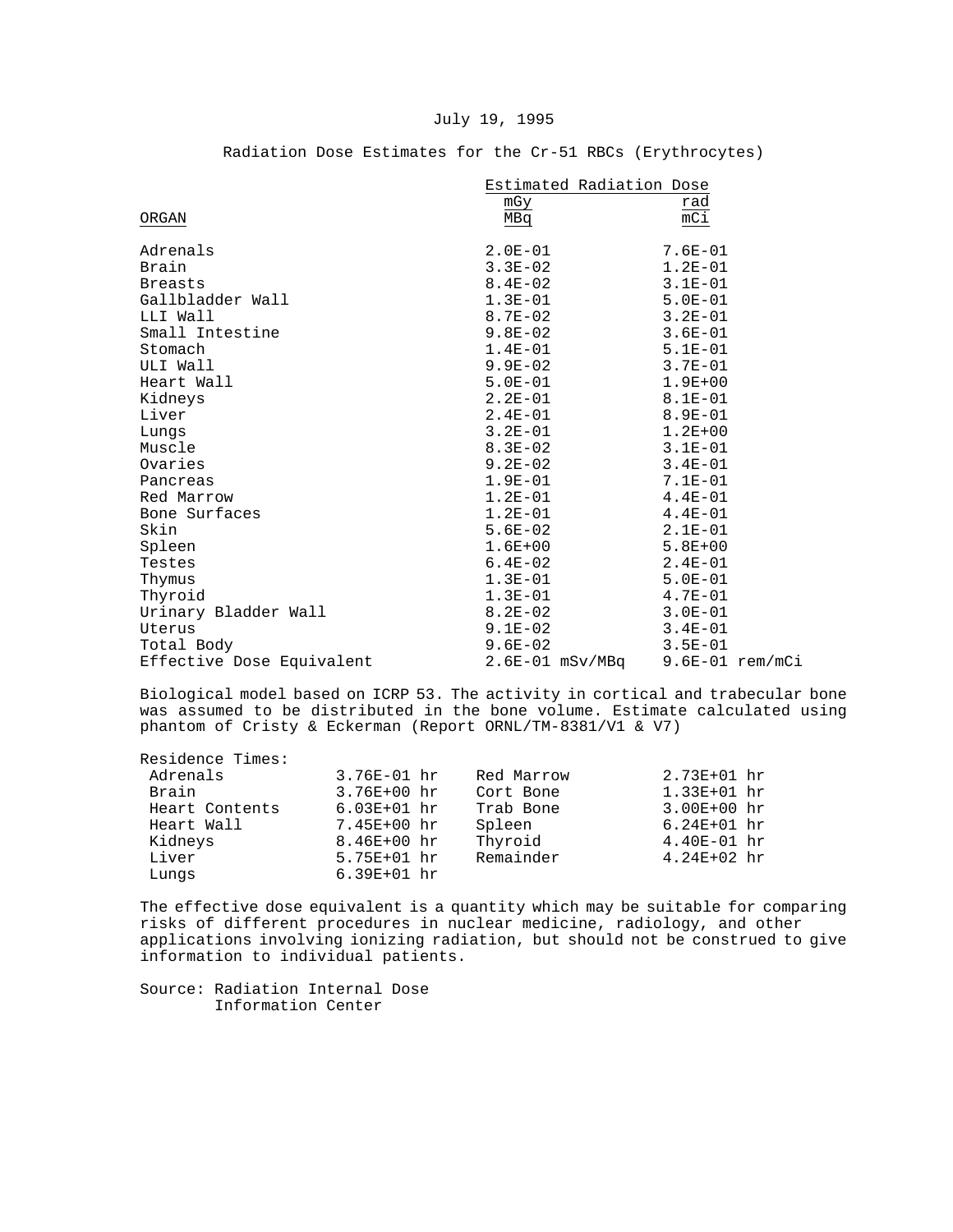Radiation Dose Estimates for Co-57 Vitamin B-12 (Cyanocobalamin)

|                      | Estimated Radiation Dose (mGy/MBq) |                   |             |                    |
|----------------------|------------------------------------|-------------------|-------------|--------------------|
|                      | No Flushing Dose                   |                   |             | With Flushing Dose |
| ORGAN                | Normals                            | Pernicious Anemia | Normals     | Pernicious Anemia  |
| Adrenals             | $4.7E + 00$                        | $6.0E-01$         | $3.1E + 00$ | $4.1E-01$          |
| Brain                | $6.6E - 01$                        | $8.5E - 02$       | $4.4E-01$   | $5.4E-02$          |
| <b>Breasts</b>       | $1.1E + 00$                        | $1.5E - 01$       | $7.6E - 01$ | $9.7E - 02$        |
| Gallbladder Wall     | $8.6E + 00$                        | $1.1E + 00$       | $5.7E + 00$ | $7.8E - 01$        |
| LLI Wall             | $1.3E + 00$                        | $1.4E + 00$       | $9.8E - 01$ | $1.4E + 00$        |
| Small Intestine      | $1.8E + 00$                        | $4.0E-01$         | $1.2E + 00$ | $3.3E - 01$        |
| Stomach              | $2.0E + 00$                        | $3.1E-01$         | $1.3E + 00$ | $2.3E-01$          |
| ULI Wall             | $2.5E + 00$                        | $8.0E - 01$       | $1.7E + 00$ | $7.0E - 01$        |
| Heart Wall           | $2.9E + 00$                        | $3.7E - 01$       | $1.9E + 00$ | $2.5E - 01$        |
| Kidneys              | $3.4E + 00$                        | $4.4E-01$         | $2.3E + 00$ | $3.1E - 01$        |
| Liver                | $3.5E + 01$                        | $4.4E + 00$       | $2.3E + 01$ | $3.0E + 00$        |
| Lungs                | $2.6E + 00$                        | $3.3E - 01$       | $1.7E + 00$ | $2.2E - 01$        |
| Muscle               | $1.4E + 00$                        | $1.9E - 01$       | $9.0E - 01$ | $1.3E-01$          |
| Ovaries              | $1.3E + 00$                        | $2.9E - 01$       | $8.5E - 01$ | $2.4E-01$          |
| Pancreas             | $4.3E + 00$                        | $5.6E-01$         | $2.9E + 00$ | $3.8E - 01$        |
| Red Marrow           | $1.5E + 00$                        | $2.2E - 01$       | $1.0E + 00$ | $1.5E - 01$        |
| Bone Surfaces        | $2.5E + 00$                        | $3.4E - 01$       | $1.6E + 00$ | $2.3E-01$          |
| Skin                 | $8.2E - 01$                        | $1.1E-01$         | $5.5E - 01$ | $7.3E - 02$        |
| Spleen               | $1.4E + 00$                        | $1.9E - 01$       | $9.5E - 01$ | $1.3E-01$          |
| Testes               | $6.9E - 01$                        | $1.0E-01$         | $4.6E - 01$ | $6.8E - 02$        |
| Thymus               | $1.3E + 00$                        | $1.6E-01$         | $8.5E - 01$ | $1.1E-01$          |
| Thyroid              | $8.3E - 01$                        | $1.1E-01$         | $5.6E-01$   | $6.9E - 02$        |
| Urinary Bladder Wall | $9.6E - 01$                        | $1.7E-01$         | $5.8E - 01$ | $1.2E - 01$        |
| Uterus               | $1.2E + 00$                        | $2.2E - 01$       | $8.1E - 01$ | $1.7E-01$          |
| Effective Dose       | $4.4E + 00$                        | $6.7E - 01$       | $3.0E + 00$ | $5.0E - 01$        |
| Equivalent (mSv/MBq) |                                    |                   |             |                    |

Based on model in ICRP 53, using data from patients. Assumed distribution and retention:<br>No Flushing Dose With Flushing Dose No Flushing Dose

|       |                                 |                          | NO LIMPHING DOPE          |           | WICH FIUSHING DOSE                                                                       |
|-------|---------------------------------|--------------------------|---------------------------|-----------|------------------------------------------------------------------------------------------|
|       |                                 |                          | Normals Pernicious Anemia | Normals   | Pernicious Anemia                                                                        |
| Liver | $T_h = 500 \text{ days}$        | 42%                      | 5.3%                      | 28%       | 3.6%                                                                                     |
|       | Kidneys $Tb = 500 \text{ days}$ | $\overline{\phantom{a}}$ | $\overline{\phantom{0}}$  | $0.064\%$ | $0.0081\$                                                                                |
|       | Total Body $T_b = 500$ days     | 63%                      | $8.0\%$                   | 42%       | 5.3%                                                                                     |
|       | $T_h = 1$ day                   | 7%                       | 0.9%                      | 42%       | 5.3%                                                                                     |
|       | $T_h = 1.7$ hours               | $\overline{\phantom{a}}$ | $\overline{\phantom{0}}$  | 24%       | 3.0%                                                                                     |
|       | Fraction absorbed from SI       | 70%                      | 8.9%                      | 70%       | 8.9%                                                                                     |
|       |                                 |                          |                           |           | Urinary bladder receives all output from total body, bladder voiding interval 4.8 hours. |

Estimate calculated using phantom of Cristy & Eckerman (Report ORNL/TM-8381/V1 & V7)

The effective dose equivalent is a quantity which may be suitable for comparing risks of different procedures in nuclear medicine, radiology, and other applications involving ionizing radiation, but should not be construed to give information about risk to individual patients.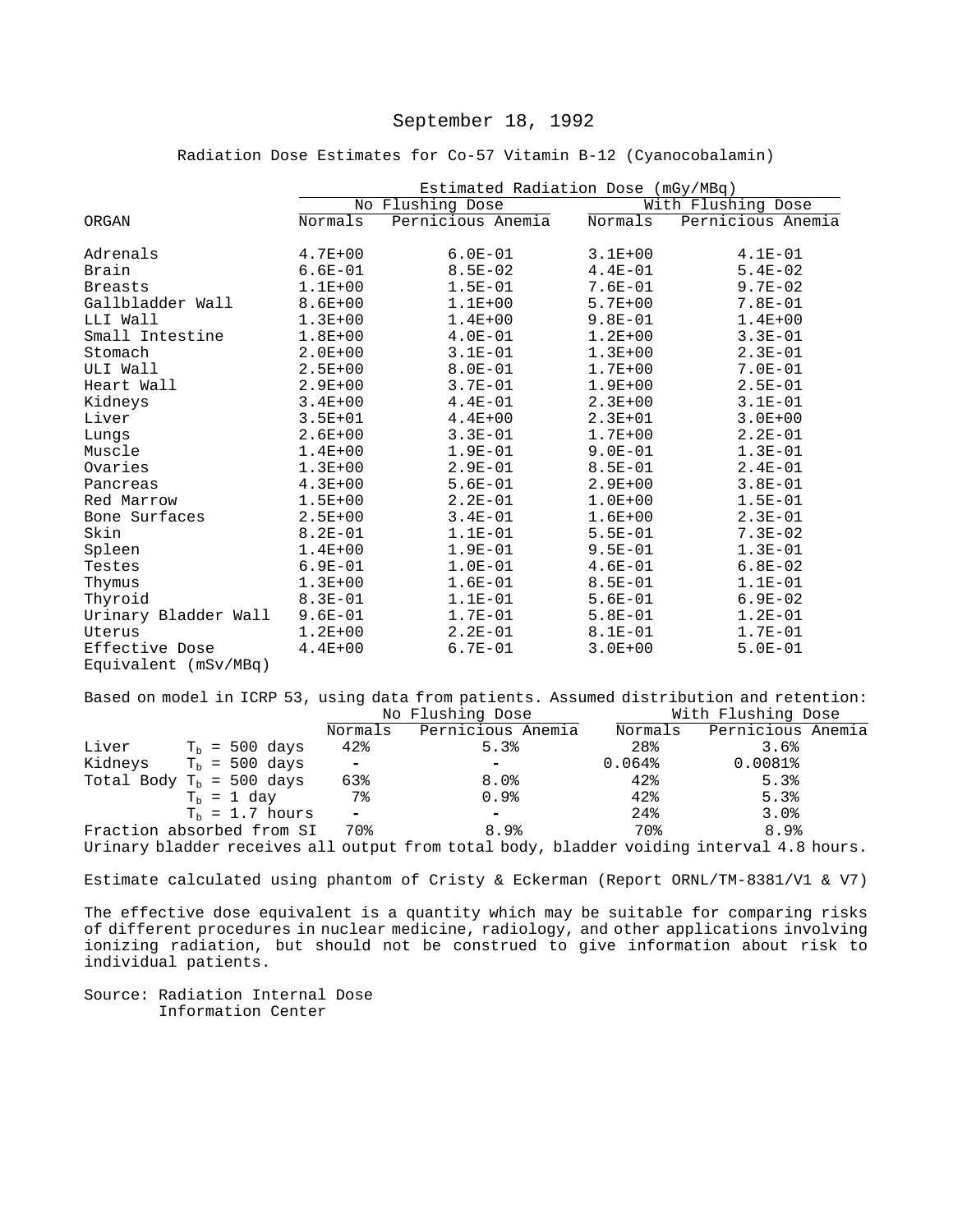#### Radiation Dose Estimates for Co-58 Vitamin B-12 (Cyanocobalamin)

|                      | Estimated Radiation Dose (mGy/MBq) |                   |             |                    |
|----------------------|------------------------------------|-------------------|-------------|--------------------|
|                      |                                    | No Flushing Dose  |             | With Flushing Dose |
| ORGAN                | Normals                            | Pernicious Anemia | Normals     | Pernicious Anemia  |
| Adrenals             | $1.1E + 01$                        | $1.4E + 00$       | $7.3E + 00$ | $9.9E - 01$        |
| Brain                | $1.3E + 00$                        | $1.6E-01$         | $8.3E - 01$ | $1.0E-01$          |
| <b>Breasts</b>       | $2.9E + 00$                        | $3.8E - 01$       | $1.9E + 00$ | $2.5E - 01$        |
| Gallbladder Wall     | $2.0E + 01$                        | $2.7E + 00$       | $1.3E + 01$ | $1.9E + 00$        |
| LLI Wall             | $3.3E + 00$                        | $4.0E + 00$       | $2.6E + 00$ | $3.9E + 00$        |
| Small Intestine      | $4.5E + 00$                        | $1.4E + 00$       | $3.1E + 00$ | $1.2E + 00$        |
| Stomach              | $4.9E + 00$                        | $9.0E - 01$       | $3.3E + 00$ | $7.1E - 01$        |
| ULI Wall             | $6.2E + 00$                        | $2.5E + 00$       | $4.3E + 00$ | $2.2E + 00$        |
| Heart Wall           | $6.6E + 00$                        | $8.6E - 01$       | $4.4E + 00$ | $5.8E-01$          |
| Kidneys              | $7.8E + 00$                        | $1.1E + 00$       | $5.3E+00$   | $8.0E - 01$        |
| Liver                | $5.3E + 01$                        | $6.8E + 00$       | $3.5E + 01$ | $4.7E + 00$        |
| Lungs                | $5.6E + 00$                        | $7.2E - 01$       | $3.7E + 00$ | $4.9E - 01$        |
| Muscle               | $3.1E + 00$                        | $5.0E - 01$       | $2.1E+00$   | $3.7E - 01$        |
| Ovaries              | $3.1E + 00$                        | $1.3E + 00$       | $2.2E + 00$ | $1.2E + 00$        |
| Pancreas             | $9.3E + 00$                        | $1.3E + 00$       | $6.2E + 00$ | $9.0E - 01$        |
| Red Marrow           | $3.7E + 00$                        | $6.4E - 01$       | $2.5E + 00$ | $4.8E - 01$        |
| Bone Surfaces        | $3.0E + 00$                        | $4.6E - 01$       | $2.0E + 00$ | $3.3E - 01$        |
| Skin                 | $2.0E + 00$                        | $3.0E - 01$       | $1.4E + 00$ | $2.1E-01$          |
| Spleen               | $3.3E + 00$                        | $5.1E-01$         | $2.2E + 00$ | $3.7E - 01$        |
| Testes               | $1.5E + 00$                        | $2.9E - 01$       | $1.0E + 00$ | $2.2E - 01$        |
| Thymus               | $3.0E + 00$                        | $3.9E-01$         | $2.0E + 00$ | $2.6E-01$          |
| Thyroid              | $1.8E + 00$                        | $2.3E-01$         | $1.2E + 00$ | $1.5E-01$          |
| Urinary Bladder Wall | $2.3E + 00$                        | $5.7E - 01$       | $1.6E + 00$ | $4.8E - 01$        |
| Uterus               | $2.8E + 00$                        | $7.6E-01$         | $1.9E + 00$ | $6.4E-01$          |
| Effective Dose       | $8.5E + 00$                        | $1.6E + 00$       | $5.7E + 00$ | $1.3E + 00$        |
| Equivalent (mSv/MBq) |                                    |                   |             |                    |

Based on model in ICRP 53, using data from patients. Assumed distribution and retention: With Flushing Dose

|                                   | Normals                  | Pernicious Anemia | Normals  | Pernicious Anemia |  |
|-----------------------------------|--------------------------|-------------------|----------|-------------------|--|
| Liver<br>$T_h = 500 \text{ days}$ | 42%                      | 5.3%              | 28%      | 3.6%              |  |
| Kidneys $Tb = 500 \text{ days}$   | $\sim$ $-$               |                   | $0.064\$ | $0.0081\$         |  |
| Total Body $T_h$ = 500 days       | 63%                      | $8.0\%$           | 42%      | 5.3%              |  |
| $T_h = 1$ day                     | 7%                       | $0.9\%$           | 42%      | 5.3%              |  |
| $T_h = 1.7$ hours                 | $\overline{\phantom{0}}$ |                   | $24\%$   | 3.0%              |  |
| Fraction absorbed from SI         | 70%                      | 8.9%              | 70%      | 8.9%              |  |
|                                   |                          |                   |          |                   |  |

Urinary bladder receives all output from total body, bladder voiding interval 4.8 hours.

Estimate calculated using phantom of Cristy & Eckerman (Report ORNL/TM-8381/V1 & V7)

The effective dose equivalent is a quantity which may be suitable for comparing risks of different procedures in nuclear medicine, radiology, and other applications involving ionizing radiation, but should not be construed to give information about risk to individual patients.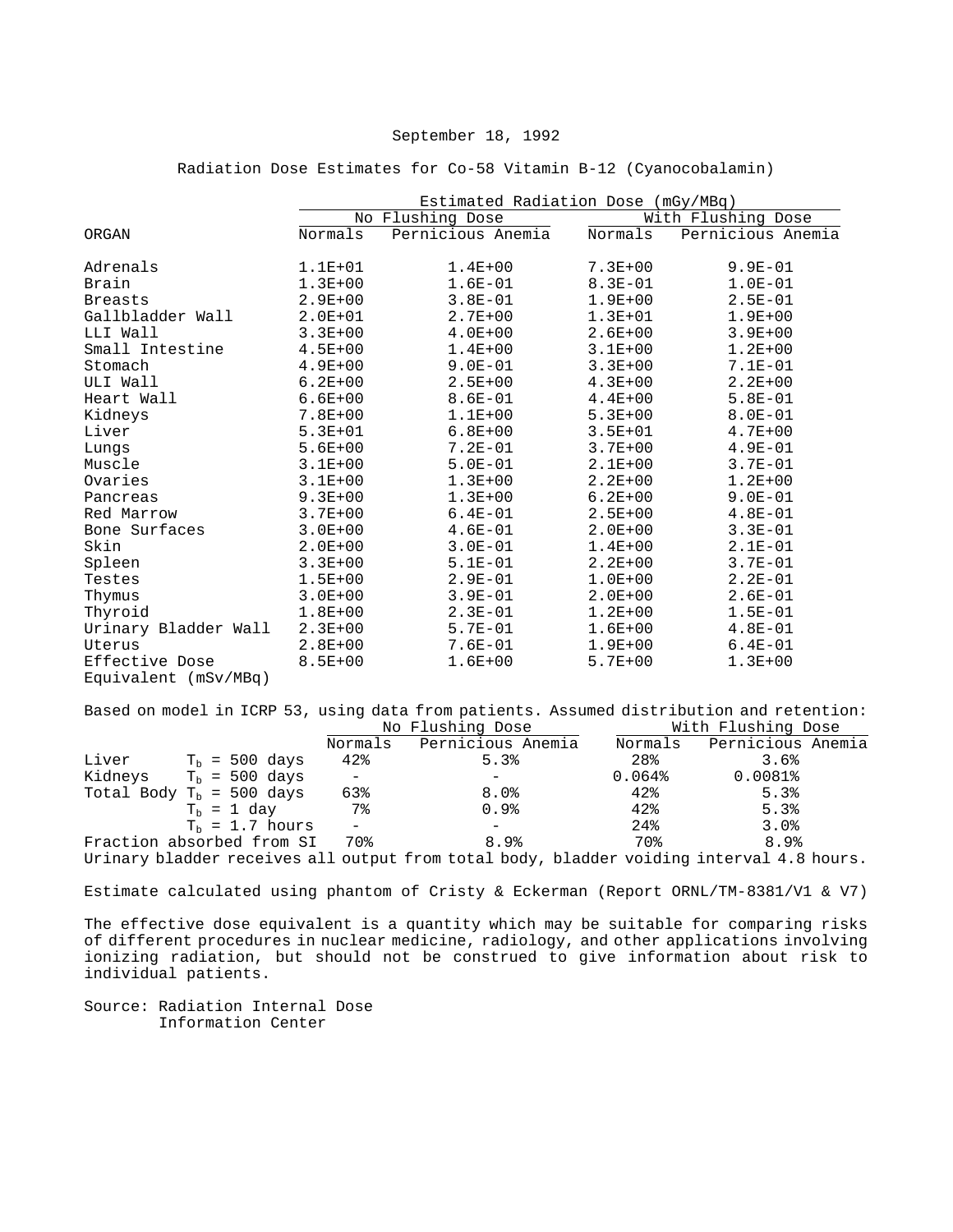#### February 26, 1996

|                           |                   | Estimated Radiation Dose (mGy/MBg) |
|---------------------------|-------------------|------------------------------------|
| ORGAN                     | Males             | Females                            |
| Adrenals                  | $1.0E + 01$       | $1.1E + 01$                        |
| Brain                     | $6.7E + 00$       | $8.9E + 00$                        |
| <b>Breasts</b>            | $4.7E + 00$       | $6.3E + 00$                        |
| Gallbladder Wall          | $9.7E + 00$       | $9.6E + 00$                        |
| LLI Wall                  | $5.3E+00$         | $7.2E + 00$                        |
| Small Intestine           | $6.0E + 00$       | $7.2E + 00$                        |
| Stomach                   | $8.0E + 00$       | $8.9E + 00$                        |
| ULI Wall                  | $6.2E + 00$       | $7.7E + 00$                        |
| Heart Wall                | $1.9E + 01$       | $2.4E + 01$                        |
| Kidneys                   | $1.2E + 01$       | $1.3E + 01$                        |
| Liver                     | $2.2E + 01$       | $1.9E + 01$                        |
| Lungs                     | $1.4E + 01$       | $1.9E + 01$                        |
| Muscle                    | $4.9E + 00$       | $6.3E + 00$                        |
| Ovaries                   |                   | $7.3E + 00$                        |
| Pancreas                  | $1.2E + 01$       | $1.2E + 01$                        |
| Red Marrow                | $1.2E + 01$       | $1.4E + 01$                        |
| Bone Surfaces             | $8.5E + 00$       | $1.0E + 01$                        |
| Skin                      | $3.4E + 00$       | $4.6E + 00$                        |
| Spleen                    | $8.5E + 01$       | $5.4E + 01$                        |
| Testes                    | $3.5E + 00$       |                                    |
| Thymus                    | $6.9E + 00$       | $9.0E + 00$                        |
| Thyroid                   | $4.3E + 00$       | $5.7E + 00$                        |
| Urinary Bladder Wall      | $4.5E + 00$       | $5.1E+00$                          |
| Uterus                    | $5.2E + 00$       | $6.9E + 00$                        |
| Effective Dose Equivalent | $1.4E+01$ mSv/MBq | $1.4E+01$ mSv/MBq                  |

#### Radiation Dose Estimates for Fe-59 Citrate \*

\*Calculated using the kinetic model of Thind (Health Physics 68(1):9-20, 1995.) Activity in blood apportioned to brain, heart contents, kidneys, and lungs according to the model of Hui and Poston.

Estimate calculated using phantom of Cristy & Eckerman (Report ORNL/TM-8381/V1 & V7). Bone and marrow model of Eckerman (Aspects of dosimetry of radionuclides within the skeleton with particular emphasis on the active marrow, in: Fourth International Radiopharmaceutical Dosimetry Symposium; A.T. Schlafke-Stelson and E. E. Watson eds. CONF-851113, Oak Ridge Associated Universities, Oak Ridge, TN 37831, 1986. pp 514-534.) used.

The effective dose equivalent is a quantity which may be suitable for comparing risks of different procedures in nuclear medicine, radiology, and other applications involving ionizing radiation, but should not be construed to give information about risk to individual patients.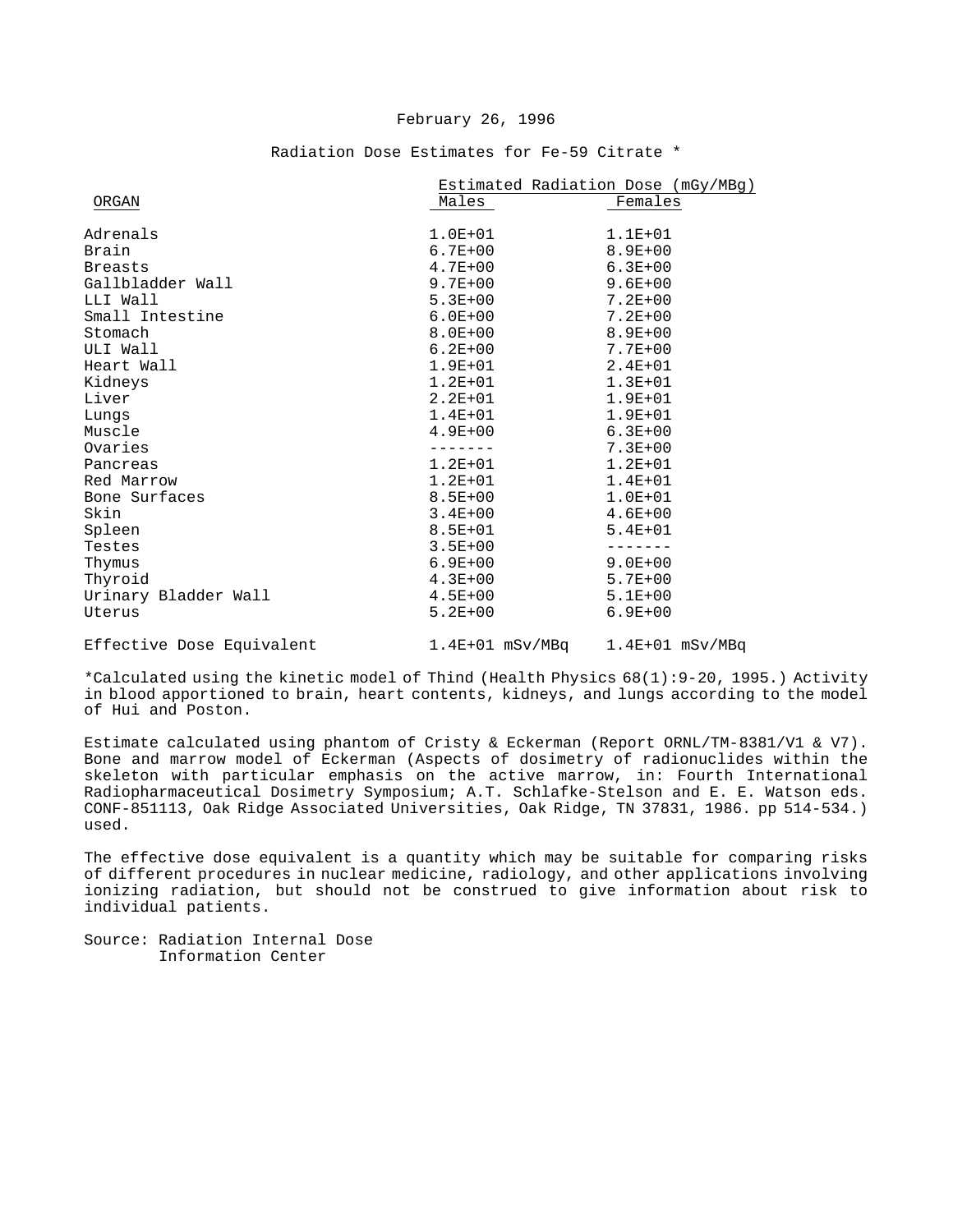Radiation Dose Estimates for Co-60 Vitamin B-12 (Cyanocobalamin)

|                                        | Estimated Radiation Dose (mGy/MBq) |                   |             |                    |  |
|----------------------------------------|------------------------------------|-------------------|-------------|--------------------|--|
|                                        |                                    | No Flushing Dose  |             | With Flushing Dose |  |
| ORGAN                                  | Normals                            | Pernicious Anemia | Normals     | Pernicious Anemia  |  |
| Adrenals                               | $1.7E + 02$                        | $2.2E + 01$       | $1.1E + 02$ | $1.5E + 01$        |  |
| Brain                                  | $2.0E + 01$                        | $2.5E + 00$       | $1.3E + 01$ | $1.6E + 00$        |  |
| <b>Breasts</b>                         | $4.5E + 01$                        | $5.8E + 00$       | $3.0E + 01$ | $3.9E + 00$        |  |
| Gallbladder Wall                       | $2.9E + 02$                        | $3.8E + 01$       | $2.0E + 02$ | $2.6E + 01$        |  |
| LLI Wall                               | $3.6E + 01$                        | $1.4E + 01$       | $2.5E + 01$ | $1.2E + 01$        |  |
| Small Intestine                        | $6.6E + 01$                        | $1.0E + 01$       | $4.4E + 01$ | $7.7E + 00$        |  |
| Stomach                                | $7.2E + 01$                        | $9.8E + 00$       | $4.8E + 01$ | $6.8E + 00$        |  |
| ULI Wall                               | $9.1E + 01$                        | $1.6E + 01$       | $6.1E + 01$ | $1.2E + 01$        |  |
| Heart Wall                             | $1.0E + 02$                        | $1.3E + 01$       | $6.8E + 01$ | $8.8E + 00$        |  |
| Kidneys                                | $1.2E + 02$                        | $1.5E + 01$       | $8.0E + 01$ | $1.1E + 01$        |  |
| Liver                                  | $8.2E + 02$                        | $1.0E + 02$       | $5.5E + 02$ | $7.1E + 01$        |  |
| Lungs                                  | $8.6E + 01$                        | $1.1E + 01$       | $5.7E + 01$ | $7.3E + 00$        |  |
| Muscle                                 | $4.8E + 01$                        | $6.4E + 00$       | $3.2E + 01$ | $4.3E + 00$        |  |
| Ovaries                                | $4.5E + 01$                        | $7.9E + 00$       | $3.0E + 01$ | $5.9E + 00$        |  |
| Pancreas                               | $1.4E + 02$                        | $1.8E + 01$       | $9.2E + 01$ | $1.2E + 01$        |  |
| Red Marrow                             | $5.5E + 01$                        | $7.4E + 00$       | $3.7E + 01$ | $5.1E + 00$        |  |
| Bone Surfaces                          | $4.6E + 01$                        | $6.1E + 00$       | $3.1E + 01$ | $4.1E + 00$        |  |
| Skin                                   | $3.3E + 01$                        | $4.3E + 00$       | $2.2E + 01$ | $2.9E + 00$        |  |
| Spleen                                 | $5.2E + 01$                        | $6.8E + 00$       | $3.5E + 01$ | $4.6E + 00$        |  |
| Testes                                 | $2.4E + 01$                        | $3.3E + 00$       | $1.6E + 01$ | $2.2E + 00$        |  |
| Thymus                                 | $4.8E + 01$                        | $6.1E + 00$       | $3.2E + 01$ | $4.1E + 00$        |  |
| Thyroid                                | $2.8E + 01$                        | $3.6E + 00$       | $1.9E + 01$ | $2.4E + 00$        |  |
| Urinary Bladder Wall                   | $3.5E + 01$                        | $5.2E + 00$       | $2.2E + 01$ | $3.4E + 00$        |  |
| Uterus                                 | $4.3E + 01$                        | $6.4E + 00$       | $2.9E + 01$ | $4.6E + 00$        |  |
| Effective Dose<br>Equivalent (mSv/MBq) | $1.3E + 02$                        | $1.7E + 01$       | $8.7E + 01$ | $1.2E + 01$        |  |

Based on model in ICRP 53, using data from patients. Assumed distribution and retention:

|                                  |                          |                          | No Flushing Dose  |         | With Flushing Dose                                                                       |
|----------------------------------|--------------------------|--------------------------|-------------------|---------|------------------------------------------------------------------------------------------|
|                                  |                          | Normals                  | Pernicious Anemia | Normals | Pernicious Anemia                                                                        |
| Liver                            | $T_h = 500 \text{ days}$ | 42%                      | 5.3%              | 28%     | 3.6%                                                                                     |
| Kidneys $T_h = 500 \text{ days}$ |                          | $-$                      |                   | 0.064%  | $0.0081\$                                                                                |
| Total Body $T_b = 500$ days      |                          | 63%                      | 8.0%              | 42%     | 5.3%                                                                                     |
|                                  | $T_h = 1$ day            | 7%                       | 0.9%              | 42%     | 5.3%                                                                                     |
|                                  | $Tb = 1.7 hours$         | $\overline{\phantom{0}}$ |                   | 24%     | 3.0%                                                                                     |
| Fraction absorbed from SI        |                          | 70%                      | 8.9%              | 70%     | 8.9%                                                                                     |
|                                  |                          |                          |                   |         | Urinary bladder receives all output from total body, bladder voiding interval 4.8 hours. |

Estimate calculated using phantom of Cristy & Eckerman (Report ORNL/TM-8381/V1 & V7) The effective dose equivalent is a quantity which may be suitable for comparing risks of different procedures in nuclear medicine, radiology, and other applications involving ionizing radiation, but should not construed to give information about risk to individual patients.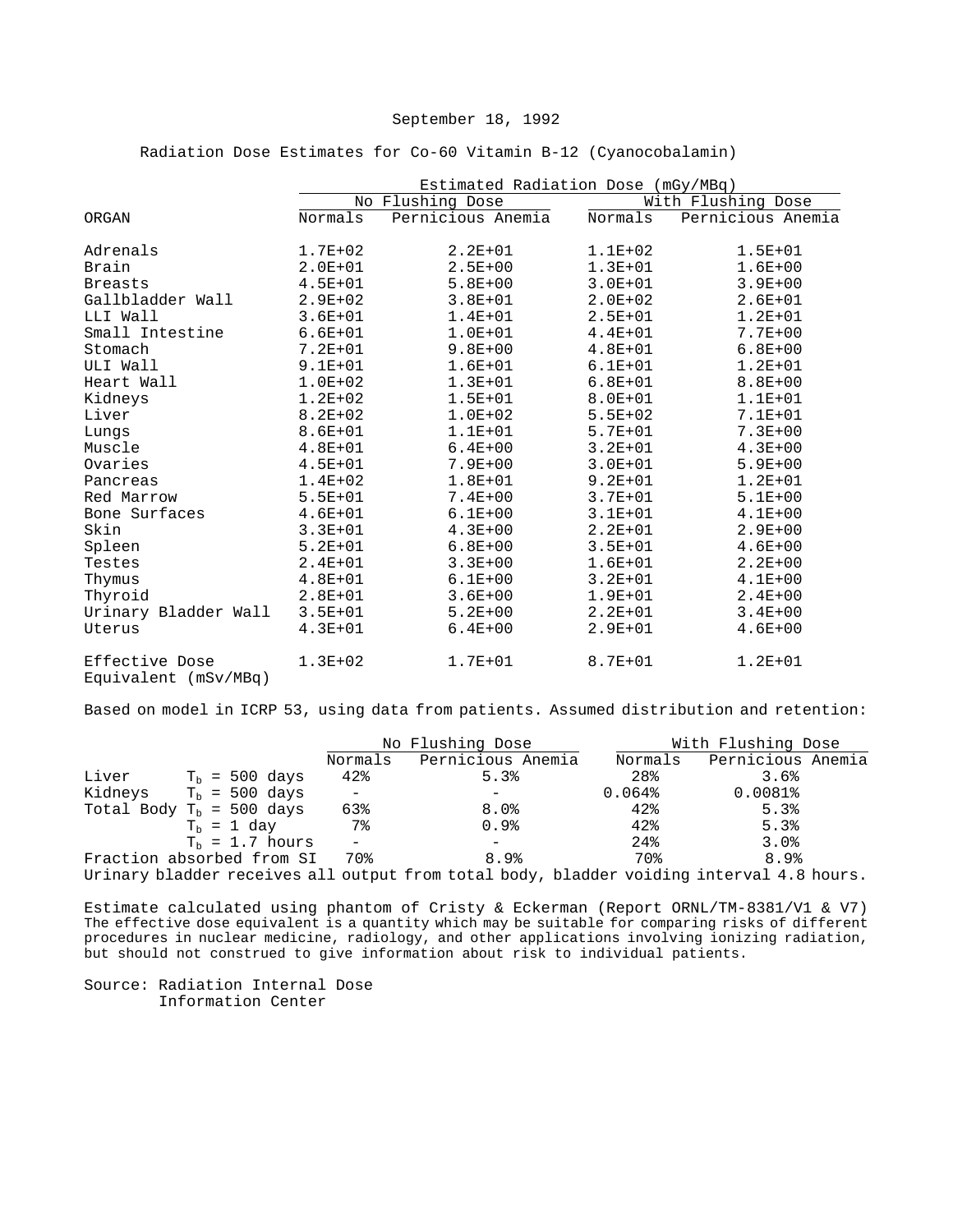### February 27, 1995

Radiation Dose Estimates for Ga-67 Citrate

|                           | Estimated Radiation Dose |                   |
|---------------------------|--------------------------|-------------------|
|                           | mGy                      | rad               |
| ORGAN                     | MBq                      | mCi               |
| Adrenals                  | $1.3E-01$                | $4.7E - 01$       |
| Brain                     | $5.4E-02$                | $2.0E-01$         |
| <b>Breasts</b>            | $4.6E-02$                | $1.7E-01$         |
| Gallbladder Wall          | $8.3E - 02$              | $3.1E - 01$       |
| LLI Wall                  | $2.6E-01$                | 9.7E-01           |
| Small Intestine           | $8.6E-02$                | $3.2E - 01$       |
| Stomach                   | $6.9E - 02$              | $2.6E - 01$       |
| ULI Wall                  | $1.5E-01$                | $5.4E - 01$       |
| Heart Wall                | $6.7E - 02$              | $2.5E-01$         |
| Kidneys                   | $1.1E-01$                | $4.2E-01$         |
| Liver                     | $1.1E - 01$              | $4.2E - 01$       |
| Lungs                     | $6.1E-02$                | $2.3E-01$         |
| Muscle                    | $5.9E-02$                | $2.2E-01$         |
| Ovaries                   | $8.7E-02$                | $3.2E - 01$       |
| Pancreas                  | $7.9E - 02$              | $2.9E - 01$       |
| Red Marrow                | $1.2E-01$                | $4.6E-01$         |
| Bone Surfaces             | $3.2E - 01$              | $1.2E + 00$       |
| Skin                      | $4.4E-02$                | $1.6E-01$         |
| Spleen                    | $1.4E-01$                | $5.2E - 01$       |
| Testes                    | $5.5E-02$                | $2.0E-01$         |
| Thymus                    | $5.9E-02$                | $2.2E-01$         |
| Thyroid                   | $6.0E-02$                | $2.2E-01$         |
| Urinary Bladder Wall      | $9.0E-02$                | $3.3E - 01$       |
| Uterus                    | $7.9E - 02$              | $2.9E - 01$       |
| Effective Dose Equivalent | $1.1E-01$ mSv/MBq        | $4.1E-01$ rem/mCi |

Based on the model in MIRD Dose Estimate Report No. 2 (data gathered in human subjects), J Nucl Med 14:755-756, 1973. Dynamic bladder model with 4.8-hour voiding interval.

Estimate calculated using phantom of Cristy & Eckerman (Report ORNL/TM-8381/V1 & V7). Bone and marrow model of Eckerman (Aspects of dosimetry of radionuclides within the skeleton with particular emphasis on the active marrow, In Fourth International Radiopharmaceutical Dosimetry Symposium; A.T. Schlafke-Stelson and E. E. Watson eds. CONF-851113, Oak Ridge Associated Universities, Oak Ridge, TN 37831, 1986. pp 514-534.) used.

The effective dose equivalent is a quantity which may be suitable for comparing risks of different procedures in nuclear medicine, radiology, and other applications involving ionizing radiation, but should not be construed to give information about risk to individual patients.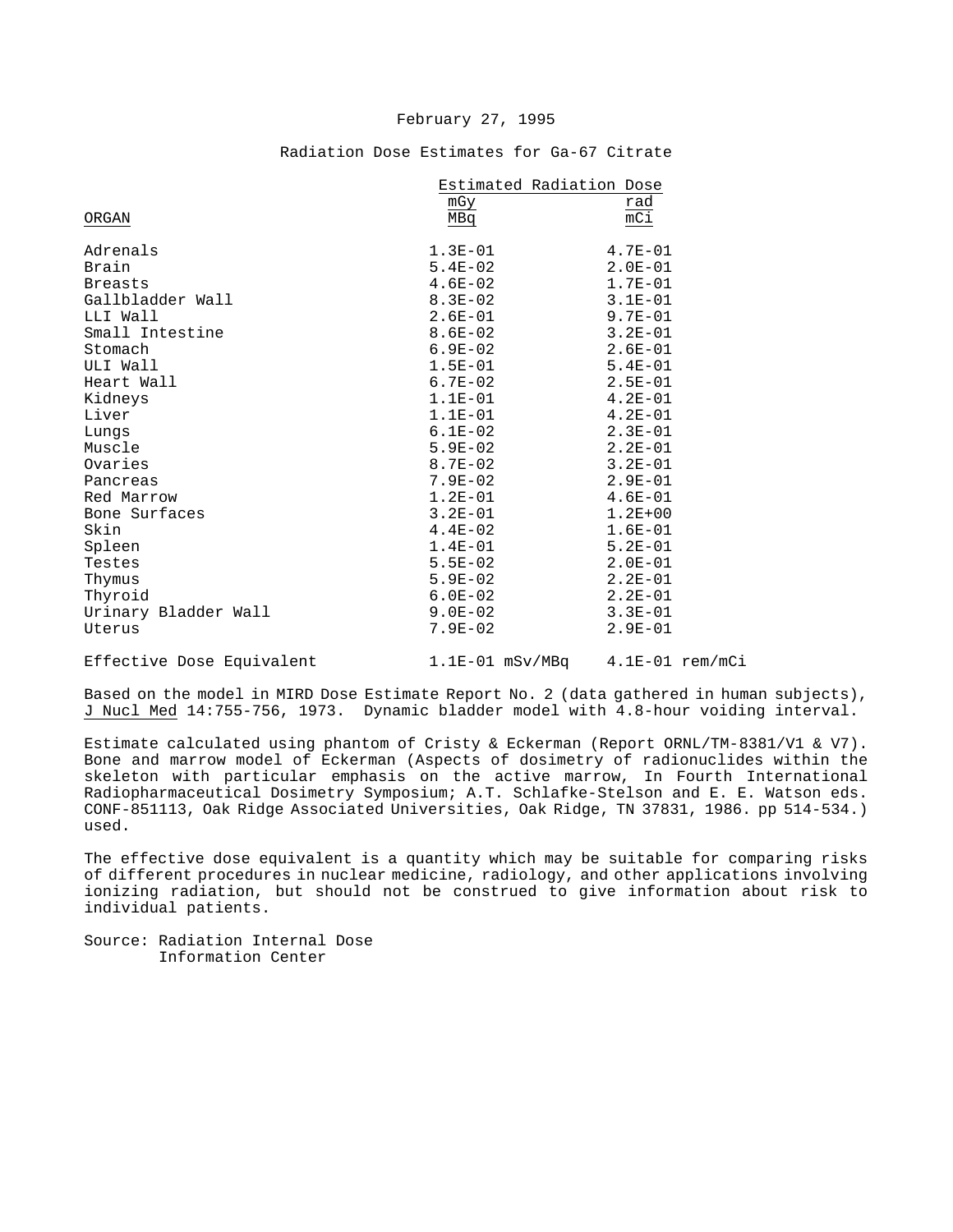## Radiation Dose Estimates for Ga-68 Citrate

|                            | Estimated Radiation Dose |                             |
|----------------------------|--------------------------|-----------------------------|
|                            | mGy                      | rad                         |
| ORGAN                      | MBq                      | $\overline{mC1}$            |
| Adrenals                   | $3.2E-02$                | $1.2E-01$                   |
| Brain                      | $1.1E-02$                | $4.2E - 02$                 |
| <b>Breasts</b>             | $1.1E-02$                | $4.1E-02$                   |
| Gallbladder Wall           | $1.7E-02$                | $6.2E - 02$                 |
| LLI Wall                   | $2.1E-02$                | $7.8E - 02$                 |
| Small Intestine            | $8.8E - 02$              | $3.3E - 01$                 |
| Stomach                    | $1.4E-02$                | $5.3E-02$                   |
| ULI Wall                   | $6.6E-02$                | $2.5E-01$                   |
| Heart Wall                 | $1.3E-02$                | $4.9E - 02$                 |
| Kidneys                    | $2.7E-02$                | $9.8E - 02$                 |
| Liver                      | $2.7E - 02$              | $1.0E-01$                   |
| Lungs                      | $1.2E-02$                | $4.6E - 02$                 |
| Muscle                     | $1.3E-02$                | $4.7E - 02$                 |
| Ovaries                    | $1.8E-02$                | $6.5E - 02$                 |
| Pancreas                   | $1.5E-02$                | $5.5E - 02$                 |
| Red Marrow                 | $2.1E-02$                | $7.9E - 02$                 |
| Bone Surfaces              | $1.7E-02$                | $6.3E-02$                   |
| Skin                       | $1.1E-02$                | $4.0E-02$                   |
| Spleen                     | $3.6E - 02$              | $1.3E-01$                   |
| Testes                     | $1.2E-02$                | $4.5E - 02$                 |
| Thymus                     | $1.2E-02$                | $4.6E-02$                   |
| Thyroid                    | $1.2E-02$                | $4.5E - 02$                 |
| Urinary Bladder Wall       | $2.0E-02$                | $7.4E - 02$                 |
| Uterus                     | $1.7E-02$                | $6.2E - 02$                 |
| MEEL-PLATE NEWS MODELLING. | $2.77.22 - 2.15$         | $\sim$ $\sim$ $\sim$ $\sim$ |

Effective Dose Equivalent 2.6E-02 mSv/MBq 9.6E-02 rem/mCi

Biological model based on MIRD Dose Estimate Report No. 2 (data gathered in human subjects).

Estimate calculated using phantom of Cristy & Eckerman (Report ORNL/TM-8381/V1 & V7). Bone and marrow model of Eckerman (Aspects of dosimetry of radionuclides within the skeleton with particular emphasis on the active marrow, In Fourth International Radiopharmaceutical Dosimetry Symposium; A.T. Schlafke-Stelson and E. E. Watson eds. CONF-851113, Oak Ridge Associated Universities, Oak Ridge, TN 37831, 1986. pp 514-534.) used.

The effective dose equivalent is a quantity which may be suitable for comparing risks of different procedures in nuclear medicine, radiology, and other applications involving ionizing radiation, but should not be construed to give information about risk to individual patients.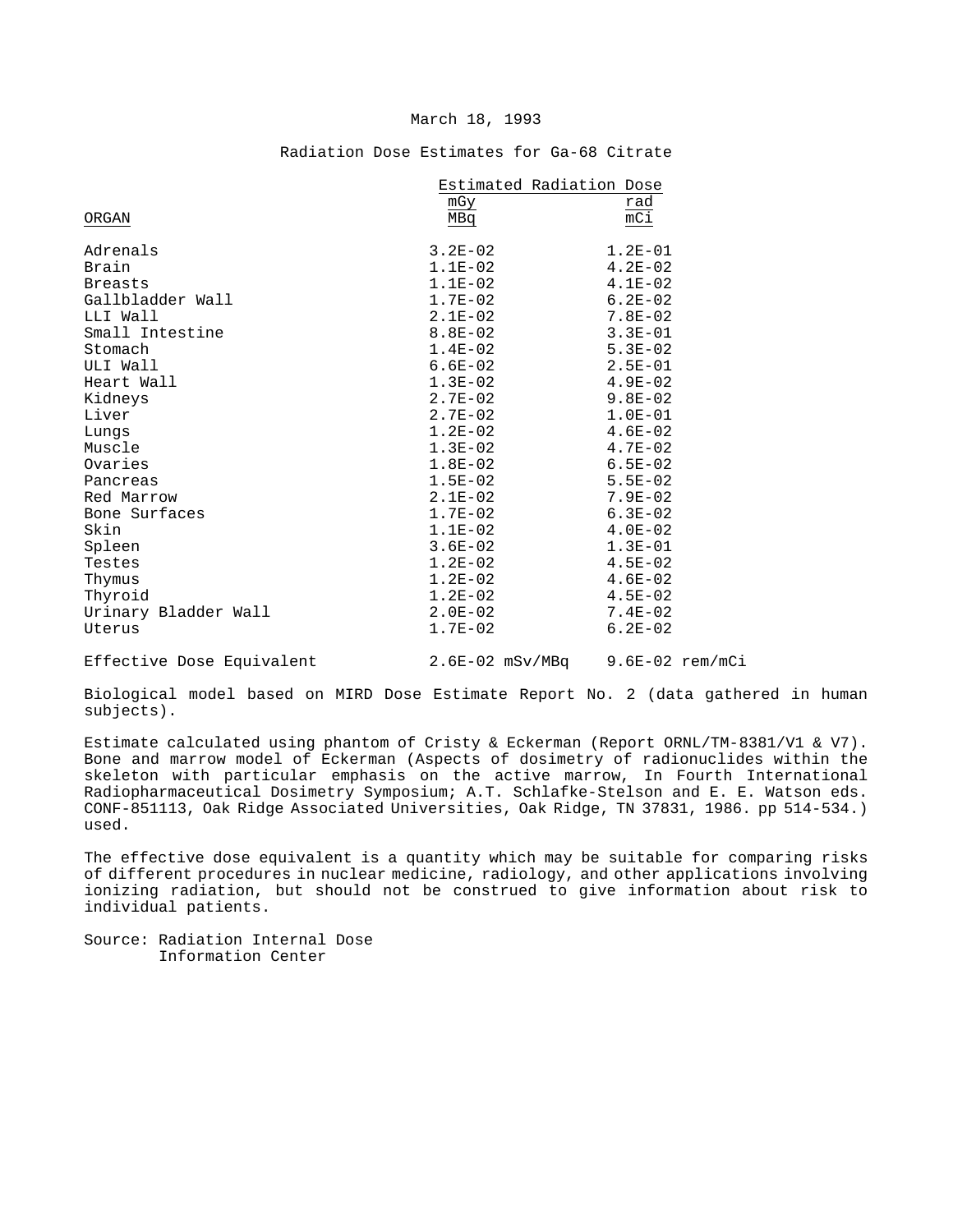|                           |                   | Estimated Radiation Dose |
|---------------------------|-------------------|--------------------------|
|                           | mGy               | rad                      |
| ORGAN                     | MBq               | mCi                      |
| Adrenals                  | $3.2E + 00$       | $1.2E + 01$              |
| Brain                     | $1.4E + 00$       | $5.1E + 00$              |
| <b>Breasts</b>            | $1.4E + 00$       | $5.1E + 00$              |
| Gallbladder Wall          | $3.8E + 00$       | $1.4E + 01$              |
| LLI Wall                  | $2.4E + 00$       | $8.7E + 00$              |
| Small Intestine           | $2.4E + 00$       | $8.9E + 00$              |
| Stomach                   | $2.5E + 00$       | $9.1E + 00$              |
| ULI Wall                  | $2.4E + 00$       | $9.0E + 00$              |
| Heart Wall                | $2.6E + 00$       | $9.5E + 00$              |
| Kidneys                   | $5.2E + 00$       | $1.9E + 01$              |
| Liver                     | $6.0E + 00$       | $2.2E + 01$              |
| Lungs                     | $2.7E + 00$       | $9.8E + 00$              |
| Muscle                    | $2.0E + 00$       | $7.3E + 00$              |
| Ovaries                   | $2.7E + 00$       | $1.0E + 01$              |
| Pancreas                  | $3.3E + 00$       | $1.2E + 01$              |
| Red Marrow                | $2.1E + 00$       | $7.7E + 00$              |
| Bone Surfaces             | $3.0E + 00$       | $1.1E + 01$              |
| Skin                      | $1.2E + 00$       | $4.4E + 00$              |
| Spleen                    | $3.7E + 00$       | $1.4E + 01$              |
| Testes                    | $2.0E + 00$       | $7.5E + 00$              |
| Thymus                    | $2.0E + 00$       | $7.6E + 00$              |
| Thyroid                   | $2.6E + 00$       | $9.7E + 00$              |
| Urinary Bladder Wall      | $2.1E + 00$       | $7.7E + 00$              |
| Uterus                    | $2.4E + 00$       | $9.0E + 00$              |
| Effective Dose Equivalent | $2.9E+00$ mSv/MBq | $1.1E+01$ rem/mCi        |

## Radiation Dose Estimates for Se-75 Selenomethionine

Biological model based on MIRD Dose Estimate Report No. 1 (data gathered in human subjects).

Dynamic bladder model with a 4.8 hour voiding interval:<br>11.20% Tb = 1.33E+01 hr.  $11.20%$  Tb = 1.33E+01 hr.<br>35.20% Tb = 1.10E+03 hr.  $35.20$  Tb = 1.10E+03 hr.<br> $33.60$  Tb = 5.33E+03 hr.  $Tb = 5.33E + 03 hr.$ ICRP 30 GI model used, 15% to the small intestine

Estimate calculated using phantom of Cristy & Eckerman (Report ORNL/TM-8381/V1 & V7)

The effective dose equivalent is a quantity which may be suitable for comparing risks of different procedures in nuclear medicine, radiology, and other applications involving ionizing radiation, but should not be construed to give information about risk to individual patients.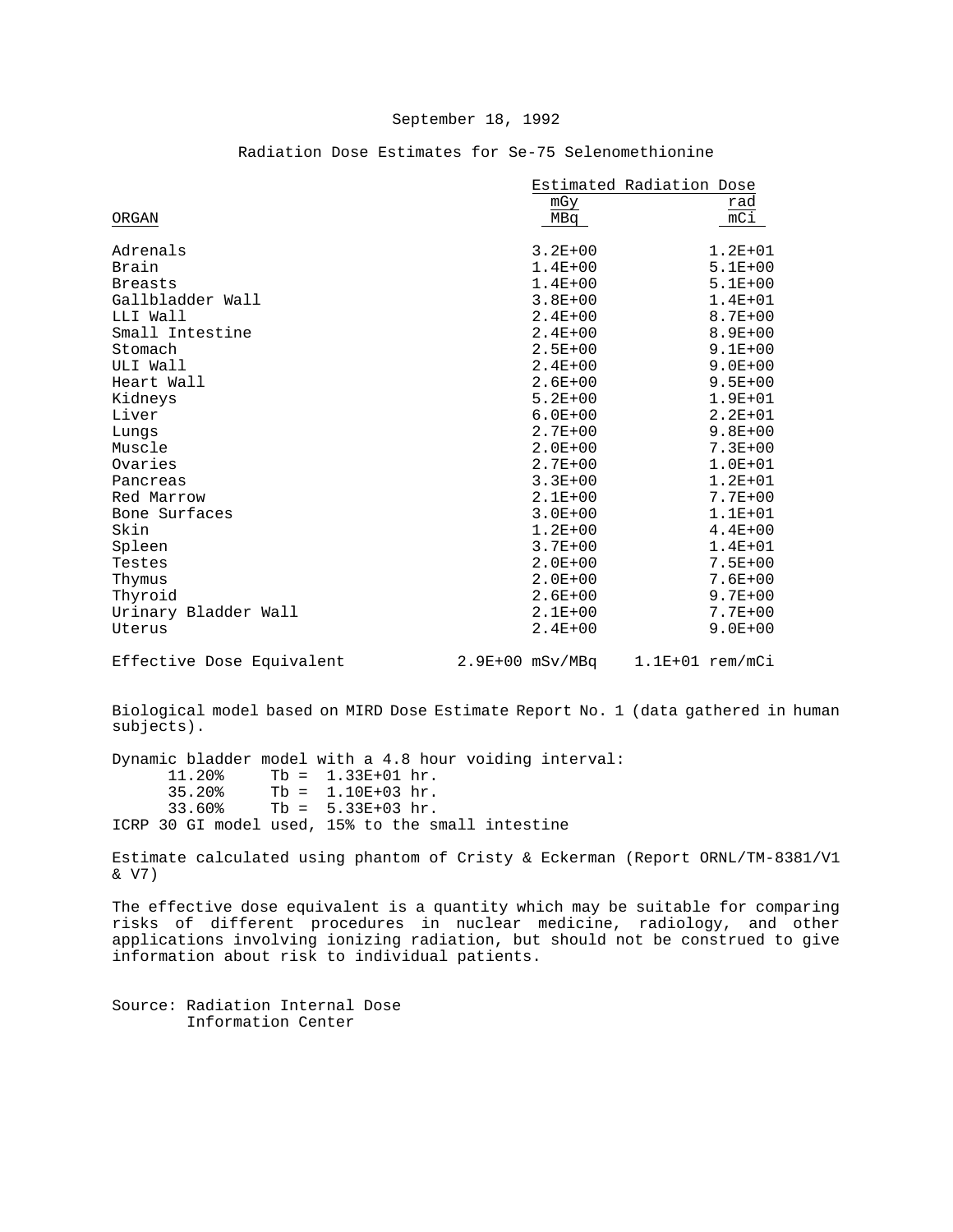|                           | Estimated Radiation Dose |                   |     |
|---------------------------|--------------------------|-------------------|-----|
|                           | mGy                      | rad               |     |
| ORGAN                     | MBq                      |                   | mCi |
| Adrenals                  | $4.3E - 06$              | $1.6E - 05$       |     |
| Brain                     | $1.7E-07$                | $6.1E - 07$       |     |
| <b>Breasts</b>            | $4.3E - 06$              | $1.6E - 05$       |     |
| Gallbladder Wall          | $1.4E - 06$              | $5.1E - 06$       |     |
| LLI Wall                  | $7.4E - 08$              | $2.7E - 07$       |     |
| Small Intestine           | $2.7E-07$                | $1.0E - 06$       |     |
| Stomach                   | $2.1E - 06$              | $7.9E - 06$       |     |
| ULI Wall                  | $3.6E - 07$              | $1.3E - 06$       |     |
| Heart Wall                | $7.8E - 06$              | $2.9E - 05$       |     |
| Kidneys                   | $1.2E-06$                | $4.6E - 06$       |     |
| Liver                     | $3.6E - 06$              | $1.3E - 05$       |     |
| Lungs                     | $2.0E-04$                | $7.4E - 04$       |     |
| Muscle                    | $1.7E-06$                | $6.4E - 06$       |     |
| Ovaries                   | $1.3E-07$                | $5.0E - 07$       |     |
| Pancreas                  | $3.0E - 06$              | $1.1E - 05$       |     |
| Red Marrow                | $2.1E-06$                | $7.7E - 06$       |     |
| Bone Surfaces             | $2.3E - 06$              | $8.5E - 06$       |     |
| Skin                      | $7.6E - 07$              | $2.8E - 06$       |     |
| Spleen                    | $3.0E - 06$              | $1.1E - 05$       |     |
| Testes                    | $1.0E-08$                | $3.8E - 08$       |     |
| Thymus                    | $5.0E - 06$              | $1.9E - 05$       |     |
| Thyroid                   | $1.6E-06$                | $5.9E - 06$       |     |
| Urinary Bladder Wall      | $3.6E - 08$              | $1.3E-07$         |     |
| Uterus                    | $9.9E - 08$              | $3.7E - 07$       |     |
| Effective Dose Equivalent | $2.7E-05$ mSv/MBq        | $9.8E-05$ rem/mCi |     |

## Radiation Dose Estimates for Kr-81m Inhalation

Assumes that all activity inhaled decays in lungs (no patient or animal data used).

Estimate calculated using phantom of Cristy & Eckerman (Report ORNL/TM-8381/V1 & V7)

The effective dose equivalent is a quantity which may be suitable for comparing risks of different procedures in nuclear medicine, radiology, and other applications involving ionizing radiation, but should not be construed to give information about risk to individual patients.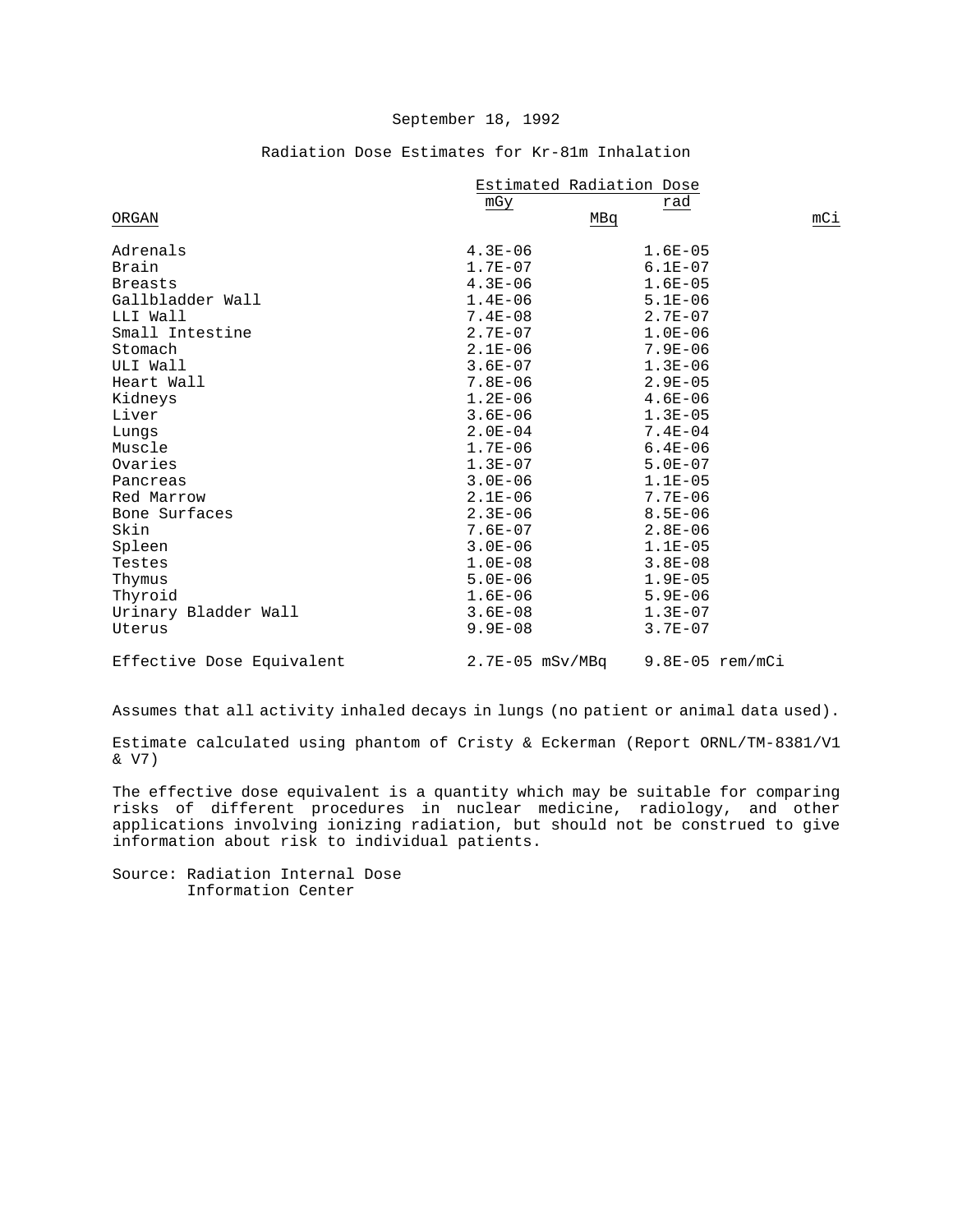|                           | Estimated Radiation Dose |                   |     |
|---------------------------|--------------------------|-------------------|-----|
|                           | mGy                      | rad               |     |
| ORGAN                     | MBq                      |                   | mCi |
| Adrenals                  | $4.5E - 06$              | $1.7E - 05$       |     |
| Brain                     | $9.7E - 08$              | $3.6E - 07$       |     |
| <b>Breasts</b>            | $4.5E - 06$              | $1.7E - 05$       |     |
| Gallbladder Wall          | $1.7E - 06$              | $6.4E - 06$       |     |
| LLI Wall                  | $8.9E - 08$              | $3.3E - 07$       |     |
| Small Intestine           | $3.0E-07$                | $1.1E - 06$       |     |
| Stomach                   | $2.8E - 06$              | $1.0E - 05$       |     |
| ULI Wall                  | $4.3E-07$                | $1.6E - 06$       |     |
| Heart Wall                | $1.9E - 04$              | $7.1E - 04$       |     |
| Kidneys                   | $1.2E-06$                | $4.4E - 06$       |     |
| Liver                     | $3.8E-06$                | $1.4E - 05$       |     |
| Lungs                     | $5.1E-05$                | $1.9E - 04$       |     |
| Muscle                    | $1.6E-06$                | $6.0E - 06$       |     |
| Ovaries                   | $1.2E-07$                | $4.4E - 07$       |     |
| Pancreas                  | $4.3E - 06$              | $1.6E - 05$       |     |
| Red Marrow                | $2.1E - 06$              | $7.6E - 06$       |     |
| Bone Surfaces             | $2.2E - 06$              | $8.3E - 06$       |     |
| Skin                      | $6.7E-07$                | $2.5E - 06$       |     |
| Spleen                    | $2.4E - 06$              | $8.7E - 06$       |     |
| Testes                    | $1.4E-08$                | $5.2E - 08$       |     |
| Thymus                    | $1.3E-05$                | $5.0E - 05$       |     |
| Thyroid                   | $1.1E-06$                | $4.0E - 06$       |     |
| Urinary Bladder Wall      | $5.1E-08$                | $1.9E - 07$       |     |
| Uterus                    | $1.1E-07$                | $4.2E - 07$       |     |
| Effective Dose Equivalent | $2.0E-05$ mSv/MBq        | $7.5E-05$ rem/mCi |     |

## Radiation Dose Estimates for Kr-81m Injections

Residence times based on a model in which activity clears from the blood, to the right heart, lungs, left heart, and back to blood, with 95% clearance of blood from lungs on each pass. Half times for transport are 1 minute in heart chambers, 5 minutes in lung, and 3 minutes in the body. (No patient or animal data used).

Estimate calculated using phantom of Cristy & Eckerman (Report ORNL/TM-8381/V1 & V7)

The effective dose equivalent is a quantity which may be suitable for comparing risks of different procedures in nuclear medicine, radiology, and other applications involving ionizing radiation, but should not be construed to give information about risk to individual patients.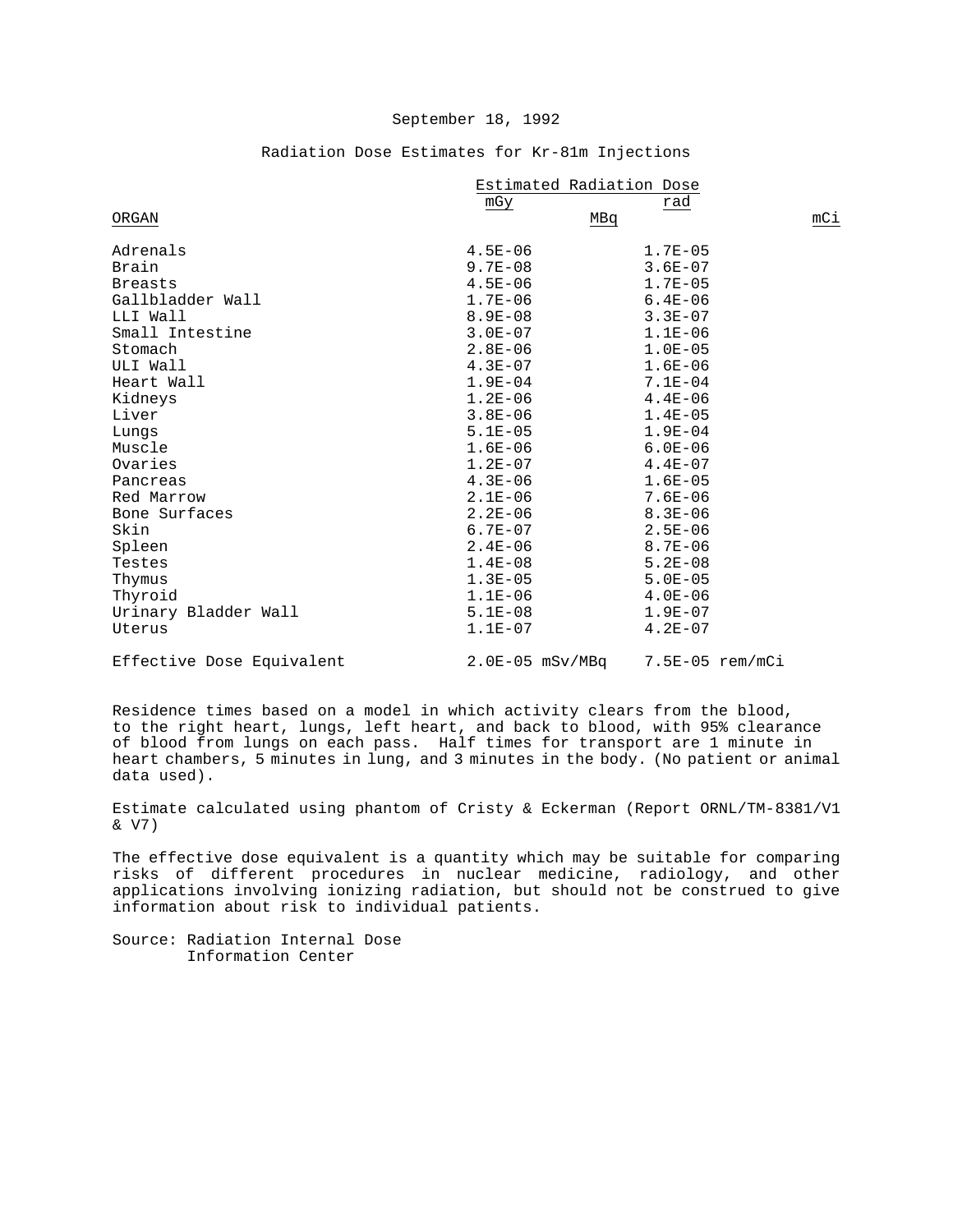Radiation Dose Estimates for Oral Administration of Kr-81m

|                           | Estimated Radiation Dose |                   |     |
|---------------------------|--------------------------|-------------------|-----|
|                           | mGy                      | rad               |     |
| ORGAN                     | MBq                      |                   | mCi |
| Adrenals                  | $5.0E - 06$              | $1.9E - 05$       |     |
| Brain                     | $1.5E - 08$              | $5.4E - 08$       |     |
| <b>Breasts</b>            | $1.1E-06$                | $4.0E - 06$       |     |
| Gallbladder Wall          | $5.4E - 06$              | $2.0E - 05$       |     |
| LLI Wall                  | $1.6E - 06$              | $5.8E - 06$       |     |
| Small Intestine           | $3.7E - 06$              | $1.4E - 05$       |     |
| Stomach                   | $4.1E-04$                | $1.5E - 03$       |     |
| ULI Wall                  | $4.7E - 06$              | $1.7E - 05$       |     |
| Heart Wall                | $4.3E - 06$              | $1.6E - 05$       |     |
| Kidneys                   | $5.0E - 06$              | $1.9E - 05$       |     |
| Liver                     | $2.7E - 06$              | $9.9E - 06$       |     |
| Lungs                     | $1.9E-06$                | $7.2E - 06$       |     |
| Muscle                    | $1.8E-06$                | $6.7E - 06$       |     |
| Ovaries                   | $1.1E-06$                | $4.0E - 06$       |     |
| Pancreas                  | $2.2E - 05$              | $8.2E - 05$       |     |
| Red Marrow                | $1.5E - 06$              | $5.4E - 06$       |     |
| Bone Surfaces             | $1.5E - 06$              | $5.4E - 06$       |     |
| Skin                      | $6.5E-07$                | $2.4E - 06$       |     |
| Spleen                    | $1.4E-05$                | $5.2E - 05$       |     |
| Testes                    | $7.6E - 08$              | $2.8E - 07$       |     |
| Thymus                    | $7.5E - 07$              | $2.8E - 06$       |     |
| Thyroid                   | $6.6E - 08$              | $2.4E - 07$       |     |
| Urinary Bladder Wall      | $3.7E - 07$              | $1.4E - 06$       |     |
| Uterus                    | $9.3E - 07$              | $3.4E - 06$       |     |
| Effective Dose Equivalent | $2.8E-05$ mSv/MBq        | $1.1E-04$ rem/mCi |     |

All activity administered assumed to decay in stomach (no patient or animal data used).

Estimate calculated using phantom of Cristy & Eckerman (Report ORNL/TM-8381/V1 & V7)

The effective dose equivalent is a quantity which may be suitable for comparing risks of different procedures in nuclear medicine, radiology, and other applications involving ionizing radiation, but should not be construed to give information about risk to individual patients.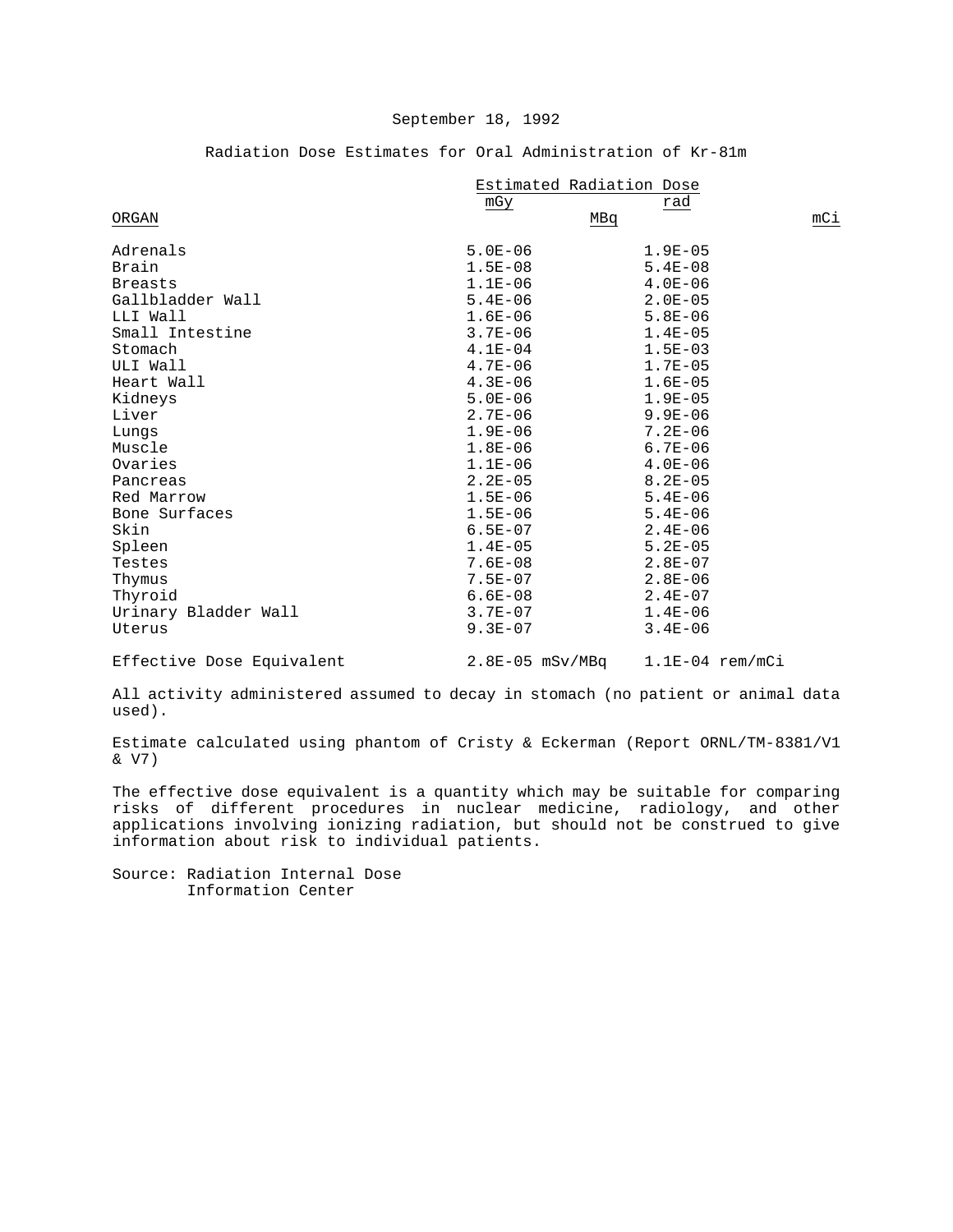## Radiation Dose Estimates for Rb-82

|                      | Estimated Radiation Dose |             |     |
|----------------------|--------------------------|-------------|-----|
|                      | mGy                      | rad         |     |
| ORGAN                |                          | MBq         | mCi |
| Adrenals             | $4.4E - 04$              | $1.6E - 03$ |     |
| Brain                | $3.2E - 04$              | $1.2E-03$   |     |
| <b>Breasts</b>       | $3.3E - 04$              | $1.2E-03$   |     |
| Gallbladder Wall     | $4.2E - 04$              | $1.5E - 03$ |     |
| LLI Wall             | $3.6E - 04$              | $1.3E - 03$ |     |
| Small Intestine      | $3.8E - 04$              | $1.4E - 03$ |     |
| Stomach              | $3.8E - 04$              | $1.4E - 03$ |     |
| ULI Wall             | $3.8E - 04$              | $1.4E - 03$ |     |
| Heart Wall           | $1.8E-03$                | $6.7E - 03$ |     |
| Kidneys              | $9.0E - 03$              | $3.3E - 02$ |     |
| Liver                | $8.3E - 04$              | $3.1E - 03$ |     |
| Lungs                | $1.7E-03$                | $6.4E - 03$ |     |
| Muscle               | $3.5E - 04$              | $1.3E - 03$ |     |
| Ovaries              | $3.7E - 04$              | $1.4E - 03$ |     |
| Pancreas             | $4.2E - 04$              | $1.6E - 03$ |     |
| Red Marrow           | $4.5E - 04$              | $1.7E - 03$ |     |
| Bone Surfaces        | $3.3E - 04$              | $1.2E - 03$ |     |
| Skin                 | $3.2E - 04$              | $1.2E-03$   |     |
| Spleen               | $4.1E-04$                | $1.5E - 03$ |     |
| Testes               | $2.6E - 04$              | $9.5E - 04$ |     |
| Thymus               | $3.7E - 04$              | $1.4E - 03$ |     |
| Thyroid              | $3.4E - 04$              | $1.3E-03$   |     |
| Urinary Bladder Wall | $3.6E - 04$              | $1.3E-03$   |     |
| Uterus               | $3.7E - 04$              | $1.4E-03$   |     |
|                      |                          |             |     |

Effective Dose Equivalent 1.2E-03 mSv/MBq 4.3E-03 rem/mCi

Based on data gathered in human subjects by Ryan et al., Fourth International Radiopharmaceutical Dosimetry Symposium, Oak Ridge, 1985, pp. 346-358. Assumed residence times:

| Heart Chambers | 5.25 $\times$ 10 <sup>-4</sup> |  |
|----------------|--------------------------------|--|
| Heart Wall     | 4.95 $\times$ 10 <sup>-4</sup> |  |
| Kidneys        | $3.11 \times 10^{-3}$          |  |
| Liver          | $1.54 \times 10^{-3}$          |  |
| Lungs          | $1.95 \times 10^{-3}$          |  |
| Testes         | $9.00 \times 10^{-6}$          |  |
| Remainder      | $2.24 \times 10^{-2}$          |  |
|                |                                |  |

Estimate calculated using phantom of Cristy & Eckerman (Report ORNL/TM-8381/V1 & V7)

The effective dose equivalent is a quantity which may be suitable for comparing risks of different procedures in nuclear medicine, radiology, and other applications involving ionizing radiation, but should not be construed to give information about risk to individual patients.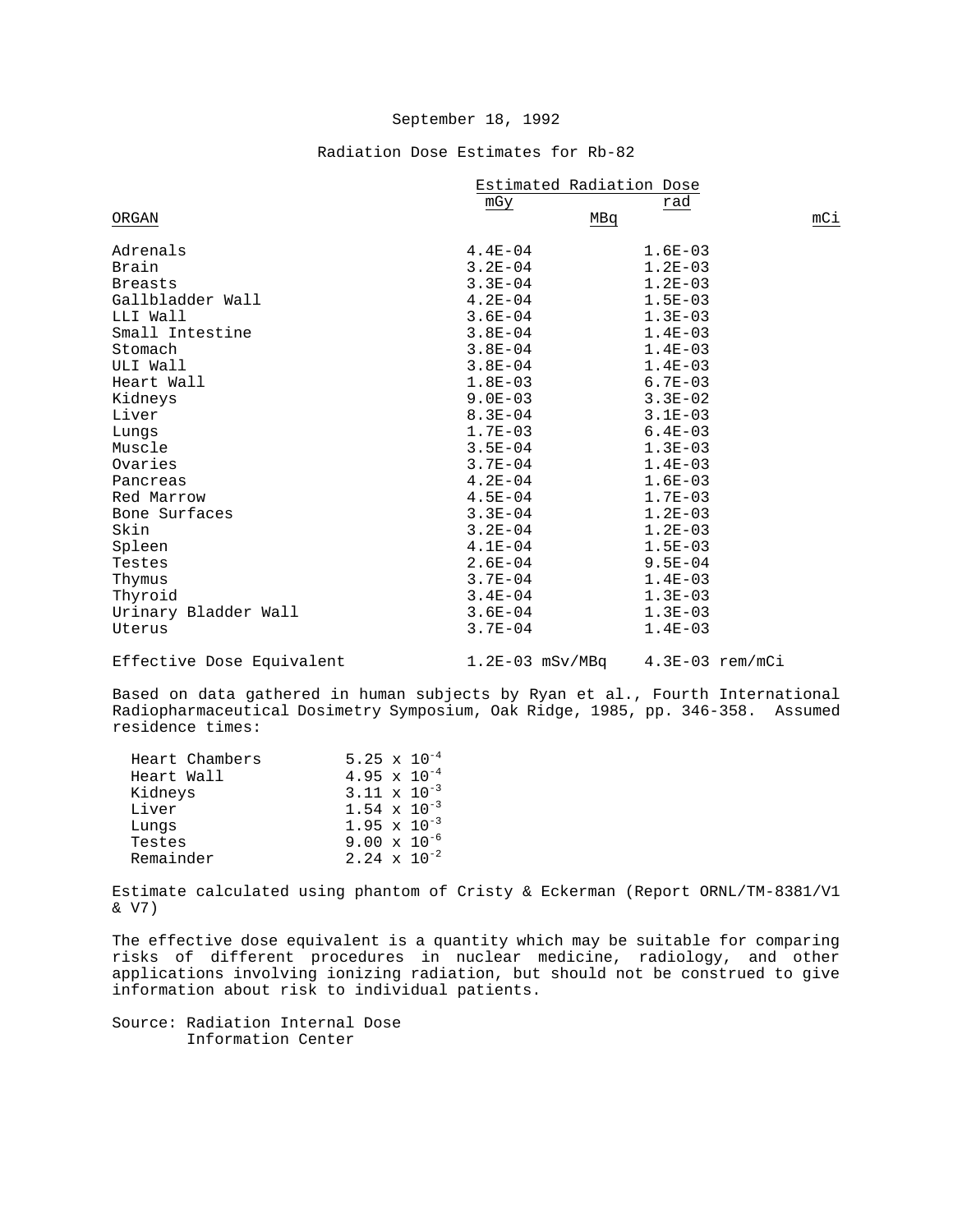### February 27, 1995

|                      | Estimated Radiation Dose |                  |  |
|----------------------|--------------------------|------------------|--|
|                      | mGy                      | rad              |  |
| ORGAN                | MBq                      | $\overline{mC1}$ |  |
| Adrenals             | $9.0E - 01$              | $3.3E + 00$      |  |
|                      |                          |                  |  |
| Brain                | $8.8E - 01$              | $3.2E + 00$      |  |
| <b>Breasts</b>       | $4.0E-01$                | $1.5E + 00$      |  |
| Gallbladder Wall     | $6.0E - 01$              | $2.2E + 00$      |  |
| LLI Wall             | $9.8E - 01$              | $3.6E + 00$      |  |
| Small Intestine      | $6.8E - 01$              | $2.5E + 00$      |  |
| Stomach              | $5.5E - 01$              | $2.0E + 00$      |  |
| ULI Wall             | $6.9E - 01$              | $2.5E + 00$      |  |
| Heart Wall           | $6.2E - 01$              | $2.3E+00$        |  |
| Kidneys              | $6.5E - 01$              | $2.4E + 00$      |  |
| Liver                | $5.8E - 01$              | $2.1E + 00$      |  |
| Lungs                | $6.3E - 01$              | $2.3E+00$        |  |
| Muscle               | $6.7E - 01$              | $2.5E + 00$      |  |
| Ovaries              | $7.5E - 01$              | $2.8E + 00$      |  |
| Pancreas             | $7.0E - 01$              | $2.6E + 00$      |  |
| Red Marrow           | $1.4E + 00$              | $5.3E+00$        |  |
| Bone Surfaces        | $2.0E + 00$              | $7.6E + 00$      |  |
| Skin                 | $4.9E - 01$              | $1.8E + 00$      |  |
| Spleen               | $5.8E - 01$              | $2.1E + 00$      |  |
| Testes               | $5.0E - 01$              | $1.9E + 00$      |  |
| Thymus               | $5.5E - 01$              | $2.0E + 00$      |  |
| Thyroid              | $7.0E - 01$              | $2.6E + 00$      |  |
|                      | $6.3E - 01$              | $2.3E+00$        |  |
| Urinary Bladder Wall |                          |                  |  |
| Uterus               | $6.5E - 01$              | $2.4E + 00$      |  |
|                      |                          |                  |  |

#### Radiation Dose Estimates for Sr-85 Nitrate

Effective Dose Equivalent 8.3E-01 mSv/MBq 3.1E+00 rem/mCi

Biological model based on ICRP 53 (data gathered in human subjects).

Cortical bone  $\tau = 201.6$  hour Cancellous bone  $\tau = 160.8$  hour<br>Small Intestine  $\tau = 0.6$  hour Upper Large Intestine  $\tau = 2.0$  hour Small Intestine  $\tau = 0.6$  hour Upper Large Intestine  $\tau = 2.0$  hour Lower Large Intestine  $\tau = 3.6$  hour Urinary bladder  $\tau = 1.1$  hour Remainder of body  $\tau = 163.1$  hour

Dynamic bladder model with 3.5-hour voiding interval

Estimate calculated using phantom of Cristy & Eckerman (Report ORNL/TM-8381/V1 & V7). Bone and marrow model of Eckerman (Aspects of dosimetry of radionuclides within the skeleton with particular emphasis on the active marrow, In Fourth International Radiopharmaceutical Dosimetry Symposium; A.T. Schlafke-Stelson and E. E. Watson eds. CONF-851113, Oak Ridge Associated Universities, Oak Ridge, TN 37831, 1986. pp 514-534.) used.

The effective dose equivalent is a quantity which may be suitable for comparing risks of different procedures in nuclear medicine, radiology, and other applications involving ionizing radiation, but should not be construed to give information about risk to individual patients.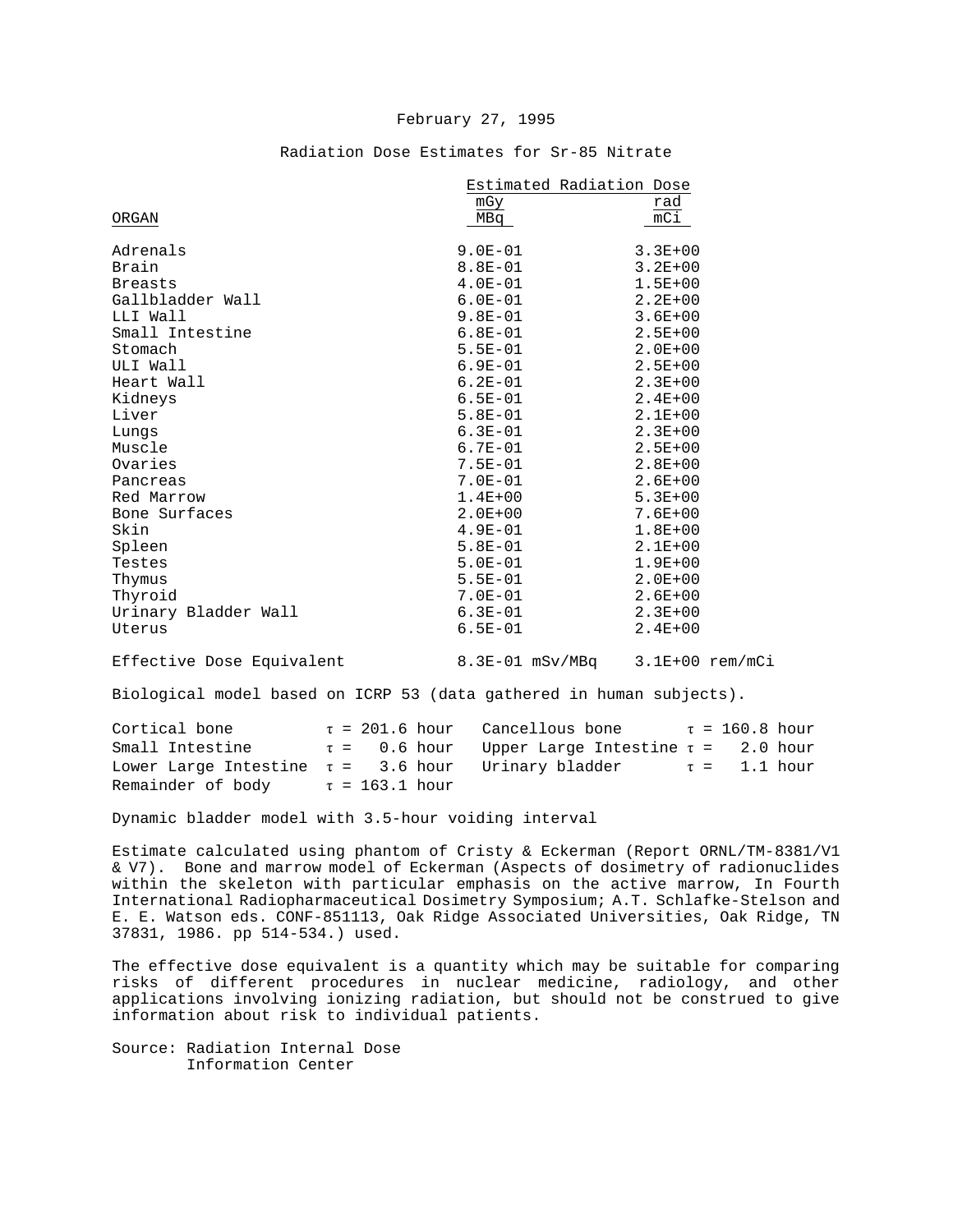|                      | Estimated Radiation Dose |             |     |  |
|----------------------|--------------------------|-------------|-----|--|
|                      | mGy                      | rad         |     |  |
| ORGAN                |                          | MBq         | mCi |  |
| Adrenals             | $7.3E - 03$              | $2.7E - 02$ |     |  |
| Brain                | $1.2E-03$                | $4.5E - 03$ |     |  |
| <b>Breasts</b>       | $4.6E-03$                | $1.7E-02$   |     |  |
| Gallbladder Wall     | $4.7E-03$                | $1.8E-02$   |     |  |
| LLI Wall             | $7.8E - 03$              | $2.9E - 02$ |     |  |
| Small Intestine      | $3.9E - 03$              | $1.5E - 02$ |     |  |
| Stomach              | $1.8E-02$                | $6.5E - 02$ |     |  |
| ULI Wall             | $9.0E - 03$              | $3.3E-02$   |     |  |
| Heart Wall           | $8.7E - 03$              | $3.2E - 02$ |     |  |
| Kidneys              | $3.6E-02$                | $1.3E-01$   |     |  |
| Liver                | $5.5E-03$                | $2.0E-02$   |     |  |
| Lungs                | $5.8E-02$                | $2.2E-01$   |     |  |
| Muscle               | $3.2E - 03$              | $1.2E-02$   |     |  |
| Ovaries              | $3.4E - 03$              | $1.3E-02$   |     |  |
| Pancreas             | $7.5E - 03$              | $2.8E-02$   |     |  |
| Red Marrow           | $3.8E - 03$              | $1.4E-02$   |     |  |
| Bone Surfaces        | $5.6E - 03$              | $2.1E-02$   |     |  |
| Skin                 | $1.6E-03$                | $6.1E - 03$ |     |  |
| Spleen               | $6.8E-03$                | $2.5E - 02$ |     |  |
| Testes               | $1.5E-03$                | $5.6E - 03$ |     |  |
| Thymus               | $5.8E-03$                | $2.1E-02$   |     |  |
| Thyroid              | $1.4E-02$                | $5.0E-02$   |     |  |
| Urinary Bladder Wall | $1.0E-02$                | $3.8E - 02$ |     |  |
| Uterus               | $3.3E - 03$              | $1.2E-02$   |     |  |

## Radiation Dose Estimates for Tc-99m Albumin Microspheres

Effective Dose Equivalent 1.4E-02 mSv/MBq 5.4E-02 rem/mCi

Based on model in MIRD Dose Estimate Report No. 10 (data gathered in human subjects), J Nucl Med 23:915-917, 1982.

Estimate calculated using phantom of Cristy & Eckerman (Report ORNL/TM-8381/V1 & V7)

The effective dose equivalent is a quantity which may be suitable for comparing risks of different procedures in nuclear medicine, radiology, and other applications involving ionizing radiation, but should not be construed to give information about risk to individual patients.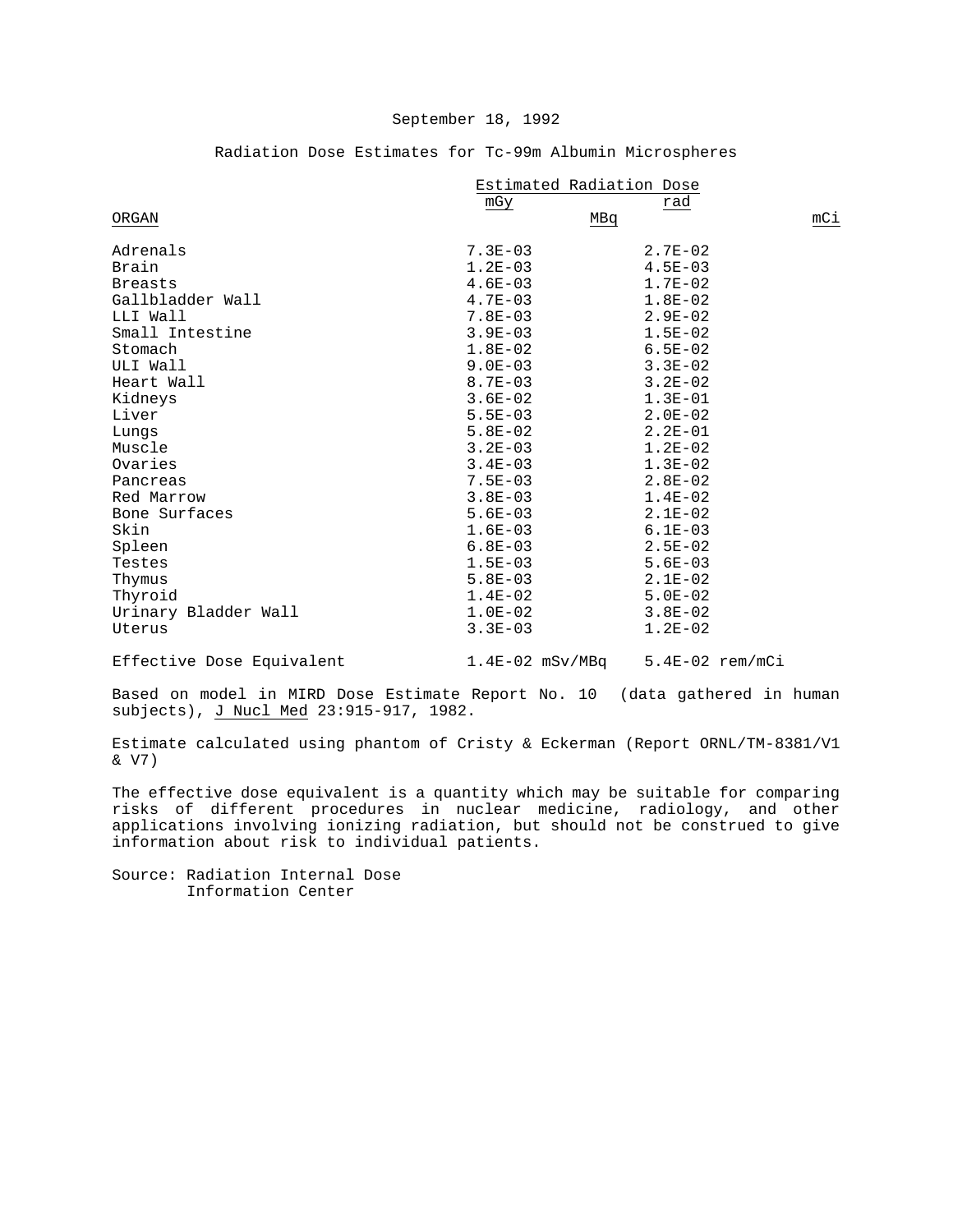|                      |             | Estimated Radiation Dose |
|----------------------|-------------|--------------------------|
|                      | mGy         | rad                      |
| ORGAN                | MBq         | $\overline{mC1}$         |
|                      |             |                          |
| Adrenals             | $3.6E - 03$ | $1.3E-02$                |
| Brain                | $6.9E - 05$ | $2.6E - 04$              |
| <b>Breasts</b>       | $4.7E - 04$ | $1.7E-03$                |
| Gallbladder Wall     | $1.1E - 01$ | $4.0E-01$                |
| LLI Wall             | $6.0E - 02$ | $2.2E-01$                |
| Small Intestine      | $4.4E-02$   | $1.6E-01$                |
| Stomach              | $5.6E - 03$ | $2.1E-02$                |
| ULI Wall             | $8.6E - 02$ | $3.2E - 01$              |
| Heart Wall           | $1.4E - 03$ | $5.4E - 03$              |
| Kidneys              | $6.0E - 03$ | $2.2E - 02$              |
| Liver                | $1.4E-02$   | $5.2E - 02$              |
| Lungs                | $1.1E-03$   | $4.2E-03$                |
| Muscle               | $3.0E - 03$ | $1.1E-02$                |
| Ovaries              | $1.9E - 02$ | $7.1E-02$                |
| Pancreas             | $5.6E - 03$ | $2.1E-02$                |
| Red Marrow           | $3.9E - 03$ | $1.5E-02$                |
| Bone Surfaces        | $3.8E - 03$ | $1.4E-02$                |
| Skin                 | $9.2E - 04$ | $3.4E - 03$              |
| Spleen               | $2.5E - 03$ | $9.3E - 03$              |
| Testes               | $1.7E - 03$ | $6.3E-03$                |
| Thymus               | $3.7E - 04$ | $1.4E-03$                |
| Thyroid              | $1.2E - 04$ | $4.5E - 04$              |
| Urinary Bladder Wall | $2.7E - 02$ | $9.9E - 02$              |
| Uterus               | $1.4E-02$   | $5.1E-02$                |

## Radiation Dose Estimates for Tc-99m for the Adult for Disofenin, Lidofenin and Mebrofenin

Effective Dose Equivalent 2.5E-02 mSv/MBq 9.3E-02 rem/mCi

Biological model based on ICRP 53 (data gathered in human subjects).

| Kidneys |  | $\tau = 0.012$ hour Gallbladder contents $\tau = 0.77$ hour                       |  |
|---------|--|-----------------------------------------------------------------------------------|--|
| Liver   |  | $\tau = 0.80$ hour Small Intestine $\tau = 1.79$ hour                             |  |
|         |  | Upper Large Intestine $\tau = 2.34$ hour Lower Large Intestine $\tau = 1.14$ hour |  |
|         |  | Urinary bladder $\tau = 0.53$ hour Remainder of body $\tau = 0.14$ hour           |  |

Dynamic bladder model with 4.8-hour voiding interval

Estimate calculated using phantom of Cristy & Eckerman (Report ORNL/TM-8381/V1 & V7)

The effective dose equivalent is a quantity which may be suitable for comparing risks of different procedures in nuclear medicine, radiology, and other applications involving ionizing radiation, but should not be construed to give information about risk to individual patients.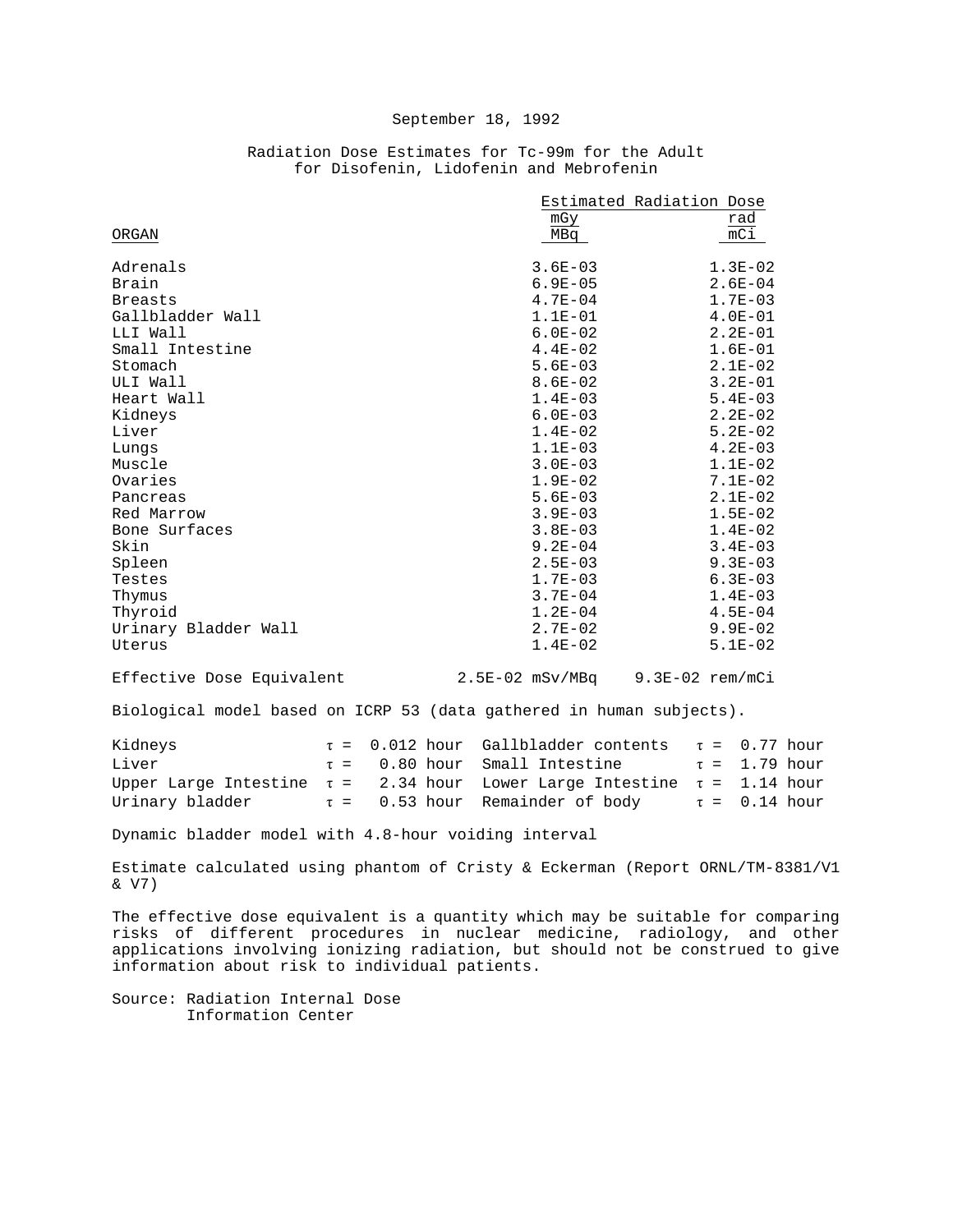|                      | Estimated Radiation Dose |             |     |
|----------------------|--------------------------|-------------|-----|
|                      | mGy                      | rad         |     |
| ORGAN                | MBq                      |             | mCi |
| Adrenals             | $1.2E - 02$              | $4.3E - 02$ |     |
| Brain                | $1.3E - 03$              | $4.9E - 03$ |     |
| <b>Breasts</b>       | $1.4E-03$                | $5.0E - 03$ |     |
| Gallbladder Wall     | $7.5E - 03$              | $2.8E - 02$ |     |
| LLI Wall             | $3.3E - 03$              | $1.2E-02$   |     |
| Small Intestine      | $5.0E - 03$              | $1.9E - 02$ |     |
| Stomach              | $5.2E - 03$              | $1.9E-02$   |     |
| ULI Wall             | $4.9E - 03$              | $1.8E-02$   |     |
| Heart Wall           | $2.9E - 03$              | $1.1E-02$   |     |
| Kidneys              | $1.9E-01$                | $7.0E - 01$ |     |
| Liver                | $5.7E - 03$              | $2.1E-02$   |     |
| Lungs                | $2.4E - 03$              | $9.0E - 03$ |     |
| Muscle               | $2.9E - 03$              | $1.1E-02$   |     |
| Ovaries              | $3.5E - 03$              | $1.3E-02$   |     |
| Pancreas             | $8.7E - 03$              | $3.2E - 02$ |     |
| Red Marrow           | $4.1E-03$                | $1.5E-02$   |     |
| Bone Surfaces        | $5.0E - 03$              | $1.9E - 02$ |     |
| Skin                 | $1.6E - 03$              | $5.8E - 03$ |     |
| Spleen               | $1.1E-02$                | $4.0E-02$   |     |
| Testes               | $1.8E-03$                | $6.8E - 03$ |     |
| Thymus               | $1.8E - 03$              | $6.6E - 03$ |     |
| Thyroid              | $1.6E-03$                | $6.0E - 03$ |     |
| Urinary Bladder Wall | $1.5E-02$                | $5.4E-02$   |     |
| Uterus               | $4.2E - 03$              | $1.6E-02$   |     |

Radiation Dose Estimates for Tc-99m DMSA

Effective Dose Equivalent 1.6E-02 mSv/MBq 6.0E-02 rem/mCi

Based on data gathered in human subjects by Arnold et al., J Nucl Med 16:357-367, 1975. Assumed distribution and retention:

Total body 80%  $T_b = 72$  hr 20%  $T_b = 1.6$  hr Kidneys 44%  $T_b = \infty$ 44%  $T_b = \infty$ Urinary bladder receives whole body clearance:  $44.8$ %, T<sub>b</sub> = 72 hr, 11.2%,  $T_b = 1.6$  hr. Bladder voiding interval 4.8 hours.

Estimate calculated using phantom of Cristy & Eckerman (Report ORNL/TM-8381/V1 & V7)

The effective dose equivalent is a quantity which may be suitable for comparing risks of different procedures in nuclear medicine, radiology, and other applications involving ionizing radiation, but should not be construed to give information about risk to individual patients.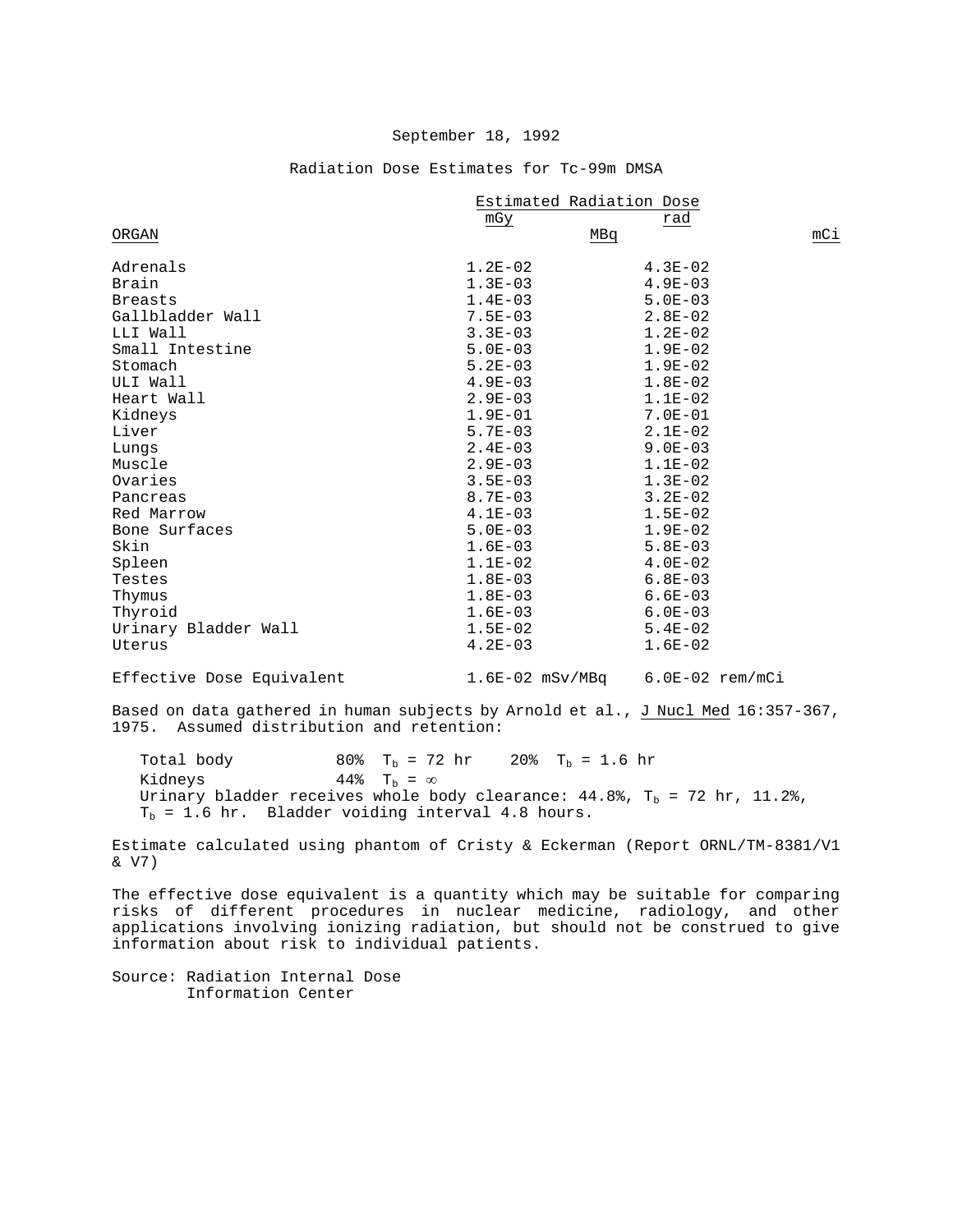| Radiation Dose Estimates for Tc-99m DTPA (injection) |  |
|------------------------------------------------------|--|
|------------------------------------------------------|--|

|                      | Estimated Radiation Dose |             |     |  |
|----------------------|--------------------------|-------------|-----|--|
|                      | mGy                      | rad         |     |  |
| ORGAN                | MBq                      |             | mCi |  |
| Adrenals             | $2.0E-03$                | $7.4E - 03$ |     |  |
| Brain                | $1.3E-03$                | $4.7E - 03$ |     |  |
| <b>Breasts</b>       | $1.1E-03$                | $4.0E - 03$ |     |  |
| Gallbladder Wall     | $2.2E - 03$              | $8.1E - 03$ |     |  |
| LLI Wall             | $5.6E - 03$              | $2.1E-02$   |     |  |
| Small Intestine      | $3.4E - 03$              | $1.3E-02$   |     |  |
| Stomach              | $1.9E-03$                | $6.9E - 03$ |     |  |
| ULI Wall             | $2.9E - 03$              | $1.1E-02$   |     |  |
| Heart Wall           | $1.7E-03$                | $6.3E - 03$ |     |  |
| Kidneys              | $5.7E - 03$              | $2.1E-02$   |     |  |
| Liver                | $1.8E-03$                | $6.6E - 03$ |     |  |
| Lungs                | $1.5E-03$                | $5.5E - 03$ |     |  |
| Muscle               | $2.2E - 03$              | $8.3E - 03$ |     |  |
| Ovaries              | $5.5E - 03$              | $2.0E - 02$ |     |  |
| Pancreas             | $2.1E-03$                | $7.7E - 03$ |     |  |
| Red Marrow           | $2.2E - 03$              | $8.0E - 03$ |     |  |
| Bone Surfaces        | $3.3E - 03$              | $1.2E-02$   |     |  |
| Skin                 | $1.2E - 03$              | $4.6E - 03$ |     |  |
| Spleen               | $1.9E - 03$              | $6.8E - 03$ |     |  |
| Testes               | $3.8E - 03$              | $1.4E-02$   |     |  |
| Thymus               | $1.5E-03$                | $5.6E - 03$ |     |  |
| Thyroid              | $1.5E-03$                | $5.6E - 03$ |     |  |
| Urinary Bladder Wall | $7.7E - 02$              | $2.8E-01$   |     |  |
| Uterus               | $1.0E-02$                | $3.7E - 02$ |     |  |
|                      |                          |             |     |  |

Effective Dose Equivalent 8.2E-03 mSv/MBq 3.0E-02 rem/mCi

Based on the model in MIRD Dose Estimate Report No. 12 (data gathered in human subjects), J Nucl Med 25:503-505, 1984.

Estimate calculated using phantom of Cristy & Eckerman (Report ORNL/TM-8381/V1 & V7)

The effective dose equivalent is a quantity which may be suitable for comparing risks of different procedures in nuclear medicine, radiology, and other applications involving ionizing radiation, but should not be construed to give information about risk to individual patients.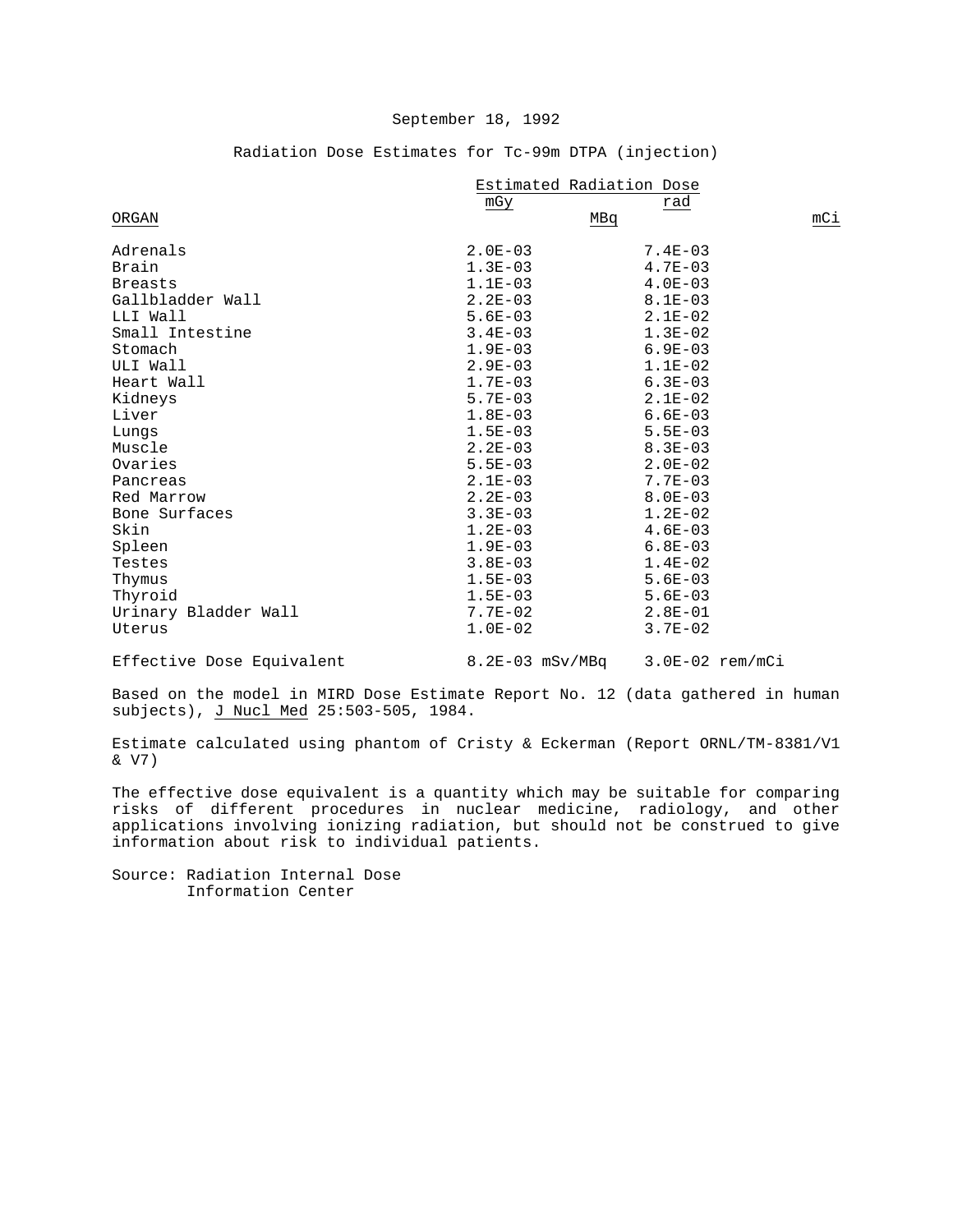|                      | Estimated Radiation Dose |             |  |  |
|----------------------|--------------------------|-------------|--|--|
|                      | mGy                      | rad         |  |  |
| ORGAN                | MBq                      |             |  |  |
| Adrenals             | $1.9E - 03$              | $7.2E - 03$ |  |  |
| Brain                | $6.8E - 04$              | $2.5E - 03$ |  |  |
| <b>Breasts</b>       | $1.4E-03$                | $5.2E - 03$ |  |  |
| Gallbladder Wall     | $1.8E-03$                | $6.7E - 03$ |  |  |
| LLI Wall             | $5.2E - 03$              | $1.9E - 02$ |  |  |
| Small Intestine      | $3.5E - 03$              | $1.3E-02$   |  |  |
| Stomach              | $2.4E - 03$              | $9.0E - 03$ |  |  |
| ULI Wall             | $5.3E-03$                | $2.0E-02$   |  |  |
| Heart Wall           | $2.5E - 03$              | $9.3E - 03$ |  |  |
| Kidneys              | $3.0E - 03$              | $1.1E-02$   |  |  |
| Liver                | $1.7E - 03$              | $6.4E - 03$ |  |  |
| Lungs                | $1.4E-02$                | $5.3E - 02$ |  |  |
| Muscle               | $1.5E - 03$              | $5.6E - 03$ |  |  |
| Ovaries              | $3.3E - 03$              | $1.2E-02$   |  |  |
| Pancreas             | $1.9E - 03$              | $7.1E - 03$ |  |  |
| Red Marrow           | $1.6E-03$                | $5.9E - 03$ |  |  |
| Bone Surfaces        | $2.4E - 03$              | $8.7E - 03$ |  |  |
| Skin                 | $7.8E - 04$              | $2.9E - 03$ |  |  |
| Spleen               | $1.7E-03$                | $6.2E - 03$ |  |  |
| Testes               | $1.7E - 03$              | $6.4E - 03$ |  |  |
| Thymus               | $1.8E-03$                | $6.7E - 03$ |  |  |
| Thyroid              | $1.1E-03$                | $4.1E - 03$ |  |  |
| Urinary Bladder Wall | $3.2E-02$                | $1.2E-01$   |  |  |
| Uterus               | $4.8E-03$                | $1.8E-02$   |  |  |
|                      |                          |             |  |  |

## Radiation Dose Estimates for Tc-99m DTPA (aerosol)

Effective Dose Equivalent 6.1E-03 mSv/MBq 2.2E-02 rem/mCi

Dose estimates are given per unit activity inhaled, based on an assumed 0.25 μm AMAD aerosol. Deposition fractions and kinetics based on lung model in ICRP 30, except that activity is cleared from the pulmonary region into the bloodstream with a one hour biological half time. DTPA absorbed into the bloodstream treated as in MIRD Dose Estimate No. 12 (data gathered in human subjects), J Nucl Med 25:503-505, 1984. Urinary bladder voiding interval 4.8 hours.

Estimate calculated using phantom of Cristy & Eckerman (Report ORNL/TM-8381/V1 & V7)

The effective dose equivalent is a quantity which may be suitable for comparing risks of different procedures in nuclear medicine, radiology, and other applications involving ionizing radiation, but should not be construed to give information about risk to individual patients.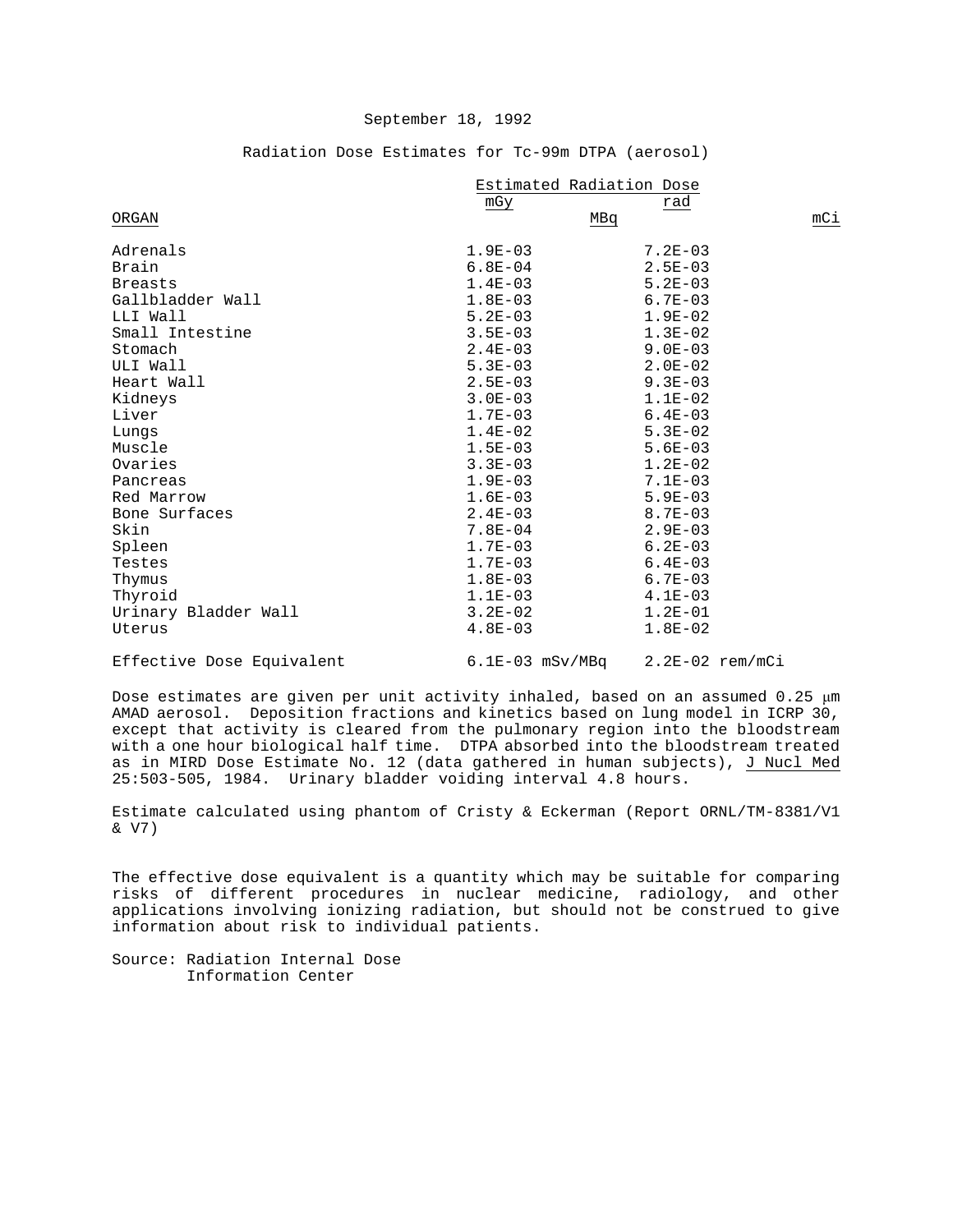Radiation Dose Estimates for Tc-99m ECD\*

|                                                                             |                                                                |                        | Estimated Radiation Dose                                                                                                                       |                                     |
|-----------------------------------------------------------------------------|----------------------------------------------------------------|------------------------|------------------------------------------------------------------------------------------------------------------------------------------------|-------------------------------------|
|                                                                             |                                                                | mGy                    |                                                                                                                                                | rad                                 |
| ORGAN                                                                       |                                                                | MBq                    |                                                                                                                                                | mCi                                 |
| Adrenals                                                                    |                                                                | $2.5E-03$              |                                                                                                                                                | $9.3E - 03$                         |
| Brain                                                                       |                                                                | $5.5E-03$              |                                                                                                                                                | $2.0E-02$                           |
| <b>Breasts</b>                                                              |                                                                | $9.4E - 04$            |                                                                                                                                                | $3.5E-03$                           |
| Gallbladder Wall                                                            |                                                                | $2.7E-02$              |                                                                                                                                                | $1.0E-01$                           |
| LLI Wall                                                                    |                                                                | $1.5E-02$              |                                                                                                                                                | $5.4E-02$                           |
| Small Intestine                                                             |                                                                | $1.0E-02$<br>$2.5E-03$ |                                                                                                                                                | $3.7E-02$                           |
| Stomach                                                                     |                                                                |                        |                                                                                                                                                | 9.3E-03                             |
| ULI Wall                                                                    |                                                                | $1.7E-02$              |                                                                                                                                                | 6.2E-02                             |
| Heart Wall                                                                  |                                                                | $1.8E-03$              |                                                                                                                                                | $6.5E-03$                           |
| Kidneys                                                                     |                                                                | $7.7E-03$              |                                                                                                                                                | $2.9E-02$                           |
| Liver                                                                       |                                                                | $5.4E-03$              |                                                                                                                                                | $2.0E-02$                           |
| Lungs                                                                       |                                                                |                        | $2.0E-03$                                                                                                                                      | $7.4E-03$                           |
| Muscle                                                                      |                                                                |                        | $2.4E-03$                                                                                                                                      | $8.8E - 03$                         |
| Ovaries                                                                     |                                                                |                        | 7.8E-03 2.9E-02                                                                                                                                |                                     |
| Pancreas                                                                    |                                                                |                        | $2.9E-03$                                                                                                                                      | $1.1E-02$                           |
| Red Marrow                                                                  |                                                                |                        | $2.4E-03$ 9.0E-03                                                                                                                              |                                     |
| Bone Surfaces                                                               |                                                                |                        | $3.7E-03$                                                                                                                                      | $1.4E-02$                           |
| Skin                                                                        |                                                                | $1.2E-03$              |                                                                                                                                                | $4.3E-03$                           |
| Spleen                                                                      |                                                                | $2.0E-03$              |                                                                                                                                                | $7.3E-03$                           |
| Testes                                                                      |                                                                | $3.5E-03$              |                                                                                                                                                | $1.3E-02$                           |
| Thymus                                                                      |                                                                | $1.2E-03$              |                                                                                                                                                | $4.6E-03$                           |
| Thyroid                                                                     |                                                                |                        |                                                                                                                                                | $4.8E-03$                           |
| Urinary Bladder Wall                                                        |                                                                | $1.3E-03$<br>$7.3E-02$ |                                                                                                                                                | $2.7E-01$                           |
| Uterus                                                                      |                                                                | $1.1E-02$              |                                                                                                                                                | $4.1E-02$                           |
| Total Body                                                                  |                                                                |                        | $2.7E-03$                                                                                                                                      | $1.0E-02$                           |
| Effective Dose Equivalent                                                   |                                                                |                        |                                                                                                                                                | $1.1E-02$ mSv/MBq $4.2E-02$ rem/mCi |
| *Based on data gathered in 16 patients. Assumed distribution and retention: |                                                                |                        |                                                                                                                                                |                                     |
| Brain                                                                       | 4.6% $T_b = 22.4 \text{ hr}$ 2.1% $T_b = 0.554 \text{ hr}$     |                        |                                                                                                                                                |                                     |
| Heart Wall $0.438$ T <sub>b</sub> = 1.9 hr $0.328$ T <sub>b</sub> = 0.31 hr |                                                                |                        |                                                                                                                                                |                                     |
| Kidneys 1.2% T <sub>b</sub> = 14.4 hr 7.8% T <sub>b</sub> = 0.4 hr          |                                                                |                        |                                                                                                                                                |                                     |
| Liver                                                                       | 3.5% $T_b = 18.6 \text{ hr}$ 15.5% $T_b = 0.42 \text{ hr}$     |                        |                                                                                                                                                |                                     |
| Lungs                                                                       | 0.97% $T_b = 12.0$ hr 4.7% $T_b = 0.25$ hr                     |                        |                                                                                                                                                |                                     |
| Gallbladder: average residence time 0.185 hr                                |                                                                |                        |                                                                                                                                                |                                     |
| Total Body                                                                  | 30.6% T <sub>b</sub> = 31.2 hr 69.4% T <sub>b</sub> = 0.854 hr |                        |                                                                                                                                                |                                     |
|                                                                             | $\sim$ 100 m $\sim$ 0 m $\sim$                                 |                        | $\sqrt{200}$ $\sqrt{200}$ $\sqrt{200}$ $\sqrt{200}$ $\sqrt{200}$ $\sqrt{200}$ $\sqrt{200}$ $\sqrt{200}$ $\sqrt{200}$ $\sqrt{200}$ $\sqrt{200}$ |                                     |

Urinary Bladder 19%  $T_b = 68.5$  hr 70%  $T_b = 1.11$  hr GI Tract: 11% of total activity cleared into small i 11% of total activity cleared into small intestine, follows GI tract kinetics as in ICRP 30.

Estimate calculated using phantom of Cristy & Eckerman (Report ORNL/ TM - 8381/V1 & V7). Bone and marrow model of Eckerman (Aspects of dosimetry of radionuclides within the skeleton with particular emphasis on the active marrow, In Fourth International Radiopharmaceutical Dosimetry Symposium; A.T. Schlafke-Stelson and E.E. Watson eds. CONF -851113, Oak Ridge Associated Universities, Oak Ridge, TN 37831, 1986. Pp 514-534.) used.

The effective dose equivalent is a quantity which may be suitable for comparing risks of different procedures in nuclear medicine, radiology, and other applications involving ionizing radiation, but should not be construed to give information about risk to individual patients.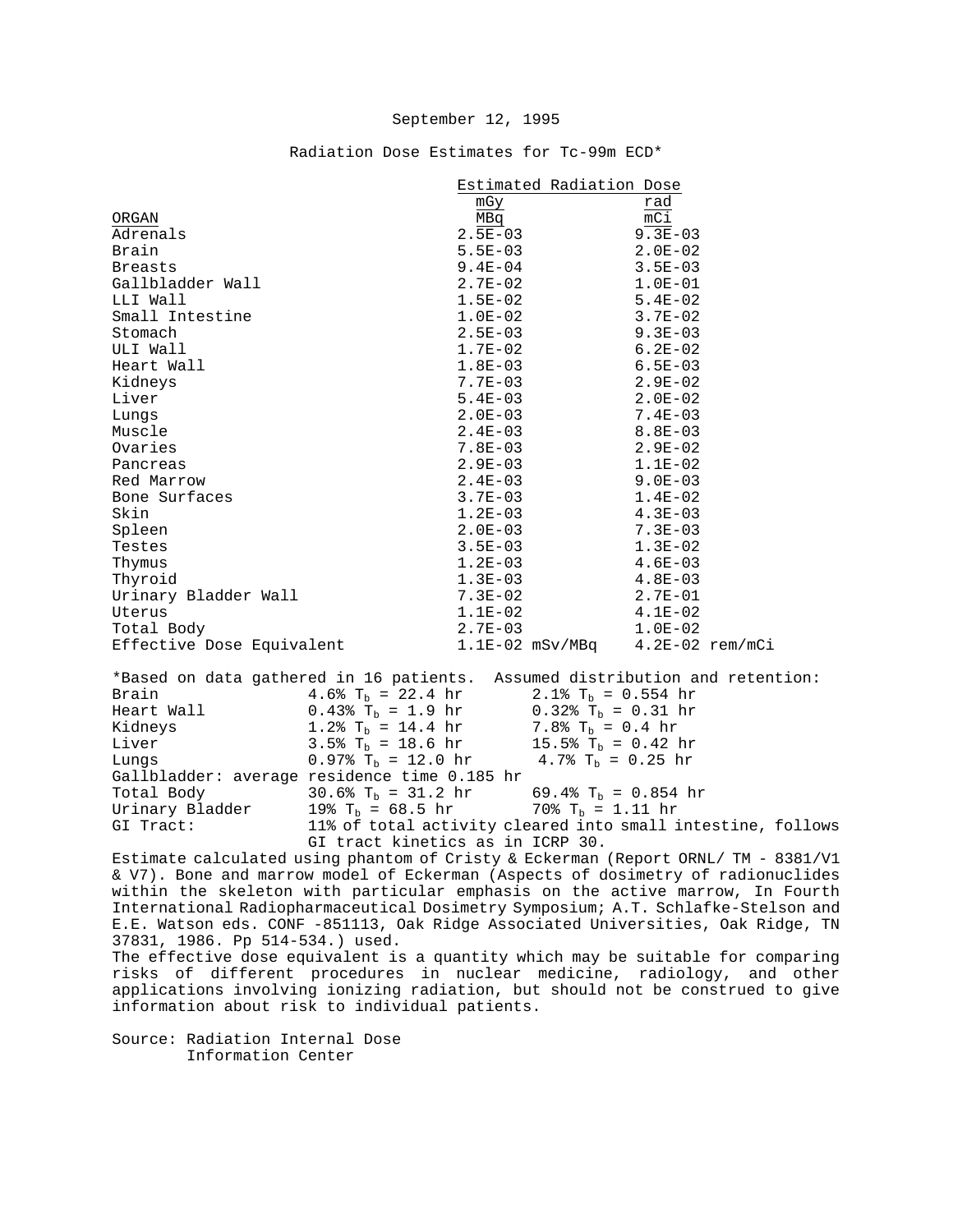## Radiation Dose Estimates for Tc-99m Exametazime (HMPAO)

|                                                                                                                                                                                       |       | Estimated Radiation Dose        |                   |             |
|---------------------------------------------------------------------------------------------------------------------------------------------------------------------------------------|-------|---------------------------------|-------------------|-------------|
|                                                                                                                                                                                       |       | mGy                             |                   | rad         |
| ORGAN                                                                                                                                                                                 |       | MBq                             |                   | mCi         |
|                                                                                                                                                                                       |       |                                 |                   |             |
| Adrenals                                                                                                                                                                              |       | $5.9E-03$                       |                   | $2.2E-02$   |
| Brain                                                                                                                                                                                 |       | $6.9E - 03$                     |                   | $2.5E-02$   |
| <b>Breasts</b>                                                                                                                                                                        |       | $1.9E-03$                       |                   | $7.0E - 03$ |
| Gallbladder Wall                                                                                                                                                                      |       | $5.1E-02$                       |                   | $1.9E-01$   |
| LLI Wall                                                                                                                                                                              |       | $1.5E-02$                       |                   | $5.7E - 02$ |
| Small Intestine                                                                                                                                                                       |       | $1.2E-02$                       |                   | $4.6E - 02$ |
| Stomach                                                                                                                                                                               |       | $4.2E-03$                       |                   | $1.5E-02$   |
| ULI Wall                                                                                                                                                                              |       | $2.2E-02$                       |                   | $8.0E - 02$ |
| Heart Wall                                                                                                                                                                            |       | $3.8E-03$                       |                   | $1.4E-02$   |
| Kidneys                                                                                                                                                                               |       | $3.5E-02$                       |                   | $1.3E-01$   |
| Liver                                                                                                                                                                                 |       | $1.5E-02$                       |                   | $5.4E-02$   |
| Lungs                                                                                                                                                                                 |       | $1.1E-02$                       |                   | $4.2E-02$   |
| Muscle                                                                                                                                                                                |       | $2.9E-03$                       |                   | $1.1E-02$   |
| Ovaries                                                                                                                                                                               |       | $7.0E-03$                       |                   | $2.6E-02$   |
|                                                                                                                                                                                       |       |                                 |                   |             |
| Pancreas                                                                                                                                                                              |       | $5.9E-03$                       |                   | $2.2E-02$   |
| Red Marrow                                                                                                                                                                            |       | $3.5E-03$                       |                   | $1.3E-02$   |
| Bone Surfaces                                                                                                                                                                         |       | $4.9E-03$                       |                   | $1.8E-02$   |
| Skin                                                                                                                                                                                  |       | $1.5E-03$                       |                   | $5.6E - 03$ |
| Spleen                                                                                                                                                                                |       | $4.2E-03$                       |                   | $1.5E-02$   |
| Testes                                                                                                                                                                                |       | $2.3E-03$                       |                   | $8.4E - 03$ |
| Thymus                                                                                                                                                                                |       | $2.4E-03$                       |                   | $8.8E - 03$ |
| Thyroid                                                                                                                                                                               |       | $2.7E-02$                       |                   | $1.0E-01$   |
| Urinary Bladder Wall                                                                                                                                                                  |       | $2.8E-02$                       |                   | $1.0E-01$   |
| Uterus                                                                                                                                                                                |       | $7.1E-03$                       |                   | $2.6E - 02$ |
| Effective Dose Equivalent                                                                                                                                                             |       | 1.4E-02 mSv/MBq 5.1E-02 rem/mCi |                   |             |
| Based on data gathered in patients (see Nucl Med Comm 11:791-799, 1990. Assumed<br>distribution and retention:                                                                        |       |                                 |                   |             |
| $T_b = 92.4$<br>Brain<br>$5.1$ %                                                                                                                                                      | hours |                                 |                   |             |
| Gallbladder 4.0 %<br>$T_b = \infty$                                                                                                                                                   |       |                                 |                   |             |
| Kidneys<br>$9.0$ %<br>$T_{\rm b}$ = 27.7                                                                                                                                              | hours |                                 |                   |             |
| Liver<br>10.4%<br>$T_b = 116$                                                                                                                                                         | hours | 11.6 <sup>8</sup>               | $T_b = 0.73$      | hours       |
| Lungs<br>8.6%<br>$T_b = 69$ hours                                                                                                                                                     |       | $1.4$ %                         | $T_{\rm b} = 1.6$ | hours       |
| Thyroid<br>$T_h = 54.1$ hours<br>$0.54$ %                                                                                                                                             |       | $0.26$ %                        | $T_h = 1.07$      | hours       |
| Remainder of                                                                                                                                                                          |       |                                 |                   |             |
| the body<br>29.4%<br>$Tb = 43.3$ hours                                                                                                                                                |       | 16.6%                           | $T_h = 0.93$      | hours       |
| Dynamic Bladder Model used (4.80 hour void)                                                                                                                                           |       |                                 |                   |             |
| 24.0%<br>8.30 hours<br>$Tb =$                                                                                                                                                         |       |                                 |                   |             |
| $0.55$ hours<br>13.0%<br>$Tb =$                                                                                                                                                       |       |                                 |                   |             |
|                                                                                                                                                                                       |       |                                 |                   |             |
| ICRP 30 GI Model used, with 14.0 % to the small intestine                                                                                                                             |       |                                 |                   |             |
| Estimate calculated using phantom of Cristy & Eckerman (Report ORNL/TM-8381/Vl<br>& V7)                                                                                               |       |                                 |                   |             |
| The effective dose equivalent is a quantity which may be suitable for comparing risks of                                                                                              |       |                                 |                   |             |
| different procedures in nuclear medicine, radiology, and other applications involving<br>ionizing radiation, but should not be construed to give information about risk to individual |       |                                 |                   |             |
| patients.                                                                                                                                                                             |       |                                 |                   |             |
| Source: Radiation Internal Dose<br>Information Center                                                                                                                                 |       |                                 |                   |             |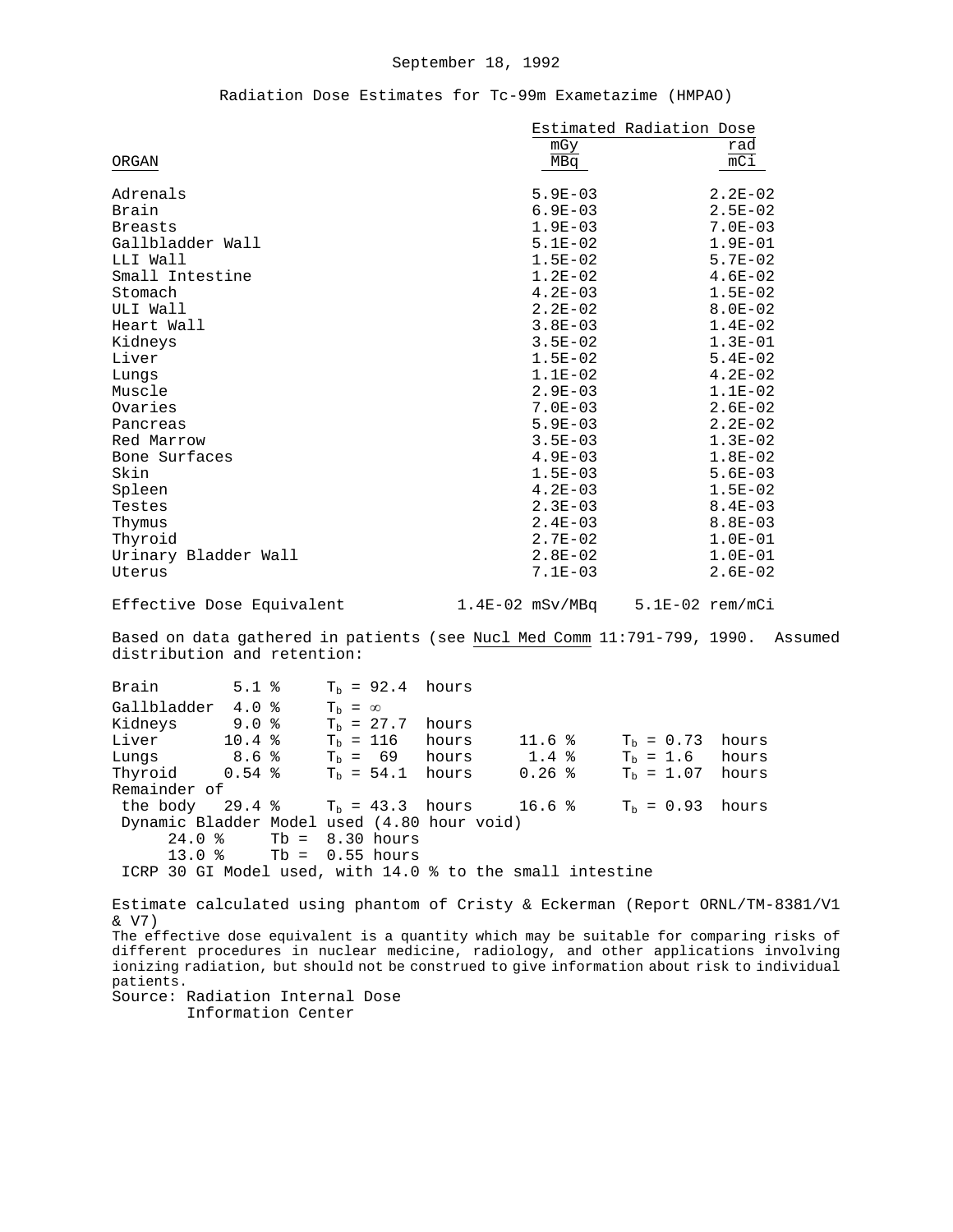|                      | Estimated Radiation Dose |             |     |
|----------------------|--------------------------|-------------|-----|
|                      | mGy                      | rad         |     |
| ORGAN                |                          | MBq         | mCi |
| Adrenals             | $4.1E-03$                | $1.5E-02$   |     |
| Brain                | $1.2E - 03$              | $4.6E - 03$ |     |
| <b>Breasts</b>       | $1.1E-03$                | $4.1E-03$   |     |
| Gallbladder Wall     | $3.4E - 03$              | $1.3E-02$   |     |
| LLI Wall             | $5.6E-03$                | $2.1E-02$   |     |
| Small Intestine      | $3.9E - 03$              | $1.4E - 02$ |     |
| Stomach              | $2.5E - 03$              | $9.4E - 03$ |     |
| ULI Wall             | $3.4E - 03$              | $1.3E-02$   |     |
| Heart Wall           | $1.9E - 03$              | $7.1E - 03$ |     |
| Kidneys              | $4.4E-02$                | $1.6E-01$   |     |
| Liver                | $3.2E - 03$              | $1.2E-02$   |     |
| Lungs                | $1.7E-03$                | $6.2E - 03$ |     |
| Muscle               | $2.5E - 03$              | $9.1E - 03$ |     |
| Ovaries              | $5.5E - 03$              | $2.0E-02$   |     |
| Pancreas             | $3.5E - 03$              | $1.3E-02$   |     |
| Red Marrow           | $2.6E - 03$              | $9.5E - 03$ |     |
| Bone Surfaces        | $3.7E - 03$              | $1.4E-02$   |     |
| Skin                 | $1.3E-03$                | $4.8E - 03$ |     |
| Spleen               | $3.7E - 03$              | $1.4E-02$   |     |
| Testes               | $3.7E - 03$              | $1.4E-02$   |     |
| Thymus               | $1.5E-03$                | $5.6E - 03$ |     |
| Thyroid              | $1.5E-03$                | $5.5E - 03$ |     |
| Urinary Bladder Wall | $7.4E-02$                | $2.7E - 01$ |     |
| Uterus               | $9.9E - 03$              | $3.6E - 02$ |     |
|                      |                          |             |     |

# Radiation Dose Estimates for Tc-99m Glucoheptonate

Effective Dose Equivalent 1.0E-02 mSv/MBq 3.8E-02 rem/mCi

Based on data gathered in humans by Arnold et al., J Nucl Med 16:357-367, 1975. Assumed distribution and retention:

| Kidneys    |     |                     | 14.6% uptake $T_b = 0.75$ hr elimination $T_b = 24$ hr |                   |
|------------|-----|---------------------|--------------------------------------------------------|-------------------|
| Liver      |     | 1.5% $T_h = \infty$ |                                                        |                   |
| Total Body | 35% | $T_{h}$ = 89 hr     | 30% $T_h = 2.04$ hr                                    | 35% $T_h = 0.333$ |

hr

All clearance through urinary bladder, 4.8 hour bladder voiding interval.

Estimate calculated using phantom of Cristy & Eckerman (Report ORNL/TM-8381/V1 & V7)

The effective dose equivalent is a quantity which may be suitable for comparing risks of different procedures in nuclear medicine, radiology, and other applications involving ionizing radiation, but should not be construed to give information about risk to individual patients.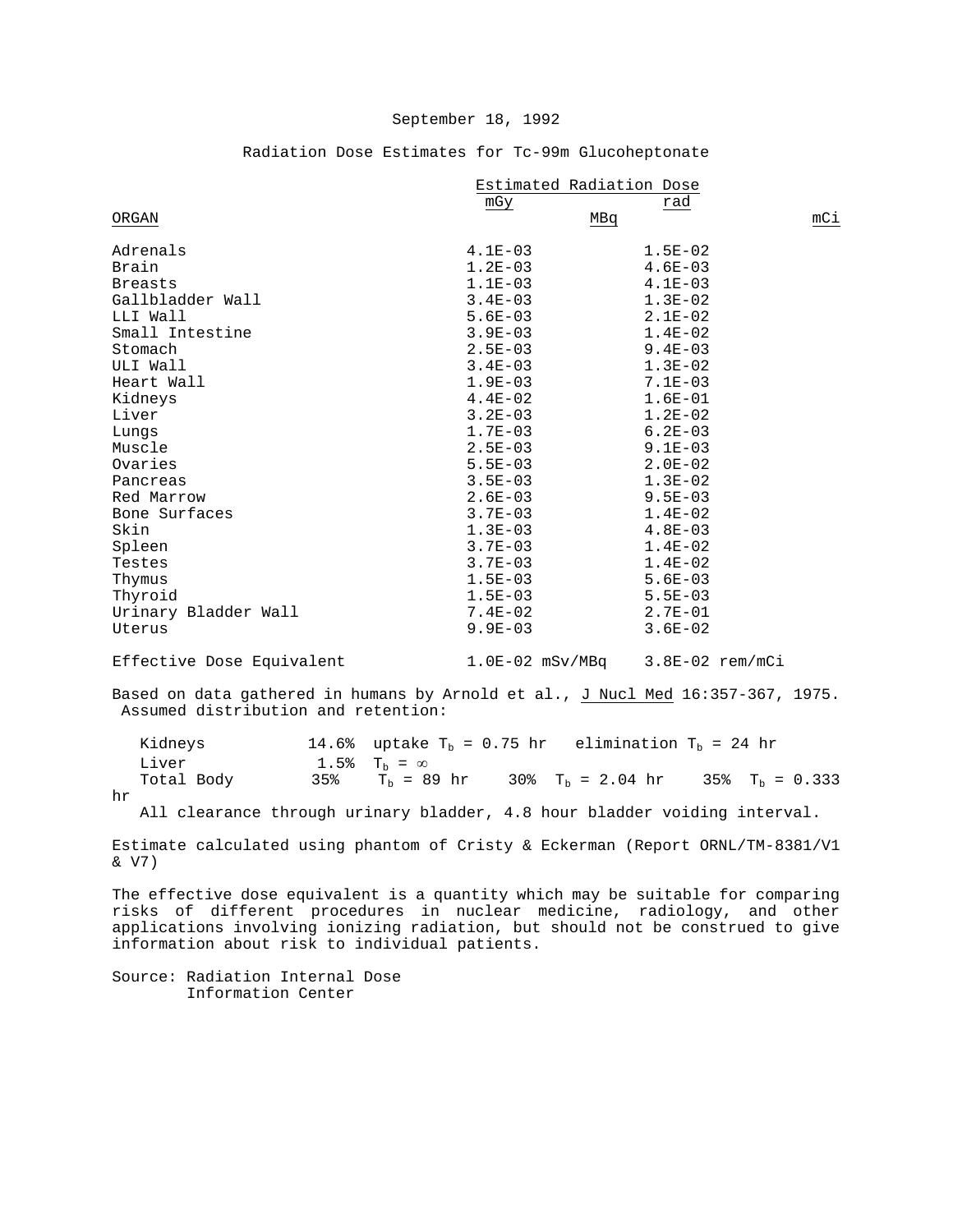# Estimated Radiation Dose<br>mGy rad m $G_Y$  rad  $\overline{\text{M}}$  mass  $\overline{\text{M}}$  mass  $\overline{\text{M}}$  mass  $\overline{\text{M}}$  mass  $\overline{\text{M}}$  mass  $\overline{\text{M}}$  mass  $\overline{\text{M}}$  mass  $\overline{\text{M}}$  mass  $\overline{\text{M}}$  mass  $\overline{\text{M}}$  mass  $\overline{\text{M}}$  mass  $\overline{\text{M}}$  mass  $\overline{\text{M}}$  mass  $\overline{\text{M}}$  ma Adrenals Adrenals 2.4E-03 8.8E-03 Brain 1.6E-03 6.0E-03 Breasts 3.8E-03 1.0E-03 3.8E-03 Gallbladder Wall 2.1E-03 7.7E-03 LLI Wall 3.8E-03 1.4E-02 Small Intestine 2.7E-03 1.0E-02<br>Stomach 1.8E-03 6.5E-03 Stomach 1.8E-03 6.5E-03 ULI Wall 2.4E-03 8.8E-03 Heart Wall 1.7E-03 6.4E-03<br>Kidneys 9.3E-03 3.5E-02  $Kidneys$  3.5E-02 Liver 6.6E-03 6.6E-03 Lungs 5.8E-03 5.8E-03 Muscle 7.4E-03 Ovaries 3.8E-03 1.4E-02 Pancreas 2.2E-03 8.1E-03 Red Marrow 1.4E-02<br>Bone Surfaces 1.9E-02 7.1E-02 Bone Surfaces 1.9E-02 7.1E-02<br>Skin 1.2E-03 4.4E-03 Skin 1.2E-03 4.4E-03 Spleen 2.0E-03 7.3E-03 Testes 2.6E-03 9.6E-03

#### Radiation Dose Estimates for Tc-99m HEDP

Effective Dose Equivalent 6.1E-03 mSv/MBq 2.3E-02 rem/mCi

Based on model in MIRD Dose Estimate Report No. 13 (data gathered in human subjects), J Nucl Med 30:1117-1122, 1989. Bladder voiding interval 4.8 hr.

Thymus 1.5E-03 5.5E-03 Thyroid 1.6E-03 6.0E-03 Urinary Bladder Wall  $4.1E-02$   $1.5E-01$ <br>Uterus  $6.1E-03$   $2.2E-02$ Uterus  $6.1E-03$  2.2E-02

Estimate calculated using phantom of Cristy & Eckerman (Report ORNL/TM-8381/V1 & V7). Bone and marrow model of Eckerman (Aspects of dosimetry of radionuclides within the skeleton with particular emphasis on the active marrow, In Fourth International Radiopharmaceutical Dosimetry Symposium; A.T. Schlafke-Stelson and E. E. Watson eds. CONF-851113, Oak Ridge Associated Universities, Oak Ridge, TN 37831, 1986. pp 514-534.) used.

The effective dose equivalent is a quantity which may be suitable for comparing risks of different procedures in nuclear medicine, radiology, and other applications involving ionizing radiation, but should not be construed to give information about risk to individual patients.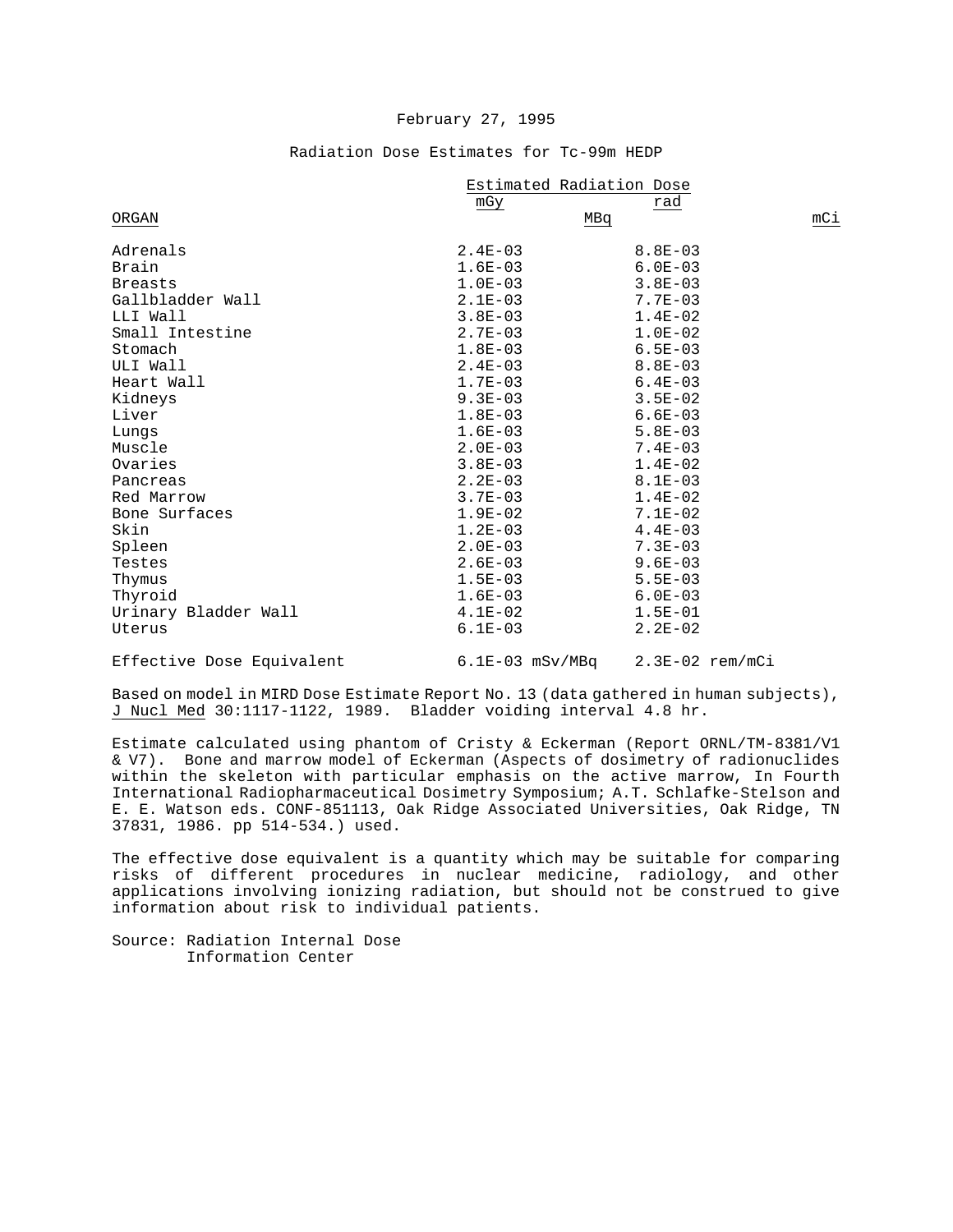# Estimated Radiation Dose mg $\frac{\text{mGy}}{2}$  rad  $\overline{\text{M}}$ Bq mCi Adrenals Adrenals 3.1E-03 1.2E-02 Brain 2.7E-03 9.8E-03 Breasts 1.3E-03 4.8E-03 Gallbladder Wall 2.3E-03 8.4E-03 LLI Wall 3.5E-03 1.3E-02 Small Intestine 2.7E-03 1.0E-02<br>Stomach 2.0E-03 7.3E-03 Stomach 2.0E-03 7.3E-03 ULI Wall 2.5E-03 9.1E-03 Heart Wall  $2.2E-03$  8.1E-03<br>Kidneys 8.2E-02 6.0E-03 2.2E-02 Kidneys 6.0E-03 2.2E-02 Liver 2.1E-03 7.7E-03 Lungs 2.1E-03 7.9E-03 Muscle 8.8E-03 8.8E-03 Ovaries 3.4E-03 1.3E-02 Pancreas 2.6E-03 9.5E-03 Red Marrow 7.5E-03 2.8E-02<br>Bone Surfaces 6.2E-02 1.9E-01 Bone Surfaces 6.2E-02 1.9E-01<br>Skin 1.5E-03 5.6E-03 Skin 1.5E-03 5.6E-03 Spleen 8.1E-03  $T$ estes  $2.3E-03$  8.5E-03 Thymus 1.9E-03 7.0E-03 Thyroid 2.3E-03 8.5E-03 Urinary Bladder Wall  $2.2E-02$  8.0E-02<br>Uterus 1.6E-02 1.6E-02 Uterus 1.6E-02

#### Radiation Dose Estimates for Tc-99m HMDP

Effective Dose Equivalent 6.1E-03 mSv/MBq 2.3E-02 rem/mCi

Based on model in MIRD Dose Estimate Report No. 13 (data gathered in human subjects), J Nucl Med 30:1117-1122, 1989. Bladder voiding interval 4.8 hr.

Estimate calculated using phantom of Cristy & Eckerman (Report ORNL/TM-8381/V1 & V7). Bone and marrow model of Eckerman (Aspects of dosimetry of radionuclides within the skeleton with particular emphasis on the active marrow, In Fourth International Radiopharmaceutical Dosimetry Symposium; A.T. Schlafke-Stelson and E. E. Watson eds. CONF-851113, Oak Ridge Associated Universities, Oak Ridge, TN 37831, 1986. pp 514-534.) used.

The effective dose equivalent is a quantity which may be suitable for comparing risks of different procedures in nuclear medicine, radiology, and other applications involving ionizing radiation, but should not be construed to give information about risk to individual patients.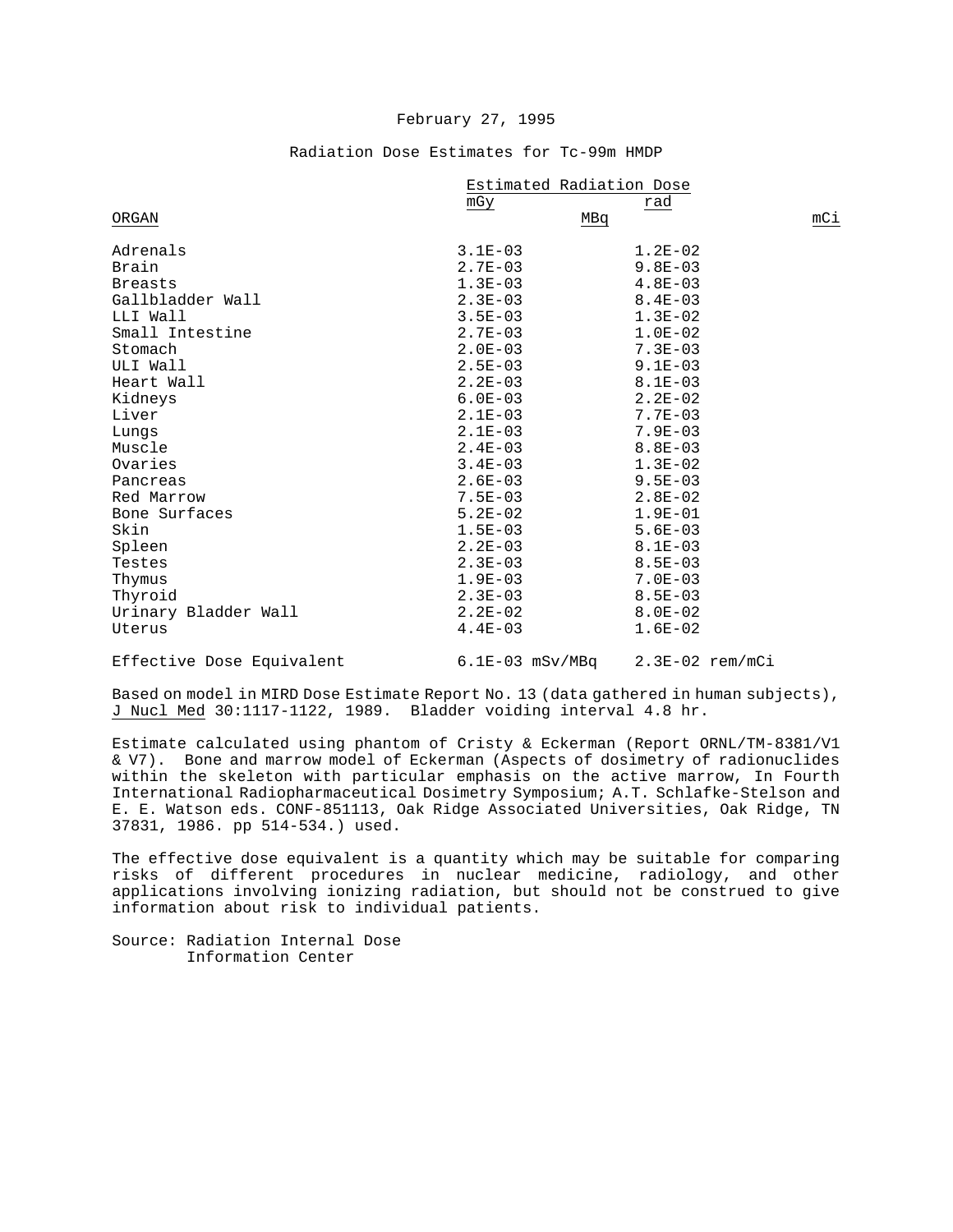# Radiation Dose Estimates for Tc-99m HSA

|                      | Estimated Radiation Dose |             |     |
|----------------------|--------------------------|-------------|-----|
|                      | mGy                      | rad         |     |
| ORGAN                |                          | MBq         | mCi |
| Adrenals             | $6.0E - 03$              | $2.2E - 02$ |     |
| Brain                | $7.5E - 03$              | $2.8E - 02$ |     |
| <b>Breasts</b>       | $3.7E - 03$              | $1.4E-02$   |     |
| Gallbladder Wall     | $5.5E - 03$              | $2.1E-02$   |     |
| LLI Wall             | $4.0E-03$                | $1.5E-02$   |     |
| Small Intestine      | $4.3E - 03$              | $1.6E - 02$ |     |
| Stomach              | $4.9E - 03$              | $1.8E-02$   |     |
| ULI Wall             | $4.3E-03$                | $1.6E-02$   |     |
| Heart Wall           | $2.1E-02$                | $7.7E - 02$ |     |
| Kidneys              | $8.6E - 03$              | $3.2E - 02$ |     |
| Liver                | $8.2E - 03$              | $3.0E - 02$ |     |
| Lungs                | $1.5E-02$                | $5.6E-02$   |     |
| Muscle               | $3.6E - 03$              | $1.3E-02$   |     |
| Ovaries              | $4.2E - 03$              | $1.6E-02$   |     |
| Pancreas             | $6.3E-03$                | $2.3E-02$   |     |
| Red Marrow           | $4.3E - 03$              | $1.6E-02$   |     |
| Bone Surfaces        | $7.0E - 03$              | $2.6E - 02$ |     |
| Skin                 | $2.4E-03$                | $8.8E - 03$ |     |
| Spleen               | $1.5E-02$                | $5.7E - 02$ |     |
| Testes               | $2.9E - 03$              | $1.1E-02$   |     |
| Thymus               | $6.5E - 03$              | $2.4E-02$   |     |
| Thyroid              | $3.8E - 03$              | $1.4E-02$   |     |
| Urinary Bladder Wall | $5.3E - 03$              | $2.0E-02$   |     |
| Uterus               | $4.3E - 03$              | $1.6E-02$   |     |
|                      |                          |             |     |

Effective Dose Equivalent 7.9E-03 mSv/MBq 2.9E-02 rem/mCi

Based on total body kinetic model in ICRP 53 (data gathered in human subjects), modified by the assumed fractional distribution of blood in model by Hui and Poston.

Estimate calculated using phantom of Cristy & Eckerman (Report ORNL/TM-8381/V1 & V7)

The effective dose equivalent is a quantity which may be suitable for comparing risks of different procedures in nuclear medicine, radiology, and other applications involving ionizing radiation, but should not be construed to give information about risk to individual patients.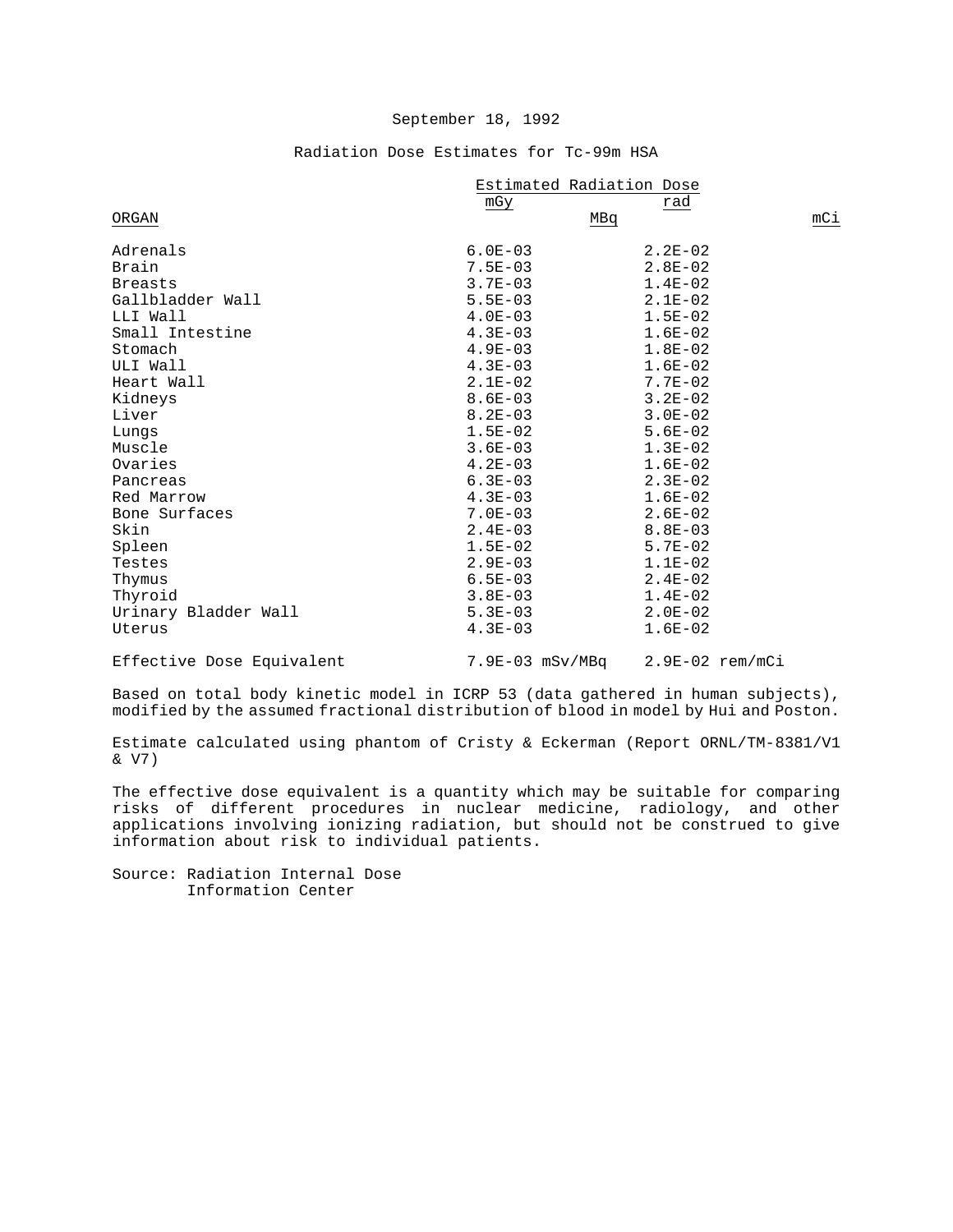|                      | Estimated Radiation Dose |             |     |
|----------------------|--------------------------|-------------|-----|
| ORGAN                | mGy<br>MBq               | rad         | mCi |
| Adrenals             | $6.7E - 03$              | $2.5E-02$   |     |
| Brain                | $9.2E - 04$              | $3.4E - 03$ |     |
| <b>Breasts</b>       | $5.0E-03$                | $1.8E-02$   |     |
| Gallbladder Wall     | $5.6E - 03$              | $2.1E-02$   |     |
| LLI Wall             | $1.7E-03$                | $6.1E - 03$ |     |
| Small Intestine      | $2.0E - 03$              | $7.3E - 03$ |     |
| Stomach              | $3.7E - 03$              | $1.4E-02$   |     |
| ULI Wall             | $2.2E - 03$              | $8.2E - 03$ |     |
| Heart Wall           | $9.5E - 03$              | $3.5E - 02$ |     |
| Kidneys              | $3.7E - 03$              | $1.4E-02$   |     |
| Liver                | $1.6E-02$                | $5.9E - 02$ |     |
| Lungs                | $6.7E - 02$              | $2.5E-01$   |     |
| Muscle               | $2.8E - 03$              | $1.1E-02$   |     |
| Ovaries              | $1.8E - 03$              | $6.7E - 03$ |     |
| Pancreas             | $5.6E - 03$              | $2.1E-02$   |     |
| Red Marrow           | $3.3E - 03$              | $1.2E-02$   |     |
| Bone Surfaces        | $5.0E - 03$              | $1.9E - 02$ |     |
| Skin                 | $1.4E-03$                | $5.4E - 03$ |     |
| Spleen               | $4.1E-03$                | $1.5E-02$   |     |
| Testes               | $1.1E-03$                | $4.1E-03$   |     |
| Thymus               | $6.1E-03$                | $2.3E-02$   |     |
| Thyroid              | $2.5E - 03$              | $9.3E - 03$ |     |
| Urinary Bladder Wall | $9.8E - 03$              | $3.6E - 02$ |     |
| Uterus               | $2.3E - 03$              | $8.5E - 03$ |     |

Radiation Dose Estimates for Tc-99m MAA

Effective Dose Equivalent 1.3E-02 mSv/MBq 4.7E-02 rem/mCi

Model in ICRP 53 is adopted (data gathered in human subjects). Assumed distribution and retention:

Lungs 85%  $T_b = 6$  hr 15%  $T_b = 72$  hr<br>Liver 25% uptake  $T_h = 6$  hr, elimination  $T_h = 1$ Liver 25% uptake  $T_b = 6$  hr, elimination  $T_b = 120$  hr Kidneys residence time = 0.108 hr residence time =  $0.108$  hr Urinary bladder receives clearance from liver and long term clearance from lung. Dynamic bladder model used with a 4.8 hour voiding interval.

Estimate calculated using phantom of Cristy & Eckerman (Report ORNL/TM-8381/V1 & V7)

The effective dose equivalent is a quantity which may be suitable for comparing risks of different procedures in nuclear medicine, radiology, and other applications involving ionizing radiation, but should not be construed to give information about risk to individual patients.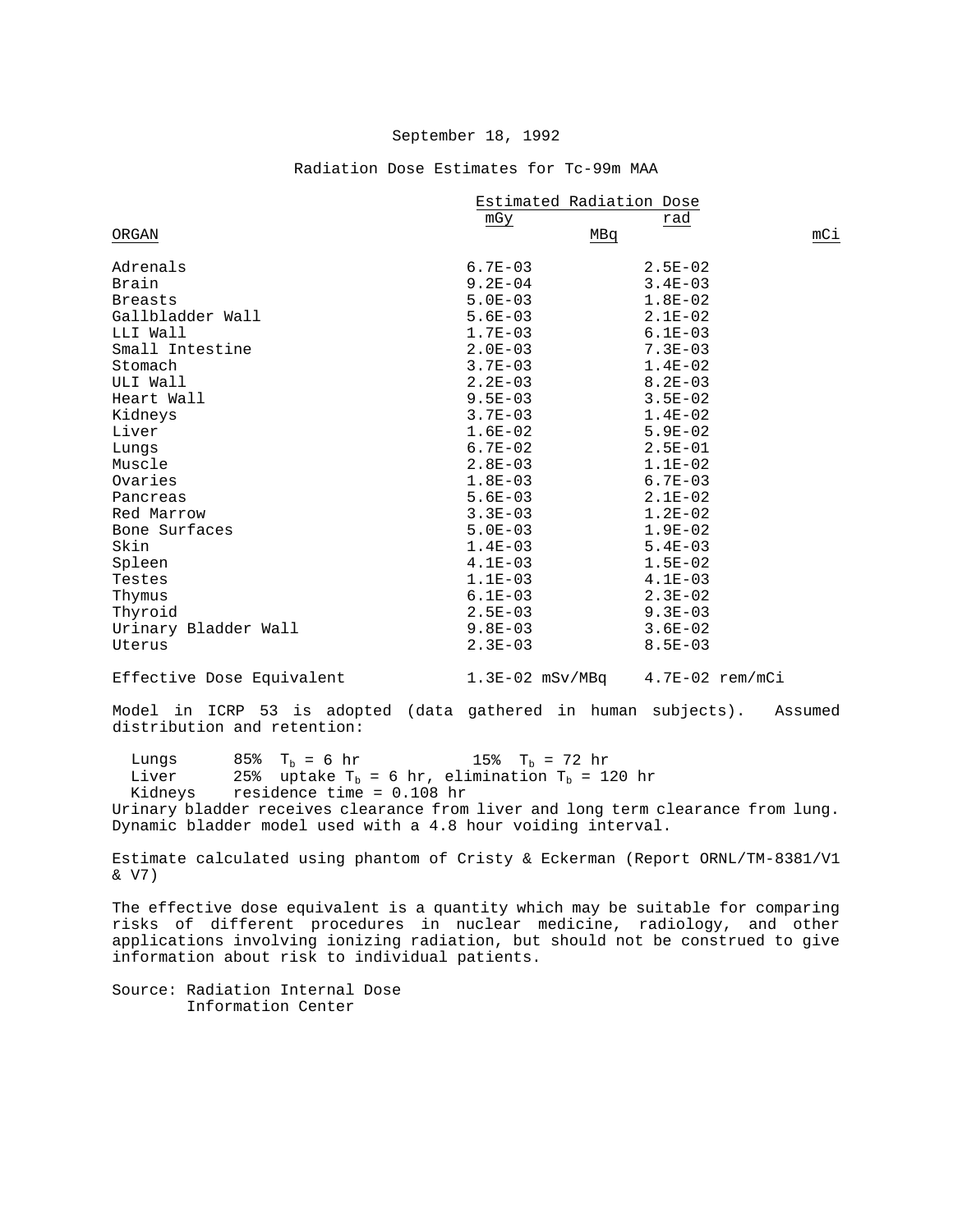# Radiation Dose Estimates for Tc-99m MAG3

|                      | Estimated Radiation Dose |             |     |
|----------------------|--------------------------|-------------|-----|
|                      | mGy                      | rad         |     |
| ORGAN                | MBq                      |             | mCi |
| Adrenals             | $4.4E - 04$              | $1.6E - 03$ |     |
| Brain                | $1.0E - 04$              | $3.8E - 04$ |     |
| <b>Breasts</b>       | $1.1E-04$                | $3.9E - 04$ |     |
| Gallbladder Wall     | $6.7E - 04$              | $2.5E - 03$ |     |
| LLI Wall             | $7.1E-03$                | $2.6E - 02$ |     |
| Small Intestine      | $2.9E - 03$              | $1.1E-02$   |     |
| Stomach              | $4.5E - 04$              | $1.7E - 03$ |     |
| ULI Wall             | $2.1E-03$                | $7.8E - 03$ |     |
| Heart Wall           | $1.8E - 04$              | $6.8E - 04$ |     |
| Kidneys              | $4.1E-03$                | $1.5E-02$   |     |
| Liver                | $3.5E - 04$              | $1.3E-03$   |     |
| Lungs                | $1.5E-04$                | $5.5E - 04$ |     |
| Muscle               | $1.7E-03$                | $6.3E - 03$ |     |
| Ovaries              | $6.6E-03$                | $2.5E - 02$ |     |
| Pancreas             | $4.5E - 04$              | $1.7E - 03$ |     |
| Red Marrow           | $1.1E-03$                | $4.2E - 03$ |     |
| Bone Surfaces        | $1.5E - 03$              | $5.6E - 03$ |     |
| Skin                 | $5.5E - 04$              | $2.0E - 03$ |     |
| Spleen               | $4.1E-04$                | $1.5E - 03$ |     |
| Testes               | $4.6E-03$                | $1.7E-02$   |     |
| Thymus               | $1.3E-04$                | $5.0E - 04$ |     |
| Thyroid              | $1.3E-04$                | $4.6E - 04$ |     |
| Urinary Bladder Wall | $1.4E - 01$              | $5.1E - 01$ |     |
| Uterus               | $1.5E-02$                | $5.5E - 02$ |     |

Effective Dose Equivalent 1.2E-02 mSv/MBq 4.4E-02 rem/mCi

Based on the model of Stabin et al. (data gathered in human subjects), J Nucl Med 33:33-40, 1992. Residence times:

 Kidneys 0.0757 hr Urinary Bladder 3.3 hr (bladder voided every 4.8 hours) Remainder

Estimate calculated using phantom of Cristy & Eckerman (Report ORNL/TM-8381/V1 & V7)

The effective dose equivalent is a quantity which may be suitable for comparing risks of different procedures in nuclear medicine, radiology, and other applications involving ionizing radiation, but should not be construed to give information about risk to individual patients.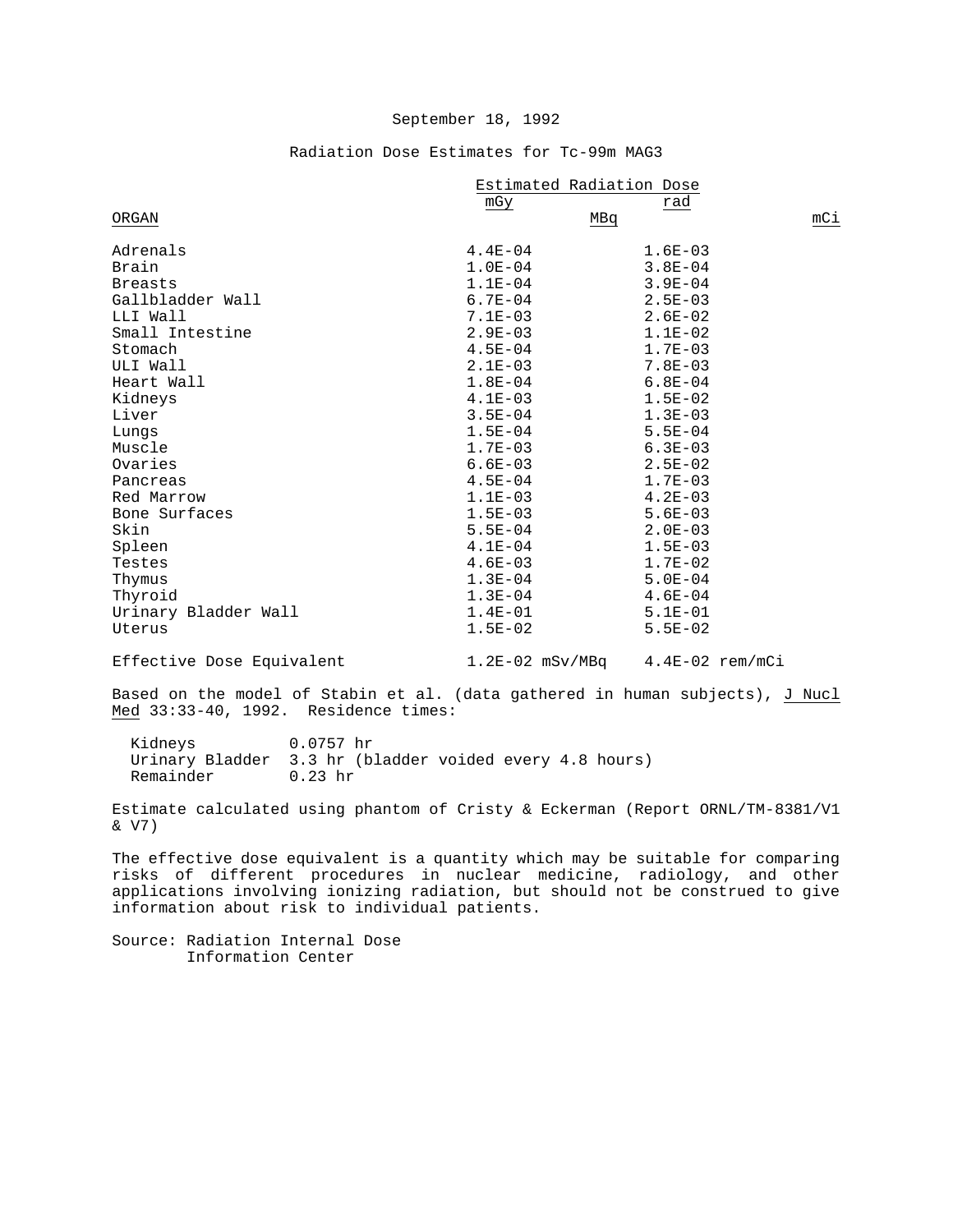|                           | Estimated Radiation Dose |                                     |  |
|---------------------------|--------------------------|-------------------------------------|--|
|                           | mGy                      | rad                                 |  |
| ORGAN                     | MBq                      | mCi                                 |  |
| Adrenals                  | $2.5E-03$                | $9.1E - 03$                         |  |
| Brain                     | $1.9E-03$                | $7.0E - 03$                         |  |
| <b>Breasts</b>            | $9.5E - 04$              | $3.5E - 03$                         |  |
| Gallbladder Wall          | $1.9E-03$                | $6.8E - 03$                         |  |
| LLI Wall                  | $3.4E-03$                | $1.3E-02$                           |  |
| Small Intestine           | $2.4E-03$                | $8.9E - 03$                         |  |
| Stomach                   | $1.6E-03$                | $5.8E - 03$                         |  |
| ULI Wall                  | $2.1E-03$                | $7.9E - 03$                         |  |
| Heart Wall                | $1.6E-03$                | $6.0E - 03$                         |  |
| Kidneys                   | $8.6E - 03$              | $3.2E - 02$                         |  |
| Liver                     | $1.6E - 03$              | $6.0E - 03$                         |  |
| Lungs                     | $1.6E-03$                | $5.8E-03$                           |  |
| Muscle                    | $1.9E-03$                | $7.2E - 03$                         |  |
| Ovaries                   | $3.3E - 03$              | $1.2E-02$                           |  |
| Pancreas                  | $2.1E-03$                | $7.6E - 03$                         |  |
| Red Marrow                | $5.4E-03$                | $2.0E - 02$                         |  |
| Bone Surfaces             | $3.5E-02$                | $1.3E-01$                           |  |
| Skin                      | $1.2E-03$                | $4.3E-03$                           |  |
| Spleen                    | $1.8E-03$                | $6.7E - 03$                         |  |
| Testes                    | $2.3E-03$                | $8.4E - 03$                         |  |
| Thymus                    | $1.4E-03$                | $5.1E-03$                           |  |
| Thyroid                   | $1.7E-03$                | $6.1E-03$                           |  |
| Urinary Bladder Wall      | $3.3E-02$                | $1.2E-01$                           |  |
| Uterus                    | $5.1E-03$                | $1.9E-02$                           |  |
| Effective Dose Equivalent |                          | $6.1E-03$ mSv/MBq $2.2E-02$ rem/mCi |  |

## Radiation Dose Estimates for Tc-99m MDP

Based on model in MIRD Dose Estimate Report No. 13 (data gathered in human subjects), J Nucl Med 30:1117-1122, 1989.

Dynamic bladder model with 4.8-hour voiding interval

Estimate calculated using phantom of Cristy & Eckerman (Report ORNL/TM-8381/V1 & V7). Bone and marrow model of Eckerman (Aspects of dosimetry of radionuclides within the skeleton with particular emphasis on the active marrow, In Fourth International Radiopharmaceutical Dosimetry Symposium; A.T. Schlafke-Stelson and E. E. Watson eds. CONF-851113, Oak Ridge Associated Universities, Oak Ridge, TN 37831, 1986. pp 514-534.) used.

The effective dose equivalent is a quantity which may be suitable for comparing risks of different procedures in nuclear medicine, radiology, and other applications involving ionizing radiation, but should not be construed to give information about risk to individual patients.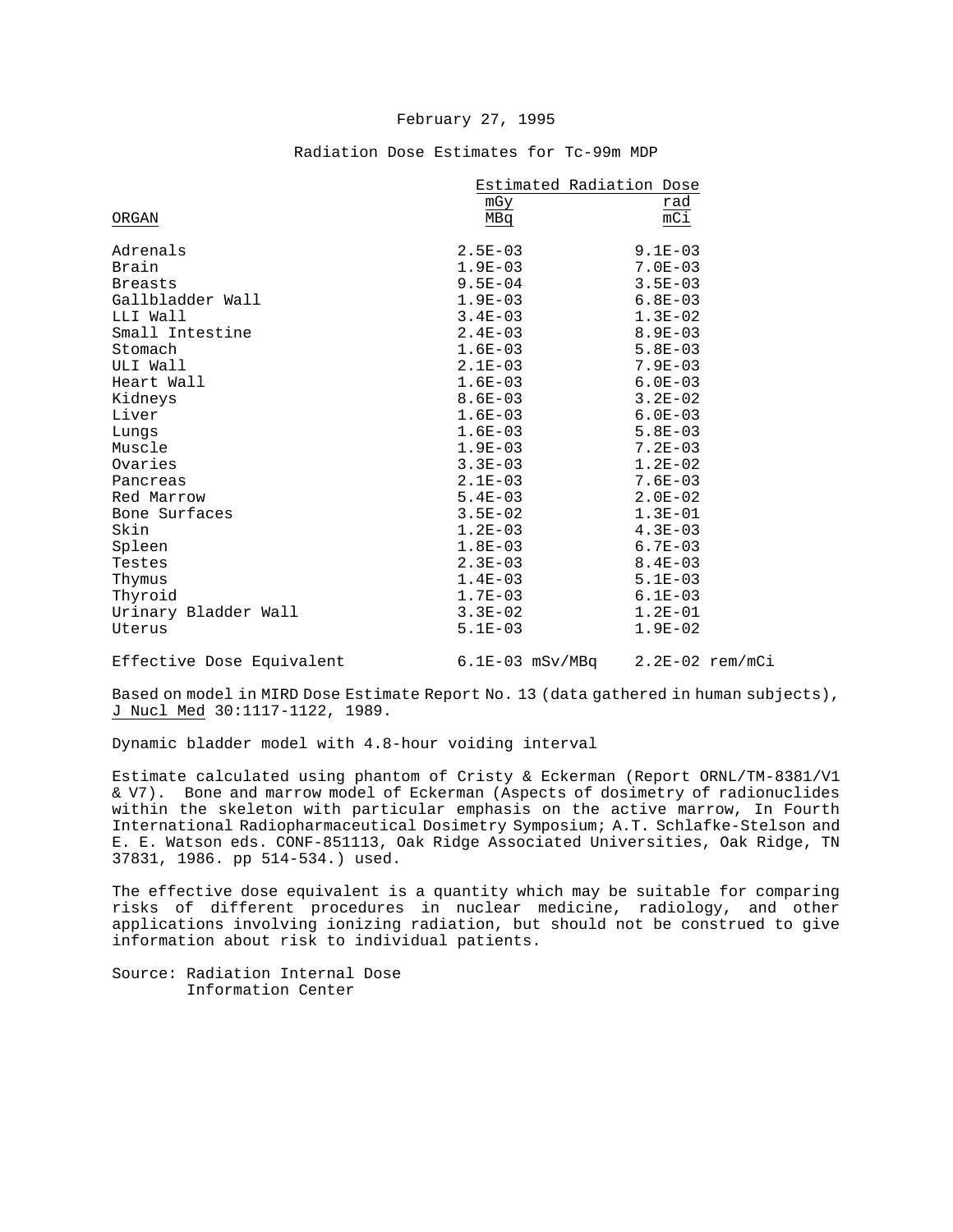|                                        | Estimated Radiation Dose (mGy/MBq) |                 |
|----------------------------------------|------------------------------------|-----------------|
| ORGAN                                  | Rest patients                      | Stress patients |
|                                        |                                    |                 |
| Adrenals                               | $4.3E - 03$                        | $3.9E - 03$     |
| Brain                                  | $1.8E - 03$                        | $1.9E-03$       |
| <b>Breasts</b>                         | $1.7E-03$                          | $1.6E-03$       |
| Gallbladder Wall                       | $1.8E-02$                          | $2.5E - 02$     |
| LLI Wall                               | $3.7E - 02$                        | $2.9E - 02$     |
| Small Intestine                        | $2.7E - 02$                        | $2.2E - 02$     |
| Stomach                                | $5.2E - 03$                        | $4.7E - 03$     |
| ULI Wall                               | $5.0E - 02$                        | $4.0E - 02$     |
| Heart Wall                             | $4.4E-03$                          | $4.8E - 03$     |
| Kidneys                                | $1.8E-02$                          | $1.5E-02$       |
| Liver                                  | $5.1E-03$                          | $3.7E - 03$     |
| Lungs                                  | $2.4E-03$                          | $2.2E - 03$     |
| Muscle                                 | $3.7E - 03$                        | $3.3E-03$       |
| Ovaries                                | $1.4E-02$                          | $1.2E-02$       |
| Pancreas                               | $5.0E - 03$                        | $4.6E-03$       |
| Red Marrow                             | $4.5E - 03$                        | $4.0E - 03$     |
| Bone Surfaces                          | $5.8E-03$                          | $5.4E - 03$     |
| Skin                                   | $1.9E - 03$                        | $1.8E-03$       |
| Spleen                                 | $5.2E - 03$                        | $4.0E-03$       |
| Testes                                 | $3.5E - 03$                        | $3.1E - 03$     |
| Thymus                                 | $2.3E - 03$                        | $2.3E-03$       |
| Thyroid                                | $2.2E - 03$                        | $2.2E - 03$     |
| Urinary Bladder Wall                   | $3.7E - 02$                        | $2.7E - 02$     |
| Uterus                                 | $1.2E-02$                          | $1.0E-02$       |
| Effective Dose Equivalent<br>(mSv/MBq) | $1.5E - 02$                        | $1.3E-02$       |

# Radiation Dose Estimates for Tc-99m Sestamibi\*

\* Based on data gathered in human volunteers.

Estimate calculated using phantom of Cristy & Eckerman (Report ORNL/TM-8381/V1 & V7)

The effective dose equivalent is a quantity which may be suitable for comparing risks of different procedures in nuclear medicine, radiology, and other applications involving ionizing radiation, but should not be construed to give information about risk to individual patients.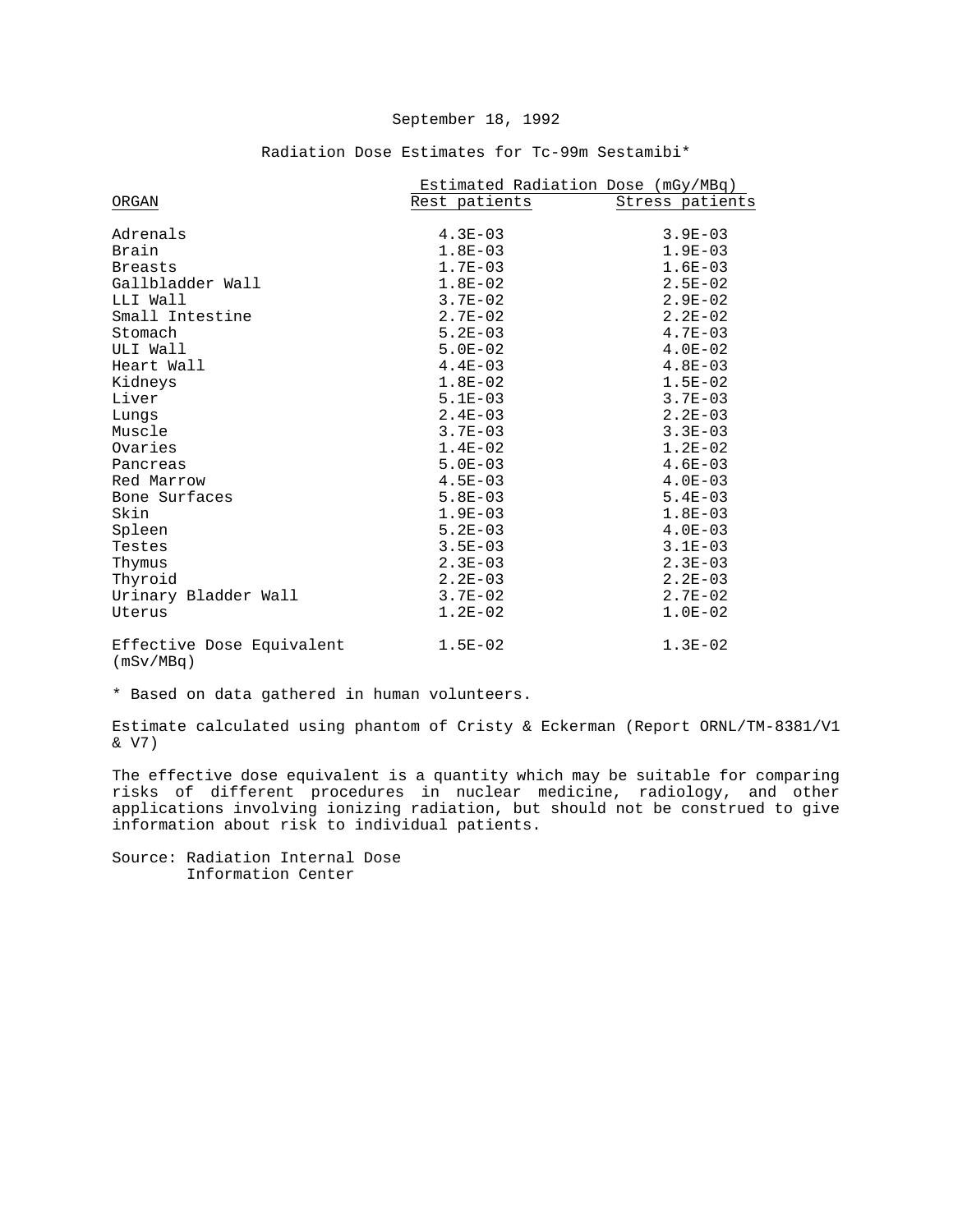Radiation Dose Estimates for Oral Administration of Tc-99m

|                      | Estimated Radiation Dose |             |     |  |
|----------------------|--------------------------|-------------|-----|--|
|                      | mGy                      | rad         |     |  |
| ORGAN                |                          | MBq         | mCi |  |
| Adrenals             | $2.8E - 03$              | $1.0E-02$   |     |  |
| Brain                | $2.3E - 06$              | $8.7E - 06$ |     |  |
| <b>Breasts</b>       | $3.5E - 04$              | $1.3E - 03$ |     |  |
| Gallbladder Wall     | $1.4E-02$                | $5.1E-02$   |     |  |
| LLI Wall             | $8.0E - 02$              | $3.0E - 01$ |     |  |
| Small Intestine      | $5.8E-02$                | $2.1E-01$   |     |  |
| Stomach              | $3.4E-02$                | $1.3E-01$   |     |  |
| ULI Wall             | $1.2E-01$                | $4.3E - 01$ |     |  |
| Heart Wall           | $1.3E-03$                | $4.8E - 03$ |     |  |
| Kidneys              | $5.6E - 03$              | $2.1E-02$   |     |  |
| Liver                | $3.7E - 03$              | $1.4E - 02$ |     |  |
| Lungs                | $7.0E - 04$              | $2.6E - 03$ |     |  |
| Muscle               | $3.2E - 03$              | $1.2E-02$   |     |  |
| Ovaries              | $2.4E-02$                | $9.0E - 02$ |     |  |
| Pancreas             | $7.4E - 03$              | $2.7E - 02$ |     |  |
| Red Marrow           | $4.6E - 03$              | $1.7E - 02$ |     |  |
| Bone Surfaces        | $4.1E-03$                | $1.5E-02$   |     |  |
| Skin                 | $9.3E - 04$              | $3.5E - 03$ |     |  |
| Spleen               | $5.0E - 03$              | $1.8E-02$   |     |  |
| Testes               | $1.2E - 03$              | $4.6E - 03$ |     |  |
| Thymus               | $2.3E-04$                | $8.6E - 04$ |     |  |
| Thyroid              | $2.3E - 05$              | $8.5E - 05$ |     |  |
| Urinary Bladder Wall | $6.6E - 03$              | $2.4E-02$   |     |  |
| Uterus               | $1.5E-02$                | $5.6E-02$   |     |  |
|                      |                          |             |     |  |

Effective Dose Equivalent 2.5E-02 mSv/MBq 9.3E-02 rem/mCi

Activity follows GI tract kinetics as in ICRP 30, with no absorption from small intestine (no human or animal data used).

Estimate calculated using phantom of Cristy & Eckerman (Report ORNL/TM-8381/V1 & V7)

The effective dose equivalent is a quantity which may be suitable for comparing risks of different procedures in nuclear medicine, radiology, and other applications involving ionizing radiation, but should not be construed to give information about risk to individual patients.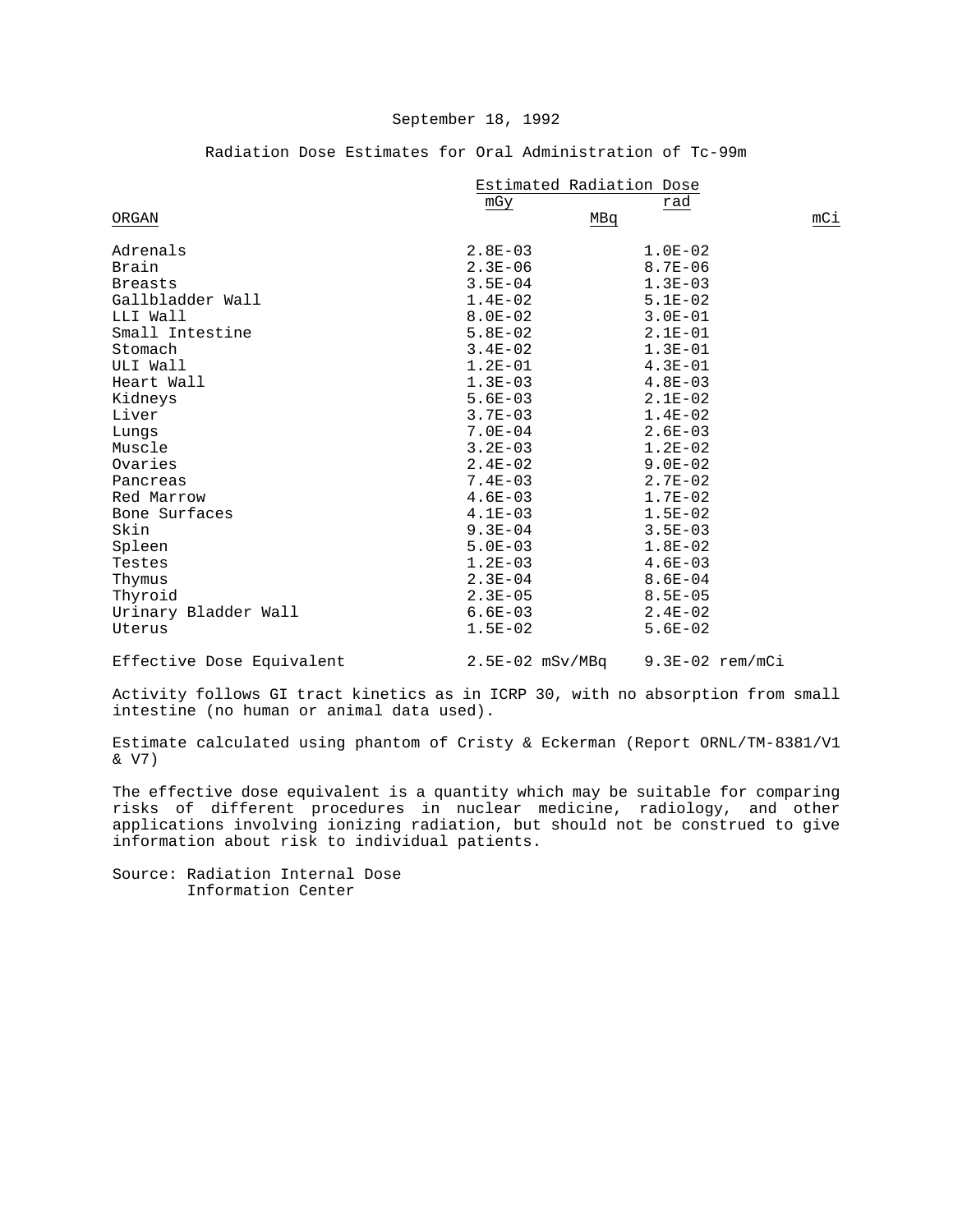|                           | Estimated Radiation Dose |                   |     |
|---------------------------|--------------------------|-------------------|-----|
|                           | mGy                      | rad               |     |
| ORGAN                     | MBq                      |                   | mCi |
| Adrenals                  | $3.1E-03$                | $1.1E-02$         |     |
| Brain                     | $1.8E-03$                | $6.7E - 03$       |     |
| <b>Breasts</b>            | $1.6E-03$                | $5.8E - 03$       |     |
| Gallbladder Wall          | $5.2E-03$                | $1.9E-02$         |     |
| LLI Wall                  | $2.7E-02$                | $1.0E-01$         |     |
| Small Intestine           | $8.2E - 03$              | $3.0E - 02$       |     |
| Stomach                   | $1.3E-02$                | $4.7E - 02$       |     |
| ULI Wall                  | $2.8E-02$                | $1.0E-01$         |     |
| Heart Wall                | $2.7E-03$                | $1.0E-02$         |     |
| Kidneys                   | $3.3E - 03$              | $1.2E-02$         |     |
| Liver                     | $3.0E-03$                | $1.1E-02$         |     |
| Lungs                     | $2.3E-03$                | $8.4E - 03$       |     |
| Muscle                    | $2.9E-03$                | $1.1E-02$         |     |
| Ovaries                   | $8.6E - 03$              | $3.2E-02$         |     |
| Pancreas                  | $4.5E - 03$              | $1.7E-02$         |     |
| Red Marrow                | $3.3E - 03$              | $1.2E-02$         |     |
| Bone Surfaces             | $4.8E-03$                | $1.8E-02$         |     |
| Skin                      | $1.7E-03$                | $6.1E - 03$       |     |
| Spleen                    | $3.5E - 03$              | $1.3E-02$         |     |
| Testes                    | $3.3E - 03$              | $1.2E - 02$       |     |
| Thymus                    | $2.2E-03$                | $8.1E-03$         |     |
| Thyroid                   | $2.3E-02$                | $8.5E - 02$       |     |
| Urinary Bladder Wall      | $3.6E-02$                | $1.3E-01$         |     |
| Uterus                    | $8.2E - 03$              | $3.0E - 02$       |     |
| Effective Dose Equivalent | $1.1E-02$ mSv/MBq        | $3.9E-02$ rem/mCi |     |

## Radiation Dose Estimates for Tc-99m Pertechnetate

Based on the model for "nonresting patients" in MIRD Dose Estimate Report No.8(data gathered in human subjects), J Nucl Med 17:74-77, 1976.

Estimate calculated using phantom of Cristy & Eckerman (Report ORNL/TM-8381/V1 & V7)

The effective dose equivalent is a quantity which may be suitable for comparing risks of different procedures in nuclear medicine, radiology, and other applications involving ionizing radiation, but should not be construed to give information about risk to individual patients.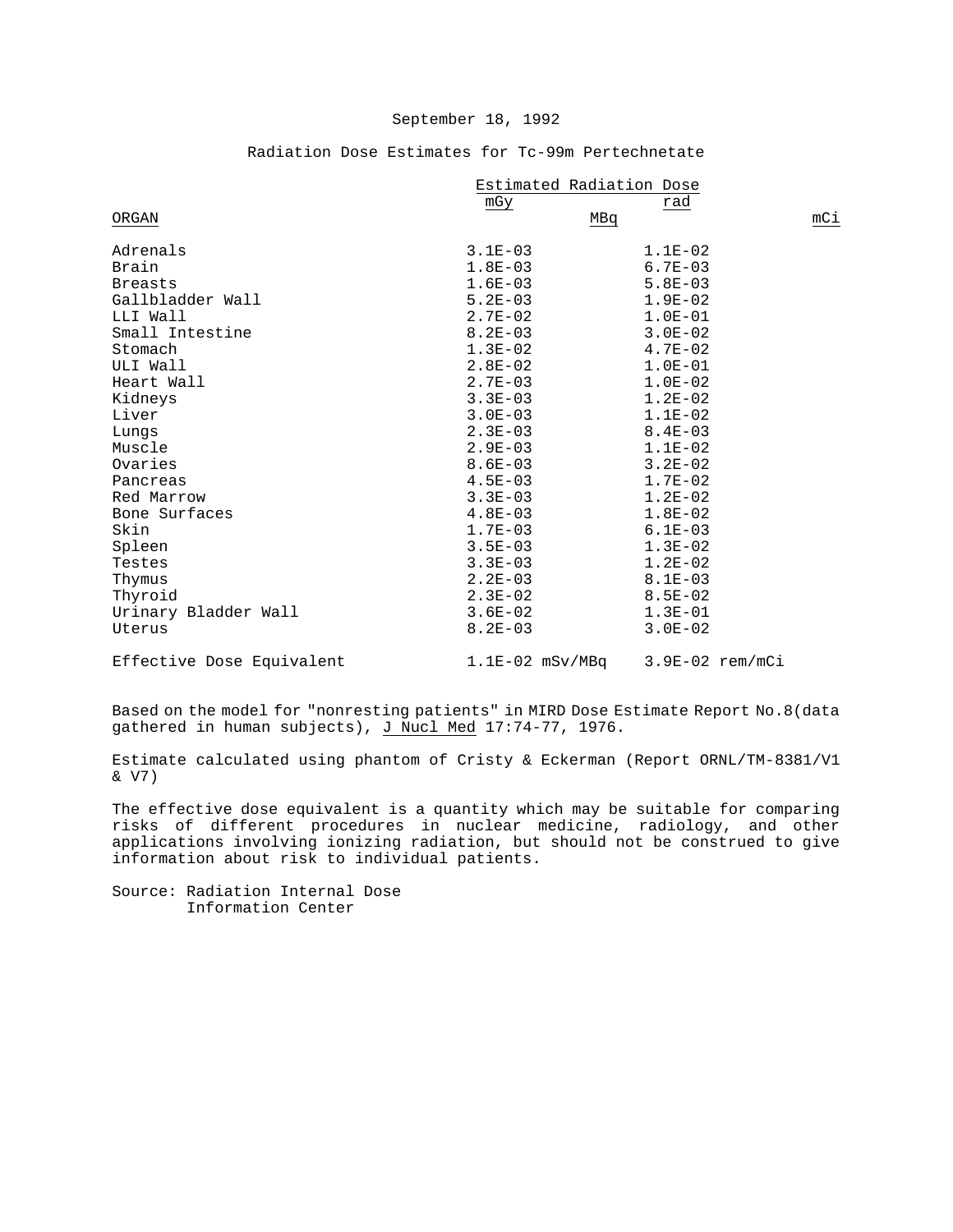|                      | Estimated Radiation Dose |                 |
|----------------------|--------------------------|-----------------|
|                      | mGy                      | rad             |
| ORGAN                | MBq                      | mC <sub>1</sub> |
|                      |                          |                 |
| Adrenals             | $3.3E - 03$              | $1.2E-02$       |
| Brain                | $2.6E - 03$              | $9.7E - 03$     |
| <b>Breasts</b>       | $1.5E - 03$              | $5.6E - 03$     |
| Gallbladder Wall     | $2.7E - 03$              | $1.0E-02$       |
| LLI Wall             | $3.9E - 03$              | $1.4E-02$       |
| Small Intestine      | $3.2E - 03$              | $1.2E - 02$     |
| Stomach              | $2.4E - 03$              | $8.8E - 03$     |
| ULI Wall             | $2.9E - 03$              | $1.1E-02$       |
| Heart Wall           | $2.5E - 03$              | $9.3E - 03$     |
| Kidneys              | $6.4E - 03$              | $2.4E-02$       |
| Liver                | $2.4E - 03$              | $9.0E-03$       |
| Lungs                | $2.3E - 03$              | $8.7E - 03$     |
| Muscle               | $2.6E - 03$              | $9.5E - 03$     |
| Ovaries              | $3.8E - 03$              | $1.4E-02$       |
| Pancreas             | $2.9E - 03$              | $1.1E-02$       |
| Red Marrow           | $6.3E - 03$              | $2.3E - 02$     |
| Bone Surfaces        | $3.8E - 02$              | $1.4E-01$       |
| Skin                 | $1.6E-03$                | $6.1E-03$       |
| Spleen               | $2.5E - 03$              | $9.3E - 03$     |
| Testes               | $2.6E - 03$              | $9.8E - 03$     |
| Thymus               | $2.2E - 03$              | $8.1E - 03$     |
| Thyroid              | $2.5E-03$                | $9.2E - 03$     |
| Urinary Bladder Wall | $2.4E-02$                | $9.0E - 02$     |
| Uterus               | $5.0E - 03$              | $1.9E - 02$     |
|                      |                          |                 |

### Radiation Dose Estimates for Tc-99m Pyrophosphate

Effective Dose Equivalent 6.0E-03 mSv/MBq 2.2E-02 rem/mCi

Based on the model in MIRD Dose Estimate Report No. 13 (data gathered in human subjects), (J Nucl Med 30:1117- 1122, 1989)

Dynamic bladder model with 4.8-hour voiding interval

Estimate calculated using phantom of Cristy & Eckerman (Report ORNL/TM-8381/V1 & V7). Bone and marrow model of Eckerman (Aspects of dosimetry of radionuclides within the skeleton with particular emphasis on the active marrow, In Fourth International Radiopharmaceutical Dosimetry Symposium; A.T. Schlafke-Stelson and E. E. Watson eds. CONF-851113, Oak Ridge Associated Universities, Oak Ridge, TN 37831, 1986. pp 514-534.) used.

The effective dose equivalent is a quantity which may be suitable for comparing risks of different procedures in nuclear medicine, radiology, and other applications involving ionizing radiation, but should not be construed to give information about risk to individual patients.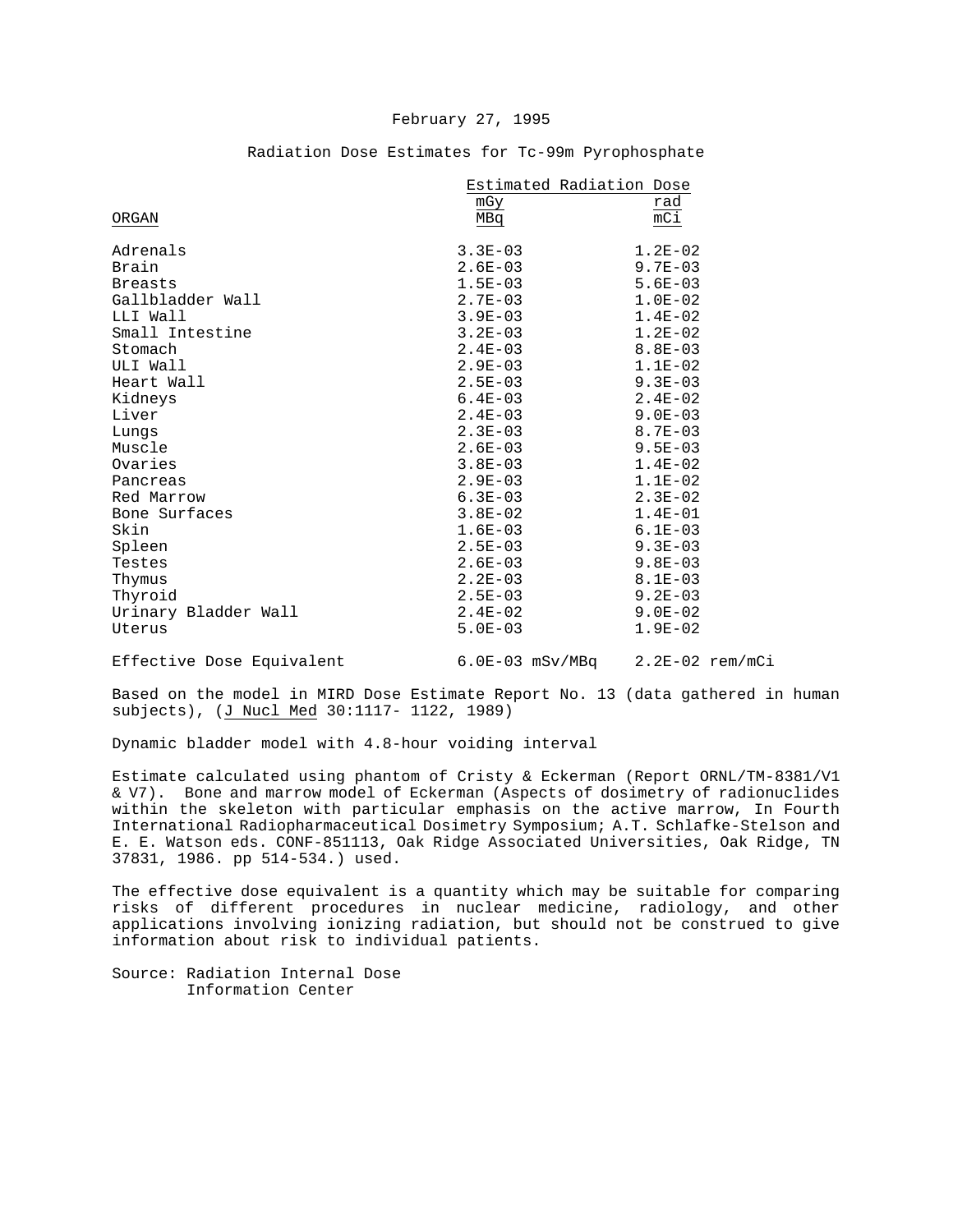Radiation Dose Estimates for Tc-99m Red Blood Cells - In vitro Labeling

|                      | Estimated Radiation Dose |             |     |
|----------------------|--------------------------|-------------|-----|
|                      | mGy                      | rad         |     |
| ORGAN                |                          | MBq         | mCi |
| Adrenals             | $5.0E - 03$              | $1.8E - 02$ |     |
| Brain                | $2.6E - 03$              | $9.4E - 03$ |     |
| <b>Breasts</b>       | $3.0E - 03$              | $1.1E-02$   |     |
| Gallbladder Wall     | $4.7E - 03$              | $1.7E-02$   |     |
| LLI Wall             | $4.5E - 03$              | $1.7E-02$   |     |
| Small Intestine      | $4.2E-03$                | $1.6E-02$   |     |
| Stomach              | $4.2E-03$                | $1.6E-02$   |     |
| ULI Wall             | $4.1E-03$                | $1.5E-02$   |     |
| Heart Wall           | $1.5E-02$                | $5.7E - 02$ |     |
| Kidneys              | $6.6E-03$                | $2.4E-02$   |     |
| Liver                | $6.1E - 03$              | $2.3E-02$   |     |
| Lungs                | $1.1E-02$                | $4.1E-02$   |     |
| Muscle               | $3.4E-03$                | $1.2E-02$   |     |
| Ovaries              | $4.7E - 03$              | $1.7E-02$   |     |
| Pancreas             | $5.3E-03$                | $2.0E - 02$ |     |
| Red Marrow           | $3.8E - 03$              | $1.4E - 02$ |     |
| Bone Surfaces        | $6.1E-03$                | $2.3E - 02$ |     |
| Skin                 | $2.2E-03$                | $8.0E - 03$ |     |
| Spleen               | $1.1E-02$                | $4.1E-02$   |     |
| Testes               | $3.3E - 03$              | $1.2E - 02$ |     |
| Thymus               | $5.3E-03$                | $1.9E-02$   |     |
| Thyroid              | $3.3E-03$                | $1.2E-02$   |     |
| Urinary Bladder Wall | $2.1E-02$                | $7.8E - 02$ |     |
| Uterus               | $5.8E - 03$              | $2.1E-02$   |     |

Effective Dose Equivalent 7.3E-03 mSv/MBq 2.7E-02 rem/mCi

Based on model in MIRD Dose Estimate Report No. 14 (data gathered in human subjects), J Nucl Med 31:378-380, 1990 (bladder voiding interval 4.8 hours). Blood activity distributed according to the assumed fractional distribution of blood in model by Hui and Poston.

Estimate calculated using phantom of Cristy & Eckerman (Report ORNL/TM-8381/V1 & V7)

The effective dose equivalent is a quantity which may be suitable for comparing risks of different procedures in nuclear medicine, radiology, and other applications involving ionizing radiation, but should not be construed to give information about risk to individual patients.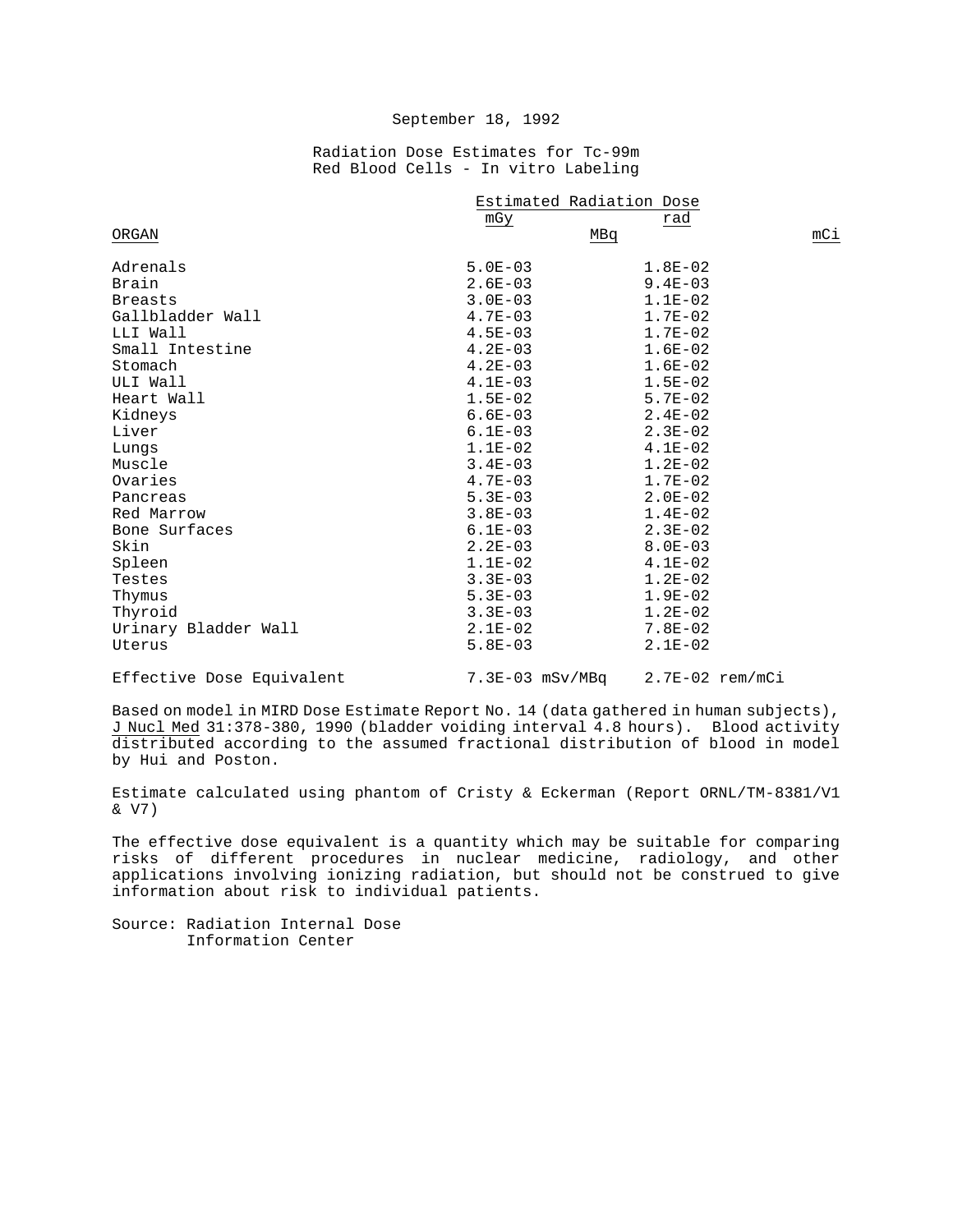Radiation Dose Estimates for Tc-99m Red Blood Cells - In vivo Labeling

|                      | Estimated Radiation Dose |             |     |
|----------------------|--------------------------|-------------|-----|
|                      | mGy                      | rad         |     |
| ORGAN                |                          | MBq         | mCi |
| Adrenals             | $5.4E - 03$              | $2.0E - 02$ |     |
| Brain                | $2.8E - 03$              | $1.0E-02$   |     |
| <b>Breasts</b>       | $3.3E - 03$              | $1.2E-02$   |     |
| Gallbladder Wall     | $5.1E-03$                | $1.9E-02$   |     |
| LLI Wall             | $4.6E - 03$              | $1.7E-02$   |     |
| Small Intestine      | $4.5E - 03$              | $1.7E-02$   |     |
| Stomach              | $4.6E-03$                | $1.7E-02$   |     |
| ULI Wall             | $4.4E - 03$              | $1.6E-02$   |     |
| Heart Wall           | $1.6E-02$                | $5.9E - 02$ |     |
| Kidneys              | $6.9E-03$                | $2.6E - 02$ |     |
| Liver                | $6.5E - 03$              | $2.4E-02$   |     |
| Lungs                | $1.2E-02$                | $4.3E-02$   |     |
| Muscle               | $3.6E - 03$              | $1.3E-02$   |     |
| Ovaries              | $4.7E - 03$              | $1.7E - 02$ |     |
| Pancreas             | $5.7E - 03$              | $2.1E-02$   |     |
| Red Marrow           | $4.1E-03$                | $1.5E-02$   |     |
| Bone Surfaces        | $6.6E - 03$              | $2.4E-02$   |     |
| Skin                 | $2.3E - 03$              | $8.7E - 03$ |     |
| Spleen               | $1.2E-02$                | $4.4E-02$   |     |
| Testes               | $3.3E - 03$              | $1.2E - 02$ |     |
| Thymus               | $5.7E-03$                | $2.1E-02$   |     |
| Thyroid              | $3.6E-03$                | $1.3E-02$   |     |
| Urinary Bladder Wall | $1.5E-02$                | $5.4E - 02$ |     |
| Uterus               | $5.4E - 03$              | $2.0E - 02$ |     |

Effective Dose Equivalent 7.2E-03 mSv/MBq 2.7E-02 rem/mCi

Based on model in MIRD Dose Estimate Report No. 14 (data gathered in human subjects), J Nucl Med 31:378-380, 1990 (bladder voiding interval 4.8 hours). Blood activity distributed according to the assumed fractional distribution of blood in model by Hui and Poston.

Estimate calculated using phantom of Cristy & Eckerman (Report ORNL/TM-8381/V1 & V7)

The effective dose equivalent is a quantity which may be suitable for comparing risks of different procedures in nuclear medicine, radiology, and other applications involving ionizing radiation, but should not be construed to give information about risk to individual patients.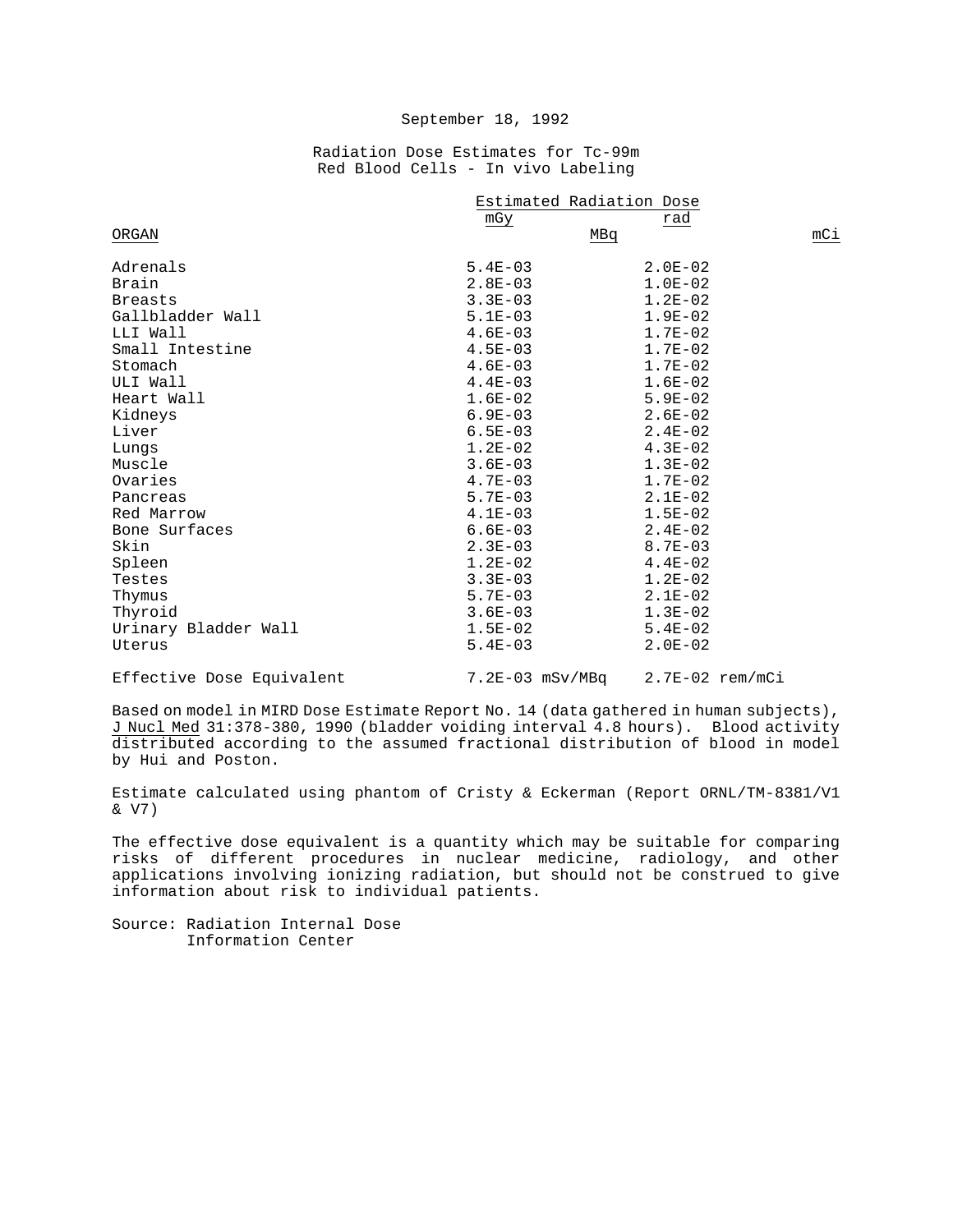|                      | Estimated Radiation Dose |             |     |
|----------------------|--------------------------|-------------|-----|
|                      | mGy                      | rad         |     |
| ORGAN                | MBq                      |             | mCi |
| Adrenals             | $1.3E-02$                | $4.8E-02$   |     |
| Brain                | $2.7E - 04$              | $9.9E - 04$ |     |
| <b>Breasts</b>       | $2.1E-03$                | $7.7E - 03$ |     |
| Gallbladder Wall     | $2.4E-02$                | $8.7E - 02$ |     |
| LLI Wall             | $9.6E - 04$              | $3.5E - 03$ |     |
| Small Intestine      | $3.8E - 03$              | $1.4E-02$   |     |
| Stomach              | $5.9E-03$                | $2.2E - 02$ |     |
| ULI Wall             | $5.6E - 03$              | $2.1E-02$   |     |
| Heart Wall           | $6.9E - 03$              | $2.5E - 02$ |     |
| Kidneys              | $9.6E - 03$              | $3.6E - 02$ |     |
| Liver                | $8.6E - 02$              | $3.2E - 01$ |     |
| Lungs                | $6.2E - 03$              | $2.3E-02$   |     |
| Muscle               | $2.5E - 03$              | $9.2E - 03$ |     |
| Ovaries              | $1.6E-03$                | $5.9E - 03$ |     |
| Pancreas             | $1.3E-02$                | $5.0E - 02$ |     |
| Red Marrow           | $5.2E - 03$              | $1.9E - 02$ |     |
| Bone Surfaces        | $5.4E - 03$              | $2.0E - 02$ |     |
| Skin                 | $1.2E - 03$              | $4.4E - 03$ |     |
| Spleen               | $5.3E-04$                | $2.0E-01$   |     |
| Testes               | $2.2E-04$                | $8.2E - 04$ |     |
| Thymus               | $1.9E-03$                | $7.1E - 03$ |     |
| Thyroid              | $5.1E-04$                | $1.9E - 03$ |     |
| Urinary Bladder Wall | $6.3E-04$                | $2.3E - 03$ |     |
| Uterus               | $1.3E-03$                | $5.0E - 03$ |     |

## Radiation Dose Estimates for Intravenous Administration of Tc-99m Sulfur Colloid in Normal Patients

Effective Dose Equivalent 1.4E-02 mSv/MBq 5.0E-02 rem/mCi

Based on model of MIRD Dose Estimate Report No. 3 (data gathered in human subjects), J Nucl Med 16:108A-108B, 1975.

Estimate calculated using phantom of Cristy & Eckerman (Report ORNL/TM-8381/V1 & V7). Bone and marrow model of Eckerman (Aspects of dosimetry of radionuclides within the skeleton with particular emphasis on the active marrow, In Fourth International Radiopharmaceutical Dosimetry Symposium; A.T. Schlafke-Stelson and E. E. Watson eds. CONF-851113, Oak Ridge Associated Universities, Oak Ridge, TN 37831, 1986. pp 514-534.) used.

The effective dose equivalent is a quantity which may be suitable for comparing risks of different procedures in nuclear medicine, radiology, and other applications involving ionizing radiation, but should not be construed to give information about risk to individual patients.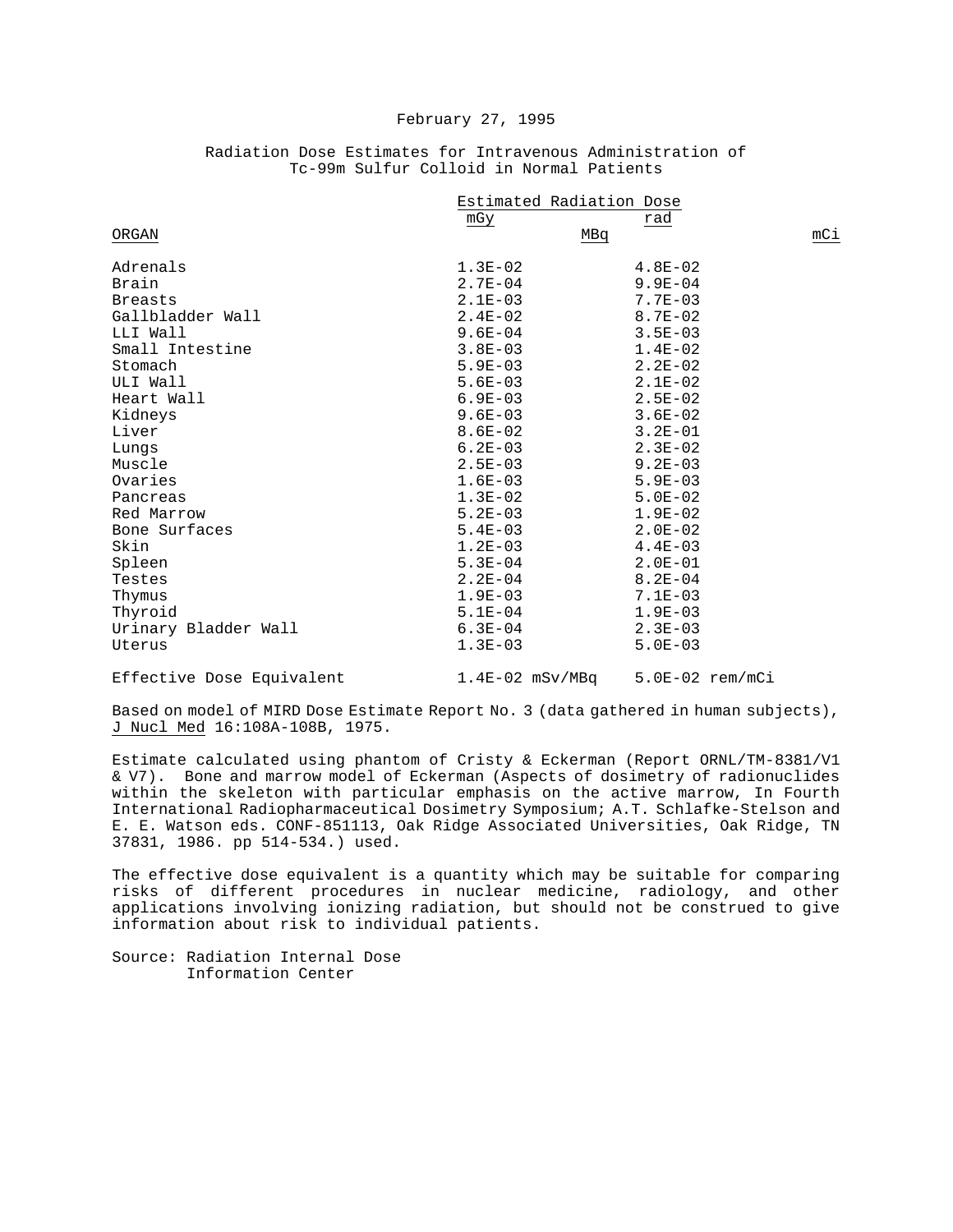|  |  |  |                                   | Radiation Dose Estimates for Intravenous Administration |  |
|--|--|--|-----------------------------------|---------------------------------------------------------|--|
|  |  |  |                                   | of Tc-99m Sulfur Colloid in Intermediate-to-Advanced    |  |
|  |  |  | Diffuse Parenchymal Liver Disease |                                                         |  |

|                      | Estimated Radiation Dose |             |     |  |
|----------------------|--------------------------|-------------|-----|--|
|                      | mGy                      | rad         |     |  |
| ORGAN                | MBq                      |             | mCi |  |
| Adrenals             | $1.1E-02$                | $4.1E-02$   |     |  |
| Brain                | $1.2E-03$                | $4.3E - 03$ |     |  |
| <b>Breasts</b>       | $1.9E-03$                | $7.1E - 03$ |     |  |
| Gallbladder Wall     | $1.2E-02$                | $4.3E - 02$ |     |  |
| LLI Wall             | $2.9E - 03$              | $1.1E-02$   |     |  |
| Small Intestine      | $4.3E - 03$              | $1.6E-02$   |     |  |
| Stomach              | $1.0E-02$                | $3.7E - 02$ |     |  |
| ULI Wall             | $4.8E - 03$              | $1.8E-02$   |     |  |
| Heart Wall           | $5.4E-03$                | $2.0E - 02$ |     |  |
| Kidneys              | $1.1E-02$                | $4.1E-02$   |     |  |
| Liver                | $3.4E - 02$              | $1.3E-01$   |     |  |
| Lungs                | $5.0E - 03$              | $1.9E - 02$ |     |  |
| Muscle               | $3.0E - 03$              | $1.1E-02$   |     |  |
| Ovaries              | $3.2E - 03$              | $1.2E-02$   |     |  |
| Pancreas             | $1.8E-02$                | $6.5E - 02$ |     |  |
| Red Marrow           | $1.6E-02$                | $5.8E - 02$ |     |  |
| Bone Surfaces        | $1.2E-02$                | $4.4E-02$   |     |  |
| Skin                 | $1.4E - 03$              | $5.2E - 03$ |     |  |
| Spleen               | $2.2E - 01$              | $8.1E - 01$ |     |  |
| Testes               | $8.3E - 04$              | $3.1E - 03$ |     |  |
| Thymus               | $2.2E - 03$              | $8.2E - 03$ |     |  |
| Thyroid              | $1.4E-03$                | $5.1E-03$   |     |  |
| Urinary Bladder Wall | $1.6E-03$                | $6.0E - 03$ |     |  |
| Uterus               | $2.5E - 03$              | $9.4E - 03$ |     |  |

Effective Dose Equivalent 2.2E-02 mSv/MBq 8.0E-02 rem/mCi

Based on model of MIRD Dose Estimate Report No. 3 (data gathered in human subjects), J Nucl Med 16:108A-108B, 1975.

Estimate calculated using phantom of Cristy & Eckerman (Report ORNL/TM-8381/V1 & V7). Bone and marrow model of Eckerman (Aspects of dosimetry of radionuclides within the skeleton with particular emphasis on the active marrow, In Fourth International Radiopharmaceutical Dosimetry Symposium; A.T. Schlafke-Stelson and E. E. Watson eds. CONF-851113, Oak Ridge Associated Universities, Oak Ridge, TN 37831, 1986. pp 514-534.) used.

The effective dose equivalent is a quantity which may be suitable for comparing risks of different procedures in nuclear medicine, radiology, and other applications involving ionizing radiation, but should not be construed to give information about risk to individual patients.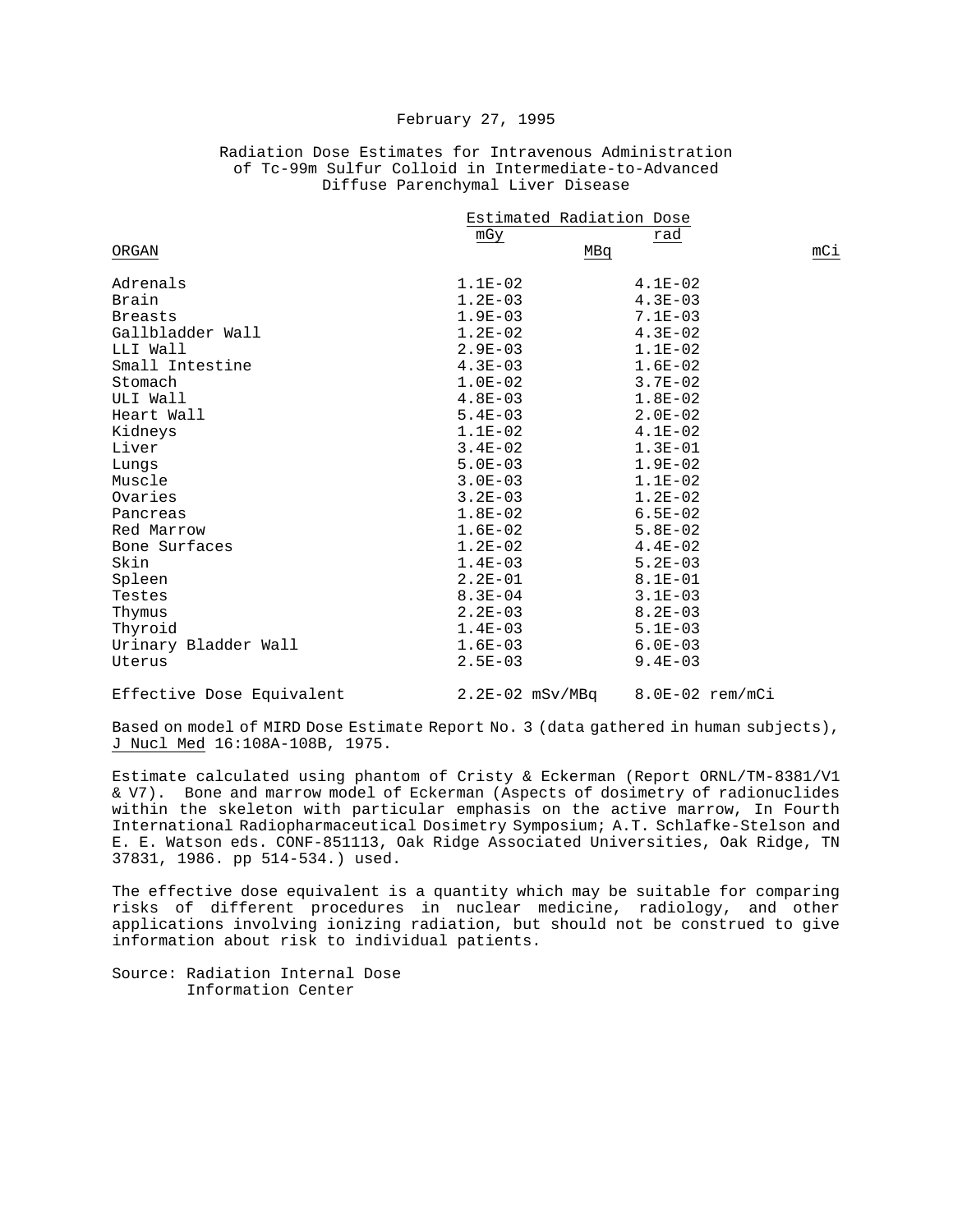|                           | Estimated Radiation Dose            |             |  |  |
|---------------------------|-------------------------------------|-------------|--|--|
|                           | mGy                                 | rad         |  |  |
| ORGAN                     | MBq                                 | mC1         |  |  |
| Adrenals                  | $5.0E - 03$                         | $1.8E-02$   |  |  |
| Brain                     | $3.1E-03$                           | $1.1E-02$   |  |  |
| <b>Breasts</b>            | $2.1E-03$                           | $7.6E - 03$ |  |  |
| Gallbladder Wall          | $3.4E - 02$                         | $1.3E-01$   |  |  |
| LLI Wall                  | $2.5E-02$                           | $9.3E-02$   |  |  |
| Small Intestine           | $1.9E-02$                           | $7.1E-02$   |  |  |
| Stomach                   | $4.7E-03$                           | $1.7E - 02$ |  |  |
| ULI Wall                  | $3.6E - 02$                         | $1.3E-01$   |  |  |
| Heart Wall                | $2.2E-02$                           | $8.0E - 02$ |  |  |
| Kidneys                   | $4.6E-03$                           | $1.7E-02$   |  |  |
| Liver                     | $1.7E-02$                           | $6.2E-02$   |  |  |
| Lungs                     | $7.6E - 03$                         | $2.8E-02$   |  |  |
| Muscle                    | $2.9E-03$                           | $1.1E-02$   |  |  |
| Ovaries                   | $9.3E-03$                           | $3.5E - 02$ |  |  |
| Pancreas                  | $5.6E-03$                           | $2.1E-02$   |  |  |
| Red Marrow                | $3.6E - 03$                         | $1.3E-02$   |  |  |
| Bone Surfaces             | $4.9E-03$                           | $1.8E-02$   |  |  |
| Skin                      | $1.5E-03$                           | $5.6E - 03$ |  |  |
| Spleen                    | $3.2E - 03$                         | $1.2E-02$   |  |  |
| Testes                    | $1.9E - 03$                         | $7.2E - 03$ |  |  |
| Thymus                    | $3.2E - 03$                         | $1.2E-02$   |  |  |
| Thyroid                   | $1.8E-03$                           | $6.6E-03$   |  |  |
| Urinary Bladder Wall      | $1.1E-02$                           | $3.9E - 02$ |  |  |
| Uterus                    | $7.1E-03$                           | $2.6E-02$   |  |  |
| Effective Dose Equivalent | $1.2E-02$ mSv/MBq $4.6E-02$ rem/mCi |             |  |  |

#### Radiation Dose Estimates for Tc-99m Teboroxime

Based on data gathered in human subjects by Narra et al., J Nucl Med 33:88-93, 1992. Assumed distribution and retention:

| Brain      | 2.03% $T_h = 173$ hr           |                                |
|------------|--------------------------------|--------------------------------|
| Liver      | $27.8$ T <sub>h</sub> = 6.0 hr |                                |
| Lungs      | 13.2% $T_h = 0.073$ hr         | $8.02$ T <sub>h</sub> = 6.2 hr |
| Heart Wall | 1.19% $T_b = 3.7$ hr           | 2.05% $T_h = 0.088$ hr         |
|            |                                |                                |

Gallbladder: receives 1/3 of activity leaving the liver, voids every 6 hours. 26.07% to small intestines, follows GI tract kinetics as in ICRP 30. 71.56% to urinary bladder,  $T_b = 47.8$  hr. Dynamic bladder model with  $4.8$ -hour voiding interval. Estimate calculated using phantom of Cristy & Eckerman (Report ORNL/TM-8381/V1 & V7)

The effective dose equivalent is a quantity which may be suitable for comparing risks of different procedures in nuclear medicine, radiology, and other applications involving ionizing radiation, but should not be construed to give information about risk to individual patients.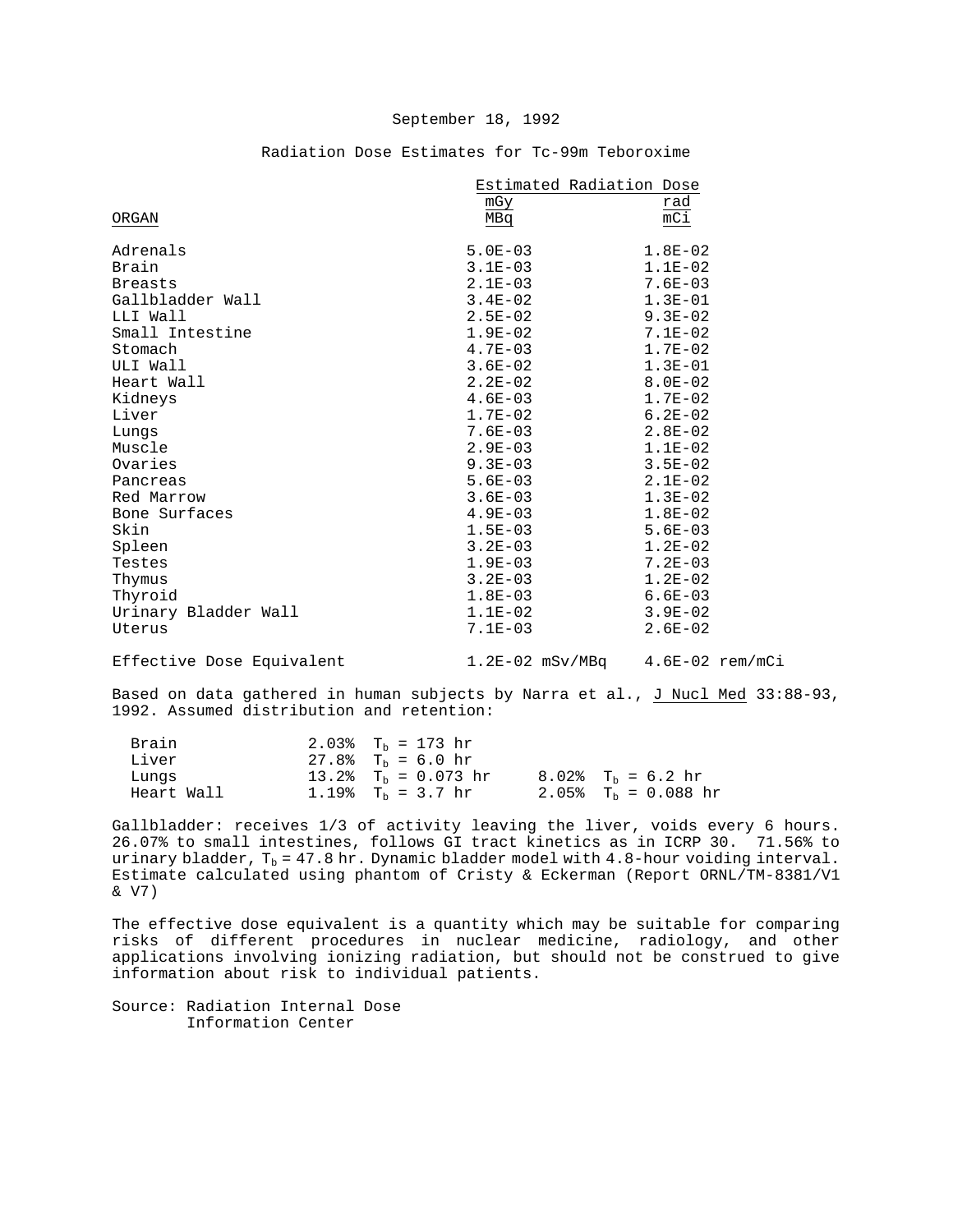|  | Radiation Dose Estimates for Tc-99m White Blood Cells |  |  |  |
|--|-------------------------------------------------------|--|--|--|
|  |                                                       |  |  |  |

|                      | Estimated Radiation Dose |             |     |  |
|----------------------|--------------------------|-------------|-----|--|
|                      | mGy                      | rad         |     |  |
| ORGAN                |                          | MBq         | mCi |  |
| Adrenals             | $1.0E-02$                | $3.9E - 02$ |     |  |
| Brain                | $1.4E-03$                | $5.2E - 03$ |     |  |
| <b>Breasts</b>       | $1.8E-03$                | $6.8E - 03$ |     |  |
| Gallbladder Wall     | $9.8E - 03$              | $3.6E - 02$ |     |  |
| LLI Wall             | $3.5E - 03$              | $1.3E-02$   |     |  |
| Small Intestine      | $4.6E-03$                | $1.7E-02$   |     |  |
| Stomach              | $8.7E - 03$              | $3.2E - 02$ |     |  |
| ULI Wall             | $4.8E-03$                | $1.8E-02$   |     |  |
| Heart Wall           | $5.0E - 03$              | $1.8E-02$   |     |  |
| Kidneys              | $1.0E-02$                | $3.7E - 02$ |     |  |
| Liver                | $2.7E - 02$              | $1.0E-01$   |     |  |
| Lungs                | $4.7E-03$                | $1.7E-02$   |     |  |
| Muscle               | $2.9E-03$                | $1.1E-02$   |     |  |
| Ovaries              | $3.8E - 03$              | $1.4E-02$   |     |  |
| Pancreas             | $1.5E-02$                | $5.7E-02$   |     |  |
| Red Marrow           | $2.3E-02$                | $8.7E - 02$ |     |  |
| Bone Surfaces        | $1.6E-02$                | $6.0E - 02$ |     |  |
| Skin                 | $1.4E-03$                | $5.1E - 03$ |     |  |
| Spleen               | $1.8E-01$                | $6.8E - 01$ |     |  |
| Testes               | $8.4E - 04$              | $3.1E - 03$ |     |  |
| Thymus               | $2.3E-03$                | $8.4E - 03$ |     |  |
| Thyroid              | $1.5E-03$                | $5.7E - 03$ |     |  |
| Urinary Bladder Wall | $1.8E-03$                | $6.8E - 03$ |     |  |
| Uterus               | $3.0E - 03$              | $1.1E-02$   |     |  |
|                      |                          |             |     |  |

Effective Dose Equivalent 2.0E-02 mSv/MBq 7.4E-02 rem/mCi

Based on assumed model for WBC's, from data gathered in patients in several sources (ICRP 53; Goodwin et al., Third Int. Radiopharm. Dosimetry Symposium, Oak Ridge, TN, 1980, p. 88-101; Marcus et al. Nucl Med Comm 9:249-254, 1988; Thakur et al. Semin Nucl Med 14:107-117, 1984; Weiblen et al. J Lab Clin Med 94:246-255, 1979). Assumed distribution and retention:

| Liver     | 25%   | $T_h = \infty$   |
|-----------|-------|------------------|
| Spleen    | 25%   | $T_h = \infty$   |
| Marrow    | 40%   | $T_h = \infty$   |
| Remainder | 1 በ » | $T_{h} = \infty$ |

Estimate calculated using phantom of Cristy & Eckerman (Report ORNL/TM-8381/V1 & V7). Bone and marrow model of Eckerman (Aspects of dosimetry of radionuclides within the skeleton with particular emphasis on the active marrow, In Fourth International Radiopharmaceutical Dosimetry Symposium; A.T. Schlafke-Stelson and E. E. Watson eds. CONF-851113, Oak Ridge Associated Universities, Oak Ridge, TN 37831, 1986. pp 514-534.) used.

The effective dose equivalent is a quantity which may be suitable for comparing risks of different procedures in nuclear medicine, radiology, and other applications involving ionizing radiation, but should not be construed to give information about risk to individual patients.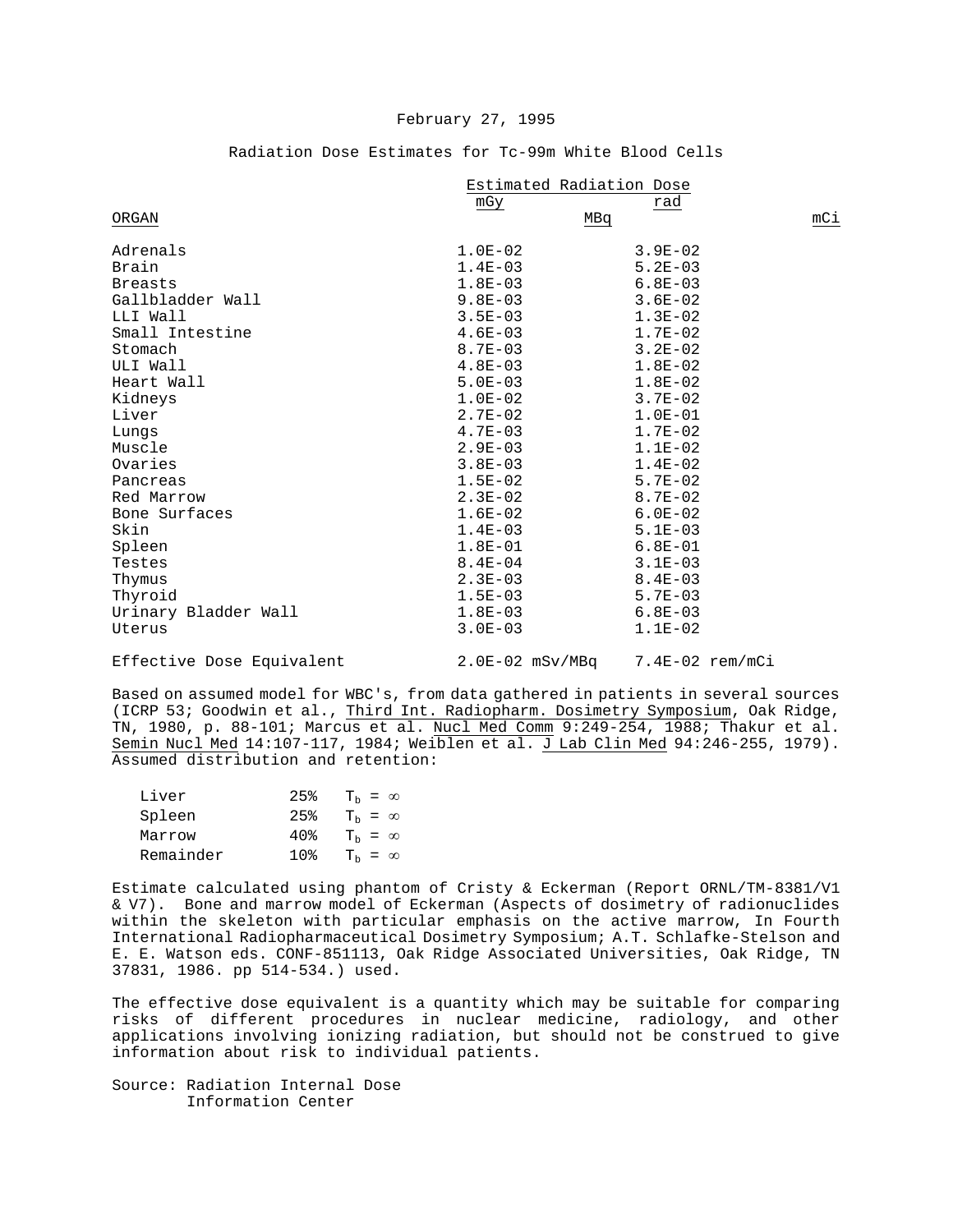### Radiation Dose Estimates for In-111 DTPA

|                           | Estimated Radiation Dose |                   |     |  |
|---------------------------|--------------------------|-------------------|-----|--|
|                           | mGy                      | rad               |     |  |
| ORGAN                     |                          | MBq               | mCi |  |
| Adrenals                  | $6.2E - 03$              | $2.3E - 02$       |     |  |
| Brain                     | $4.8E - 03$              | $1.8E-02$         |     |  |
| <b>Breasts</b>            | $3.8E - 03$              | $1.4E-02$         |     |  |
| Gallbladder Wall          | $7.2E - 03$              | $2.7E-02$         |     |  |
| LLI Wall                  | $2.8E-02$                | $1.0E-01$         |     |  |
| Small Intestine           | $1.4E-02$                | $5.4E-02$         |     |  |
| Stomach                   | $7.0E - 03$              | $2.6E - 02$       |     |  |
| ULI Wall                  | $1.2E-02$                | $4.4E-02$         |     |  |
| Heart Wall                | $5.6E-03$                | $2.1E-02$         |     |  |
| Kidneys                   | $1.4E-02$                | $5.3E - 02$       |     |  |
| Liver                     | $5.0E-03$                | $1.9E - 02$       |     |  |
| Lungs                     | $4.6E - 03$              | $1.7E-02$         |     |  |
| Muscle                    | $8.3E - 03$              | $3.1E-02$         |     |  |
| Ovaries                   | $2.5E-02$                | $9.4E - 02$       |     |  |
| Pancreas                  | $6.7E - 03$              | $2.5E-02$         |     |  |
| Red Marrow                | $8.2E - 03$              | $3.0E - 02$       |     |  |
| Bone Surfaces             | $1.0E-02$                | $3.8E - 02$       |     |  |
| Skin                      | $4.6E - 03$              | $1.7E-02$         |     |  |
| Spleen                    | $4.8E-03$                | $1.8E-02$         |     |  |
| Testes                    | $1.9E-02$                | $6.9E - 02$       |     |  |
| Thymus                    | $4.6E-03$                | $1.7E-02$         |     |  |
| Thyroid                   | $4.5E - 03$              | $1.7E-02$         |     |  |
| Urinary Bladder Wall      | $4.3E-01$                | $1.6E + 00$       |     |  |
| Uterus                    | $5.4E-02$                | $2.0E-01$         |     |  |
| Effective Dose Equivalent | $4.1E-02$ mSv/MBq        | $1.5E-01$ rem/mCi |     |  |

Based on data gathered in dogs by McAfee et al., J Nucl Med 20:1273,1278, 1979. Assumed distribution and retention:

Liver 2.68%  $T_b = 0.17$  hr  $0.28$ %  $T_b = 17.3$  hr  $Kidneys$  4.18%  $T_b = 0.17$  hr  $0.39$ %  $T_b = 13.8$  hr Kidneys  $4.18\%$   $T_b = 0.17$  hr<br>Spleen  $0.226\%$   $T_b = 0.40$  hr Spleen 0.226%  $T_b = 0.40$  hr 0.009%  $T_b = 38.5$  hr Small Intestine 3.57%  $T_b = 0.23$  hr 0.06%  $T_b = 27.7$  hr Small Intestine 3.57%  $T_b = 0.23$  hr 0.06%  $T_b = 27.7$  hr Stomach 1.49%  $T_b = 0.87$  hr 0.013%  $T_b = 31.5$  hr Stomach 1.49%  $T_b = 0.87$  hr  $0.013$ %  $T_b = 31.5$  hr Muscle 21.2%  $T_b = 0.54$  hr  $0.6$ %  $T_b = 7.7$  hr Muscle 21.2%  $T_b = 0.54$  hr  $0.6$ %  $T_b = 7.7$  hr Total Body 79.7%  $T_b = 0.51$  hr  $20.3$ %  $T_b = 7.86$  hr  $79.7$ % T<sub>b</sub> = 0.51 hr Clearance through urinary bladder. Bladder voiding interval 4.8 hours.

Estimate calculated using phantom of Cristy & Eckerman (Report ORNL/TM-8381/V1 & V7) The effective dose equivalent is a quantity which may be suitable for comparing risks of different procedures in nuclear medicine, radiology, and other applications involving ionizing radiation, but should not be construed to give information about risk to individual patients.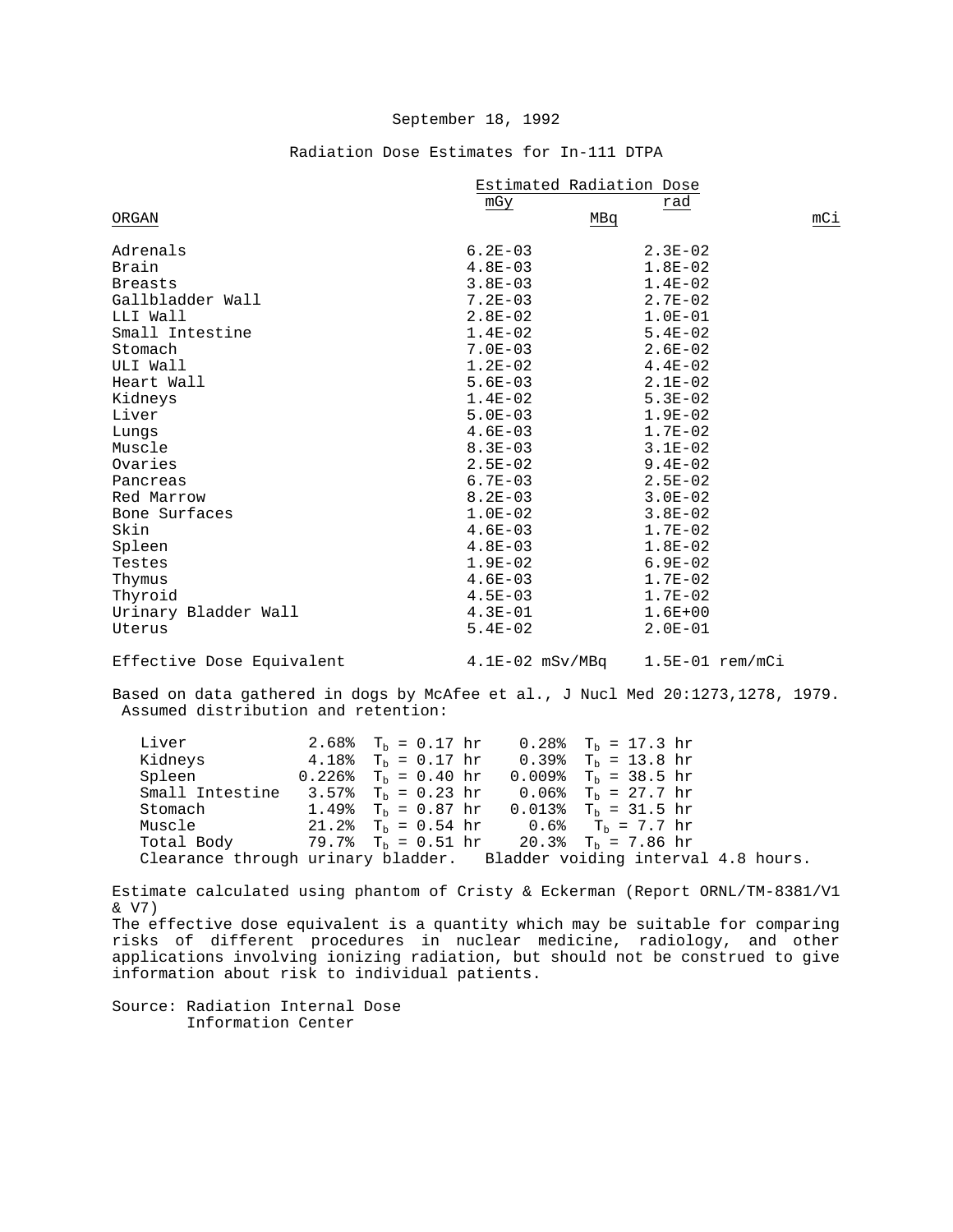### Radiation Dose Estimates for In-111 Platelets

|                      | Estimated Radiation Dose |             |     |  |
|----------------------|--------------------------|-------------|-----|--|
|                      | mGy                      | rad         |     |  |
| ORGAN                |                          | MBq         | mCi |  |
| Adrenals             | $2.8E-01$                | $1.1E + 00$ |     |  |
| Brain                | $8.3E - 02$              | $3.1E - 01$ |     |  |
| <b>Breasts</b>       | $9.0E - 02$              | $3.3E - 01$ |     |  |
| Gallbladder Wall     | $2.7E-01$                | $1.0E + 00$ |     |  |
| LLI Wall             | $1.4E-01$                | $5.0E - 01$ |     |  |
| Small Intestine      | $1.6E-01$                | $6.0E - 01$ |     |  |
| Stomach              | $3.1E - 01$              | $1.1E + 00$ |     |  |
| ULI Wall             | $1.7E-01$                | $6.2E - 01$ |     |  |
| Heart Wall           | $1.8E-01$                | $6.5E - 01$ |     |  |
| Kidneys              | $3.1E-01$                | $1.1E + 00$ |     |  |
| Liver                | $5.6E-01$                | $2.1E + 00$ |     |  |
| Lungs                | $1.6E-01$                | $6.1E - 01$ |     |  |
| Muscle               | $1.3E-01$                | $4.7E-01$   |     |  |
| Ovaries              | $1.4E-01$                | $5.3E - 01$ |     |  |
| Pancreas             | $4.9E-01$                | $1.8E + 00$ |     |  |
| Red Marrow           | $1.7E-01$                | $6.3E - 01$ |     |  |
| Bone Surfaces        | $2.1E-01$                | $7.7E - 01$ |     |  |
| Skin                 | $7.5E - 02$              | $2.8E-01$   |     |  |
| Spleen               | $5.2E + 00$              | $1.9E + 01$ |     |  |
| Testes               | $9.0E - 02$              | $3.3E-01$   |     |  |
| Thymus               | $1.1E-01$                | $4.2E - 01$ |     |  |
| Thyroid              | $1.0E-01$                | $3.7E - 01$ |     |  |
| Urinary Bladder Wall | $1.8E-01$                | $6.7E - 01$ |     |  |
| Uterus               | $1.4E-01$                | $5.3E - 01$ |     |  |
|                      |                          |             |     |  |

Effective Dose Equivalent 5.1E-01 mSv/MBq 1.9E+00 rem/mCi

Based on data gathered in patients by Goodwin et al., Third Int. Radiopharm. Dosimetry Symposium, Oak Ridge, TN, 1980, p. 88-101. Assumed distribution and retention: Initial uptake:<br>Liver 8.5% Spleet

8.5%, Spleen 23.5%

Platelets have a 9 day survival time, and then are transported to destruction sites, where they have a 10 day biological half time:<br>Liver 50%, Spleen 25%, Marrow 25%

50%, Spleen 25%, Marrow After leaving the destruction sites, activity is cleared through the urinary bladder with a 6.6 day biological half time. Bladder voiding interval 4.8 hours.

Estimate calculated using phantom of Cristy & Eckerman (Report ORNL/TM-8381/V1 & V7). Bone and marrow model of Eckerman (Aspects of dosimetry of radionuclides within the skeleton with particular emphasis on the active marrow, In Fourth International Radiopharmaceutical Dosimetry Symposium; A.T. Schlafke-Stelson and E. E. Watson eds. CONF-851113, Oak Ridge Associated Universities, Oak Ridge, TN 37831, 1986. pp 514-534.) used.

The effective dose equivalent is a quantity which may be suitable for comparing risks of different procedures in nuclear medicine, radiology, and other applications involving ionizing radiation, but should not be construed to give information about risk to individual patients.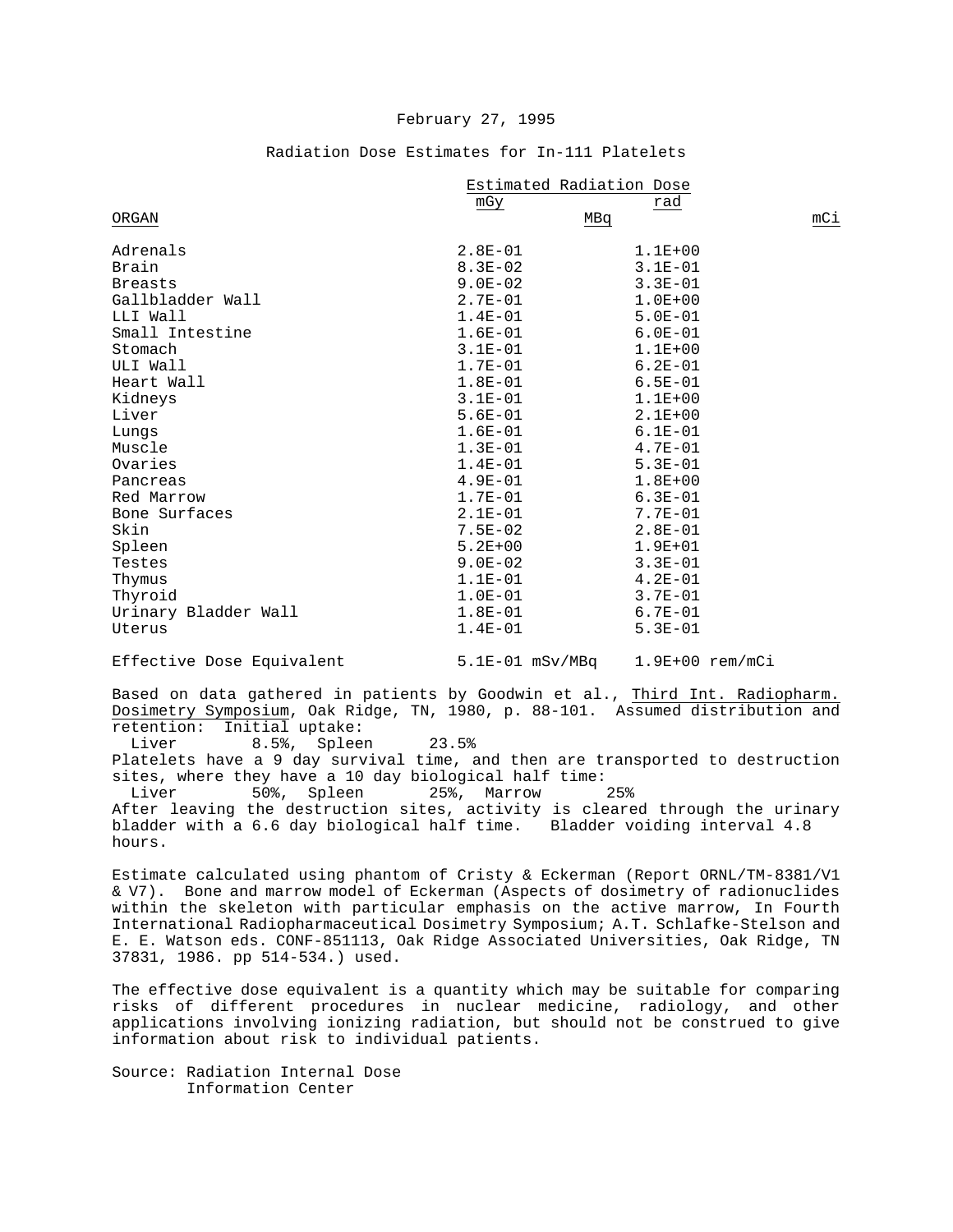|                           | Estimated Radiation Dose |                 |     |  |
|---------------------------|--------------------------|-----------------|-----|--|
|                           | mGy                      | rad             |     |  |
| ORGAN                     | MBq                      |                 | mCi |  |
| Adrenals                  | $1.9E - 01$              | $7.0E - 01$     |     |  |
| Brain                     | $1.3E-01$                | $4.7E-01$       |     |  |
| <b>Breasts</b>            | $1.1E-01$                | $4.0E - 01$     |     |  |
| Gallbladder Wall          | $1.9E-01$                | $7.0E - 01$     |     |  |
| LLI Wall                  | $1.8E-01$                | $6.7E - 01$     |     |  |
| Small Intestine           | $1.9E-01$                | $6.9E - 01$     |     |  |
| Stomach                   | $1.9E-01$                | $6.9E - 01$     |     |  |
| ULI Wall                  | $1.8E-01$                | $6.7E - 01$     |     |  |
| Heart Wall                | $1.7E-01$                | $6.3E - 01$     |     |  |
| Kidneys                   | $1.8E-01$                | $6.7E - 01$     |     |  |
| Liver                     | $1.7E-01$                | $6.5E - 01$     |     |  |
| Lungs                     | $1.5E-01$                | $5.6E - 01$     |     |  |
| Muscle                    | $1.4E-01$                | $5.2E - 01$     |     |  |
| Ovaries                   | $1.9E-01$                | $7.0E - 01$     |     |  |
| Pancreas                  | $2.2E - 01$              | $8.3E - 01$     |     |  |
| Red Marrow                | $1.5E-01$                | $5.4E - 01$     |     |  |
| Bone Surfaces             | $2.2E-01$                | $8.3E - 01$     |     |  |
| Skin                      | $9.6E - 02$              | $3.5E - 01$     |     |  |
| Spleen                    | $7.6E - 01$              | $2.8E + 00$     |     |  |
| Testes                    | $1.4E-01$                | $5.0E - 01$     |     |  |
| Thymus                    | $1.5E-01$                | $5.6E - 01$     |     |  |
| Thyroid                   | $1.5E-01$                | $5.6E - 01$     |     |  |
| Urinary Bladder Wall      | $1.7E-01$                | $6.5E - 01$     |     |  |
| Uterus                    | $1.9E-01$                | $7.0E - 01$     |     |  |
| Effective Dose Equivalent | $2.0E-01$ mSv/MBq        | 7.5E-01 rem/mCi |     |  |

### Radiation Dose Estimates for In-111 Red Blood Cells

Based on model in humans for Cr-51 RBC's by Powsner and Raeside, Diagnostic Nuclear Medicine, 1971, p. 184. Assumed distribution and retention:

100% to blood,  $T_b = 35$  days Of material removed from blood:<br>Liver  $40\%$  T<sub>h</sub> = 50 days Liver  $40\%$  T<sub>b</sub> = 50 days<br>Spleen  $40\%$  T<sub>b</sub> = 50 days Spleen  $40\%$  T<sub>b</sub> = 50 days<br>Marrow  $20\%$  T<sub>b</sub> = 50 days 20%  $T_b = 50$  days Clearance through urinary bladder. Bladder voiding interval 4.8 hours.

Estimate calculated using phantom of Cristy & Eckerman (Report ORNL/TM-8381/V1 & V7). Bone and marrow model of Eckerman (Aspects of dosimetry of radionuclides within the skeleton with particular emphasis on the active marrow, In Fourth International Radiopharmaceutical Dosimetry Symposium; A.T. Schlafke-Stelson and E. E. Watson eds. CONF-851113, Oak Ridge Associated Universities, Oak Ridge, TN 37831, 1986. pp 514-534.) used.

The effective dose equivalent is a quantity which may be suitable for comparing risks of different procedures in nuclear medicine, radiology, and other applications involving ionizing radiation, but should not be construed to give information about risk to individual patients.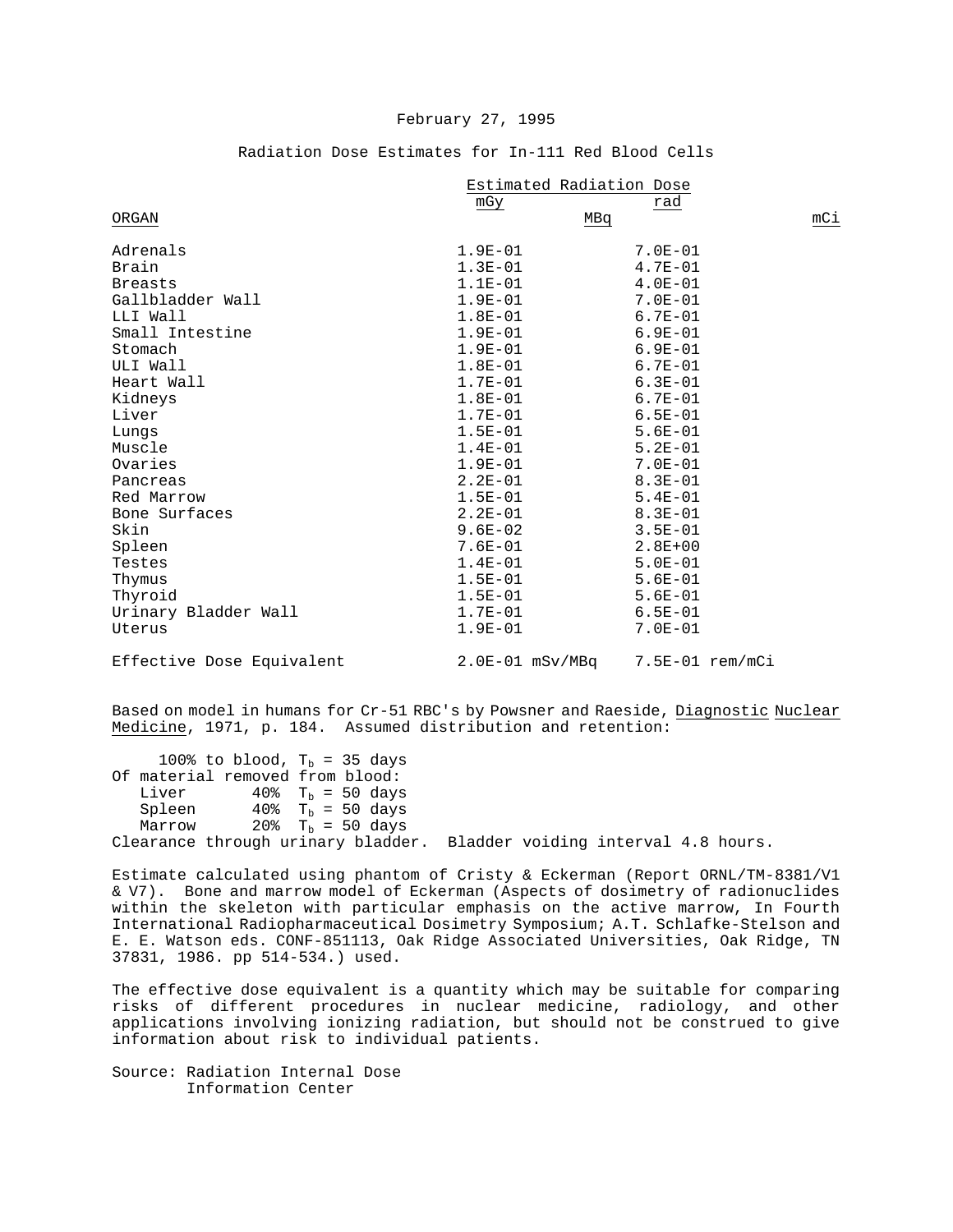|  | Radiation Dose Estimates for In-111 White Blood Cells |  |  |  |
|--|-------------------------------------------------------|--|--|--|
|  |                                                       |  |  |  |

|                      | Estimated Radiation Dose |             |     |
|----------------------|--------------------------|-------------|-----|
|                      | mGy                      | rad         |     |
| ORGAN                | MBq                      |             | mCi |
| Adrenals             | $3.6E - 01$              | $1.3E + 00$ |     |
| Brain                | $5.1E-02$                | $1.9E - 01$ |     |
| <b>Breasts</b>       | $6.7E-02$                | $2.5E - 01$ |     |
| Gallbladder Wall     | $3.4E - 01$              | $1.2E + 00$ |     |
| LLI Wall             | $1.2E-01$                | $4.6E-01$   |     |
| Small Intestine      | $1.6E-01$                | $5.7E - 01$ |     |
| Stomach              | $2.9E-01$                | $1.1E + 00$ |     |
| ULI Wall             | $1.6E-01$                | $6.0E - 01$ |     |
| Heart Wall           | $1.7E-01$                | $6.2E - 01$ |     |
| Kidneys              | $3.5E-01$                | $1.3E + 00$ |     |
| Liver                | $9.0E-01$                | $3.3E + 00$ |     |
| Lungs                | $1.6E-01$                | $6.0E - 01$ |     |
| Muscle               | $1.0E-01$                | $3.9E - 01$ |     |
| Ovaries              | $1.3E-01$                | $4.8E - 01$ |     |
| Pancreas             | $5.5E-01$                | $2.0E + 00$ |     |
| Red Marrow           | $6.5E - 01$              | $2.4E + 00$ |     |
| Bone Surfaces        | $4.6E-01$                | $1.7E + 00$ |     |
| Skin                 | $5.0E - 02$              | $1.9E - 01$ |     |
| Spleen               | $5.9E + 00$              | $2.2E + 01$ |     |
| Testes               | $3.0E - 02$              | $1.1E-01$   |     |
| Thymus               | $7.9E - 02$              | $2.9E - 01$ |     |
| Thyroid              | $5.4E-02$                | $2.0E-01$   |     |
| Urinary Bladder Wall | $6.4E-02$                | $2.4E-01$   |     |
| Uterus               | $1.0E-01$                | $3.8E - 01$ |     |
|                      |                          |             |     |

Effective Dose Equivalent 6.4E-01 mSv/MBq 2.4E+00 rem/mCi

Based on assumed model for WBC's, from data gathered in patients in several sources (ICRP 53; Goodwin et al., Third Int. Radiopharm. Dosimetry Symposium, Oak Ridge, TN, 1980, p. 88-101; Marcus et al. Nucl Med Comm 9:249-254, 1988; Thakur et al. Semin Nucl Med 14:107-117, 1984; Weiblen et al. J Lab Clin Med 94:246-255, 1979). Assumed distribution and retention:

| Liver     | 25% | $T_h = \infty$   |
|-----------|-----|------------------|
| Spleen    | 25% | $T_{h} = \infty$ |
| Marrow    | 40% | $T_h = \infty$   |
| Remainder |     | $T_{h} = \infty$ |

Estimate calculated using phantom of Cristy & Eckerman (Report ORNL/TM-8381/V1 & V7). Bone and marrow model of Eckerman (Aspects of dosimetry of radionuclides within the skeleton with particular emphasis on the active marrow, In Fourth International Radiopharmaceutical Dosimetry Symposium; A.T. Schlafke-Stelson and E. E. Watson eds. CONF-851113, Oak Ridge Associated Universities, Oak Ridge, TN 37831, 1986. pp 514-534.) used.

The effective dose equivalent is a quantity which may be suitable for comparing risks of different procedures in nuclear medicine, radiology, and other applications involving ionizing radiation, but should not be construed to give information about risk to individual patients.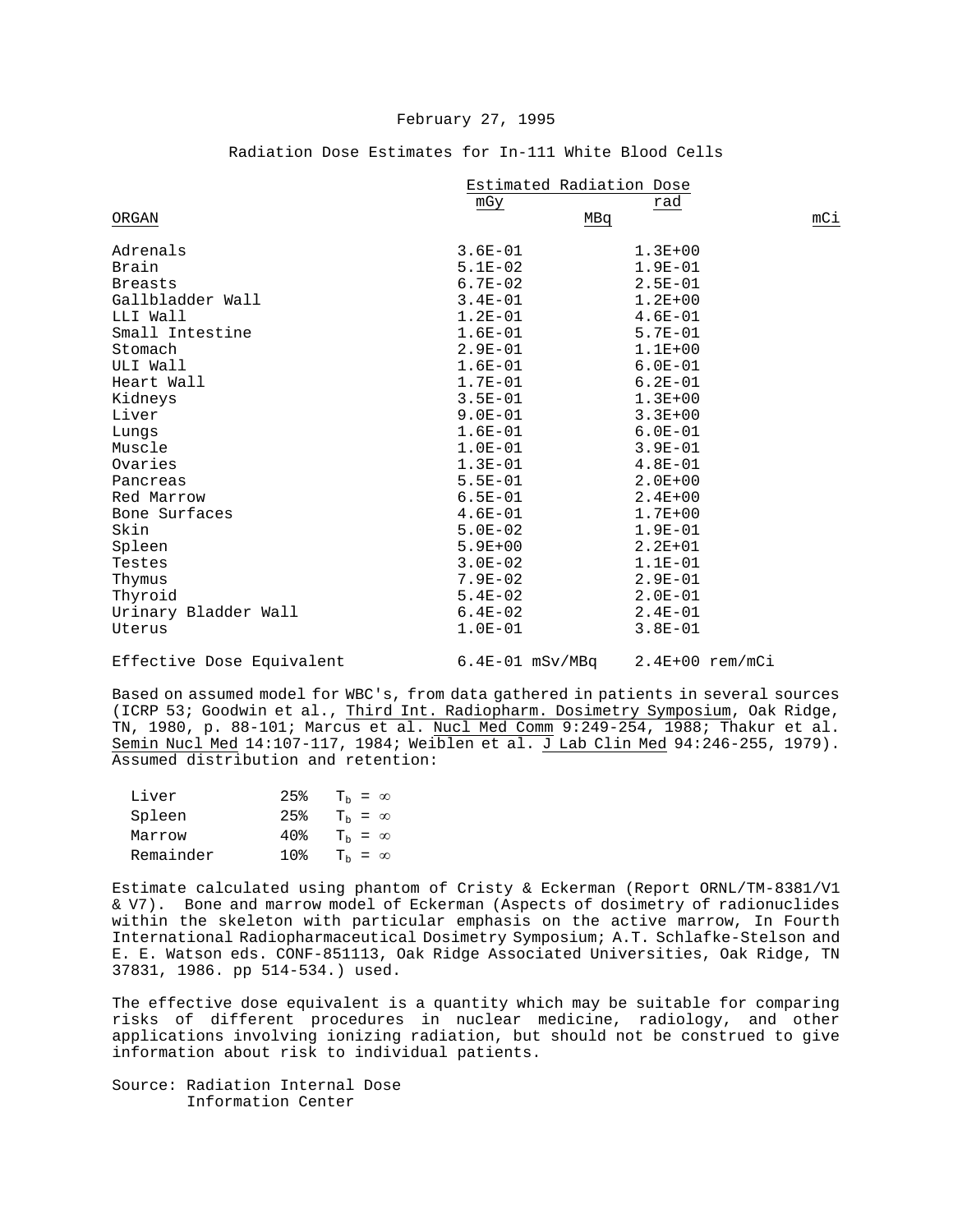# Radiation Dose Estimates for I-123 Hippuran

|                      | Estimated Radiation Dose |             |
|----------------------|--------------------------|-------------|
|                      | mGy                      | rad         |
| ORGAN                | MBq                      | $mC\dot{1}$ |
|                      |                          |             |
| Adrenals             | $7.7E - 04$              | $2.8E - 03$ |
| Brain                | $1.7E - 04$              | $6.1E - 04$ |
| <b>Breasts</b>       | $1.7E-04$                | $6.4E - 04$ |
| Gallbladder Wall     | $1.0E-03$                | $3.8E - 03$ |
| LLI Wall             | $1.1E-02$                | $4.2E - 02$ |
| Small Intestine      | $4.1E-03$                | $1.5E-02$   |
| Stomach              | $7.0E - 04$              | $2.6E - 03$ |
| ULI Wall             | $3.1E - 03$              | $1.1E-02$   |
| Heart Wall           | $2.8E - 04$              | $1.0E-03$   |
| Kidneys              | $9.9E - 03$              | $3.7E - 02$ |
| Liver                | $5.6E - 04$              | $2.1E-03$   |
| Lungs                | $2.4E - 04$              | $8.8E - 04$ |
| Muscle               | $2.8E - 03$              | $1.1E-02$   |
| Ovaries              | $1.0E-02$                | $3.7E - 02$ |
| Pancreas             | $7.2E - 04$              | $2.6E - 03$ |
| Red Marrow           | $1.7E - 03$              | $6.1E-03$   |
| Bone Surfaces        | $2.0E - 03$              | $7.4E - 03$ |
| Skin                 | $9.0E - 04$              | $3.3E - 03$ |
| Spleen               | $7.3E - 04$              | $2.7E - 03$ |
| Testes               | $7.0E - 03$              | $2.6E - 02$ |
| Thymus               | $2.1E-04$                | $7.8E - 04$ |
| Thyroid              | $1.9E - 04$              | $7.1E - 04$ |
| Urinary Bladder Wall | $3.0E - 01$              | $1.1E + 00$ |
| Uterus               | $2.6E - 02$              | $9.5E - 02$ |
|                      |                          |             |

Effective Dose Equivalent 2.4E-02 mSv/MBq 8.8E-02 rem/mCi

Based on data gathered in patients by Lindmo et al. (Med Phys 1(4):193-197, 1974). Assumed distribution and retention:

Total body  $49\%$  T<sub>b</sub> = 0.285 hr 51% T<sub>b</sub> = 0.0392 hr<br>Kidney Residence time = 6.2 minutes Residence time =  $6.2$  minutes All activity cleared through urinary bladder. Dynamic bladder model with 4.8-hour voiding interval

Estimate calculated using phantom of Cristy & Eckerman (Report ORNL/TM-8381/V1 & V7)

The effective dose equivalent is a quantity which may be suitable for comparing risks of different procedures in nuclear medicine, radiology, and other applications involving ionizing radiation, but should not be construed to give information about risk to individual patients.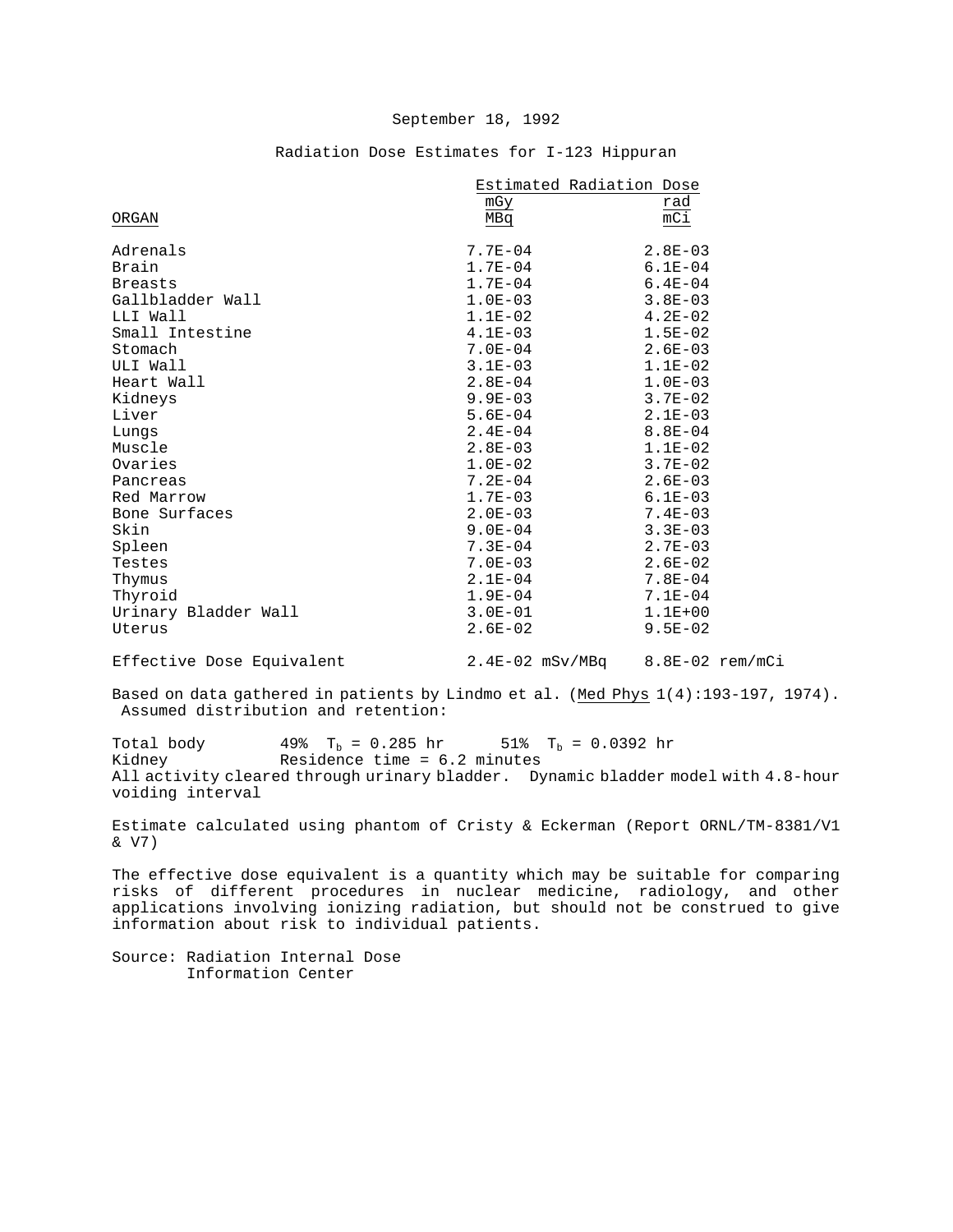# Radiation Dose Estimates for I-123 IMP

|                                                                                                                                                               | Estimated Radiation Dose            |                  |
|---------------------------------------------------------------------------------------------------------------------------------------------------------------|-------------------------------------|------------------|
|                                                                                                                                                               | mGy                                 | rad              |
| ORGAN                                                                                                                                                         | MBq                                 | $\overline{mC1}$ |
| Adrenals                                                                                                                                                      | $1.3E-02$                           | $4.6E-02$        |
| Brain                                                                                                                                                         | $1.9E-02$                           | $7.1E-02$        |
| <b>Breasts</b>                                                                                                                                                | $8.9E - 03$                         | $3.3E - 02$      |
| Gallbladder Wall                                                                                                                                              | $1.2E-02$                           | $4.4E - 02$      |
| LLI Wall                                                                                                                                                      | $1.4E-02$                           | $5.0E - 02$      |
| Small Intestine                                                                                                                                               | $1.3E-02$                           | $4.7E-02$        |
| Stomach                                                                                                                                                       | $1.2E-02$                           | $4.3E-02$        |
| ULI Wall                                                                                                                                                      | $1.2E-02$                           | $4.4E-02$        |
| Heart Wall                                                                                                                                                    | $1.4E-02$                           | $5.1E-02$        |
| Kidneys                                                                                                                                                       | $1.1E-02$                           | $4.0E-02$        |
| Liver                                                                                                                                                         | $9.0E-03$                           | $3.3E-02$        |
| Lungs                                                                                                                                                         | $4.2E-02$                           | $1.6E-01$        |
| Muscle                                                                                                                                                        | $1.0E-02$                           | $3.8E - 02$      |
| Ovaries                                                                                                                                                       | $1.4E-02$                           | $5.1E-02$        |
| Pancreas                                                                                                                                                      | $1.3E-02$                           | $4.8E-02$        |
| Red Marrow                                                                                                                                                    | $1.1E-02$                           | $4.1E-02$        |
| Bone Surfaces                                                                                                                                                 | $1.9E-02$                           | $7.0E-02$        |
| Skin                                                                                                                                                          | $7.1E-03$                           | $2.6E-02$        |
| Spleen                                                                                                                                                        | $1.2E-02$                           | $4.4E-02$        |
| Testes                                                                                                                                                        | $1.0E-02$                           | $3.8E-02$        |
| Thymus                                                                                                                                                        | $1.2E-02$                           | $4.3E-02$        |
| Thyroid                                                                                                                                                       | $1.1E-02$                           | $4.1E-02$        |
| Urinary Bladder Wall                                                                                                                                          | $5.7E - 02$                         | $2.1E-01$        |
| Uterus                                                                                                                                                        | $1.6E-02$                           | $6.0E-02$        |
| Effective Dose Equivalent                                                                                                                                     | $1.9E-02$ mSv/MBq $7.1E-02$ rem/mCi |                  |
| Based on data gathered in six human volunteers. Average residence times:<br>$0.60$ hr<br>Brain<br>Liver<br>$0.165$ hr<br>$1 \t1$<br>$T = 1.25$ and $T = 1.25$ |                                     |                  |

 Lungs 1.46 hr Remainder 11.5 hr

Urinary bladder: 100%,  $T_b = 34.1$  hr. Bladder voiding interval 4.8 hours. Dynamic bladder model with 4.8-hour voiding interval

Estimate calculated using phantom of Cristy & Eckerman (Report ORNL/TM-8381/V1 & V7)

The effective dose equivalent is a quantity which may be suitable for comparing risks of different procedures in nuclear medicine, radiology, and other applications involving ionizing radiation, but should not be construed to give information about risk to individual patients.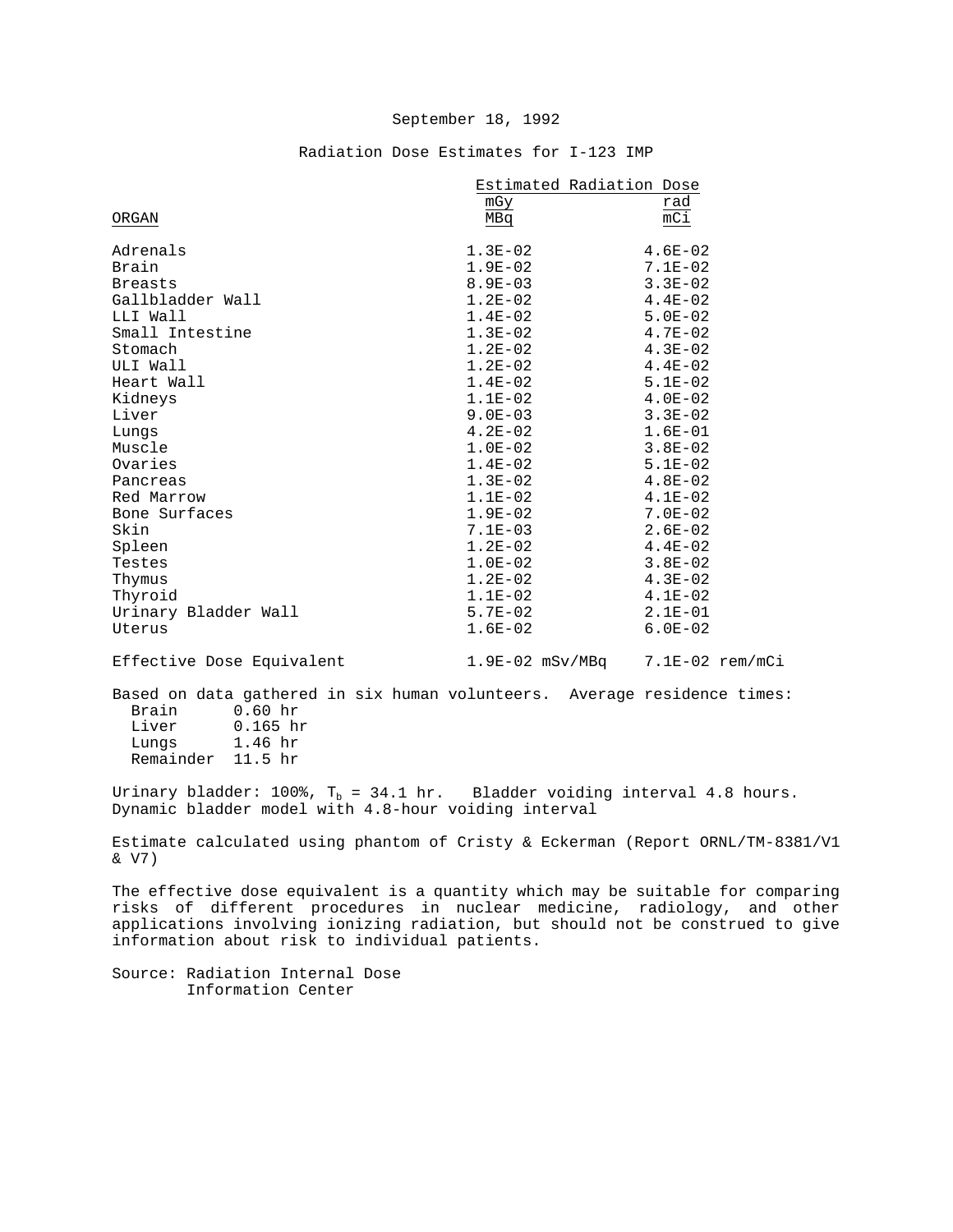## Radiation Dose Estimates for I-123 mIBG

| mGy         | rad                                                         |
|-------------|-------------------------------------------------------------|
| MBq         | mC1                                                         |
| $1.6E-02$   | 5.9E-02                                                     |
| $4.8E-03$   | $1.8E-02$                                                   |
| $5.2E - 03$ | $1.9E-02$                                                   |
| $2.2E-02$   | $8.0E - 02$                                                 |
| $9.8E-03$   | $3.6E - 02$                                                 |
| $9.3E-03$   | $3.4E - 02$                                                 |
| $8.6E-03$   | $3.2E - 02$                                                 |
| $9.9E-03$   | $3.6E-02$                                                   |
| $1.8E-02$   | $6.7E - 02$                                                 |
| $1.1E-02$   | $3.9E-02$                                                   |
| $7.3E-02$   | $2.7E-01$                                                   |
| $9.3E-03$   | $3.4E - 02$                                                 |
| $7.1E-03$   | $2.6E-02$                                                   |
| $9.9E-03$   | $3.7E - 02$                                                 |
| $1.3E-02$   | $4.9E-02$                                                   |
| $7.1E-03$   | $2.6E-02$                                                   |
| $1.2E-02$   | $4.3E-02$                                                   |
| $2.5E-02$   | $9.4E - 02$                                                 |
| $4.4E-03$   | $1.6E-02$                                                   |
| $2.1E-02$   | $7.7E-02$                                                   |
| 6.9E-03     | $2.6E-02$                                                   |
| $6.6E-03$   | $2.5E-02$                                                   |
| $4.7E-03$   | $1.7E-02$                                                   |
| 9.4E-02     | $3.5E - 01$                                                 |
| $1.4E-02$   | $5.4E-02$                                                   |
|             |                                                             |
|             | Estimated Radiation Dose<br>1.9E-02 mSv/MBq 7.1E-02 rem/mCi |

Based on data gathered in patients - Jacobsson et al, 4th International Radiopharmaceutical Dosimetry Symposium, CONF-851113, pp. 389-398. Assumed distribution and retention:

| Total body 63 %                                  |                |                | $Tb = 32.8$ hours                               |  | 36 % $T_h = 3.05$ hours |  |
|--------------------------------------------------|----------------|----------------|-------------------------------------------------|--|-------------------------|--|
|                                                  | 1 <sup>8</sup> | $T_h = \infty$ |                                                 |  |                         |  |
| Liver                                            | 21 %           |                | $T_h = 32.8$ hours                              |  | 15 % $T_h = 3.05$ hours |  |
|                                                  | $0.3$ %        | $T_h = \infty$ |                                                 |  |                         |  |
| Spleen $0.6 %$ T <sub>h</sub> = 178 hours        |                |                |                                                 |  |                         |  |
| Sal. glands $0.04$ % T <sub>h</sub> = 32.8 hours |                |                |                                                 |  |                         |  |
| Thyroid $0.005$ % $T_b = 168$ hours              |                |                |                                                 |  |                         |  |
| Adrenals $0.02$ % $T_h = 48.6$ hours             |                |                |                                                 |  |                         |  |
| Heart wall $0.8$ % $T_h = 120$ hours             |                |                |                                                 |  |                         |  |
| Dynamic Bladder Model used (4.80 hour void)      |                |                |                                                 |  |                         |  |
|                                                  |                |                | 36 % $T_h = 3.00$ hours 63 % $T_h = 33.6$ hours |  |                         |  |
|                                                  |                |                |                                                 |  |                         |  |

Dose to salivary glands is self-dose only, based on 77 g mass and photon absorbed fractions from MIRD Pamphlet No. 8. Salivary gland activity did not contribute to other organ doses. Estimate calculated using phantom of Cristy & Eckerman (Report ORNL/TM-8381/V1 & V7)

The effective dose equivalent is a quantity which may be suitable for comparing risks of different procedures in nuclear medicine, radiology, and other applications involving ionizing radiation, but should not be construed to give information about risk to individual patients.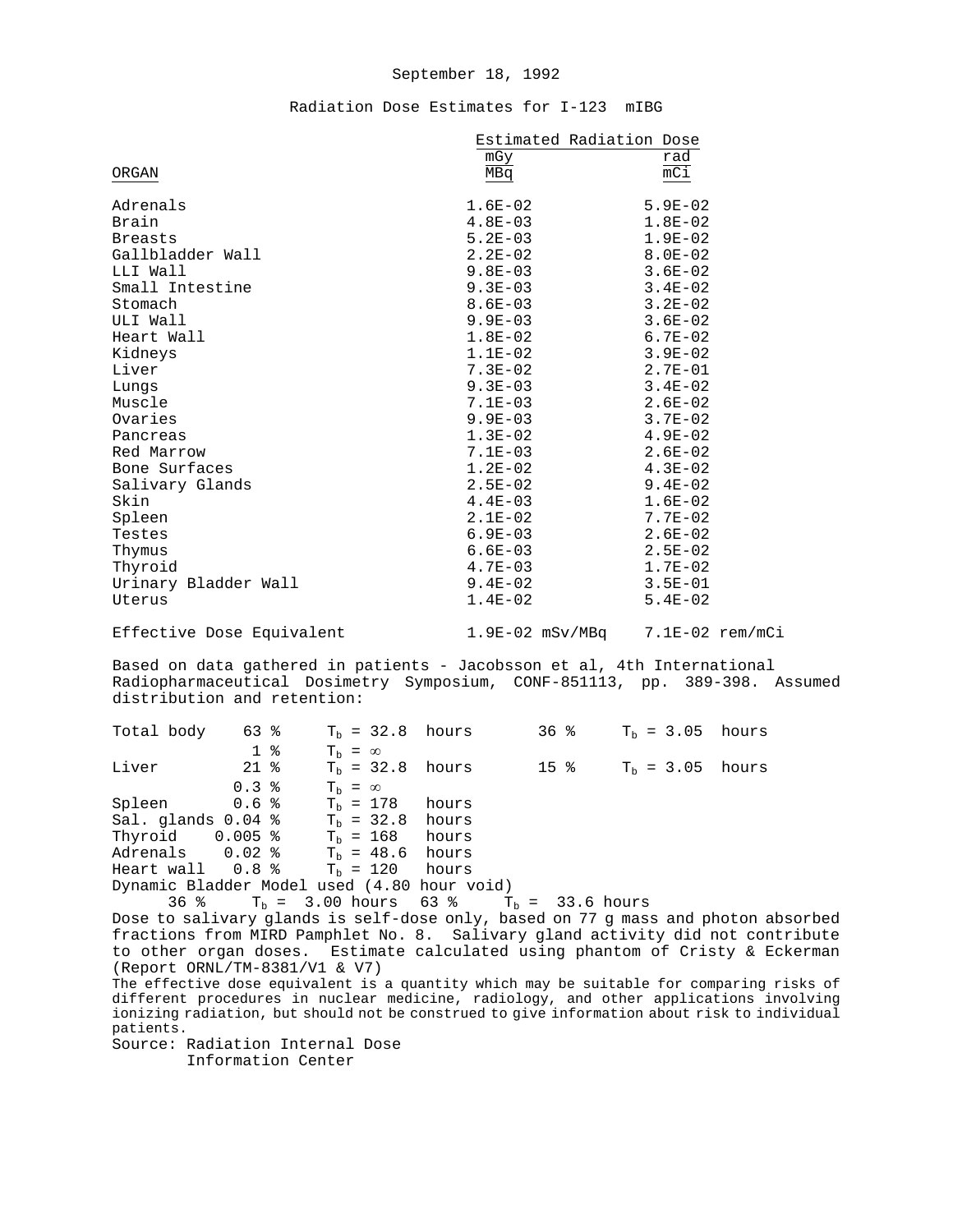|                           | Estimated Radiation Dose |                                     |
|---------------------------|--------------------------|-------------------------------------|
|                           | mGy                      | rad                                 |
| ORGAN                     | MBq                      | $\overline{mCi}$                    |
| Adrenals                  | $5.1E-03$                | $1.9E-02$                           |
| Brain                     | $4.7E - 03$              | $1.8E-02$                           |
| <b>Breasts</b>            | $3.0E - 03$              | $1.1E-02$                           |
| Gallbladder Wall          | $7.3E - 03$              | $2.7E-02$                           |
| LLI Wall                  | $1.1E-02$                | $4.0E - 02$                         |
| Small Intestine           | $3.3E-02$                | $1.2E-01$                           |
| Stomach                   | $5.5E-02$                | $2.0E-01$                           |
| ULI Wall                  | $1.4E-02$                | $5.0E-02$                           |
| Heart Wall                | $5.1E-03$                | $1.9E-02$                           |
| Kidneys                   | $5.5E-03$                | $2.0E-02$                           |
| Liver                     | $4.9E-03$                | $1.8E-02$                           |
| Lungs                     | $4.9E-03$                | $1.8E-02$                           |
| Muscle                    | $6.8E-03$                | $2.5E-02$                           |
| Ovaries                   | $1.2E-02$                | $4.4E-02$                           |
| Pancreas                  | $1.0E-02$                | $3.8E - 02$                         |
| Red Marrow                | $5.8E-03$                | $2.2E-02$                           |
| Bone Surfaces             | $9.8E-03$                | $3.6E - 02$                         |
| Skin                      | $3.3E - 03$              | $1.2E-02$                           |
| Spleen                    | $7.3E - 03$              | $2.7E-02$                           |
| Testes                    | $5.1E-03$                | $1.9E - 02$                         |
| Thymus                    | $5.6E-03$                | $2.1E-02$                           |
| Thyroid                   | $3.4E + 00$              | $1.3E + 01$                         |
| Urinary Bladder Wall      | $9.6E - 02$              | $3.6E - 01$                         |
| Uterus                    | $1.6E-02$                | $5.9E - 02$                         |
| Effective Dose Equivalent |                          | $1.2E-01$ mSv/MBq $4.5E-01$ rem/mCi |

## Radiation Dose Estimates for I-123 Sodium Iodide

Based on model in MIRD Dose Estimate Report No. 5 (data gathered in human subjects), J Nucl Med 16:857-860, 1975 (25% thyroid uptake).

Dynamic bladder model with 4.8-hour voiding interval

Estimate calculated using phantom of Cristy & Eckerman (Report ORNL/TM-8381/V1 & V7)

The effective dose equivalent is a quantity which may be suitable for comparing risks of different procedures in nuclear medicine, radiology, and other applications involving ionizing radiation, but should not be construed to give information about risk to individual patients.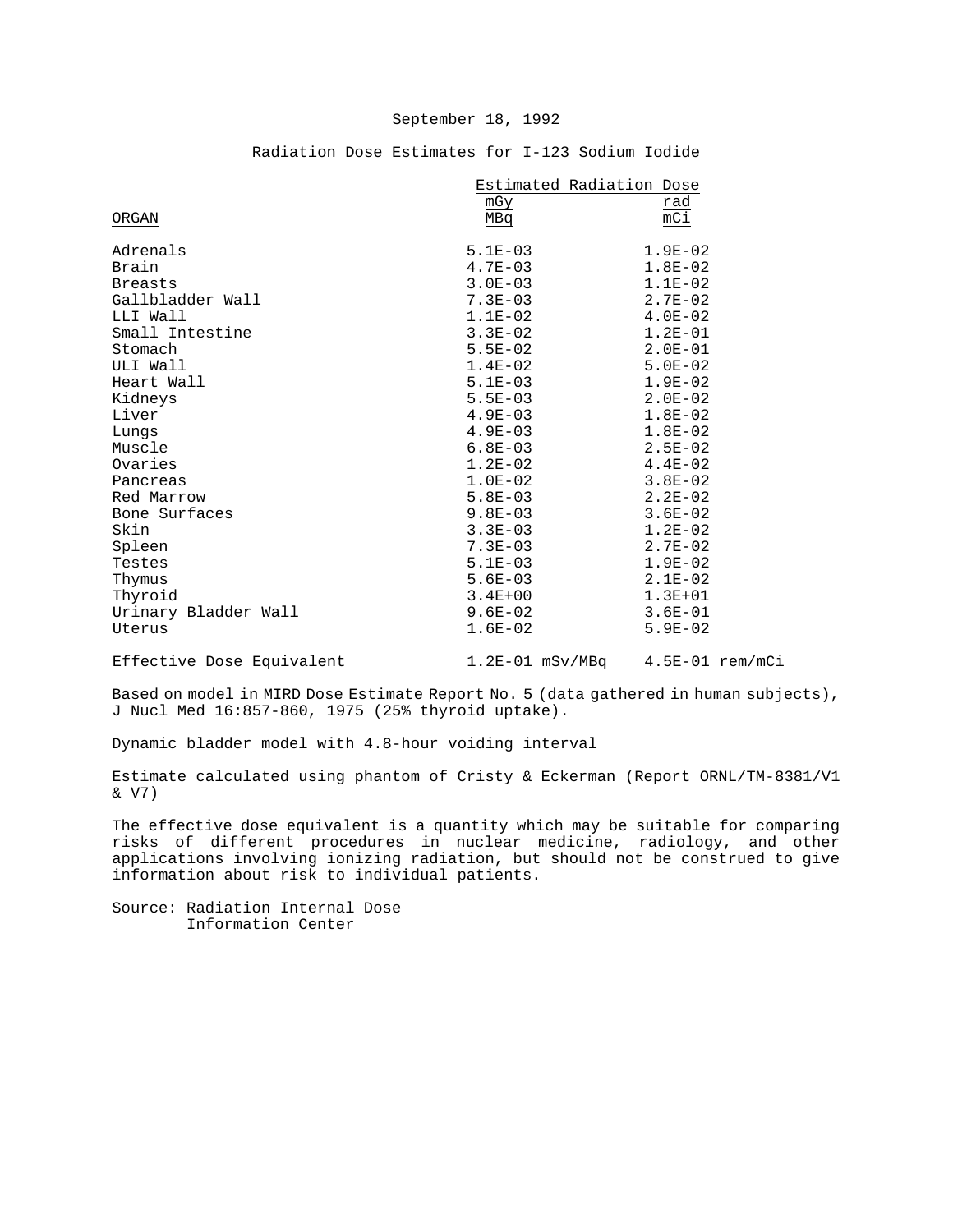#### March 18, 1993

|                      |             | Estimated Radiation Dose |     |
|----------------------|-------------|--------------------------|-----|
|                      | mGy         | rad                      |     |
| ORGAN                |             | MBq                      | mCi |
| Adrenals             | $5.8E-02$   | $2.1E-01$                |     |
| Brain                | $1.5E - 01$ | $5.7E - 01$              |     |
| <b>Breasts</b>       | $6.2E - 02$ | $2.3E-01$                |     |
| Gallbladder Wall     | $7.1E-02$   | $2.6E - 01$              |     |
| LLI Wall             | $7.9E - 02$ | $2.9E - 01$              |     |
| Small Intestine      | $2.8E - 01$ | $1.0E + 00$              |     |
| Stomach              | $4.5E - 01$ | $1.7E + 00$              |     |
| ULI Wall             | $9.9E - 02$ | $3.7E - 01$              |     |
| Heart Wall           | $8.4E - 02$ | $3.1E - 01$              |     |
| Kidneys              | $5.4E-02$   | $2.0E - 01$              |     |
| Liver                | $9.7E-02$   | $3.6E - 01$              |     |
| Lungs                | $1.1E-01$   | $4.1E-01$                |     |
| Muscle               | $1.4E-01$   | $5.3E - 01$              |     |
| Ovaries              | $8.8E-02$   | $3.2E - 01$              |     |
| Pancreas             | $8.8E - 02$ | $3.3E - 01$              |     |
| Red Marrow           | $1.1E-01$   | $4.2E-01$                |     |
| Bone Surfaces        | $1.3E-01$   | $4.7E - 01$              |     |
| Skin                 | $7.2E - 02$ | $2.7E - 01$              |     |
| Spleen               | $6.6E-02$   | $2.4E - 01$              |     |
| Testes               | $4.3E-02$   | $1.6E-01$                |     |
| Thymus               | $1.7E - 01$ | $6.3E - 01$              |     |
| Thyroid              | $2.1E + 02$ | $7.8E + 02$              |     |
| Urinary Bladder Wall | $7.9E - 01$ | $2.9E + 00$              |     |
| Uterus               | $1.1E - 01$ | $4.2E - 01$              |     |

# Radiation Dose Estimates for I-124 Sodium Iodide

Effective Dose Equivalent 6.5E+00 mSv/MBq 2.4E+01 rem/mCi

Based on model in MIRD Dose Estimate Report No. 5 (data gathered in human subjects), J Nucl Med 16:857-860, 1975 (25% thyroid uptake).

Estimate calculated using phantom of Cristy & Eckerman (Report ORNL/TM-8381/V1 & V7)

The effective dose equivalent is a quantity which may be suitable for comparing risks of different procedures in nuclear medicine, radiology, and other applications involving ionizing radiation, but should not be construed to give information about risk to individual patients.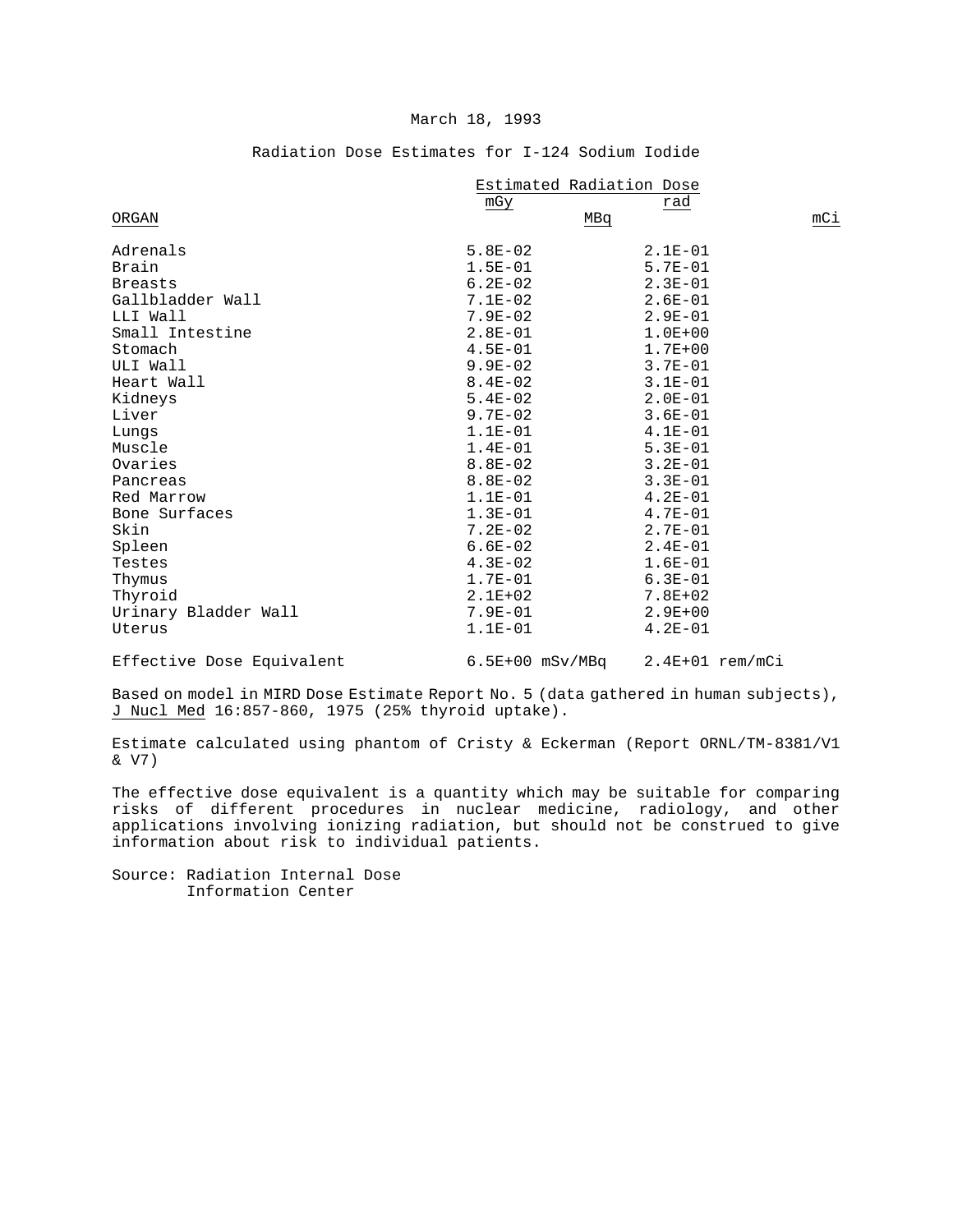### March 25, 1993

|                           | Estimated Radiation Dose |                   |
|---------------------------|--------------------------|-------------------|
|                           | mGy                      | rad               |
| ORGAN                     | MBq                      | $mC_1$            |
|                           |                          |                   |
| Adrenals                  | $5.8E-02$                | $2.1E-01$         |
| Brain                     | $6.0E-02$                | $2.2E-01$         |
| <b>Breasts</b>            | $4.4E-02$                | $1.6E-01$         |
| Gallbladder Wall          | $6.8E-02$                | $2.5E - 01$       |
| LLI Wall                  | $6.0E-02$                | $2.2E-01$         |
| Small Intestine           | $8.7E - 02$              | $3.2E - 01$       |
| Stomach                   | $1.1E-01$                | $4.1E-01$         |
| ULI Wall                  | $6.2E-02$                | $2.3E-01$         |
| Heart Wall                | $5.6E-02$                | $2.1E-01$         |
| Kidneys                   | $5.4E-02$                | $2.0E - 01$       |
| Liver                     | $1.3E-01$                | $4.9E - 01$       |
| Lungs                     | $6.9E-02$                | $2.5E - 01$       |
| Muscle                    | $1.3E-01$                | $4.8E - 01$       |
| Ovaries                   | $6.0E-02$                | $2.2E-01$         |
| Pancreas                  | $6.3E-02$                | $2.3E-01$         |
| Red Marrow                | $5.4E-02$                | $2.0E-01$         |
| Bone Surfaces             | $1.9E-01$                | $7.0E - 01$       |
| Skin                      | $5.0E-02$                | $1.9E-01$         |
| Spleen                    | $5.5E - 02$              | $2.1E-01$         |
| Testes                    | $4.8E-02$                | $1.8E - 01$       |
| Thymus                    | $6.9E-02$                | $2.6E-01$         |
| Thyroid                   | $2.1E + 02$              | $7.8E + 02$       |
| Urinary Bladder Wall      | $1.7E-01$                | $6.1E - 01$       |
| Uterus                    | $6.3E-02$                | $2.3E-01$         |
| Effective Dose Equivalent | $6.4E+00$ mSv/MBq        | $2.4E+01$ rem/mCi |

# Radiation Dose Estimates for I-125 Fibrinogen\*

\* Based on kinetic model in Wootton and Hammond (Brit J Radiol 51:265-272, 1978). Free iodide treated as in MIRD Dose Estimate Report No. 5 (J Nucl Med 16:857 -860, 1975).

The effective dose equivalent is a quantity which may be suitable for comparing risks of different procedures in nuclear medicine, radiology, and other applications involving ionizing radiation, but should not be construed to give information about risk to individual patients.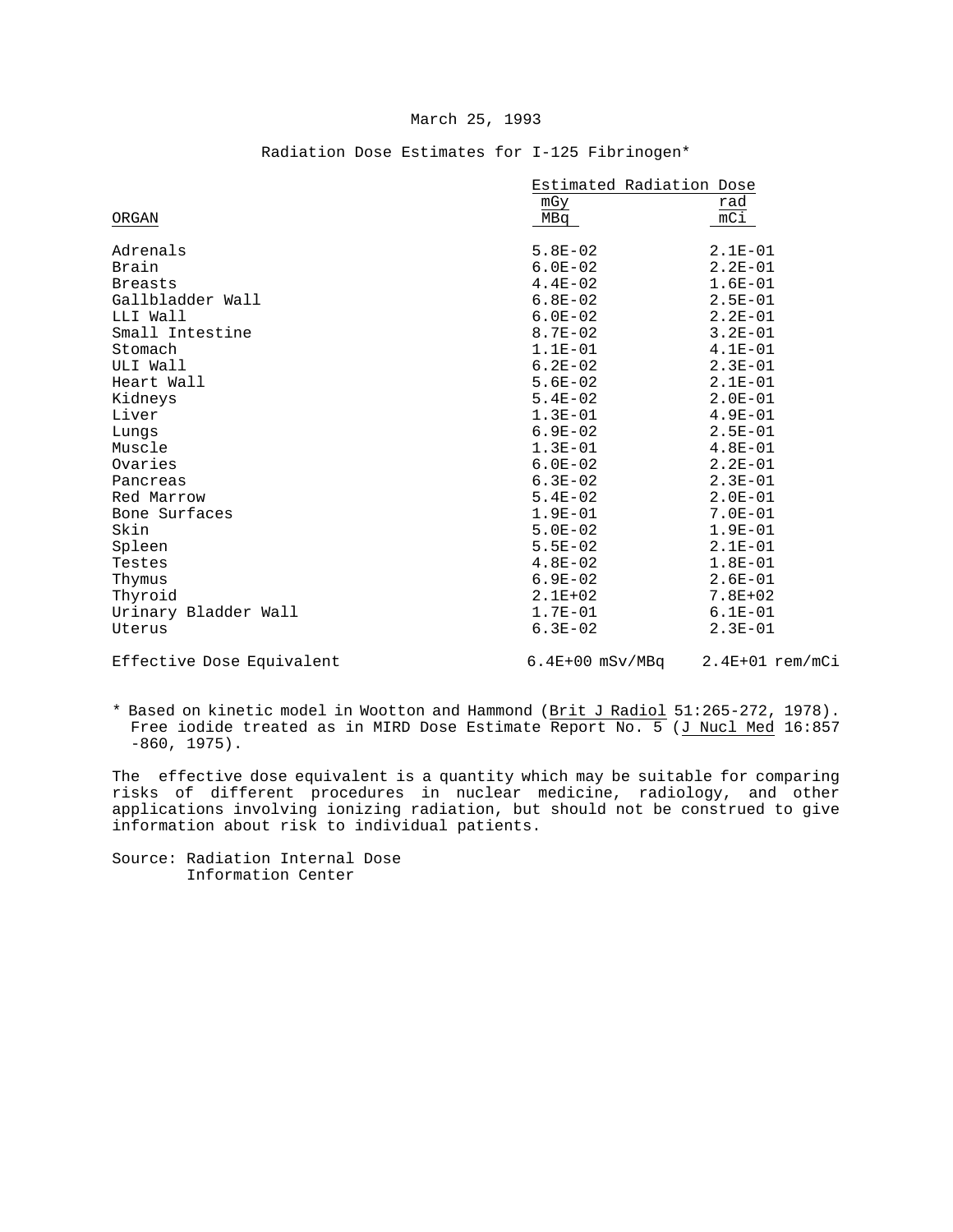# Radiation Dose Estimates for I-125 IMP

|                           | Estimated Radiation Dose |                   |
|---------------------------|--------------------------|-------------------|
|                           | mGy                      | rad               |
| ORGAN                     | MBq                      | mC1               |
| Adrenals                  | $2.0E-02$                | $7.3E - 02$       |
| Brain                     | $2.8E-02$                | $1.0E-01$         |
| <b>Breasts</b>            | $1.6E-02$                | $6.1E - 02$       |
| Gallbladder Wall          | $1.9E-02$                | $7.0E - 02$       |
| LLI Wall                  | $2.2E-02$                | $8.1E - 02$       |
| Small Intestine           | $2.1E-02$                | $7.6E - 02$       |
| Stomach                   | $2.0E-02$                | $7.3E - 02$       |
| ULI Wall                  | $2.0E-02$                | $7.2E-02$         |
| Heart Wall                | $2.1E-02$                | $7.9E - 02$       |
| Kidneys                   | $1.8E-02$                | $6.8E-02$         |
| Liver                     | $9.4E-03$                | $3.5E - 02$       |
| Lungs                     | $7.2E-02$                | $2.7E-01$         |
| Muscle                    | $1.9E-02$                | $6.9E - 02$       |
| Ovaries                   | $2.1E-02$                | $7.9E - 02$       |
| Pancreas                  | $2.0E-02$                | $7.5E - 02$       |
| Red Marrow                | $1.5E-02$                | $5.7E - 02$       |
| Bone Surfaces             | $3.9E - 02$              | $1.5E-01$         |
| Skin                      | $1.4E-02$                | $5.0E-02$         |
| Spleen                    | $2.0E-02$                | $7.4E - 02$       |
| Testes                    | $1.8E-02$                | $6.5E-02$         |
| Thymus                    | $1.9E-02$                | $7.1E-02$         |
| Thyroid                   | $2.0E-02$                | $7.2E - 02$       |
| Urinary Bladder Wall      | $1.4E-01$                | $5.0E-01$         |
| Uterus                    | $2.5E-02$                | $9.4E - 02$       |
| Effective Dose Equivalent | $3.4E-02$ mSv/MBq        | $1.3E-01$ rem/mCi |

Based on data gathered in six human volunteers. Average residence times:

| Brain     | 1.34 hr    |
|-----------|------------|
| Liver     | $0.349$ hr |
| Lungs     | $3.45\;hr$ |
| Remainder | 42.9 hr    |

Urinary bladder: 100%,  $T_b = 34.1$  hr. Dynamic bladder model with 4.8-hour voiding interval.

Estimate calculated using phantom of Cristy & Eckerman (Report ORNL/TM-8381/V1 & V7)

The effective dose equivalent is a quantity which may be suitable for comparing risks of different procedures in nuclear medicine, radiology, and other applications involving ionizing radiation, but should not be construed to give information to individual patients.

Source: Radiation Internal Dose Information Center

September 18, 1992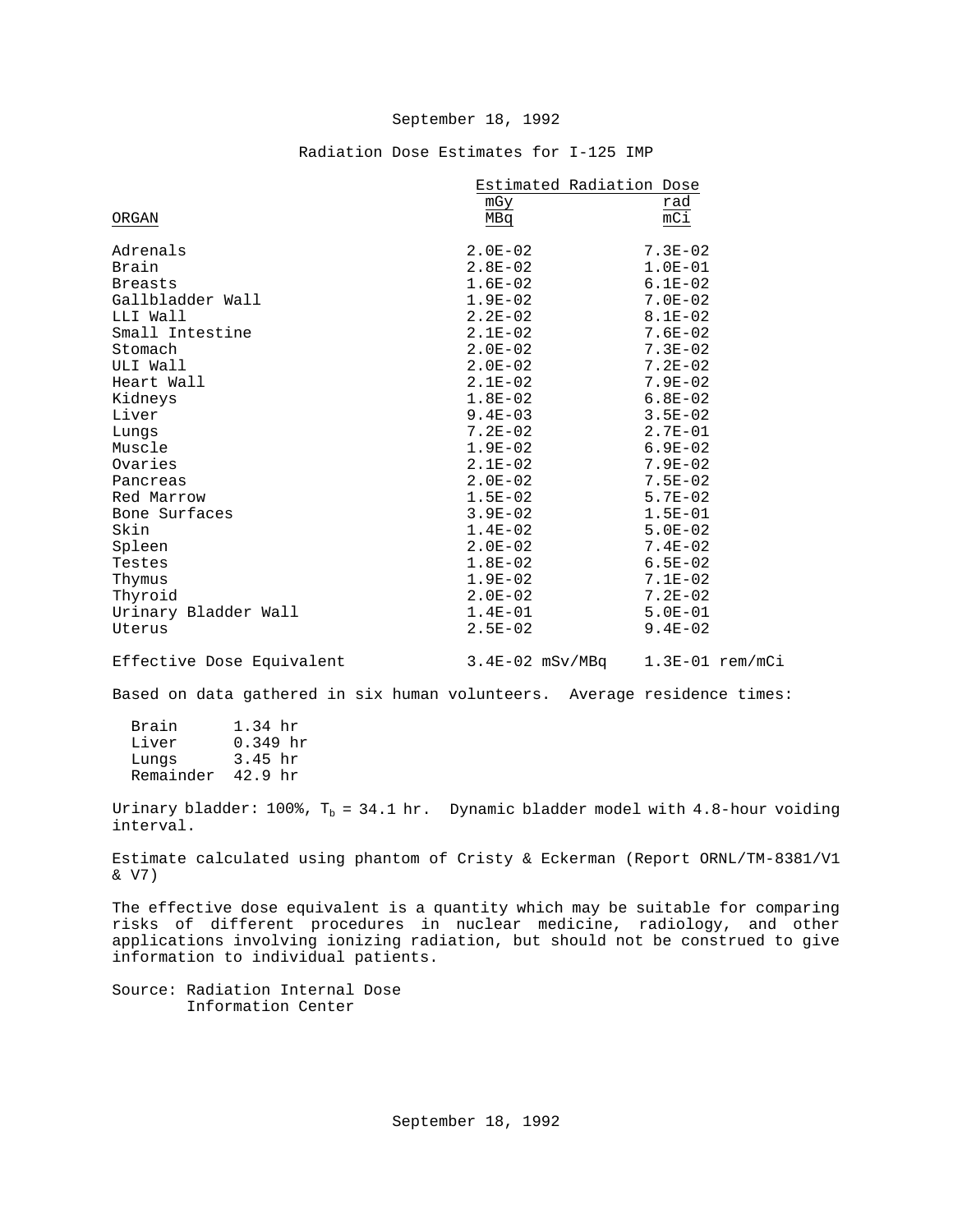## Radiation Dose Estimates for I-125 mIBG

|                           | Estimated Radiation Dose     |                |
|---------------------------|------------------------------|----------------|
|                           | mGy                          | rad            |
| ORGAN                     | MBq                          | mCi            |
| Adrenals                  | $4.2E - 02$                  | $1.6E-01$      |
| Brain                     | $1.4E-02$                    | $5.3E-02$      |
| <b>Breasts</b>            | $1.2E-02$                    | $4.5E - 02$    |
| Gallbladder Wall          | $4.3E-02$                    | $1.6E-01$      |
| LLI Wall                  | $1.7E-02$                    | $6.1E-02$      |
| Small Intestine           | $1.6E-02$                    | $5.9E - 02$    |
| Stomach                   | $1.7E-02$                    | $6.4E - 02$    |
| ULI Wall                  | $1.7E-02$                    | $6.2E-02$      |
| Heart Wall                | $8.3E - 02$                  | $3.1E-01$      |
| Kidneys                   | $2.0E-02$                    | $7.4E - 02$    |
| Liver                     | $2.2E-01$                    | $8.2E - 01$    |
| Lungs                     | $2.3E-02$                    | $8.3E-02$      |
| Muscle                    | $1.6E-02$                    | $5.8E-02$      |
| Ovaries                   | $1.6E-02$                    | $5.9E - 02$    |
| Pancreas                  | $2.6E-02$                    | $9.6E-02$      |
| Red Marrow                | $1.2E-02$                    | $4.4E-02$      |
| Bone Surfaces             | $3.1E-02$                    | $1.2E-01$      |
| Salivary Glands           | $7.0E - 02$                  | $2.6E-01$      |
| Skin                      | $1.1E-02$                    | $3.9E - 02$    |
| Spleen                    | $1.6E-01$                    | $5.9E-01$      |
| Testes                    | $1.3E-02$                    | $4.8E-02$      |
| Thymus                    | $1.5E-02$                    | $5.7E-02$      |
| Thyroid                   | $4.6E-02$                    | $1.7E-01$      |
| Urinary Bladder Wall      | $1.4E-01$                    | $5.1E-01$      |
| Uterus                    | $2.0E-02$                    | $7.5E - 02$    |
| Effective Dose Equivalent | $5.1E - 0.2$ mSv/MB $\alpha$ | $1.9F-01$ rem/ |

Effective Dose Equivalent 5.1E-02 mSv/MBq 1.9E-01 rem/mCi Based on data gathered in patients - Jacobsson et al, 4th International Radiopharmaceutical Dosimetry Symposium, CONF-851113, pp. 389-398. Assumed distribution and retention:

| Total body                                         |       | $63\%$ T <sub>h</sub> = 32.8 hours |  | 36% $T_h = 3.05$ hours |  |
|----------------------------------------------------|-------|------------------------------------|--|------------------------|--|
|                                                    | $1\%$ | $T_h = \infty$                     |  |                        |  |
| Liver                                              | 21%   | $Tb = 32.8$ hours                  |  | 15% $T_h = 3.05$ hours |  |
|                                                    | 0.3%  | $T_h = \infty$                     |  |                        |  |
| Spleen 0.6%                                        |       | $T_h = 178$ hours                  |  |                        |  |
| Sal. glands $0.04$ <sup>2</sup> $T_h$ = 32.8 hours |       |                                    |  |                        |  |
| Thyroid 0.005%                                     |       | $T_h = 168$ hours                  |  |                        |  |
| Adrenals 0.02%                                     |       | $T_h = 48.6$ hours                 |  |                        |  |
| Heart wall 0.8%                                    |       | $T_h = 120$ hours                  |  |                        |  |
|                                                    |       |                                    |  |                        |  |

Dynamic Bladder Model used (4.80 hour void)

 $36\%$  T<sub>b</sub> = 3.00 hours  $63\%$  T<sub>b</sub> = 33.6 hours

Dose to salivary glands is self-dose only, based on 77 g mass and photon absorbed fractions from MIRD Pamphlet No. 8. Salivary gland activity did not contribute to other organ doses. Estimate calculated using phantom of Cristy & Eckerman (Report ORNL/TM-8381/V1 & V7)

The effective dose equivalent is a quantity which may be suitable for comparing risks of different procedures in nuclear medicine, radiology, and other applications involving ionizing radiation, but should not be construed to give information about risk to individual patients.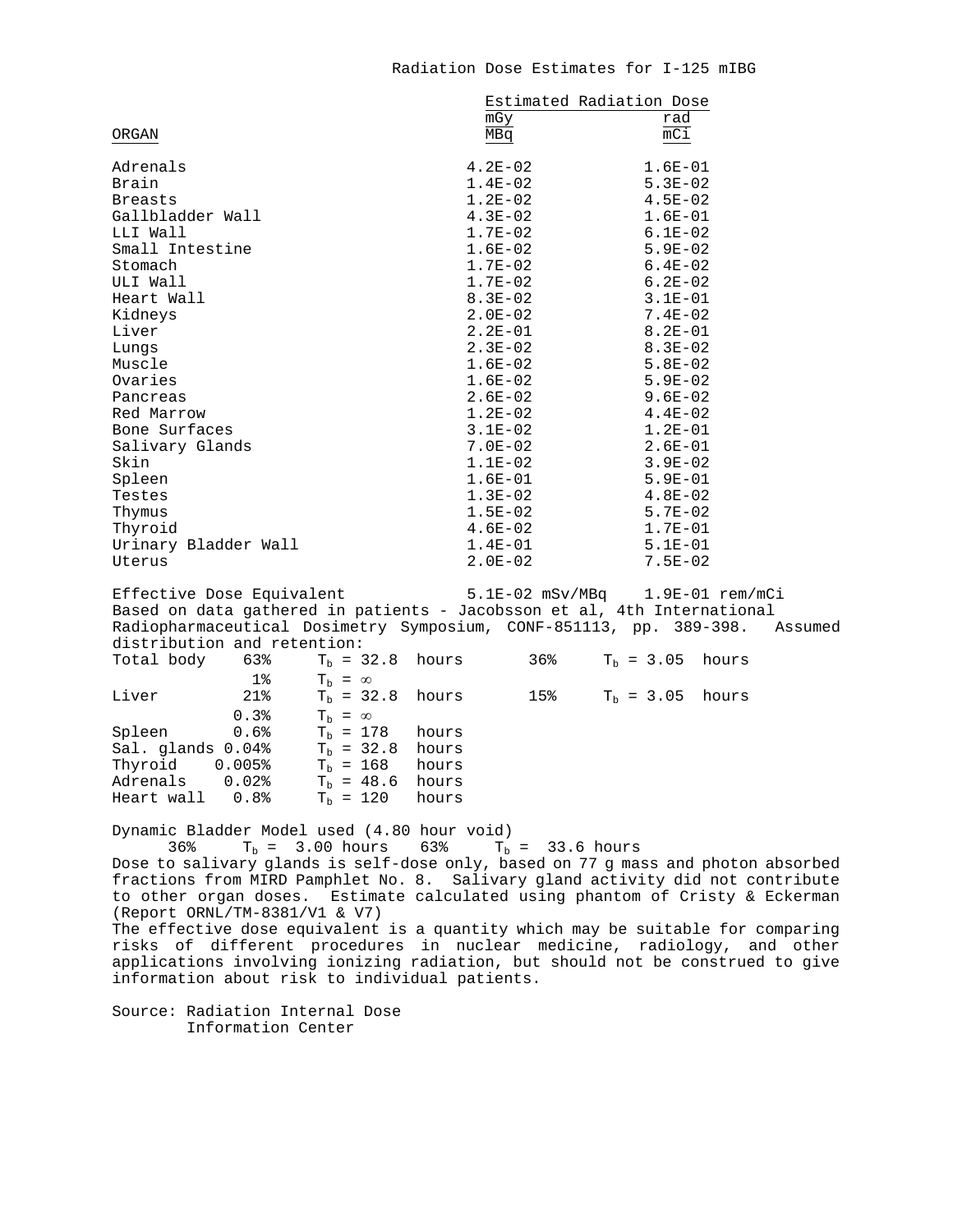|                           | Estimated Radiation Dose |                   |     |  |
|---------------------------|--------------------------|-------------------|-----|--|
|                           | mGy                      | rad               |     |  |
| ORGAN                     | MBq                      |                   | mCi |  |
| Adrenals                  | $1.1E-02$                | $4.0E-02$         |     |  |
| Brain                     | $1.3E-02$                | $4.7E-02$         |     |  |
| <b>Breasts</b>            | $6.2E - 03$              | $2.3E-02$         |     |  |
| Gallbladder Wall          | $1.9E-02$                | $6.8E-02$         |     |  |
| LLI Wall                  | $1.1E-02$                | $4.2E-02$         |     |  |
| Small Intestine           | $3.7E - 02$              | $1.4E-01$         |     |  |
| Stomach                   | $6.4E-02$                | $2.4E-01$         |     |  |
| ULI Wall                  | $1.5E-02$                | $5.5E - 02$       |     |  |
| Heart Wall                | $9.1E-03$                | $3.4E - 02$       |     |  |
| Kidneys                   | $8.6E - 03$              | $3.2E - 02$       |     |  |
| Liver                     | $8.6E - 02$              | $3.2E - 01$       |     |  |
| Lungs                     | $1.9E-02$                | $7.1E-02$         |     |  |
| Muscle                    | $8.6E - 02$              | $3.2E - 01$       |     |  |
| Ovaries                   | $1.1E-02$                | $4.1E-02$         |     |  |
| Pancreas                  | $1.3E-02$                | $4.9E-02$         |     |  |
| Red Marrow                | $1.7E-02$                | $6.3E-02$         |     |  |
| Bone Surfaces             | $9.9E - 02$              | $3.6E - 01$       |     |  |
| Skin                      | $1.7E-02$                | $6.4E - 02$       |     |  |
| Spleen                    | $8.4E - 03$              | $3.1E-02$         |     |  |
| Testes                    | $6.5E - 03$              | $2.4E-02$         |     |  |
| Thymus                    | $2.4E-02$                | $8.9E - 02$       |     |  |
| Thyroid                   | $2.1E+02$                | $7.8E + 02$       |     |  |
| Urinary Bladder Wall      | $1.2E-01$                | $4.4E - 01$       |     |  |
| Uterus                    | $1.4E-02$                | $5.2E - 02$       |     |  |
| Effective Dose Equivalent | $6.4E+00$ mSv/MBq        | $2.4E+01$ rem/mCi |     |  |

## Radiation Dose Estimates for I-125 Sodium Iodide

Based on model in MIRD Dose Estimate Report No. 5, J Nucl Med 16:857-860, 1975 (25% thyroid uptake).

Estimate calculated using phantom of Cristy & Eckerman (Report ORNL/TM-8381/V1 & V7)

The effective dose equivalent is a quantity which may be suitable for comparing risks of different procedures in nuclear medicine, radiology, and other applications involving ionizing radiation, but should not be construed to give information about risk to individual patients.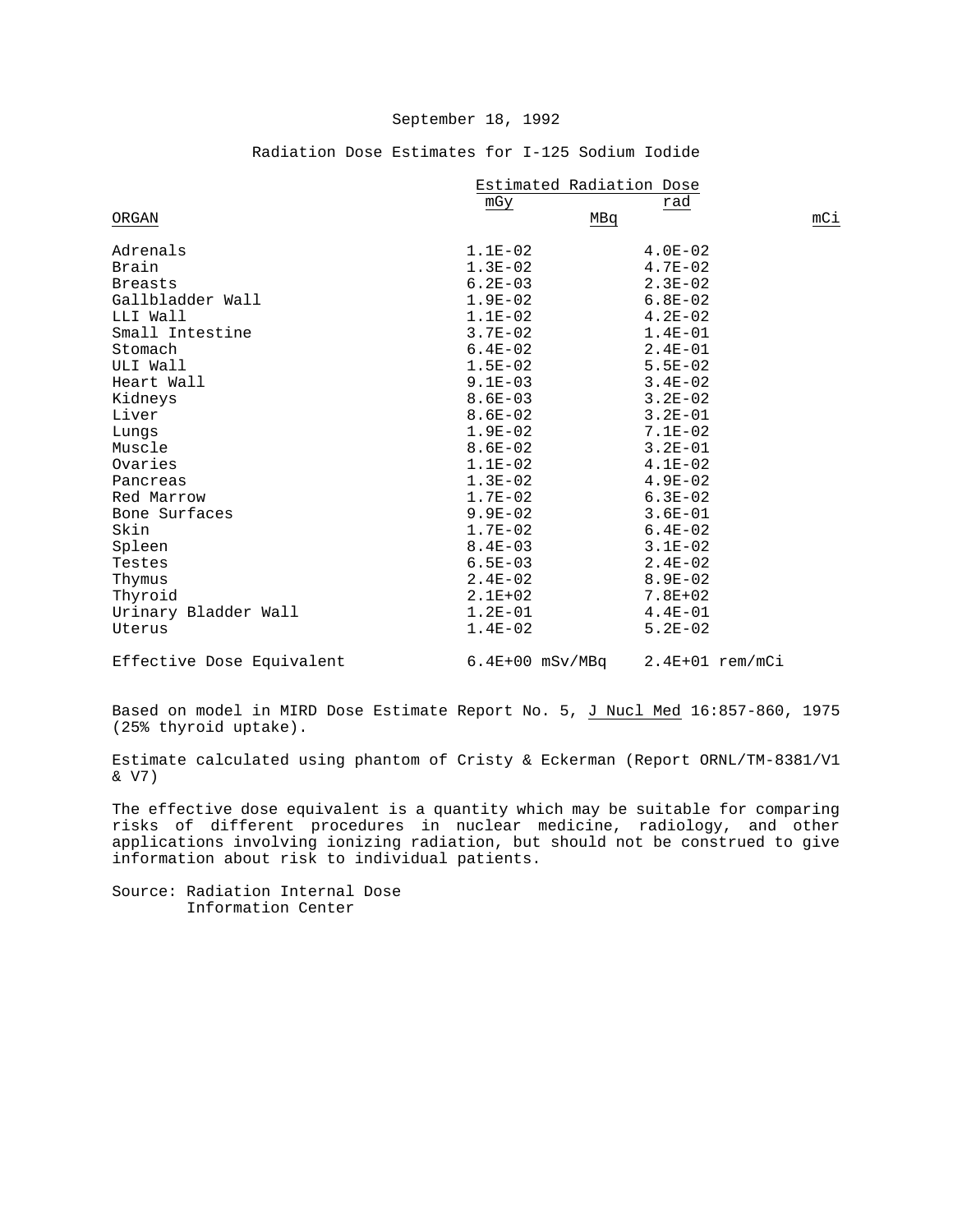#### March 18, 1993

|                      |             | Estimated Radiation Dose |  |  |
|----------------------|-------------|--------------------------|--|--|
|                      | mGy         | rad                      |  |  |
| ORGAN                | MBq         |                          |  |  |
| Adrenals             | $4.9E - 02$ | $1.8E-01$                |  |  |
| Brain                | $1.7E-01$   | $6.4E - 01$              |  |  |
| <b>Breasts</b>       | $6.0E - 02$ | $2.2E-01$                |  |  |
| Gallbladder Wall     | $5.7E-02$   | $2.1E-01$                |  |  |
| LLI Wall             | $4.6E - 02$ | $1.7E - 01$              |  |  |
| Small Intestine      | $2.0E-01$   | $7.5E - 01$              |  |  |
| Stomach              | $3.1E-01$   | $1.2E + 00$              |  |  |
| ULI Wall             | $5.9E-02$   | $2.2E-01$                |  |  |
| Heart Wall           | $8.1E-02$   | $3.0E - 01$              |  |  |
| Kidneys              | $4.2E-02$   | $1.6E-01$                |  |  |
| Liver                | $1.5E-01$   | $5.6E - 01$              |  |  |
| Lungs                | $1.2E - 01$ | $4.4E-01$                |  |  |
| Muscle               | $1.6E-01$   | $5.8E - 01$              |  |  |
| Ovaries              | $5.1E-02$   | $1.9E-01$                |  |  |
| Pancreas             | $6.2E-02$   | $2.3E-01$                |  |  |
| Red Marrow           | $1.2E-01$   | $4.4E - 01$              |  |  |
| Bone Surfaces        | $1.5E - 01$ | $5.4E - 01$              |  |  |
| Skin                 | $7.5E - 02$ | $2.8E - 01$              |  |  |
| Spleen               | $4.7E-02$   | $1.8E - 01$              |  |  |
| Testes               | $2.8E-02$   | $1.0E-01$                |  |  |
| Thymus               | $1.9E-01$   | $7.0E - 01$              |  |  |
| Thyroid              | $4.2E + 02$ | $1.6E + 03$              |  |  |
| Urinary Bladder Wall | $5.4E - 01$ | $2.0E + 00$              |  |  |
| Uterus               | $6.4E-02$   | $2.3E-01$                |  |  |
|                      |             |                          |  |  |

# Radiation Dose Estimates for I-126 Sodium Iodide

Effective Dose Equivalent

 $1.3E+01$  mSv/MBq  $4.7E+01$  rem/mCi

Based on model in MIRD Dose Estimate Report No. 5 (data gathered in human subjects), J Nucl Med 16:857-860, 1975 (25% thyroid uptake).

Estimate calculated using phantom of Cristy & Eckerman (Report ORNL/TM-8381/V1 & V7)

The effective dose equivalent is a quantity which may be suitable for comparing risks of different procedures in nuclear medicine, radiology, and other applications involving ionizing radiation, but should not be construed to give information about risk to individual patients.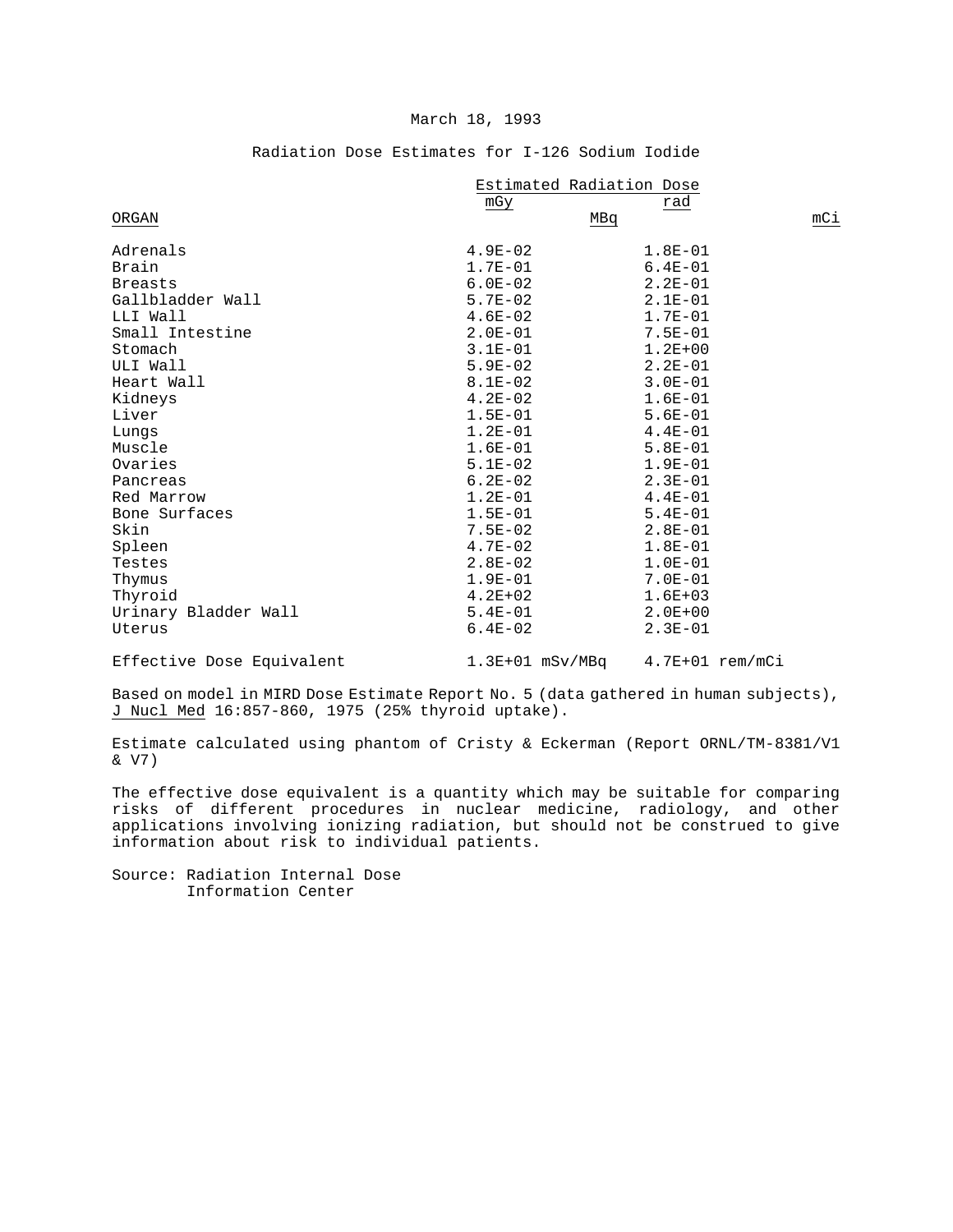#### March 18, 1993

|                      | Estimated Radiation Dose |             |     |
|----------------------|--------------------------|-------------|-----|
|                      | mGy                      | rad         |     |
| ORGAN                |                          | MBq         | mCi |
| Adrenals             | $5.1E-02$                | $1.9E-01$   |     |
| Brain                | $4.7E-02$                | $1.7E - 01$ |     |
| <b>Breasts</b>       | $3.1E-02$                | $1.2E-01$   |     |
| Gallbladder Wall     | $7.1E-02$                | $2.6E - 01$ |     |
| LLI Wall             | $9.9E - 02$              | $3.7E - 01$ |     |
| Small Intestine      | $3.2E - 01$              | $1.2E + 00$ |     |
| Stomach              | $5.2E - 01$              | $1.9E + 00$ |     |
| ULI Wall             | $1.2E-01$                | $4.6E - 01$ |     |
| Heart Wall           | $5.0E-02$                | $1.9E - 01$ |     |
| Kidneys              | $5.4E-02$                | $2.0E - 01$ |     |
| Liver                | $5.0E-02$                | $1.9E-01$   |     |
| Lungs                | $4.7E-02$                | $1.7E-01$   |     |
| Muscle               | $6.4E-02$                | $2.3E-01$   |     |
| Ovaries              | $1.1E-01$                | $4.1E-01$   |     |
| Pancreas             | $9.6E-02$                | $3.6E - 01$ |     |
| Red Marrow           | $6.2E - 02$              | $2.3E-01$   |     |
| Bone Surfaces        | $5.4E-02$                | $2.0E - 01$ |     |
| Skin                 | $3.5E - 02$              | $1.3E-01$   |     |
| Spleen               | $7.0E - 02$              | $2.6E - 01$ |     |
| Testes               | $5.0E-02$                | $1.9E - 01$ |     |
| Thymus               | $5.6E-02$                | $2.1E-01$   |     |
| Thyroid              | $3.1E + 01$              | $1.1E + 02$ |     |
| Urinary Bladder Wall | $8.9E - 01$              | $3.3E + 00$ |     |
| Uterus               | $1.5E - 01$              | $5.5E - 01$ |     |
|                      |                          |             |     |

# Radiation Dose Estimates for I-130 Sodium Iodide

Effective Dose Equivalent

 $1.1E+00$  mSv/MBq  $4.0E+00$  rem/mCi

Based on model in MIRD Dose Estimate Report No. 5 (data gathered in human subjects), J Nucl Med 16:857-860, 1975 (25% thyroid uptake).

Estimate calculated using phantom of Cristy & Eckerman (Report ORNL/TM-8381/V1 & V7)

The effective dose equivalent is a quantity which may be suitable for comparing risks of different procedures in nuclear medicine, radiology, and other applications involving ionizing radiation, but should not be construed to give information about risk to individual patients.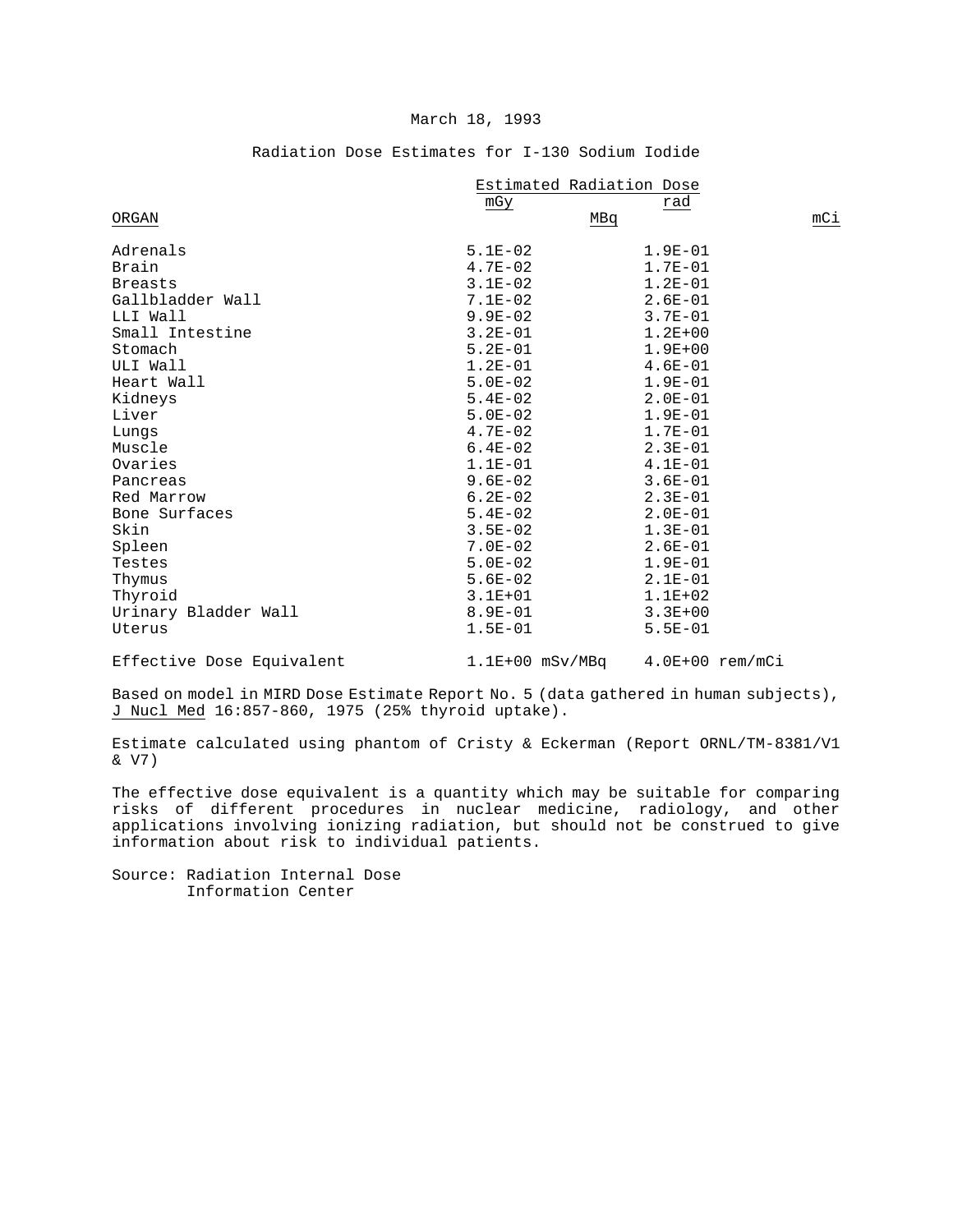|  | Radiation Dose Estimates for I-131 Hippuran |  |  |
|--|---------------------------------------------|--|--|

|                      | Estimated Radiation Dose |             |
|----------------------|--------------------------|-------------|
|                      | mGy                      | rad         |
| ORGAN                | MBq                      | mCi         |
| Adrenals             | $2.1E-03$                | $7.7E - 03$ |
| Brain                | $5.5E - 04$              | $2.1E-03$   |
| <b>Breasts</b>       | $6.7E - 04$              | $2.5E - 03$ |
| Gallbladder Wall     | $3.0E - 03$              | $1.1E-02$   |
| LLI Wall             | $2.6E - 02$              | $9.5E - 02$ |
| Small Intestine      | $1.0E-02$                | $3.8E - 02$ |
| Stomach              | $2.1E-03$                | $7.7E - 03$ |
| ULI Wall             | $8.0E - 03$              | $2.9E - 02$ |
| Heart Wall           | $9.0E - 04$              | $3.3E - 03$ |
| Kidneys              | $4.5E-02$                | $1.7E-01$   |
| Liver                | $1.7E - 03$              | $6.4E - 03$ |
| Lungs                | $7.7E - 04$              | $2.8E - 03$ |
| Muscle               | $6.7E - 03$              | $2.5E-02$   |
| Ovaries              | $2.3E - 02$              | $8.6E - 02$ |
| Pancreas             | $2.1E - 03$              | $7.7E - 03$ |
| Red Marrow           | $4.8E - 03$              | $1.8E-02$   |
| Bone Surfaces        | $3.6E - 03$              | $1.3E-02$   |
| Skin                 | $2.6E - 03$              | $9.6E - 03$ |
| Spleen               | $2.0E - 03$              | $7.5E - 03$ |
| Testes               | $1.7E-02$                | $6.4E-02$   |
| Thymus               | $7.3E - 04$              | $2.7E - 03$ |
| Thyroid              | $6.4E - 04$              | $2.4E-03$   |
| Urinary Bladder Wall | $1.4E + 00$              | $5.3E + 00$ |
| Uterus               | $5.4E-02$                | $2.0E-01$   |

Effective Dose Equivalent 1.0E-01 mSv/MBq 3.7E-01 rem/mCi

Based on data gathered in patients by Lindmo et al. (Med Phys 1(4):193-197, 1974). Assumed distribution and retention:

Total body  $49\%$  T<sub>b</sub> = 0.285 hr 51% T<sub>b</sub> = 0.0392 hr<br>Kidney Residence time = 6.2 minutes Residence time =  $6.2$  minutes All activity cleared through urinary bladder. Bladder voiding interval 4.8 hours.

Estimate calculated using phantom of Cristy & Eckerman (Report ORNL/TM-8381/V1 & V7)

The effective dose equivalent is a quantity which may be suitable for comparing risks of different procedures in nuclear medicine, radiology, and other applications involving ionizing radiation, but should not be construed to give information about risk to individual patients.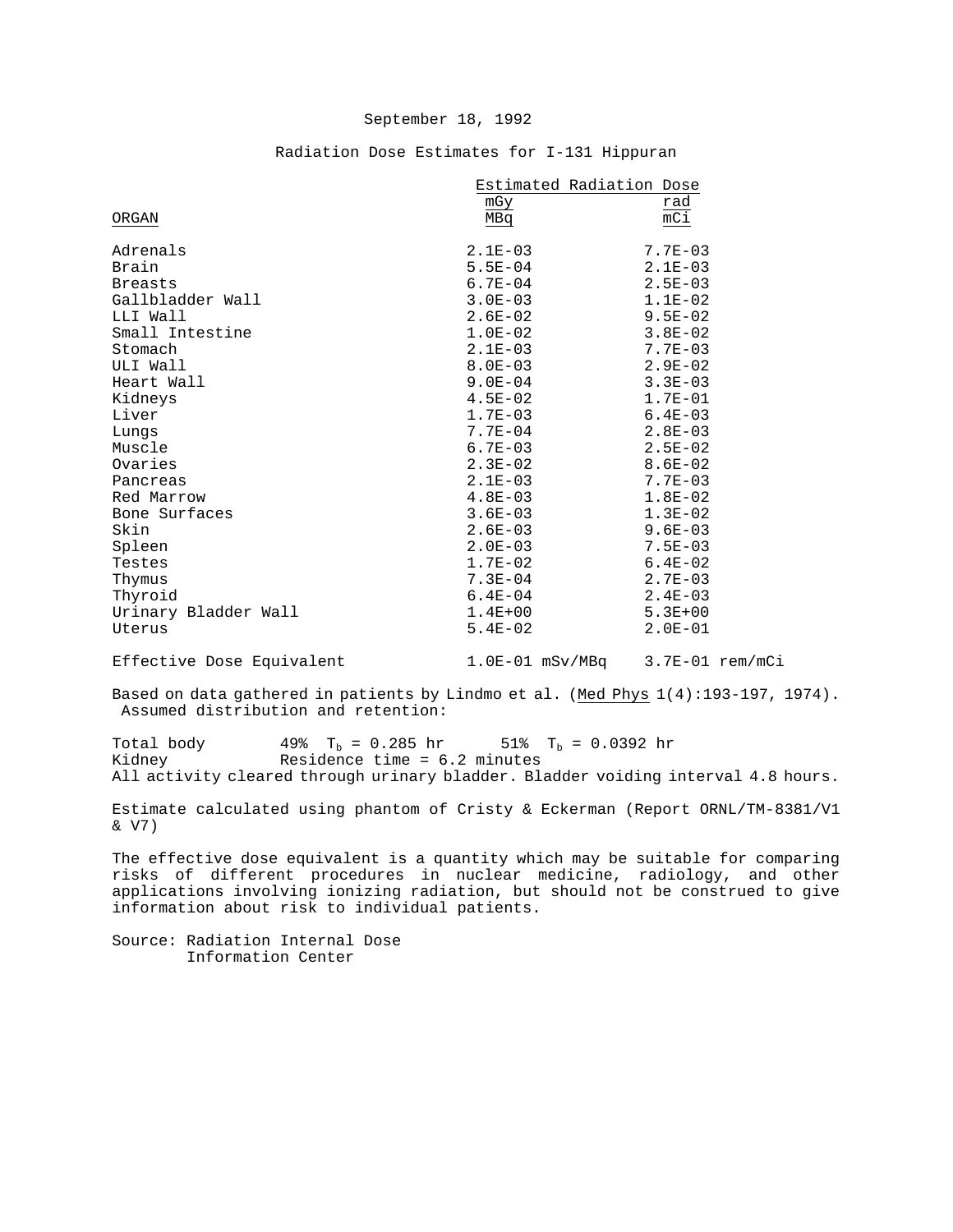# Radiation Dose Estimates for I-131 HSA

|                      | Estimated Radiation Dose |             |     |
|----------------------|--------------------------|-------------|-----|
|                      | mGy                      | rad         |     |
| ORGAN                |                          | MBq         | mCi |
| Adrenals             | $5.3E - 01$              | $2.0E + 00$ |     |
| Brain                | $1.0E + 00$              | $3.8E + 00$ |     |
| <b>Breasts</b>       | $4.0E-01$                | $1.5E + 00$ |     |
| Gallbladder Wall     | $5.0E - 01$              | $1.9E + 00$ |     |
| LLI Wall             | $4.1E-01$                | $1.5E + 00$ |     |
| Small Intestine      | $4.3E - 01$              | $1.6E + 00$ |     |
| Stomach              | $4.7E - 01$              | $1.7E + 00$ |     |
| ULI Wall             | $4.3E - 01$              | $1.6E + 00$ |     |
| Heart Wall           | $3.0E + 00$              | $1.1E + 01$ |     |
| Kidneys              | $1.2E + 00$              | $4.6E + 00$ |     |
| Liver                | $9.6E - 01$              | $3.6E + 00$ |     |
| Lungs                | $2.5E + 00$              | $9.3E + 00$ |     |
| Muscle               | $3.9E - 01$              | $1.4E + 00$ |     |
| Ovaries              | $4.2E - 01$              | $1.5E + 00$ |     |
| Pancreas             | $5.5E - 01$              | $2.0E + 00$ |     |
| Red Marrow           | $4.9E - 01$              | $1.8E + 00$ |     |
| Bone Surfaces        | $4.4E-01$                | $1.6E + 00$ |     |
| Skin                 | $3.2E - 01$              | $1.2E + 00$ |     |
| Spleen               | $2.4E + 00$              | $9.0E + 00$ |     |
| Testes               | $3.5E - 01$              | $1.3E + 00$ |     |
| Thymus               | $5.6E - 01$              | $2.1E + 00$ |     |
| Thyroid              | $4.0E - 01$              | $1.5E + 00$ |     |
| Urinary Bladder Wall | $5.2E - 01$              | $1.9E + 00$ |     |
| Uterus               | $4.2E - 01$              | $1.6E + 00$ |     |
|                      |                          |             |     |

Effective Dose Equivalent 1.1E+00 mSv/MBq 4.0E+00 rem/mCi

Based on total body kinetic model in ICRP 53 (data gathered in human subjects), modified by assumed fractional distribution of blood in model of Hui and Poston.

Estimate calculated using phantom of Cristy & Eckerman (Report ORNL/TM-8381/V1 & V7)

The effective dose equivalent is a quantity which may be suitable for comparing risks of different procedures in nuclear medicine, radiology, and other applications involving ionizing radiation, but should not be construed to give information about risk to individual patients.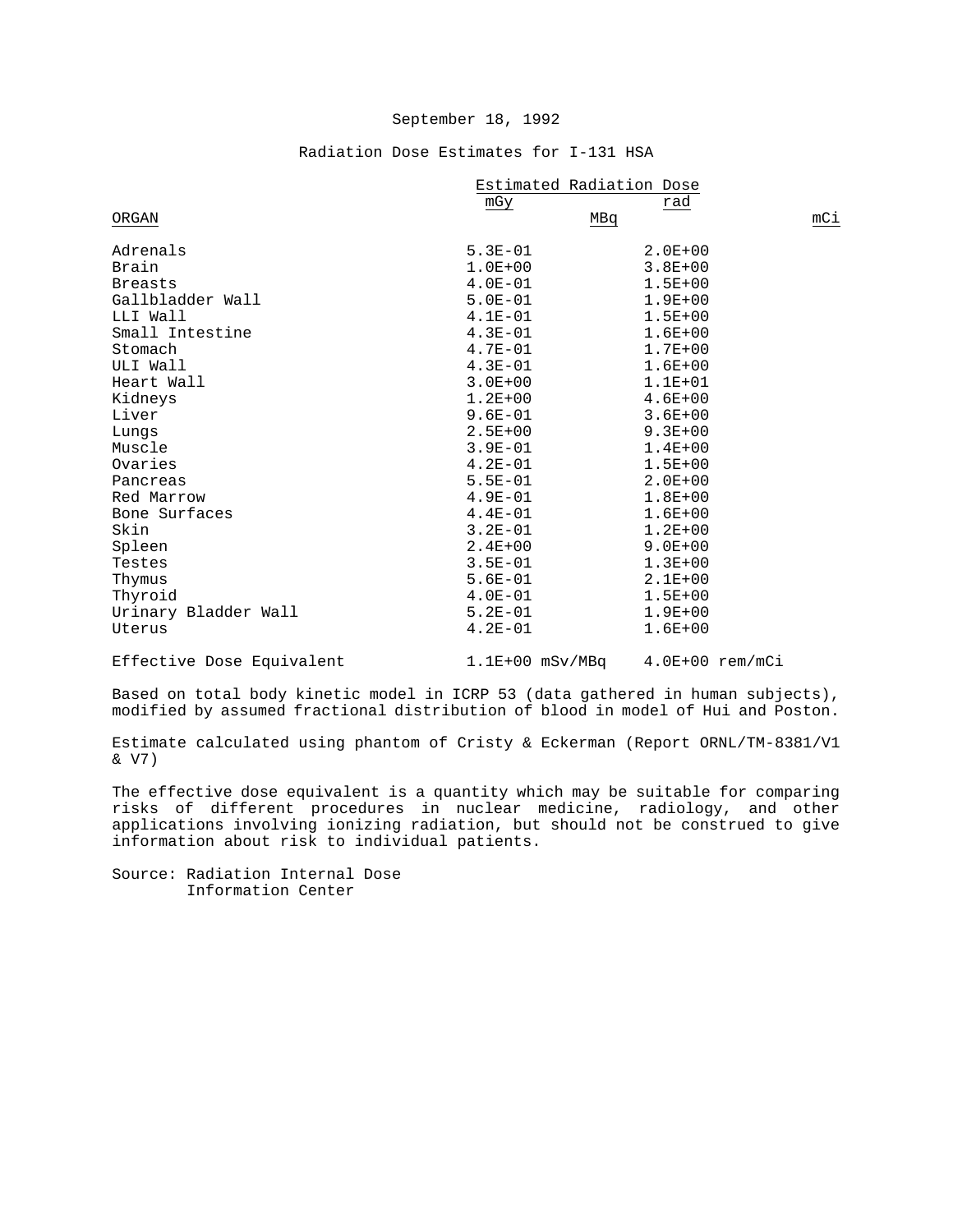# Radiation Dose Estimates for I-131 MAA

|                           | Estimated Radiation Dose |                   |     |
|---------------------------|--------------------------|-------------------|-----|
|                           | mGy                      | rad               |     |
| ORGAN                     | MBq                      |                   | mCi |
| Adrenals                  | $1.8E-01$                | $6.7E - 01$       |     |
| Brain                     | $2.2E-02$                | $8.2E - 02$       |     |
| <b>Breasts</b>            | $8.3E - 02$              | $3.1E - 01$       |     |
| Gallbladder Wall          | $2.5E - 01$              | $9.4E - 01$       |     |
| LLI Wall                  | $3.8E-02$                | $1.4E - 01$       |     |
| Small Intestine           | $6.1E-02$                | $2.2E - 01$       |     |
| Stomach                   | $8.4E - 02$              | $3.1E-01$         |     |
| ULI Wall                  | $7.8E-02$                | $2.9E-01$         |     |
| Heart Wall                | $1.6E-01$                | $5.9E - 01$       |     |
| Kidneys                   | $1.4E-01$                | $5.3E - 01$       |     |
| Liver                     | $2.0E + 00$              | $7.5E + 00$       |     |
| Lungs                     | $2.3E + 00$              | $8.5E + 00$       |     |
| Muscle                    | $6.0E-02$                | $2.2E - 01$       |     |
| Ovaries                   | $4.4E-02$                | $1.6E-01$         |     |
| Pancreas                  | $1.5E-01$                | $5.6E-01$         |     |
| Red Marrow                | $7.3E - 02$              | $2.7E - 01$       |     |
| Bone Surfaces             | $6.3E-02$                | $2.3E - 01$       |     |
| Skin                      | $3.8E - 02$              | $1.4E-01$         |     |
| Spleen                    | $7.3E - 02$              | $2.7E - 01$       |     |
| Testes                    | $2.7E-02$                | $1.0E-01$         |     |
| Thymus                    | $9.0E - 02$              | $3.3E - 01$       |     |
| Thyroid                   | $4.1E-02$                | $1.5E - 01$       |     |
| Urinary Bladder Wall      | $4.9E - 01$              | $1.8E + 00$       |     |
| Uterus                    | $5.2E - 02$              | $1.9E-01$         |     |
| Effective Dose Equivalent | 5.0E-01 mSv/MBq          | $1.8E+00$ rem/mCi |     |

Model in ICRP 53 is adopted (data gathered in human subjects). Assumed distribution and retention:

Lungs 85%  $T_b = 6$  hr 15%  $T_b = 72$  hr<br>Liver 25% uptake  $T_b = 6$  hr, elimination  $T_b = 1$ Liver 25% uptake  $T_b = 6$  hr, elimination  $T_b = 120$  hr Kidneys residence time = 0.108 hr residence time =  $0.108$  hr Urinary bladder receives clearance from liver and long term clearance from lung. Bladder voiding interval 4.8 hours.

Estimate calculated using phantom of Cristy & Eckerman (Report ORNL/TM-8381/V1 & V7)

The effective dose equivalent is a quantity which may be suitable for comparing risks of different procedures in nuclear medicine, radiology, and other applications involving ionizing radiation, but should not be construed to give information about risk to individual patients.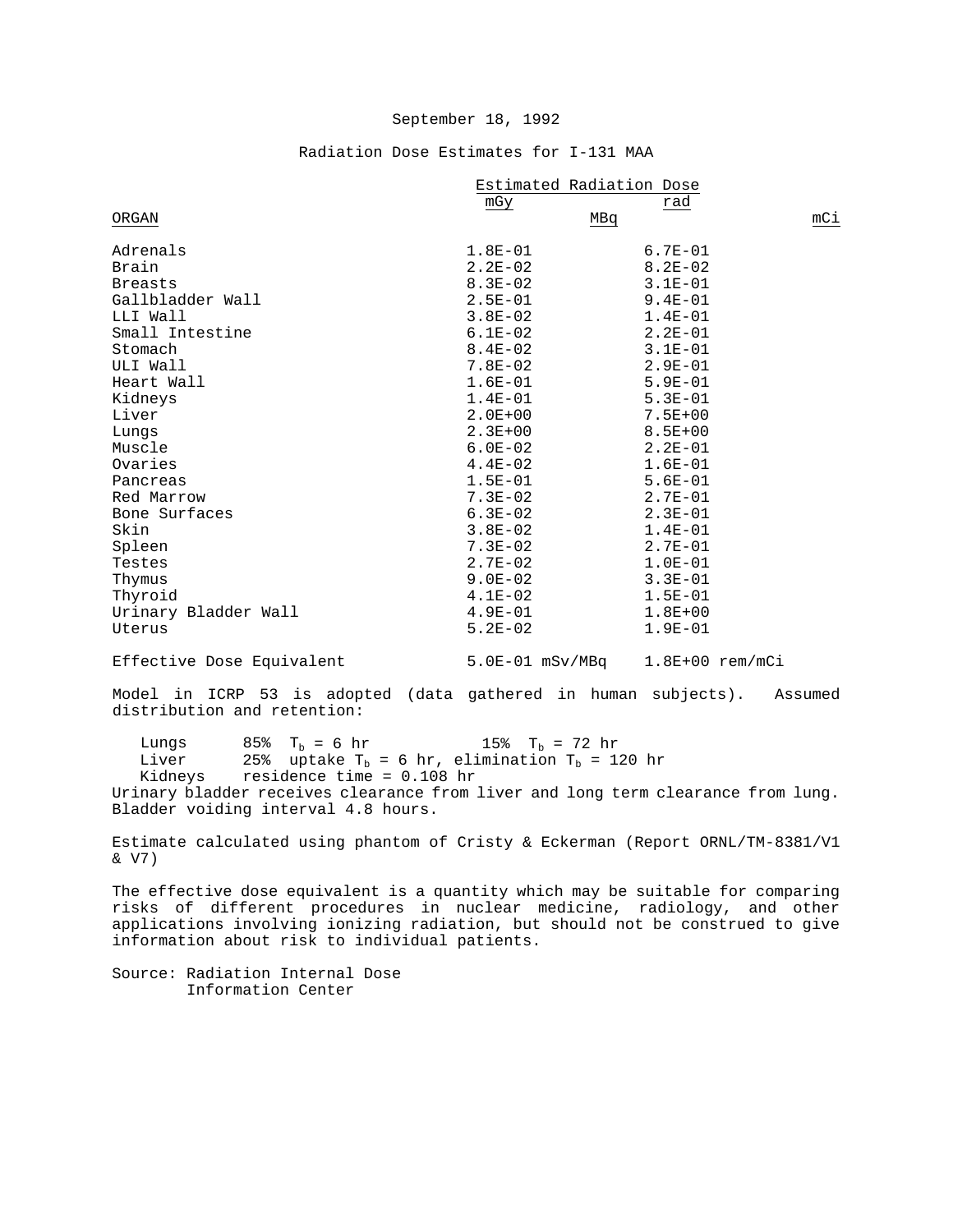|                           | mGy               | Estimated Radiation Dose<br>rad |
|---------------------------|-------------------|---------------------------------|
| ORGAN                     | MBq               | mCi                             |
| Adrenals                  | $2.1E-01$         | $7.6E - 01$                     |
| Brain                     | $4.7E - 02$       | $1.7E - 01$                     |
| <b>Breasts</b>            | $5.4E-02$         | $2.0E-01$                       |
| Gallbladder Wall          | $1.4E-01$         | $5.2E - 01$                     |
| LLI Wall                  | $7.2E - 02$       | $2.7E-01$                       |
| Small Intestine           | $7.5E - 02$       | $2.8E-01$                       |
| Stomach                   | $7.8E - 02$       | $2.9E - 01$                     |
| ULI Wall                  | $7.9E - 02$       | $2.9E - 01$                     |
| Heart Wall                | $3.8E - 01$       | $1.4E + 00$                     |
| Kidneys                   | $8.8E - 02$       | $3.3E - 01$                     |
| Liver                     | $7.8E - 01$       | $2.9E + 00$                     |
| Lungs                     | $7.4E - 02$       | $2.7E-01$                       |
| Muscle                    | $6.2E - 02$       | $2.3E-01$                       |
| Ovaries                   | $7.4E - 02$       | $2.7E-01$                       |
| Pancreas                  | $1.1E-01$         | $3.9E - 01$                     |
| Red Marrow                | $7.4E - 02$       | $2.7E - 01$                     |
| Bone Surfaces             | $6.5E - 02$       | $2.4E-01$                       |
| Salivary glands           | $2.4E-01$         | $8.8E - 01$                     |
| Skin                      | $4.8E-02$         | $1.8E-01$                       |
| Spleen                    | $5.8E-01$         | $2.2E + 00$                     |
| Testes                    | $5.8E-02$         | $2.2E - 01$                     |
| Thymus                    | $6.4E - 02$       | $2.4E - 01$                     |
| Thyroid                   | $9.0E - 02$       | $3.3E - 01$                     |
| Urinary Bladder Wall      | $7.6E - 01$       | $2.8E + 00$                     |
| Uterus                    | $8.9E - 02$       | $3.3E - 01$                     |
| Effective Dose Equivalent | $2.1E-01$ mSv/MBq | $7.8E-01$ rem/mCi               |

#### Radiation Dose Estimates for I-131 mIBG (i.v. injection)

Based on data gathered in patients - Jacobsson et al, 4th International<br>Radiopharmaceutical Dosimetry Symposium, CONF-851113, pp. 389-398. Assumed Radiopharmaceutical Dosimetry Symposium, CONF-851113, pp. 389-398. distribution and retention:

Total body 63% T<sub>b</sub> = 32.8 hours 36% T<sub>b</sub> = 3.05 hours 1% T<sub>b</sub> =  $\infty$ Liver 21%  $T_b = 32.8$  hours 15%  $T_b = 3.05$  hours 0.3%  $T_b = \infty$ <br>Spleen 0.6%  $T_b = 178$  hours  $T_b = 178$  hours<br> $T_b = 32.8$  hours Sal. glands  $0.04$  T<sub>b</sub> = 32.8 hours<br>Thyroid 0.005<sup>8</sup> T<sub>b</sub> = 168 hours Thyroid 0.005%<br>Adrenals 0.02%  $0.02$  T<sub>b</sub> = 48.6 hours<br>0.8% T<sub>b</sub> = 120 hours Heart wall Dynamic Bladder Model used (4.80 hour void)

36 %  $T_b = 3.00$  hours 63 %  $T_b = 33.6$  hours Dose to salivary glands is self-dose only, based on 77 g mass and photon absorbed fractions from MIRD Pamphlet No. 8. Salivary gland activity did not contribute to other organ doses. Estimate calculated using phantom of Cristy & Eckerman (Report ORNL/TM-8381/V1 & V7)

The effective dose equivalent is a quantity which may be suitable for comparing risks of different procedures in nuclear medicine, radiology, and other applications involving ionizing radiation, but should not be construed to give information to individual patients.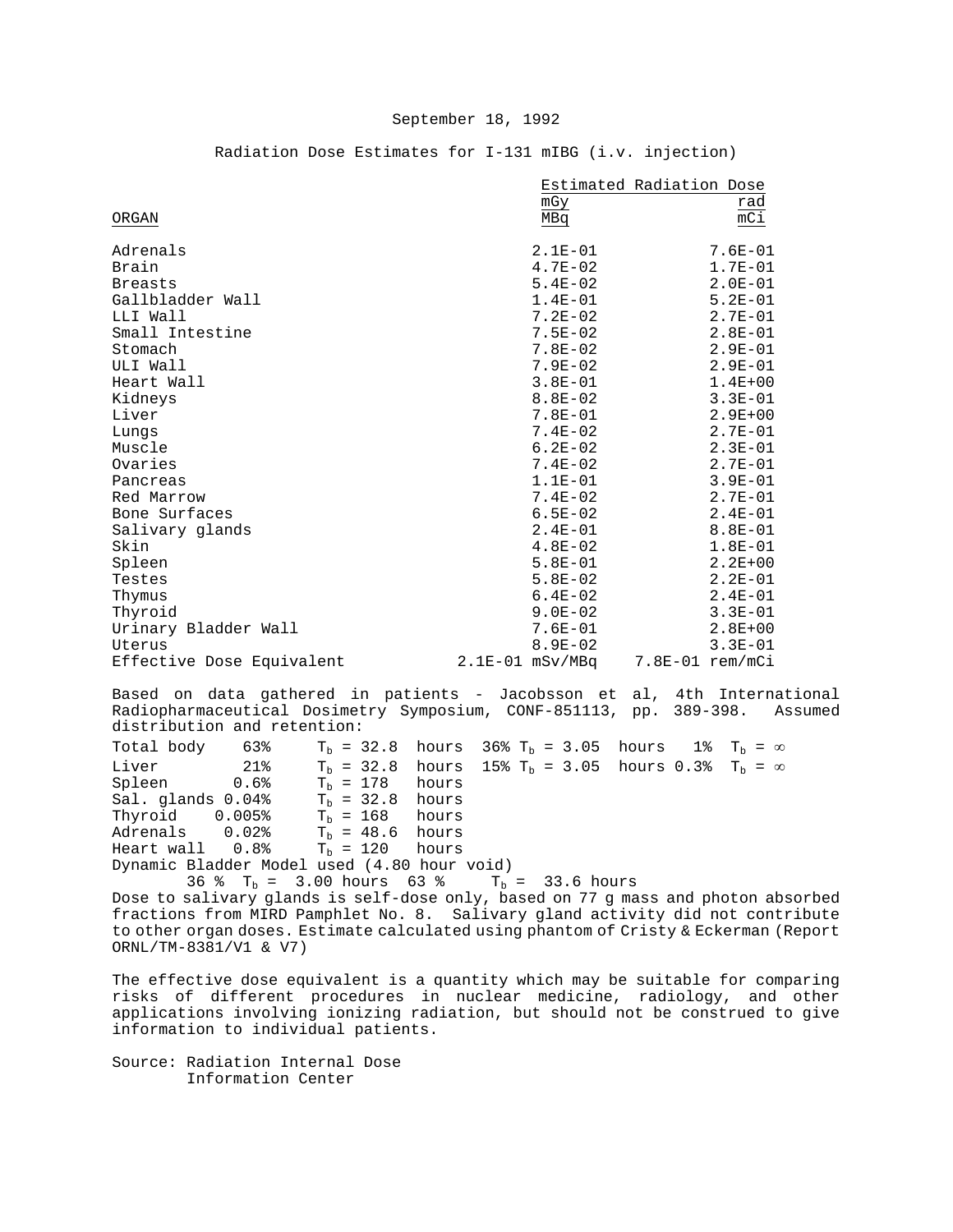|                      | Estimated Radiation Dose |             |     |
|----------------------|--------------------------|-------------|-----|
|                      | mGy                      | rad         |     |
| ORGAN                |                          | MBq         | mCi |
| Adrenals             | $3.0E - 02$              | $1.1E-01$   |     |
| Brain                | $5.4E - 04$              | $2.0E - 03$ |     |
| <b>Breasts</b>       | $5.2E - 03$              | $1.9E-02$   |     |
| Gallbladder Wall     | $6.6E - 01$              | $2.5E + 00$ |     |
| LLI Wall             | $8.4E + 00$              | $3.1E + 01$ |     |
| Small Intestine      | $8.2E - 01$              | $3.0E + 00$ |     |
| Stomach              | $7.2E - 02$              | $2.7E - 01$ |     |
| ULI Wall             | $3.2E + 00$              | $1.2E + 01$ |     |
| Heart Wall           | $1.2E-02$                | $4.6E-02$   |     |
| Kidneys              | $5.8E-02$                | $2.1E-01$   |     |
| Liver                | $1.9E-01$                | $7.1E - 01$ |     |
| Lungs                | $9.6E - 03$              | $3.6E - 02$ |     |
| Muscle               | $4.4E-02$                | $1.6E-01$   |     |
| Ovaries              | $3.7E - 01$              | $1.4E + 00$ |     |
| Pancreas             | $4.5E-02$                | $1.7E - 01$ |     |
| Red Marrow           | $7.1E-02$                | $2.6E - 01$ |     |
| Bone Surfaces        | $3.6E - 02$              | $1.4E - 01$ |     |
| Skin                 | $1.5E-02$                | $5.6E - 02$ |     |
| Spleen               | $3.1E-02$                | $1.1E-01$   |     |
| Testes               | $3.7E - 02$              | $1.4E-01$   |     |
| Thymus               | $4.2E - 03$              | $1.5E-02$   |     |
| Thyroid              | $1.2E-03$                | $4.6E - 03$ |     |
| Urinary Bladder Wall | $1.7E-01$                | $6.3E-01$   |     |
| Uterus               | $1.7E-01$                | $6.4E - 01$ |     |
|                      |                          |             |     |

# Radiation Dose Estimates for I-131 Rose Bengal

Effective Dose Equivalent 9.0E-01 mSv/MBq 3.3E+00 rem/mCi

Based on model in MIRD Dose Estimate Report No. 7 (data gathered in human subjects), J Nucl Med 16:1214-1217, 1975.

Estimate calculated using phantom of Cristy & Eckerman (Report ORNL/TM-8381/V1 & V7)

The effective dose equivalent is a quantity which may be suitable for comparing risks of different procedures in nuclear medicine, radiology, and other applications involving ionizing radiation, but should not be construed to give information to individual patients.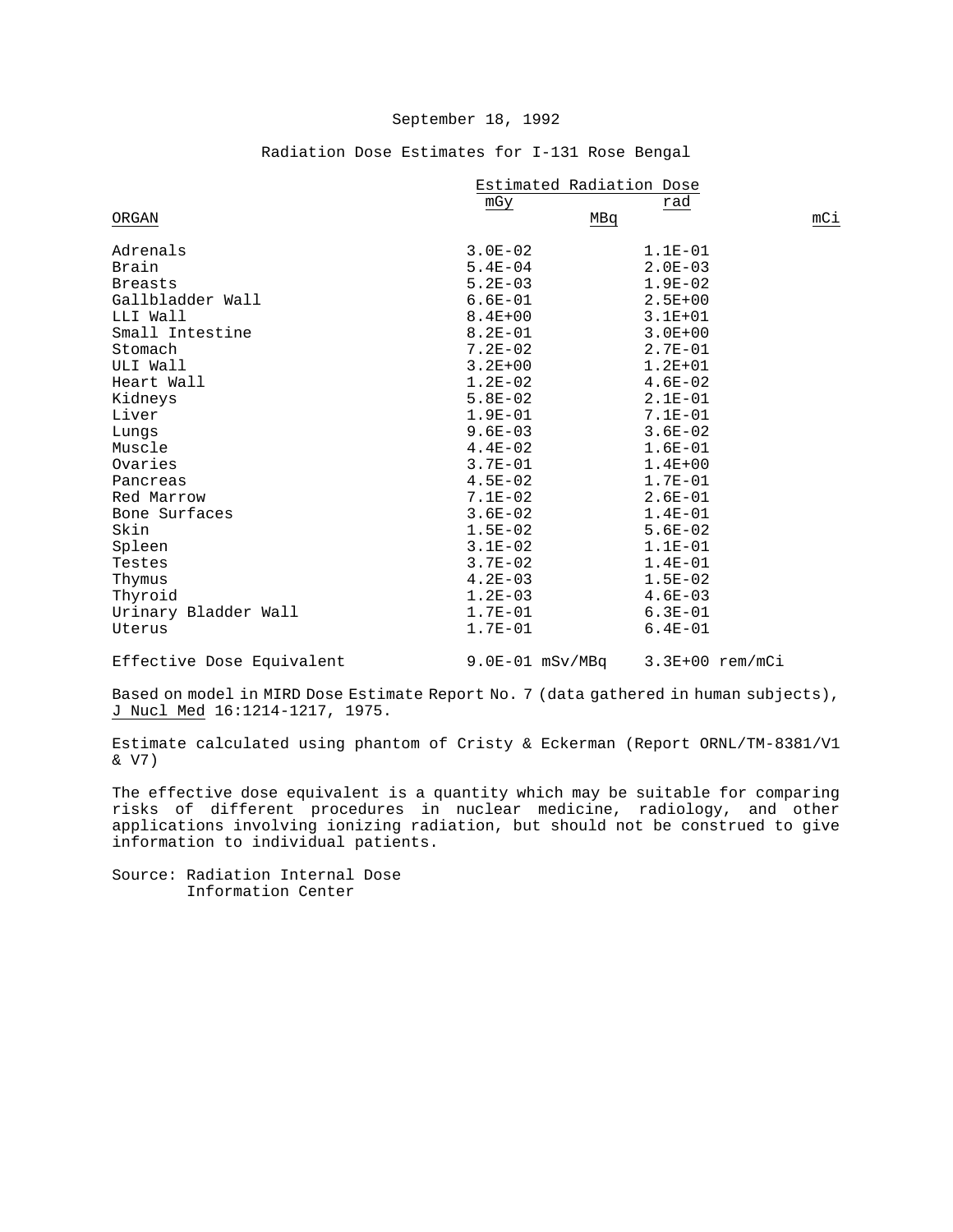| Radiation Dose Estimates for I-131 Sodium Iodide |
|--------------------------------------------------|
|--------------------------------------------------|

|                           | Estimated Radiation Dose |                   |     |
|---------------------------|--------------------------|-------------------|-----|
|                           | mGy                      | rad               |     |
| ORGAN                     | MBq                      |                   | mCi |
| Adrenals                  | $3.9E - 02$              | $1.4E-01$         |     |
| Brain                     | $1.1E-01$                | $4.1E-01$         |     |
| <b>Breasts</b>            | $4.2E-02$                | $1.6E-01$         |     |
| Gallbladder Wall          | $4.5E-02$                | $1.7E - 01$       |     |
| LLI Wall                  | $4.3E-02$                | $1.6E-01$         |     |
| Small Intestine           | $2.4E-01$                | $8.8E - 01$       |     |
| Stomach                   | $3.6E - 01$              | $1.3E + 00$       |     |
| ULI Wall                  | $5.2E-02$                | $1.9E - 01$       |     |
| Heart Wall                | $5.7E-02$                | $2.1E-01$         |     |
| Kidneys                   | $3.6E-02$                | $1.3E-01$         |     |
| Liver                     | $1.1E-01$                | $3.9E - 01$       |     |
| Lungs                     | $7.9E - 02$              | $2.9E-01$         |     |
| Muscle                    | $1.0E-01$                | $3.7E - 01$       |     |
| Ovaries                   | $4.7E-02$                | $1.8E-01$         |     |
| Pancreas                  | $5.2E - 02$              | $1.9E - 01$       |     |
| Red Marrow                | $8.3E - 02$              | $3.1E-01$         |     |
| Bone Surfaces             | $1.0E-01$                | $3.7E-01$         |     |
| Skin                      | $5.1E-02$                | $1.9E-01$         |     |
| Spleen                    | $4.1E-02$                | $1.5E - 01$       |     |
| Testes                    | $2.8E-02$                | $1.0E-01$         |     |
| Thymus                    | $1.2E-01$                | $4.4E - 01$       |     |
| Thyroid                   | $3.4E + 02$              | $1.3E + 03$       |     |
| Urinary Bladder Wall      | $6.2E - 01$              | $2.3E+00$         |     |
| Uterus                    | $5.9E - 02$              | $2.2E-01$         |     |
| Effective Dose Equivalent | $1.1E+01$ mSv/MBq        | $3.9E+01$ rem/mCi |     |

Based on model in MIRD Dose Estimate Report No. 5 (data gathered in human subjects), J Nucl Med 16:857-860, 1975 (25% thyroid uptake).

Estimate calculated using phantom of Cristy & Eckerman (Report ORNL/TM-8381/V1 & V7)

The effective dose equivalent is a quantity for which may be suitable for comparing risks of different procedures in nuclear medicine, radiology, and other applications involving ionizing radiation, but should not be construed to give information about risk to individual patients.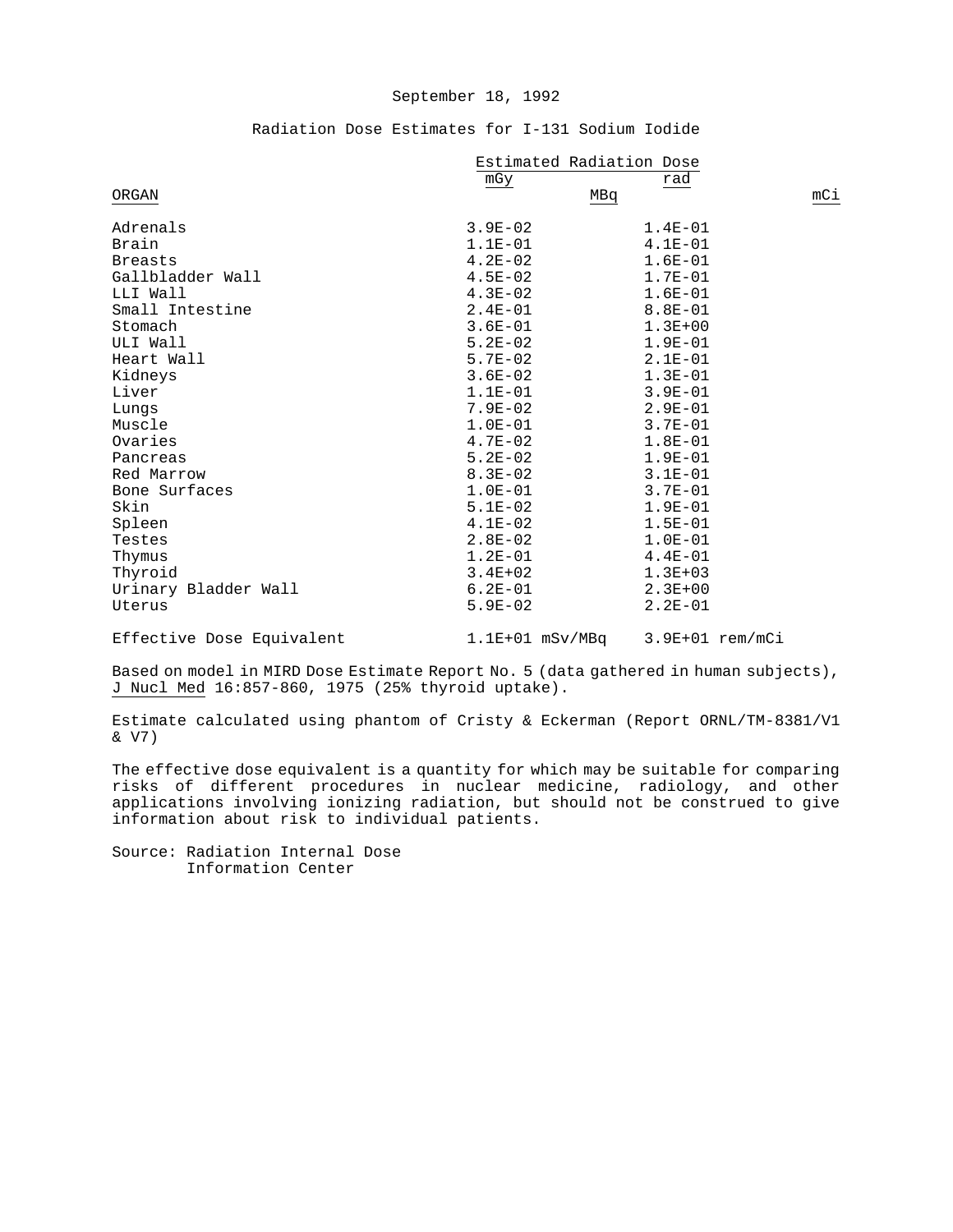# April 12, 1996

# Radiation Dose Estimates for I-131 Sodium Iodide In the Reference Adult - Athyroid Patient\*

| ORGAN                     | mGy<br>MBq        | rad<br>$\overline{mC1}$ |
|---------------------------|-------------------|-------------------------|
| Adrenals                  | $2.3E-02$         | $8.4E-02$               |
| Brain                     | $1.1E-02$         | $4.0E-02$               |
| <b>Breast</b>             | $1.2E-02$         | $4.5E-02$               |
| Gallbladder Wall          | $3.3E - 02$       | $1.2E - 01$             |
| LLI Wall                  | $3.7E - 02$       | $1.4E-01$               |
| Small Intestine           | $2.3E-01$         | $8.6E-01$               |
| Stomach                   | $3.5E - 01$       | $1.3E + 00$             |
| ULI Wall                  | $4.2E-02$         | $1.6E-01$               |
| Heart Wall                | $1.9E-02$         | 6.9E-02                 |
| Kidneys                   | $2.3E-02$         | $8.4E-02$               |
| Liver                     | $9.6E - 02$       | 3.6E-01                 |
| Lungs                     | $1.5E-02$         | 5.7E-02                 |
| Muscle                    | $1.9E-02$         | 6.9E-02                 |
| Ovaries                   | $4.0E-02$         | $1.5E-01$               |
| Pancreas                  | $3.6E - 02$       | $1.3E-01$               |
| Red Marrow                | $1.9E-02$         | $7.1E-02$               |
| Bone Surfaces             | $1.8E-02$         | $6.6E - 02$             |
| Skin                      | $1.3E-02$         | $4.6E-02$               |
| Spleen                    | $2.5E-02$         | $9.3E-02$               |
| Testes                    | $2.1E-02$         | $7.9E - 02$             |
| Thymus                    | $1.4E-02$         | 5.0E-02                 |
| Urinary Bladder Wall      | $8.1E-01$         | $3.0E + 00$             |
| Uterus                    | $5.6E-02$         | $2.1E-01$               |
| Total Body                | $2.4E-02$         | $8.8E - 02$             |
| Effective Dose Equivalent | $1.1E-01$ mSv/MBq | $4.0E-01$ rem/mCi       |

#### Estimated Radiation Dose

\* Model in MIRD Dose Estimate Report No. 5 (J Nucl Med 16:857-860, 1975) used, except total body clearance assumed to be 100%,  $T_b = 6$  hr. Assumed residence times:

| Small Intestine          | $1.50E + 00 hr$ |
|--------------------------|-----------------|
| Stomach                  | $1.33E+00 hr$   |
| Liver                    | $1.16E + 00$ hr |
| Urinary Bladder Contents | $2.53E+00 hr$   |
| Remainder                | $4.40E+00 hr$   |

Estimate calculated using phantoms of Cristy & Eckerman (Report ORNL/TM-8381/V1 & V7). Bone and marrow model of Eckerman (Aspects of dosimetry of radionuclides within the skeleton with particular emphasis on the active marrow, In Fourth International Radiopharmaceutical Dosimetry Symposium; A.T. Schlafke-Stelson and E.E. Watson eds. CONF-851113, Oak Ridge Associated Universities, Oak Ridge, TN 37831, 1986. Pp 514-534.) used.

The effective dose equivalent is a quantity which may be suitable for comparing risks of different procedures in nuclear medicine, radiology, and other applications involving ionizing radiation, but should not be construed to give information about risks to individual patients and should not be applied to situations involving radiation therapy.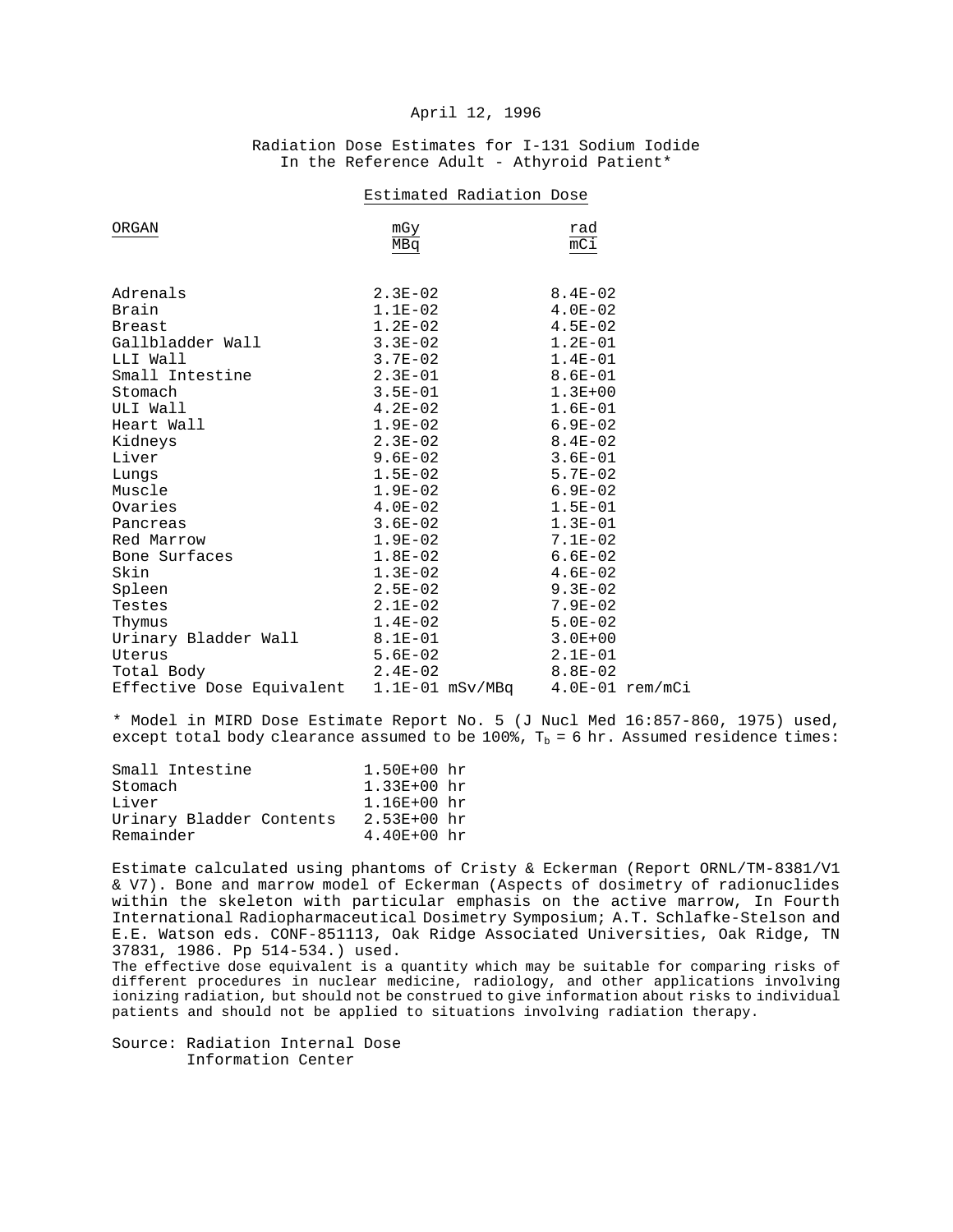|                      | Estimated Radiation Dose |            |     |
|----------------------|--------------------------|------------|-----|
|                      | mGy                      | rad        |     |
| ORGAN                |                          | MBq        | mCi |
| Adrenals             | $1.3E-4$                 | $4.6E-4$   |     |
| Brain                | $8.3E-5$                 | $3.1E-4$   |     |
| <b>Breasts</b>       | $8.5E - 5$               | $3.2E - 4$ |     |
| Gallbladder Wall     | $1.2E-4$                 | $4.4E-4$   |     |
| LLI Wall             | $1.1E-4$                 | $4.2E - 4$ |     |
| Small Intestine      | $1.2E - 4$               | $4.3E-4$   |     |
| Stomach              | $1.1E-4$                 | $4.2E-4$   |     |
| ULI Wall             | $1.1E-4$                 | $4.2E-4$   |     |
| Heart Wall           | $1.4E - 4$               | $5.0E-4$   |     |
| Kidneys              | $1.1E-4$                 | $3.9E-4$   |     |
| Liver                | $1.2E-4$                 | $4.3E-4$   |     |
| Lungs                | $3.6E - 4$               | $1.3E-3$   |     |
| Muscle               | $9.5E - 5$               | $3.5E - 4$ |     |
| Ovaries              | $1.2E - 4$               | $4.4E-4$   |     |
| Pancreas             | $1.3E-4$                 | $4.7E-4$   |     |
| Red Marrow           | $1.0E-4$                 | $3.9E-4$   |     |
| Bone Surfaces        | $1.5E-4$                 | $5.7E - 4$ |     |
| Skin                 | $6.5E - 5$               | $2.4E-4$   |     |
| Spleen               | $1.1E-4$                 | $4.2E-4$   |     |
| Testes               | $8.7E - 5$               | $3.2E - 4$ |     |
| Thymus               | $1.1E-4$                 | $4.2E-4$   |     |
| Thyroid              | $1.0E-4$                 | $3.8E-4$   |     |
| Urinary Bladder Wall | $1.1E-4$                 | $4.1E-4$   |     |
| Uterus               | $1.2E-4$                 | $4.4E-4$   |     |

### Radiation Dose Estimates for Inhalation of Xe-127 (Breathhold)

Effective Dose Equivalent 1.4E-4 mSv/MBq 5.3E-04 rem/Ci

Based on the model in MIRD Dose Estimate Report No. 9 (data gathered in human subjects), J Nucl Med 21:459-465, 1980.

Estimate calculated using phantom of Cristy & Eckerman (Report ORNL/TM-8381/V1 & V7)

The effective dose equivalent is a quantity which may be suitable for comparing risks of different procedures in nuclear medicine, radiology, and other applications involving ionizing radiation, but should not be construed to give information to individual patients.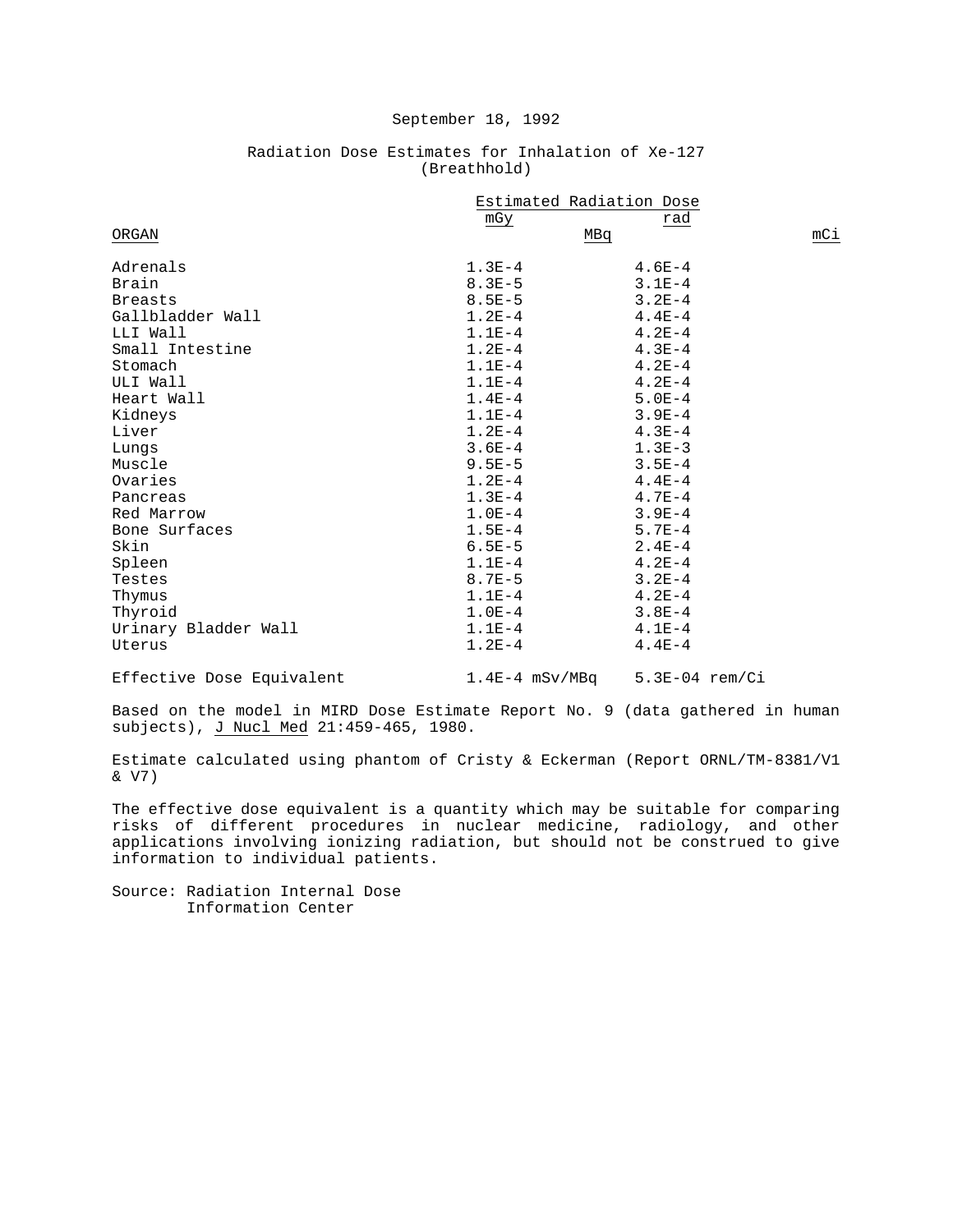|                      | Estimated Radiation Dose |             |     |
|----------------------|--------------------------|-------------|-----|
|                      | mGy                      | rad         |     |
| ORGAN                |                          | MBq         | mCi |
| Adrenals             | $7.8E - 04$              | $2.9E - 03$ |     |
| Brain                | $5.9E - 04$              | $2.2E - 03$ |     |
| <b>Breasts</b>       | $5.0E - 04$              | $1.8E - 03$ |     |
|                      | $8.2E - 04$              |             |     |
| Gallbladder Wall     |                          | $3.0E - 03$ |     |
| LLI Wall             | $8.0E - 04$              | $3.0E - 03$ |     |
| Small Intestine      | $8.2E - 04$              | $3.0E - 03$ |     |
| Stomach              | $7.5E - 04$              | $2.8E - 03$ |     |
| ULI Wall             | $7.9E - 04$              | $2.9E - 03$ |     |
| Heart Wall           | $7.6E - 04$              | $2.8E - 03$ |     |
| Kidneys              | $7.2E - 04$              | $2.7E - 03$ |     |
| Liver                | $7.4E - 04$              | $2.7E - 03$ |     |
| Lungs                | $8.2E - 04$              | $3.0E - 03$ |     |
| Muscle               | $6.3E - 04$              | $2.3E - 03$ |     |
| Ovaries              | $8.3E - 04$              | $3.1E - 03$ |     |
| Pancreas             | $8.3E - 04$              | $3.1E - 03$ |     |
| Red Marrow           | $6.9E - 04$              | $2.6E - 03$ |     |
| Bone Surfaces        | $1.0E-04$                | $3.8E - 03$ |     |
| Skin                 | $4.4E - 04$              | $1.6E-03$   |     |
| Spleen               | $7.3E - 04$              | $2.7E - 03$ |     |
| Testes               | $6.2E - 04$              | $2.3E - 03$ |     |
| Thymus               | $6.9E - 04$              | $2.5E - 03$ |     |
| Thyroid              | $6.9E - 04$              | $2.5E - 03$ |     |
| Urinary Bladder Wall | $7.8E - 04$              | $2.9E - 03$ |     |
| Uterus               | $8.4E - 04$              | $3.1E - 03$ |     |

# Radiation Dose Estimates for Inhalation of Xe-127 (5 minute rebreathing)

Effective Dose Equivalent 7.6E-04mSv/MBq 2.8E-03rem/mCi

Based on the model in MIRD Dose Estimate Report No. 9 (data gathered in human subjects), J Nucl Med 21:459-465, 1980.

Estimate calculated using phantom of Cristy & Eckerman (Report ORNL/TM-8381/V1 & V7)

The effective dose equivalent is a quantity which may be suitable for comparing risks of different procedures in nuclear medicine, radiology, and other applications involving ionizing radiation, but should not be constured to give information about risk to individual patients.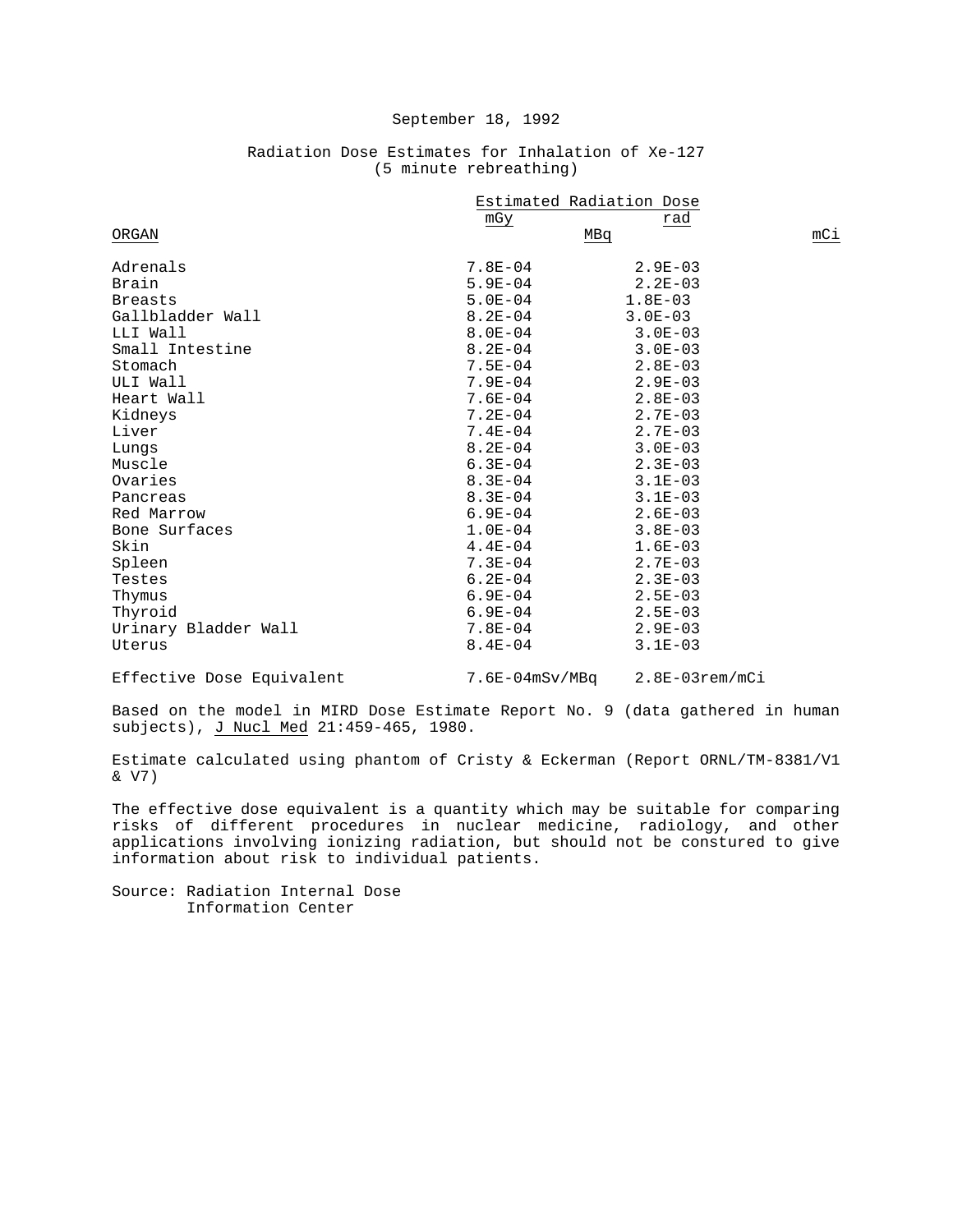|                      | Estimated Radiation Dose |             |     |
|----------------------|--------------------------|-------------|-----|
|                      | mGy                      | rad         |     |
| ORGAN                |                          | MBq         | mCi |
| Adrenals             | $1.3E-03$                | $4.7E - 03$ |     |
| Brain                | $9.5E - 04$              | $3.5E - 03$ |     |
| <b>Breasts</b>       | $7.9E - 04$              | $2.9E - 03$ |     |
| Gallbladder Wall     | $1.3E-03$                | $4.9E - 03$ |     |
| LLI Wall             | $1.3E - 03$              | $4.8E-03$   |     |
| Small Intestine      | $1.3E-03$                | $4.9E - 03$ |     |
|                      |                          |             |     |
| Stomach              | $1.2E-03$                | $4.5E - 03$ |     |
| ULI Wall             | $1.3E-03$                | $4.7E - 03$ |     |
| Heart Wall           | $1.2E-03$                | $4.5E - 03$ |     |
| Kidneys              | $1.2E-03$                | $4.3E - 03$ |     |
| Liver                | $1.2E - 03$              | $4.4E - 03$ |     |
| Lungs                | $1.1E-03$                | $4.0E - 03$ |     |
| Muscle               | $1.0E-03$                | $3.7E-03$   |     |
| Ovaries              | $1.4E - 03$              | $5.0E - 03$ |     |
| Pancreas             | $1.3E-03$                | $5.0E - 03$ |     |
| Red Marrow           | $1.1E-03$                | $4.1E - 03$ |     |
| Bone Surfaces        | $1.6E-03$                | $6.1E - 03$ |     |
| Skin                 | $7.1E - 04$              | $2.6E - 03$ |     |
| Spleen               | $1.2E - 03$              | $4.4E - 03$ |     |
| Testes               | $1.0E-03$                | $3.7E - 03$ |     |
| Thymus               | $1.1E-03$                | $4.1E - 03$ |     |
| Thyroid              | $1.1E-03$                | $4.1E-03$   |     |
| Urinary Bladder Wall | $1.3E-03$                | $4.7E - 03$ |     |
| Uterus               | $1.4E - 03$              | $5.0E - 03$ |     |

# Radiation Dose Estimates for Inhalation of Xe-127 (10 minute rebreathing)

Effective Dose Equivalent 1.2E-03 mSv/MBq 4.4E-03 rem/mCi

Based on the model in MIRD Dose Estimate Report No. 9 (data gathered in human subjects), J Nucl Med 21:459-465, 1980.

Estimate calculated using phantom of Cristy & Eckerman (Report ORNL/TM-8381/V1 & V7)

The effective dose equivalent is a quantity which may be suitable for comparing risks of different procedures in nuclear medicine, radiology, and other applications involving ionizing radiation, but should not be construed to give information about risk to individual patients. Source: Radiation Internal Dose

Information Center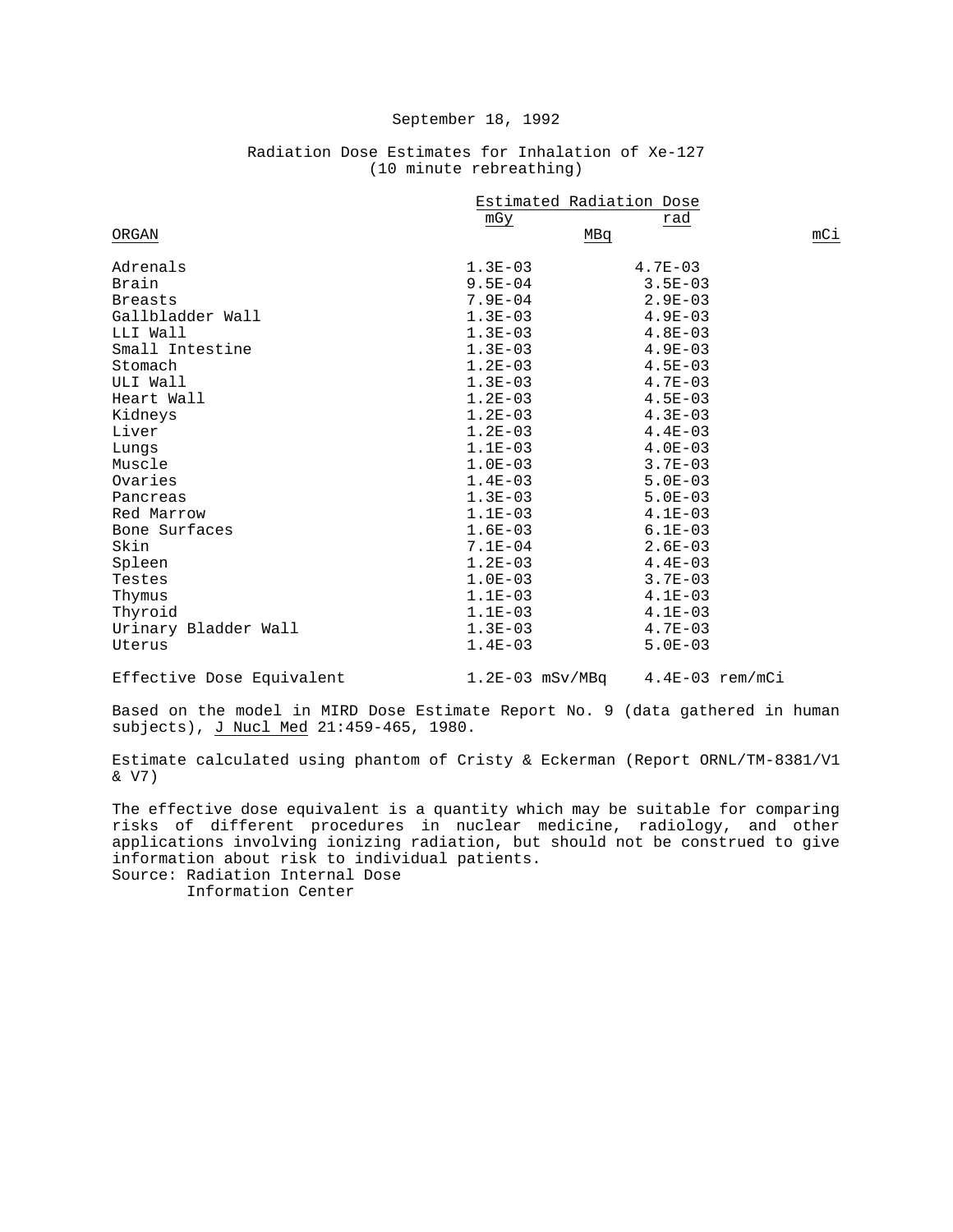|                      | Estimated Radiation Dose |             |     |
|----------------------|--------------------------|-------------|-----|
|                      | mGy                      | rad         |     |
| ORGAN                |                          | MBq         | mCi |
| Adrenals             | $1.0E-04$                | $3.8E - 04$ |     |
| Brain                | $9.7E - 05$              | $3.6E - 04$ |     |
| <b>Breasts</b>       | $9.5E - 05$              | $3.5E - 04$ |     |
| Gallbladder Wall     | $1.0E-04$                | $3.8E - 04$ |     |
| LLI Wall             | $1.0E-04$                | $3.7E - 04$ |     |
| Small Intestine      | $1.0E-04$                | $3.7E - 04$ |     |
| Stomach              | $1.0E-04$                | $3.7E - 04$ |     |
| ULI Wall             | $1.0E-04$                | $3.7E - 04$ |     |
| Heart Wall           | $1.1E-04$                | $3.9E - 04$ |     |
| Kidneys              | $9.8E - 05$              | $3.6E - 04$ |     |
| Liver                | $1.0E-04$                | $3.8E - 04$ |     |
| Lungs                | $8.2E - 04$              | $3.0E - 03$ |     |
| Muscle               | $9.7E - 04$              | $3.6E - 04$ |     |
| Ovaries              | $1.0E-04$                | $3.7E - 04$ |     |
| Pancreas             | $1.0E-04$                | $3.8E - 04$ |     |
| Red Marrow           | $1.2E - 04$              | $4.4E - 04$ |     |
| Bone Surfaces        | $1.2E-04$                | $4.5E - 04$ |     |
| Skin                 | $9.0E - 05$              | $3.3E - 04$ |     |
| Spleen               | $1.0E-04$                | $3.7E - 04$ |     |
| Testes               | $9.5E - 05$              | $3.5E - 04$ |     |
| Thymus               | $1.0E-04$                | $3.7E - 04$ |     |
| Thyroid              | $9.9E - 05$              | $3.7E - 04$ |     |
| Urinary Bladder Wall | $1.0E-04$                | $3.7E - 04$ |     |
| Uterus               | $1.0E - 04$              | $3.7E - 04$ |     |

### Radiation Dose Estimates for Inhalation of Xe-133 (Breathhold)

Effective Dose Equivalent 1.9E-04 mSv/MBq 7.1E-04 rem/mCi

Based on the model in MIRD Dose Estimate Report No. 9 (data gathered in human subjects), J Nucl Med 21:459-465, 1980.

Estimate calculated using phantom of Cristy & Eckerman (Report ORNL/TM-8381/V1 & V7)

The effective dose equivalent is a quantity which may be suitable for comparing risks of different procedures in nuclear medicine, radiology, and other applications involving ionizing radiation, but should not be construed to give information about risk to individual patients.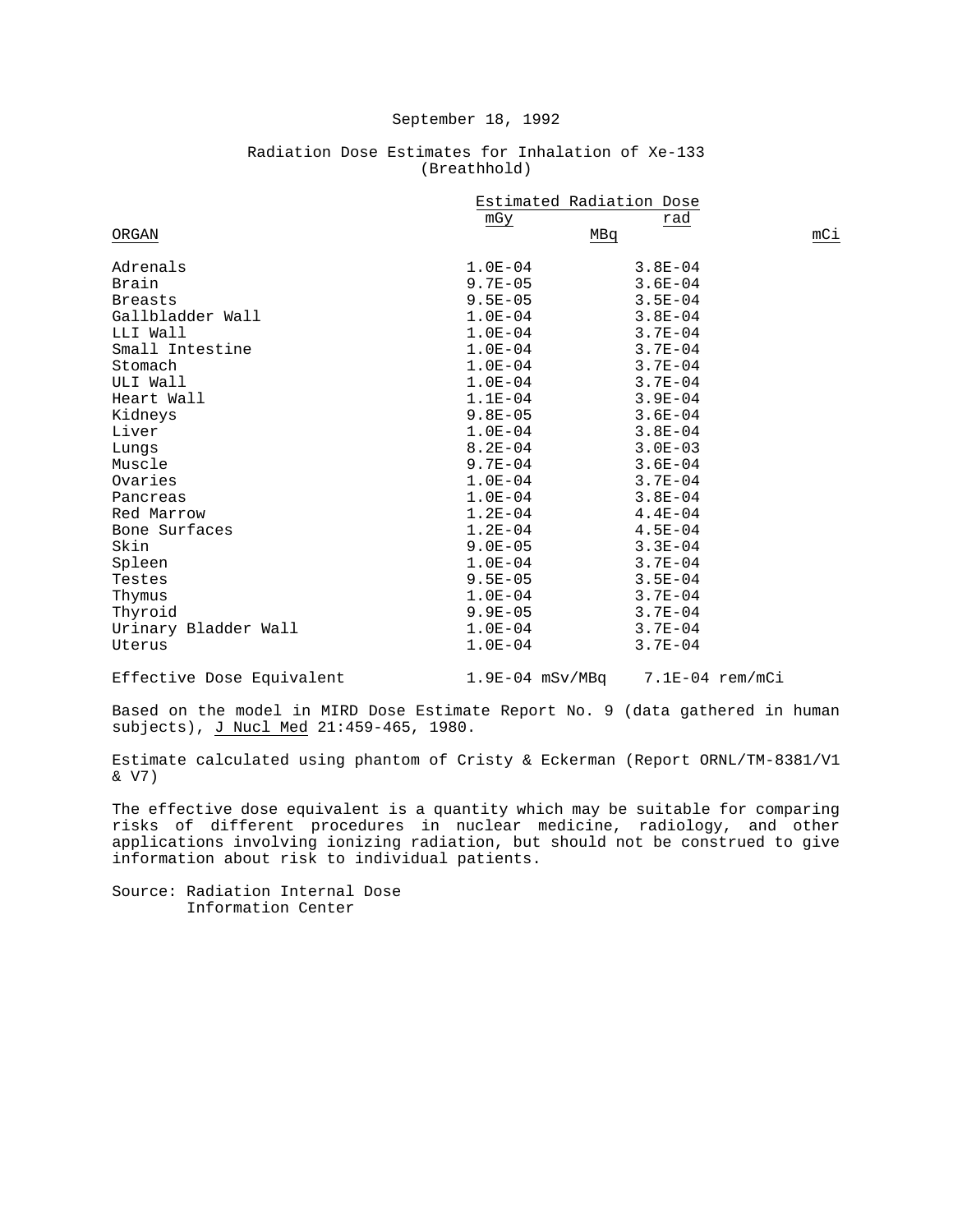|                      | Estimated Radiation Dose |             |     |
|----------------------|--------------------------|-------------|-----|
|                      | mGy                      | rad         |     |
| ORGAN                |                          | MBq         | mCi |
| Adrenals             | $6.9E - 04$              | $2.6E - 03$ |     |
| Brain                | $6.7E - 04$              | $2.5E - 03$ |     |
| <b>Breasts</b>       | $6.4E - 04$              | $2.4E - 03$ |     |
| Gallbladder Wall     | $7.0E - 04$              | $2.6E - 03$ |     |
| LLI Wall             | $7.0E - 04$              | $2.6E - 03$ |     |
| Small Intestine      | $7.0E - 04$              | $2.6E - 03$ |     |
| Stomach              | $6.9E - 04$              | $2.5E - 03$ |     |
| ULI Wall             | $6.9E - 04$              | $2.6E - 03$ |     |
| Heart Wall           | $6.9E - 04$              | $2.6E - 03$ |     |
| Kidneys              | $6.8E-04$                | $2.5E - 03$ |     |
| Liver                | $6.9E - 04$              | $2.5E - 03$ |     |
| Lungs                | $1.1E-03$                | $4.2E - 03$ |     |
| Muscle               | $6.6E-04$                | $2.5E - 03$ |     |
| Ovaries              | $7.0E - 04$              | $2.6E - 03$ |     |
| Pancreas             | $7.1E - 04$              | $2.6E - 03$ |     |
| Red Marrow           | $8.3E - 04$              | $3.1E - 03$ |     |
| Bone Surfaces        | $8.2E - 04$              | $3.0E - 03$ |     |
| Skin                 | $6.2E - 04$              | $2.3E - 03$ |     |
| Spleen               | $6.9E - 04$              | $2.5E - 03$ |     |
| Testes               | $6.6E - 04$              | $2.4E - 03$ |     |
| Thymus               | $6.8E - 04$              | $2.5E - 03$ |     |
| Thyroid              | $6.8E - 04$              | $2.5E - 03$ |     |
| Urinary Bladder Wall | $6.9E - 04$              | $2.6E - 03$ |     |
| Uterus               | $7.1E - 04$              | $2.6E - 03$ |     |

# Radiation Dose Estimates for Inhalation of Xe-133 (5 minute rebreathing)

Effective Dose Equivalent 7.6E-04 mSv/MBq 2.8E-03 rem/mCi

Based on the model in MIRD Dose Estimate Report No. 9 (data gathered in human subjects), J Nucl Med 21:459-465, 1980.

Estimate calculated using phantom of Cristy & Eckerman (Report ORNL/TM-8381/V1 & V7)

The effective dose equivalent is a quantity which may be suitable for comparing risks of different procedures in nuclear medicine, radiology, and other applications involving ionizing radiation, but should not be construed to give information to individual patients.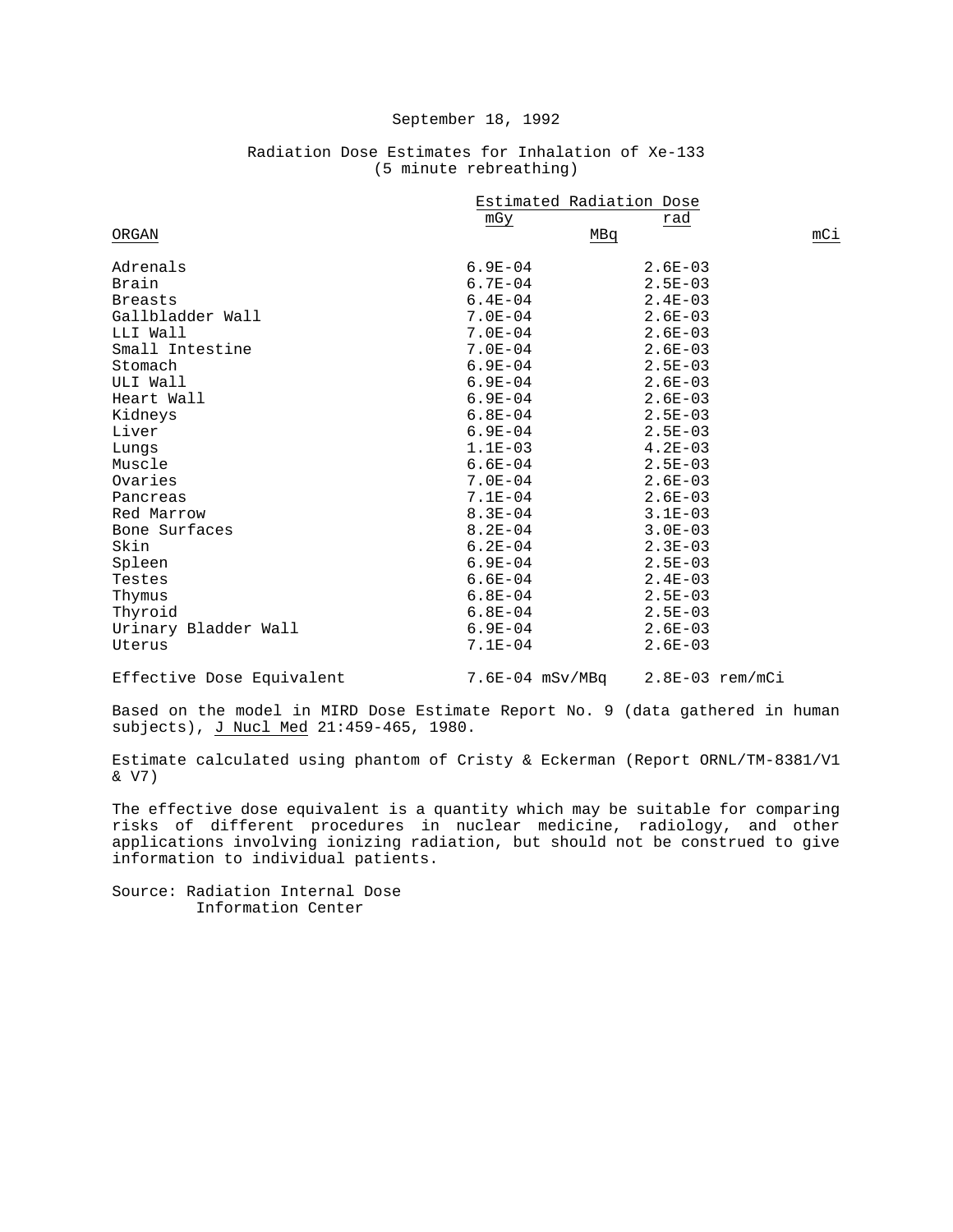|                      | Estimated Radiation Dose |             |     |
|----------------------|--------------------------|-------------|-----|
|                      | mGy                      | rad         |     |
| ORGAN                |                          | MBq         | mCi |
| Adrenals             | $1.2E-03$                | $4.3E - 03$ |     |
| Brain                | $1.1E-03$                | $4.1E-03$   |     |
| <b>Breasts</b>       | $1.1E-03$                | $3.9E - 03$ |     |
| Gallbladder Wall     | $1.2E-03$                | $4.3E - 03$ |     |
| LLI Wall             | $1.2E - 03$              | $4.3E-03$   |     |
| Small Intestine      | $1.2E-03$                | $4.3E - 03$ |     |
| Stomach              | $1.1E-03$                | $4.2E - 03$ |     |
| ULI Wall             | $1.2E - 03$              | $4.3E-03$   |     |
| Heart Wall           | $1.1E-03$                | $4.2E - 03$ |     |
| Kidneys              | $1.1E-03$                | $4.2E-03$   |     |
| Liver                | $1.1E-03$                | $4.2E-03$   |     |
| Lungs                | $1.2E-03$                | $4.4E - 03$ |     |
| Muscle               | $1.1E-03$                | $4.1E-03$   |     |
| Ovaries              | $1.2E-03$                | $4.3E - 03$ |     |
| Pancreas             | $1.2E-03$                | $4.3E-03$   |     |
| Red Marrow           | $1.4E-03$                | $5.1E-03$   |     |
| Bone Surfaces        | $1.4E-03$                | $5.0E - 03$ |     |
| Skin                 | $1.0E-03$                | $3.8E - 03$ |     |
| Spleen               | $1.1E-03$                | $4.2E - 03$ |     |
| Testes               | $1.1E-03$                | $4.0E - 03$ |     |
| Thymus               | $1.1E-03$                | $4.1E - 03$ |     |
| Thyroid              | $1.1E-03$                | $4.2E - 03$ |     |
| Urinary Bladder Wall | $1.1E-03$                | $4.2E - 03$ |     |
| Uterus               | $1.2E-03$                | $4.3E - 03$ |     |

# Radiation Dose Estimates for Inhalation of Xe-133 (10 minute rebreathing)

Effective Dose Equivalent 1.2E-03 mSv/MBq 4.4E-03 rem/mCi

Based on the model in MIRD Dose Estimate Report No. 9 (data gathered in human subjects), J Nucl Med 21:459-465, 1980.

Estimate calculated using phantom of Cristy & Eckerman (Report ORNL/TM-8381/V1 & V7)

The effective dose equivalent is a quantity which may be suitable for comparing risks of different procedures in nuclear medicine, radiology, and other applications involving ionizing radiation, but should not be construed to give information about risk to individual patients.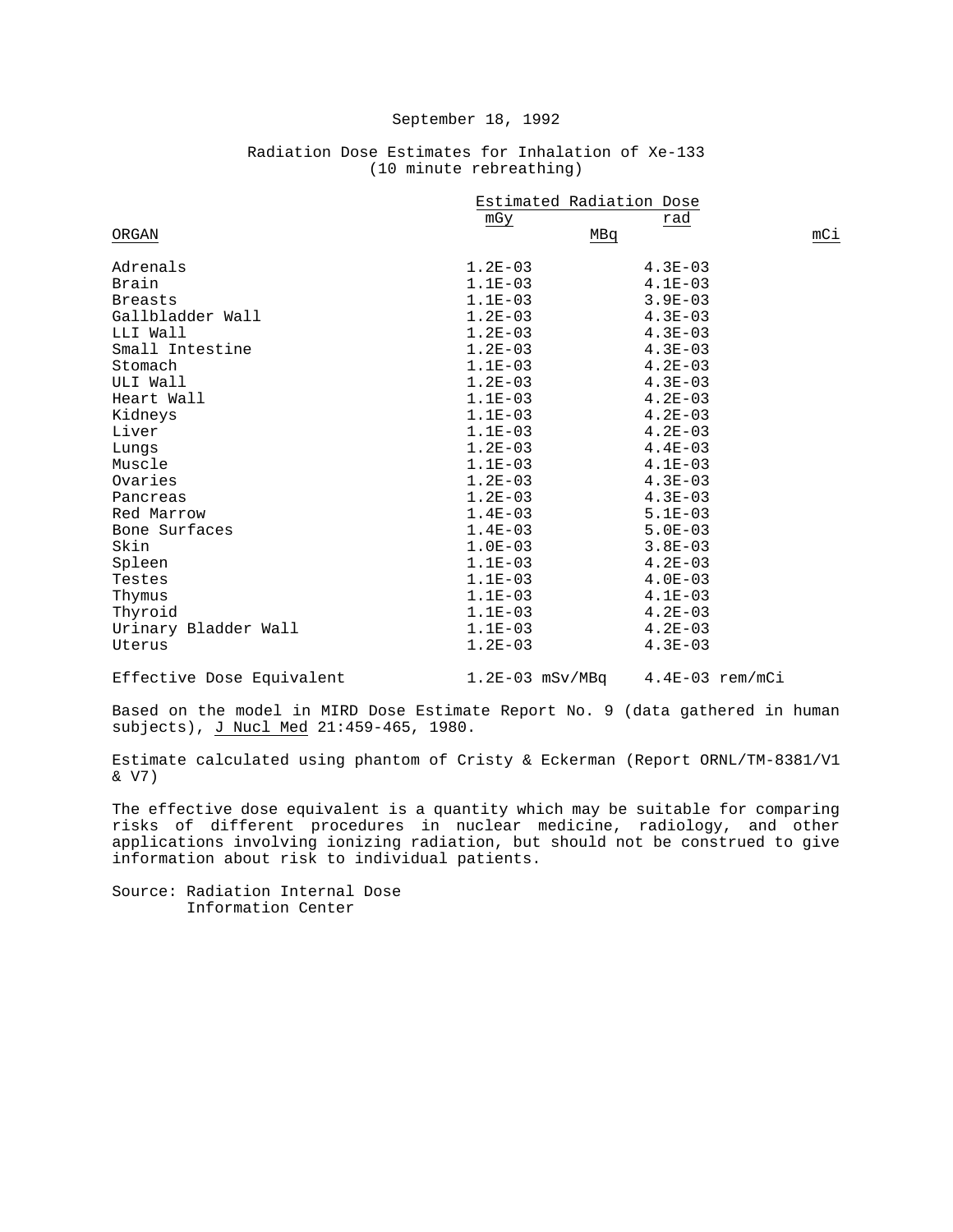|                      | Estimated Radiation Dose |             |     |
|----------------------|--------------------------|-------------|-----|
|                      | mGy                      | rad         |     |
| ORGAN                |                          | MBq         | mCi |
| Adrenals             | $3.8E - 05$              | $1.4E - 04$ |     |
| Brain                | $3.8E - 06$              | $1.4E - 05$ |     |
| <b>Breasts</b>       | $4.2E - 05$              | $1.5E - 04$ |     |
| Gallbladder Wall     | $1.2E-05$                | $4.4E - 05$ |     |
| LLI Wall             | $3.7E - 06$              | $1.4E - 05$ |     |
| Small Intestine      | $4.5E - 06$              | $1.7E - 05$ |     |
| Stomach              | $2.2E - 05$              | $8.0E - 05$ |     |
| ULI Wall             | $4.8E - 06$              | $1.8E - 05$ |     |
| Heart Wall           | $1.8E - 03$              | $6.5E - 03$ |     |
| Kidneys              | $1.0E-05$                | $3.8E - 05$ |     |
| Liver                | $3.9E - 05$              | $1.4E - 04$ |     |
| Lungs                | $7.1E - 03$              | $2.6E - 02$ |     |
| Muscle               | $2.1E-05$                | $7.7E - 05$ |     |
| Ovaries              | $3.7E - 06$              | $1.4E - 05$ |     |
| Pancreas             | $3.0E - 05$              | $1.1E-04$   |     |
| Red Marrow           | $1.9E - 05$              | $7.0E - 05$ |     |
| Bone Surfaces        | $4.3E - 05$              | $1.6E - 04$ |     |
| Skin                 | $8.6E - 06$              | $3.2E - 05$ |     |
| Spleen               | $2.9E - 05$              | $1.1E - 04$ |     |
| Testes               | $3.2E - 06$              | $1.2E - 05$ |     |
| Thymus               | $6.8E - 05$              | $2.5E - 04$ |     |
| Thyroid              | $1.2E-05$                | $4.6E - 05$ |     |
| Urinary Bladder Wall | $3.5E - 06$              | $1.3E - 05$ |     |
| Uterus               | $3.7E - 06$              | $1.4E - 05$ |     |
|                      |                          |             |     |

# Radiation Dose Estimates for Xe-133 Injections

Effective Dose Equivalent 9.9E-04 mSv/MBq 3.6E-03 rem/mCi

Residence times based on a model in which activity clears from the blood, to the right heart, lungs, left heart, and back to blood, with 95% clearance of blood from lungs on each pass. Half times for transport are 1 minute in heart chambers, 5 minutes in lung, and 3 minutes in the body. (No human or animal data used.)

Estimate calculated using phantom of Cristy & Eckerman (Report ORNL/TM-8381/V1 & V7)

The effective dose equivalent is a quantity which may be suitable for comparing risks of different procedures in nuclear medicine, radiology, and other applications involving ionizing radiation, but should not be construed to give information about risk to individual patients.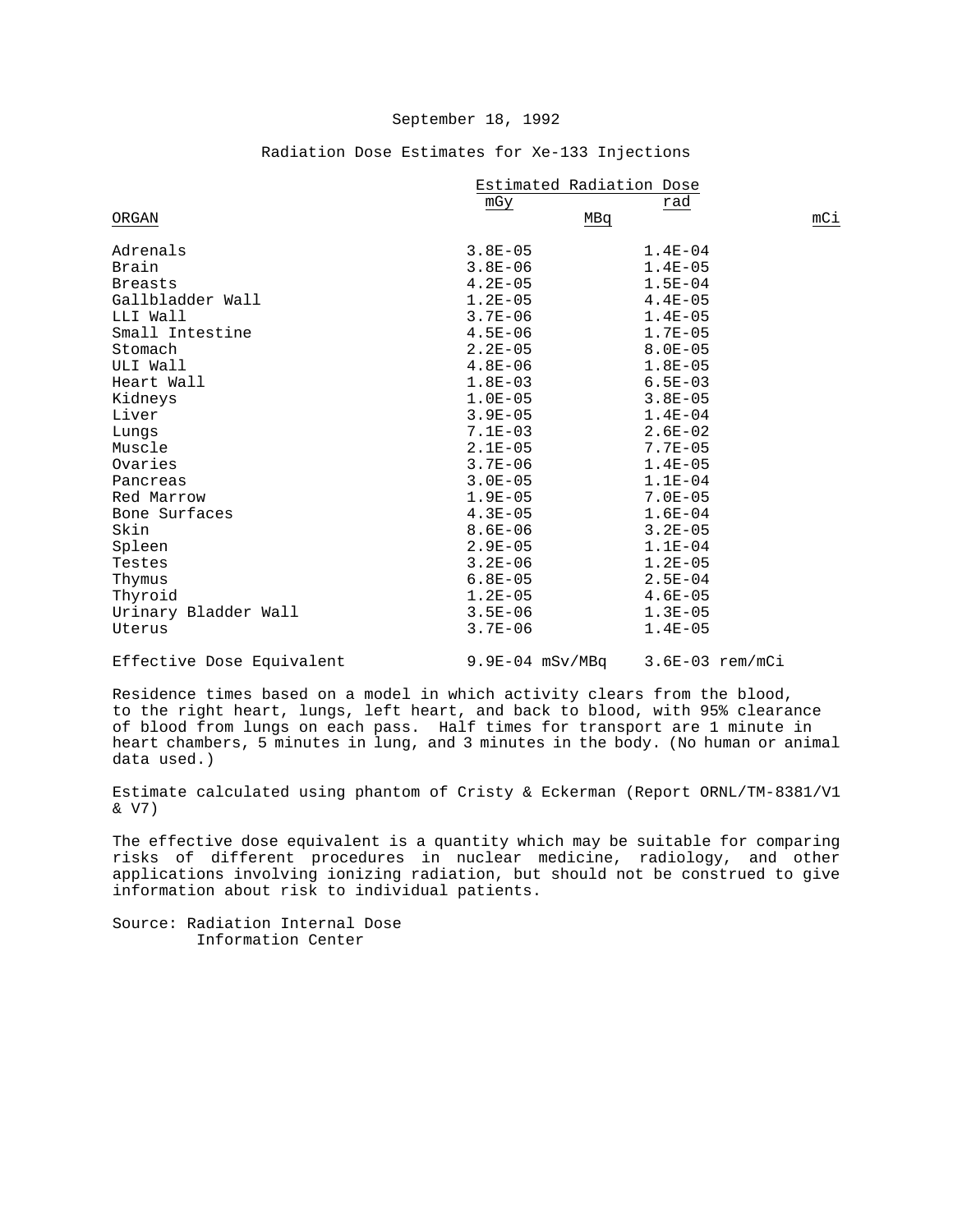#### February 27, 1995

|                      | Estimated Radiation Dose |                  |
|----------------------|--------------------------|------------------|
|                      | mGy                      | rad              |
| ORGAN                | MBq                      | $\overline{mC1}$ |
|                      |                          |                  |
| Adrenals             | $4.1E-02$                | $1.5E - 01$      |
| Brain                | $2.8E - 03$              | $1.0E-02$        |
| <b>Breasts</b>       | $4.1E-03$                | $1.5E - 02$      |
| Gallbladder Wall     | $4.4E-02$                | $1.6E-01$        |
| LLI Wall             | $6.1E - 03$              | $2.2E - 02$      |
| Small Intestine      | $1.3E-02$                | $4.7E - 02$      |
| Stomach              | $1.4E-02$                | $5.3E-02$        |
| ULI Wall             | $1.4E-02$                | $5.4E - 02$      |
| Heart Wall           | $1.1E-02$                | $4.1E-02$        |
| Kidneys              | $2.2E + 00$              | $8.1E + 00$      |
| Liver                | $3.5E - 01$              | $1.3E + 00$      |
| Lungs                | $1.1E-02$                | $4.1E-02$        |
| Muscle               | $1.1E-02$                | $4.1E-02$        |
| Ovaries              | $9.3E - 03$              | $3.4E - 02$      |
| Pancreas             | $3.1E-02$                | $1.1E-01$        |
| Red Marrow           | $2.3E-02$                | $8.4E - 02$      |
| Bone Surfaces        | $2.7E - 01$              | $9.8E - 01$      |
| Skin                 | $4.2E - 03$              | $1.6E-02$        |
| Spleen               | $2.8E - 02$              | $1.0E-01$        |
| Testes               | $6.0E - 03$              | $2.2E - 02$      |
| Thymus               | $4.2E - 03$              | $1.6E - 02$      |
| Thyroid              | $3.0E - 03$              | $1.1E-02$        |
| Urinary Bladder Wall | $1.3E-01$                | $4.9E - 01$      |
| Uterus               | $8.6E - 03$              | $3.2E - 02$      |
|                      |                          |                  |

#### Radiation Dose Estimates for Hg-197 Chlormerodrin

Effective Dose Equivalent 1.8E-01 mSv/MBq 6.7E-01 rem/mCi

Based on model in MIRD Dose Estimate Report No. 6 (data gathered in human subjects). Dynamic bladder model with 4.8-hour voiding interval

Estimate calculated using phantom of Cristy & Eckerman (Report ORNL/TM-8381/V1 & V7). Bone and marrow model of Eckerman (Aspects of dosimetry of radionuclides within the skeleton with particular emphasis on the active marrow, In Fourth International Radiopharmaceutical Dosimetry Symposium; A.T. Schlafke-Stelson and E. E. Watson eds. CONF-851113, Oak Ridge Associated Universities, Oak Ridge, TN 37831, 1986. pp 514-534.) used.

The effective dose equivalent is a quantity which may be suitable for comparing risks of different procedures in nuclear medicine, radiology, and other applications involving ionizing radiation, but should not be construed to give information about risk to individual patients.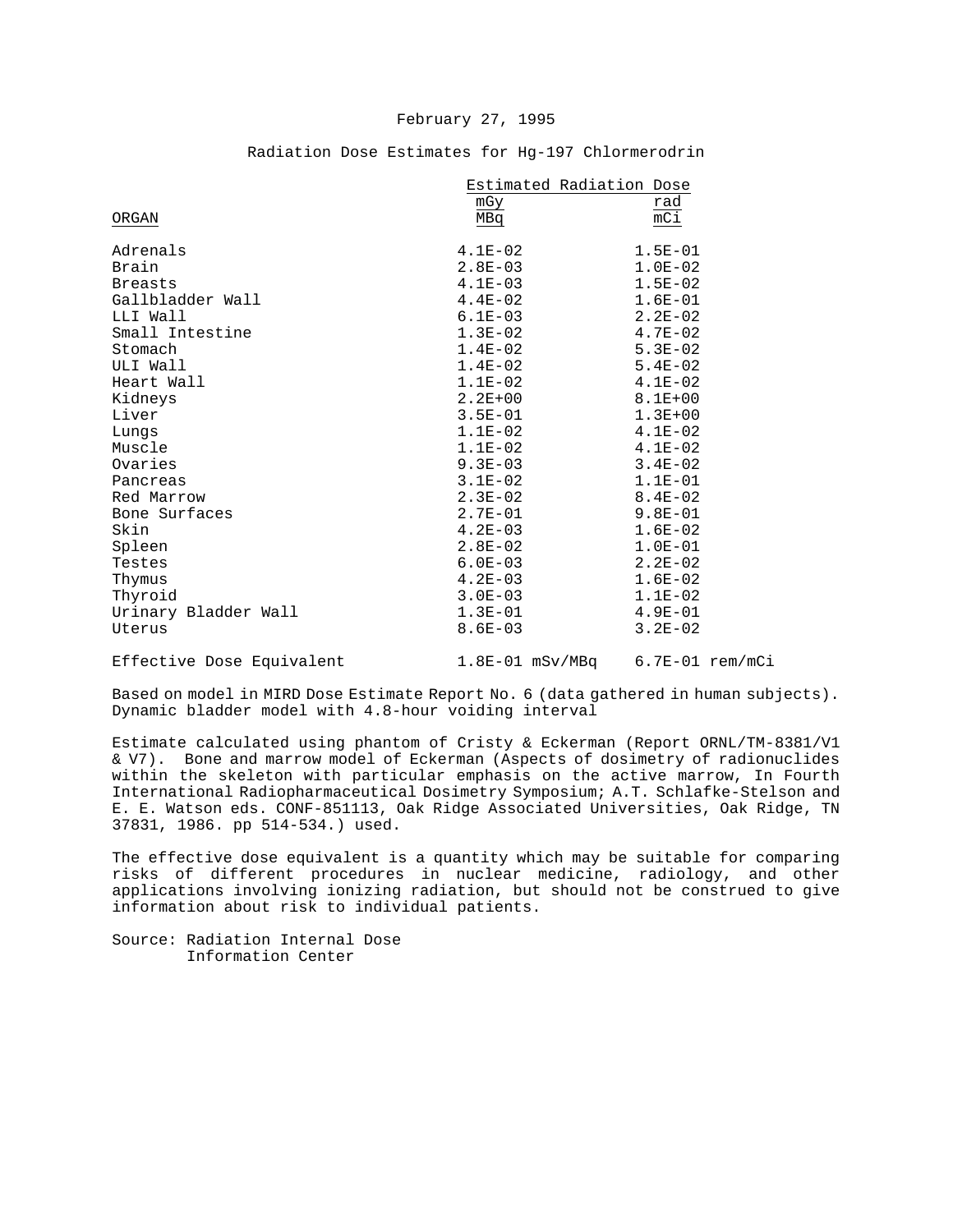#### February 27, 1995

|                           | Estimated Radiation Dose            |             |
|---------------------------|-------------------------------------|-------------|
|                           | mGy                                 | rad         |
| ORGAN                     | MBq                                 | mCi         |
| Adrenals                  | $4.1E-01$                           | $1.5E + 00$ |
|                           |                                     |             |
| Brain                     | $4.5E - 02$                         | $1.7E - 01$ |
| <b>Breasts</b>            | $9.9E - 02$                         | $3.7E-01$   |
| Gallbladder Wall          | $6.4E-01$                           | $2.4E + 00$ |
| LLI Wall                  | $7.7E - 02$                         | $2.9E - 01$ |
| Small Intestine           | $1.5E-01$                           | $5.5E-01$   |
| Stomach                   | $2.2E-01$                           | $8.3E - 01$ |
| ULI Wall                  | $1.9E-01$                           | $7.1E-01$   |
| Heart Wall                | $2.2E-01$                           | $8.2E - 01$ |
| Kidneys                   | $3.2E-01$                           | $1.2E + 00$ |
| Liver                     | $7.8E + 00$                         | $2.9E + 01$ |
| Lungs                     | $2.0E-01$                           | $7.3E - 01$ |
| Muscle                    | $1.1E-01$                           | $4.1E-01$   |
| Ovaries                   | $9.5E - 02$                         | $3.5E - 01$ |
| Pancreas                  | $4.3E-01$                           | $1.6E + 00$ |
| Red Marrow                | $8.8E-01$                           | $3.3E + 00$ |
| Bone Surfaces             | $5.5E-01$                           | $2.0E + 00$ |
| Skin                      | $7.1E-02$                           | $2.6E-01$   |
| Spleen                    | $1.1E + 01$                         | $3.9E + 01$ |
| Testes                    | $4.2E-02$                           | $1.6E-01$   |
| Thymus                    | $9.3E-02$                           | $3.4E - 01$ |
| Thyroid                   | $5.5E-02$                           | $2.0E - 01$ |
| Urinary Bladder Wall      | $6.2E-02$                           | $2.3E-01$   |
| Uterus                    | $8.4E - 02$                         | $3.1E - 01$ |
|                           |                                     |             |
| Effective Dose Equivalent | $1.4E+00$ mSv/MBq $5.1E+00$ rem/mCi |             |

# Radiation Dose Estimates for Au-198 Colloid

Based on model in ICRP 53 (data gathered in human subjects). Liver receives 70%, spleen 10%, marrow and remainder receive 15% each, all with  $T_b = \infty$ .

Dynamic bladder model with 4.8-hour voiding interval.

Estimate calculated using phantom of Cristy & Eckerman (Report ORNL/TM-8381/V1 & V7). Bone and marrow model of Eckerman (Aspects of dosimetry of radionuclides within the skeleton with particular emphasis on the active marrow, In Fourth International Radiopharmaceutical Dosimetry Symposium; A.T. Schlafke-Stelson and E. E. Watson eds. CONF-851113, Oak Ridge Associated Universities, Oak Ridge, TN 37831, 1986. pp 514-534.) used.

The effective dose equivalent is a quantity which may be suitable for comparing risks of different procedures in nuclear medicine, radiology, and other applications involving ionizing radiation, but should not be construed to give information about risk to individual patients.